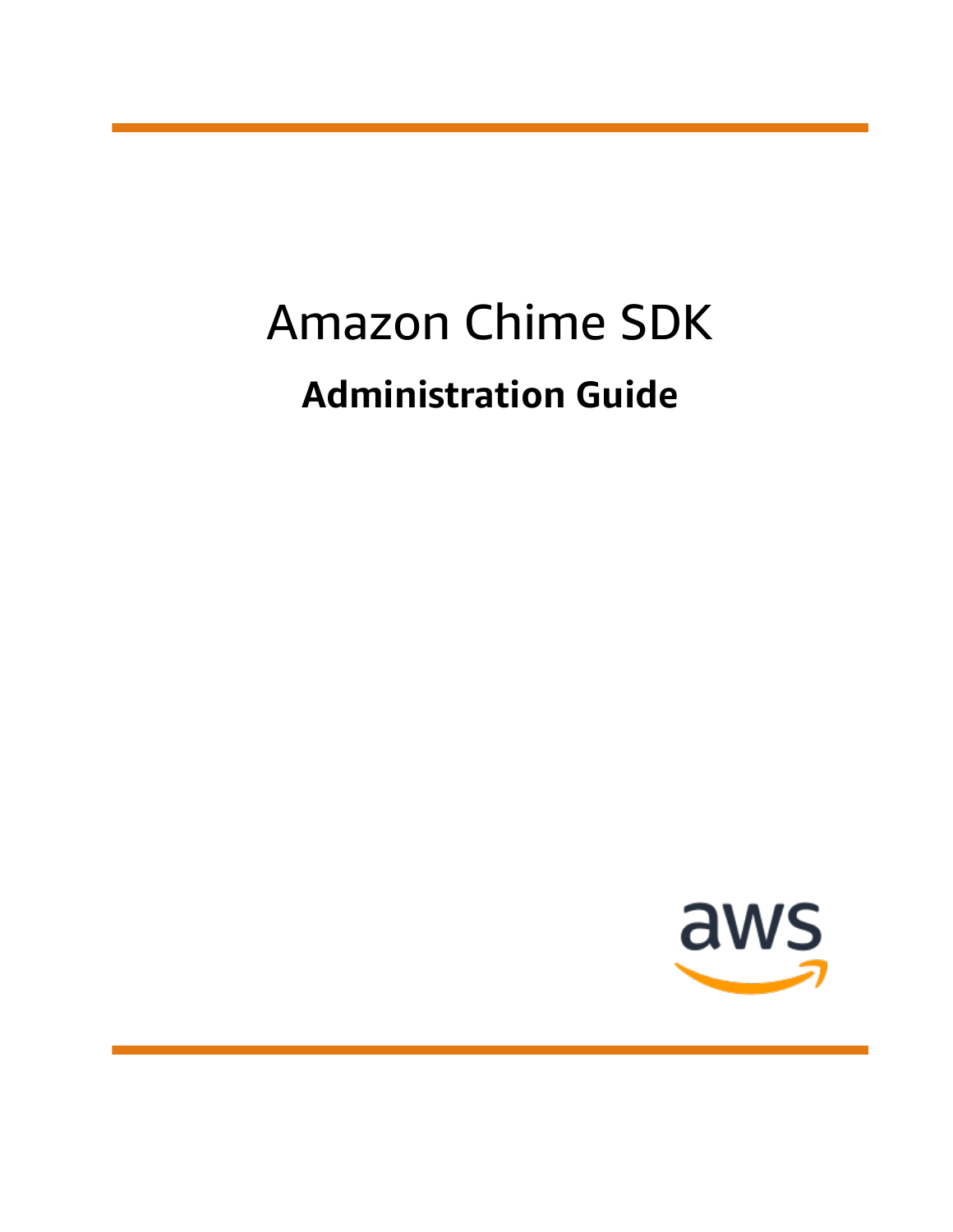### **Amazon Chime SDK: Administration Guide**

Copyright © Amazon Web Services, Inc. and/or its affiliates. All rights reserved.

Amazon's trademarks and trade dress may not be used in connection with any product or service that is not Amazon's, in any manner that is likely to cause confusion among customers, or in any manner that disparages or discredits Amazon. All other trademarks not owned by Amazon are the property of their respective owners, who may or may not be affiliated with, connected to, or sponsored by Amazon.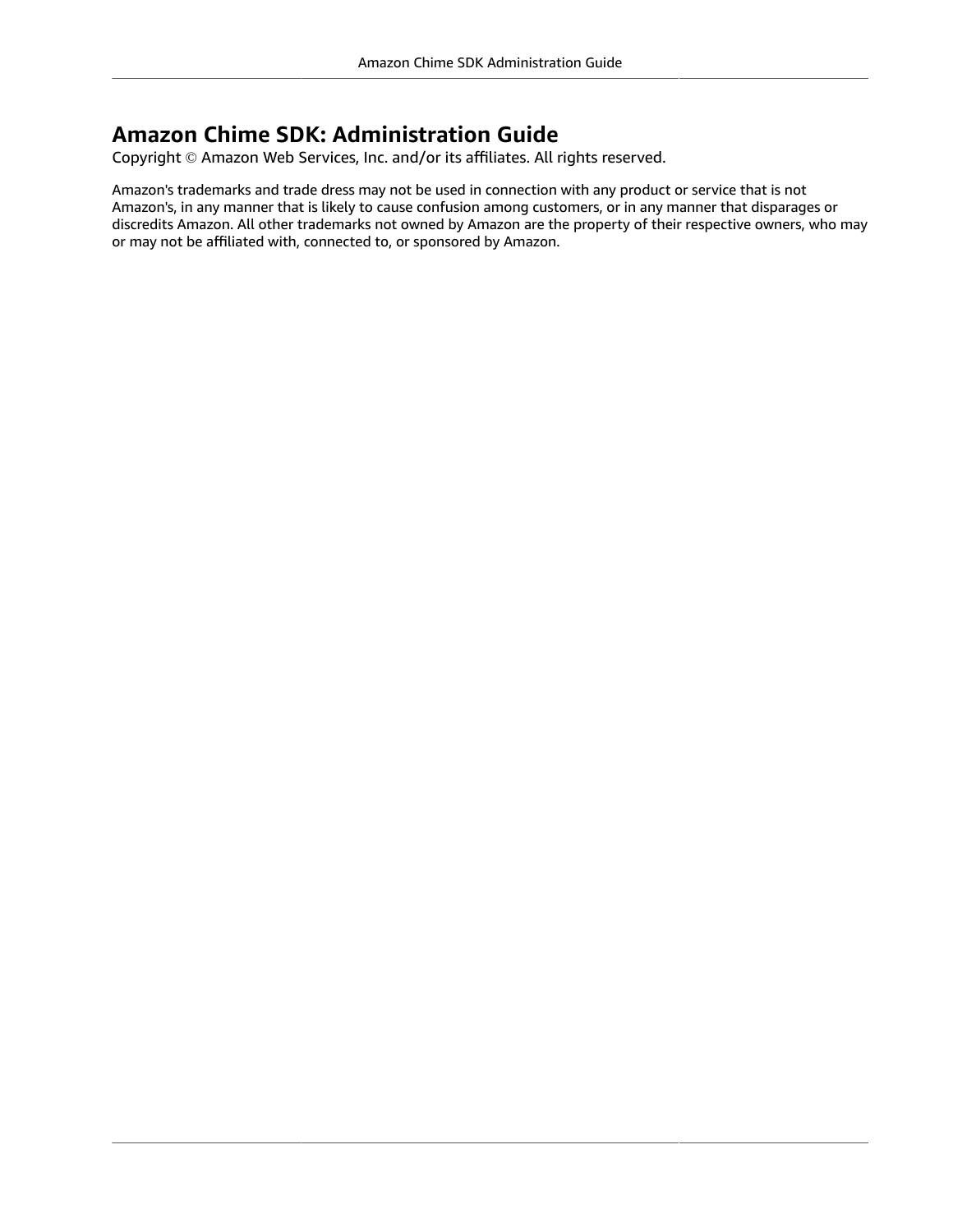# **Table of Contents**

| AWS managed policy: AmazonChimeVoiceConnectorServiceLinkedRolePolicy  12                     |  |
|----------------------------------------------------------------------------------------------|--|
| AWS managed policy: AmazonChimeSDKMediaPipelinesServiceLinkedRolePolicy  12                  |  |
|                                                                                              |  |
|                                                                                              |  |
|                                                                                              |  |
|                                                                                              |  |
|                                                                                              |  |
| I'm an administrator and want to allow others to access the Amazon Chime SDK  15             |  |
| I want to allow people outside of my AWS account to access my Amazon Chime SDK resources  15 |  |
|                                                                                              |  |
|                                                                                              |  |
|                                                                                              |  |
|                                                                                              |  |
|                                                                                              |  |
|                                                                                              |  |
|                                                                                              |  |
|                                                                                              |  |
|                                                                                              |  |
|                                                                                              |  |
|                                                                                              |  |
|                                                                                              |  |
|                                                                                              |  |
|                                                                                              |  |
|                                                                                              |  |
|                                                                                              |  |
|                                                                                              |  |
|                                                                                              |  |
|                                                                                              |  |
|                                                                                              |  |
|                                                                                              |  |
|                                                                                              |  |
|                                                                                              |  |
|                                                                                              |  |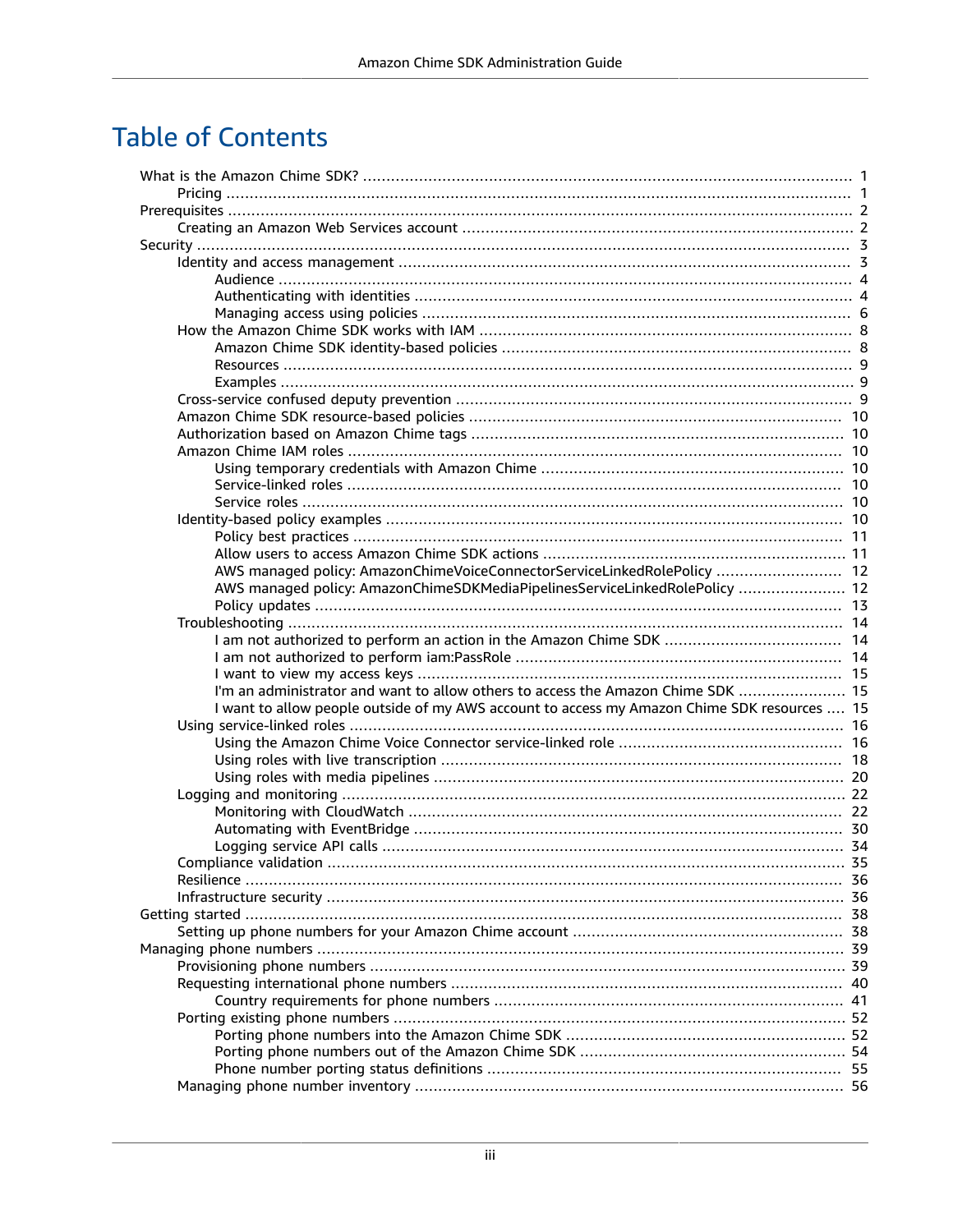| Assigning and unassigning phone numbers for an Amazon Chime Voice Connector group  66  |  |
|----------------------------------------------------------------------------------------|--|
|                                                                                        |  |
|                                                                                        |  |
|                                                                                        |  |
| SIP-based media recording (SIPREC) and network-based recording (NBR) compatibility  68 |  |
|                                                                                        |  |
|                                                                                        |  |
|                                                                                        |  |
|                                                                                        |  |
|                                                                                        |  |
|                                                                                        |  |
|                                                                                        |  |
|                                                                                        |  |
|                                                                                        |  |
|                                                                                        |  |
|                                                                                        |  |
|                                                                                        |  |
|                                                                                        |  |
|                                                                                        |  |
|                                                                                        |  |
|                                                                                        |  |
|                                                                                        |  |
|                                                                                        |  |
|                                                                                        |  |
|                                                                                        |  |
|                                                                                        |  |
|                                                                                        |  |
|                                                                                        |  |
|                                                                                        |  |
|                                                                                        |  |
|                                                                                        |  |
|                                                                                        |  |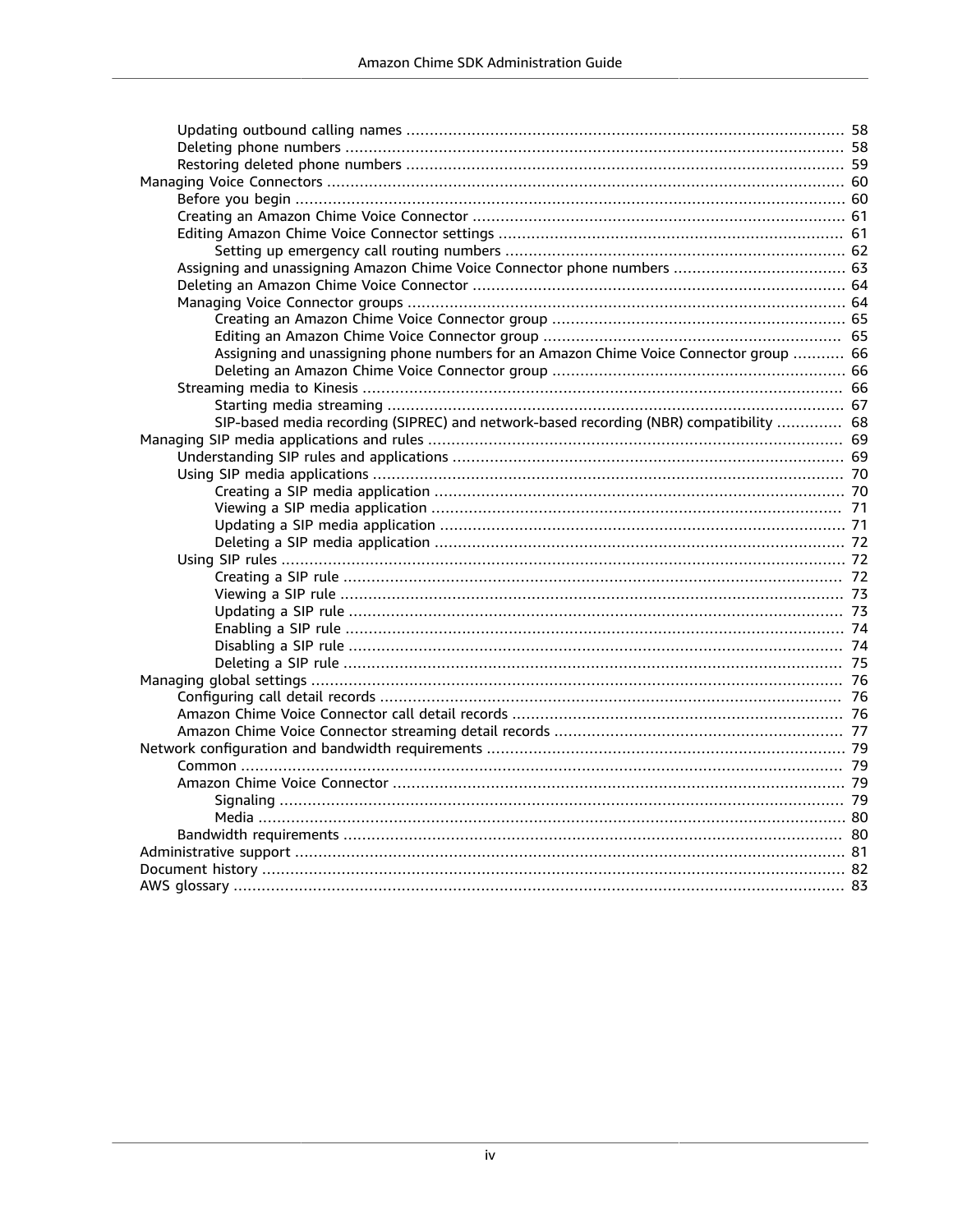# <span id="page-4-0"></span>What is the Amazon Chime SDK?

The Amazon Chime SDK is a set of real-time communications components that developers can use to quickly add messaging, audio, video, and screen sharing capabilities to their web or mobile applications. For instance, they can add video to a health application so patients can consult with doctors on health issues remotely, or create customized audio prompts for integration with a public switched telephone network (PSTN). By using the Amazon Chime SDK, developers can help eliminate the cost, complexity, and friction of creating and maintaining their own real-time communication infrastructure and services.

For more information, see [Amazon](https://aws.amazon.com/chime/chime-sdk) Chime SDK.

# <span id="page-4-1"></span>Pricing

The Amazon Chime SDK offers pay-for-use pricing with no upfront fees. Developers implementing the SDK can choose to implement some or all of the available media modalities (audio, video, and screen share) for a single rate. Messaging, media pipelines, speech enhancement, and PSTN audio capabilities are also available with pay-for-use pricing. For more information, see [Amazon](http://aws.amazon.com/chime/chime-sdk/pricing/) Chime SDK pricing.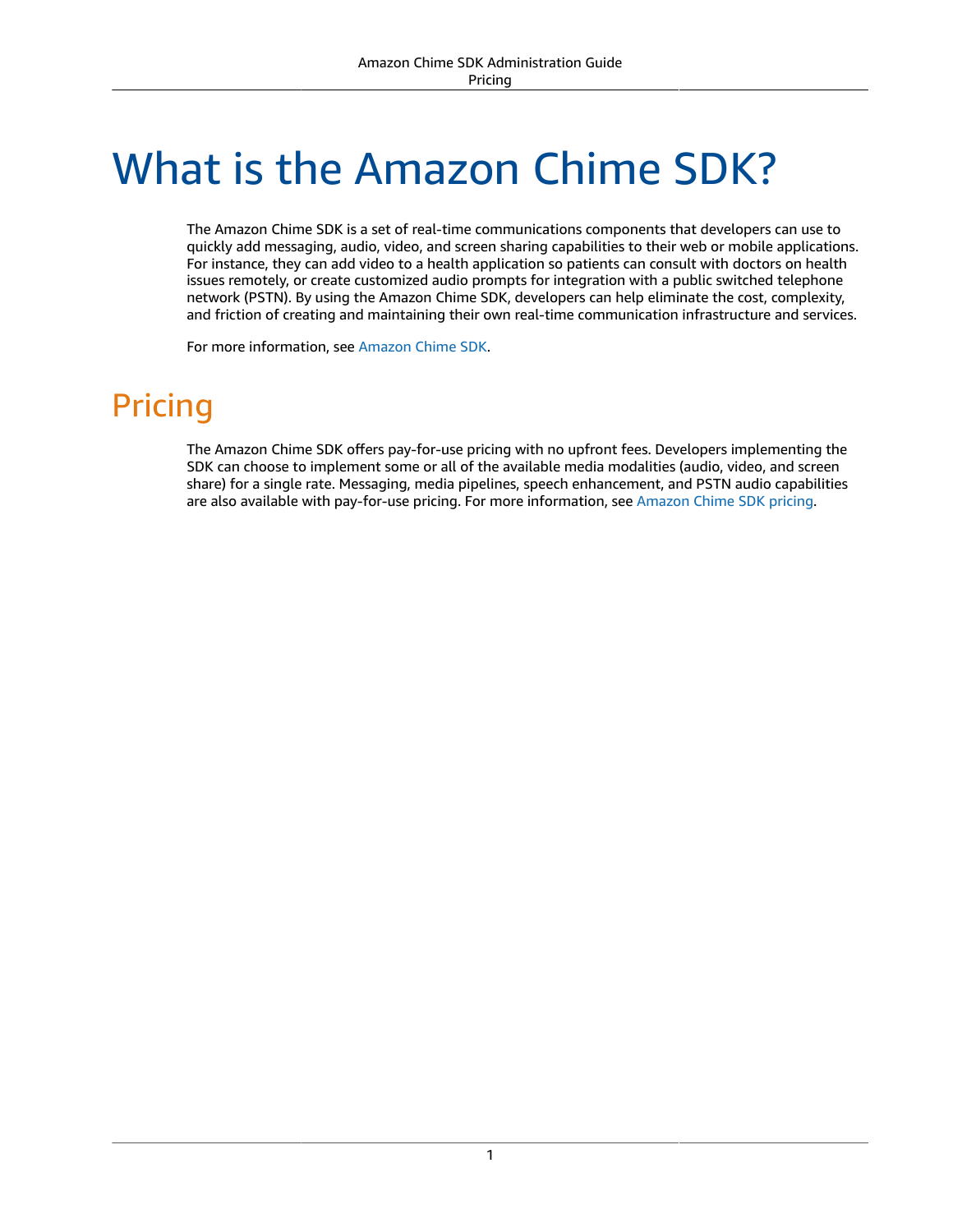# <span id="page-5-0"></span>**Prerequisites**

You must have an AWS account to access the [Amazon](https://console.chime.aws.amazon.com/) Chime console and create an Amazon Chime administrator account.

# <span id="page-5-1"></span>Creating an Amazon Web Services account

Before you can create an administrator account for Amazon Chime, you must first create an AWS account.

#### **To create an AWS account**

- 1. Open [https://portal.aws.amazon.com/billing/signup.](https://portal.aws.amazon.com/billing/signup)
- 2. Follow the online instructions.

Part of the sign-up procedure involves receiving a phone call and entering a verification code on the phone keypad.

For information about how to finish setting up your Amazon Chime administrator account, see [Getting](#page-41-0) [started \(p. 38\).](#page-41-0)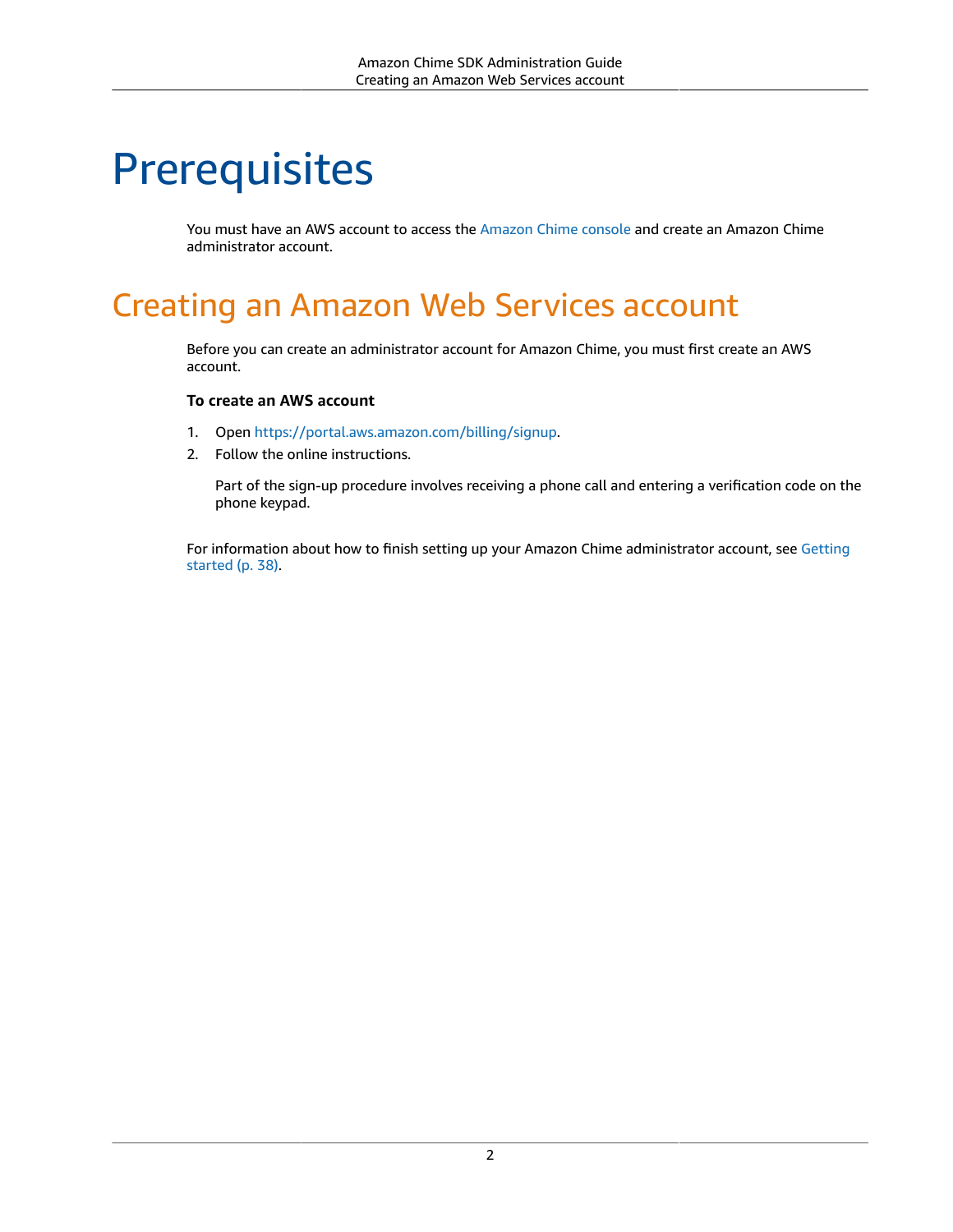# <span id="page-6-0"></span>Security in Amazon Chime SDK

Cloud security at AWS is the highest priority. As an AWS customer, you benefit from a data center and network architecture that is built to meet the requirements of the most security-sensitive organizations.

Security is a shared [responsibility](http://aws.amazon.com/compliance/shared-responsibility-model/) between AWS and you. The shared responsibility model describes this as security *of* the cloud and security *in* the cloud:

- **Security of the cloud** AWS is responsible for protecting the infrastructure that runs AWS services in the AWS Cloud. AWS also provides you with services that you can use securely. Third-party auditors regularly test and verify the effectiveness of our security as part of the AWS [Compliance](http://aws.amazon.com/compliance/programs/) Programs. To learn about the compliance programs that apply to the Amazon Chime SDK, see AWS [Services](http://aws.amazon.com/compliance/services-in-scope/) in Scope by [Compliance](http://aws.amazon.com/compliance/services-in-scope/) Program.
- **Security in the cloud** Your responsibility is determined by the AWS service that you use. You are also responsible for other factors including the sensitivity of your data, your company's requirements, and applicable laws and regulations.

This documentation helps you understand how to apply the shared responsibility model when using the Amazon Chime SDK. The following topics show you how to configure the Amazon Chime SDK to meet your security and compliance objectives. You also learn how to use other AWS services that help you to monitor and secure your Amazon Chime SDK resources.

#### **Topics**

- Identity and access [management](#page-6-1) for the Amazon Chime SDK (p. 3)
- How the Amazon Chime SDK works with [IAM \(p. 8\)](#page-11-0)
- Cross-service confused deputy [prevention \(p. 9\)](#page-12-2)
- Amazon Chime SDK [resource-based](#page-13-0) policies (p. 10)
- [Authorization](#page-13-1) based on Amazon Chime tags (p. 10)
- Amazon Chime IAM [roles \(p. 10\)](#page-13-2)
- Amazon Chime SDK identity-based policy [examples \(p. 10\)](#page-13-6)
- [Troubleshooting](#page-17-0) Amazon Chime SDK identity and access (p. 14)
- Using [service-linked](#page-19-0) roles for Amazon Chime SDK (p. 16)
- Logging and [monitoring](#page-25-0) in the Amazon Chime SDK (p. 22)
- [Compliance](#page-38-0) validation for the Amazon Chime SDK (p. 35)
- Resilience in the Amazon Chime [SDK \(p. 36\)](#page-39-0)
- [Infrastructure](#page-39-1) security in the Amazon Chime SDK (p. 36)

# <span id="page-6-1"></span>Identity and access management for the Amazon Chime SDK

AWS Identity and Access Management (IAM) is an AWS service that helps an administrator securely control access to AWS resources. IAM administrators control who can be *authenticated* (signed in) and *authorized* (have permissions) to use Amazon Chime SDK resources. IAM is an AWS service that you can use with no additional charge.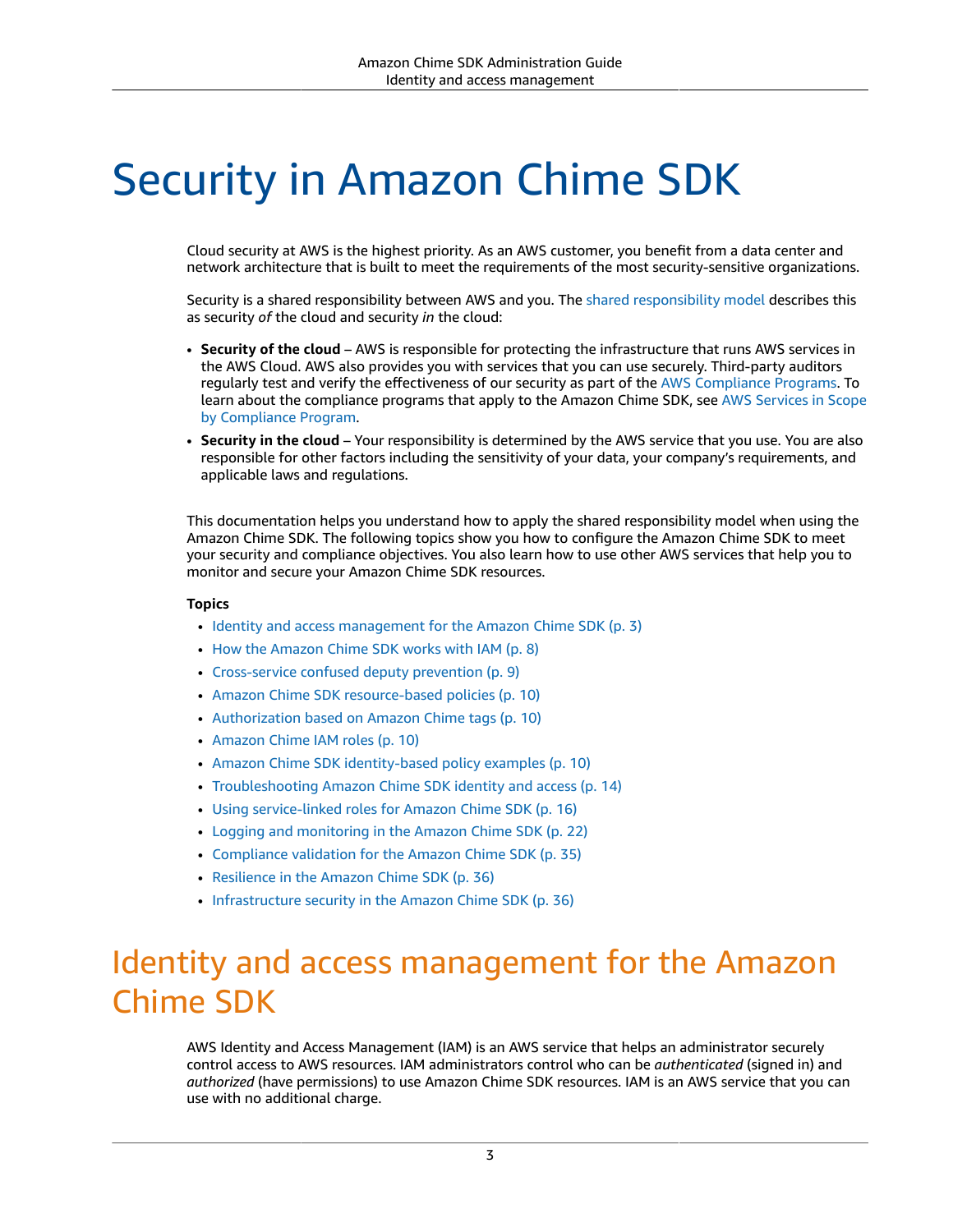#### **Topics**

- [Audience \(p. 4\)](#page-7-0)
- [Authenticating with identities \(p. 4\)](#page-7-1)
- Managing access using [policies \(p. 6\)](#page-9-0)

# <span id="page-7-0"></span>Audience

How you use AWS Identity and Access Management (IAM) differs, depending on the work that you do in the Amazon Chime SDK.

**Service user** – If you use the Amazon Chime SDK service to do your job, then your administrator provides you with the credentials and permissions that you need. As you use more Amazon Chime SDK features to do your work, you might need additional permissions. Understanding how access is managed can help you request the right permissions from your administrator. If you cannot access a feature in Amazon Chime SDK, see [Troubleshooting](#page-17-0) Amazon Chime SDK identity and acces[s \(p. 14\)](#page-17-0).

**Service administrator** – If you're in charge of Amazon Chime SDK resources at your company, you probably have full access to the Amazon Chime SDK. It's your job to determine which Amazon Chime SDK features and resources your employees should access. You must then submit requests to your IAM administrator to change the permissions of your service users. Review the information on this page to understand the basic concepts of IAM. To learn more about how your company can use IAM with the Amazon Chime SDK, see How the [Amazon](#page-11-0) Chime SDK works with IAM [\(p. 8\)](#page-11-0).

**IAM administrator** – If you're an IAM administrator, you might want to learn details about how you can write policies to manage access to the Amazon Chime SDK. To view example Amazon Chime SDK identity-based policies that you can use in IAM, see Amazon Chime SDK [identity-based](#page-13-6) policy [examples \(p. 10\)](#page-13-6).

# <span id="page-7-1"></span>Authenticating with identities

Authentication is how you sign in to AWS using your identity credentials. For more information about signing in using the AWS Management Console, see Signing in to the AWS [Management](https://docs.aws.amazon.com/IAM/latest/UserGuide/console.html) Console as an IAM [user](https://docs.aws.amazon.com/IAM/latest/UserGuide/console.html) or root user in the *IAM User Guide*.

You must be *authenticated* (signed in to AWS) as the AWS account root user, an IAM user, or by assuming an IAM role. You can also use your company's single sign-on authentication or even sign in using Google or Facebook. In these cases, your administrator previously set up identity federation using IAM roles. When you access AWS using credentials from another company, you are assuming a role indirectly.

To sign in directly to the AWS [Management](https://console.aws.amazon.com/) Console, use your password with your root user email address or your IAM user name. You can access AWS programmatically using your root user or IAM users access keys. AWS provides SDK and command line tools to cryptographically sign your request using your credentials. If you don't use AWS tools, you must sign the request yourself. Do this using *Signature Version 4*, a protocol for authenticating inbound API requests. For more information about authenticating requests, see [Signature](https://docs.aws.amazon.com/general/latest/gr/signature-version-4.html) Version 4 signing process in the *AWS General Reference*.

Regardless of the authentication method that you use, you might also be required to provide additional security information. For example, AWS recommends that you use multi-factor authentication (MFA) to increase the security of your account. To learn more, see Using multi-factor [authentication](https://docs.aws.amazon.com/IAM/latest/UserGuide/id_credentials_mfa.html) (MFA) in AWS in the *IAM User Guide*.

### AWS account root user

When you first create an AWS account, you begin with a single sign-in identity that has complete access to all AWS services and resources in the account. This identity is called the AWS account *root user* and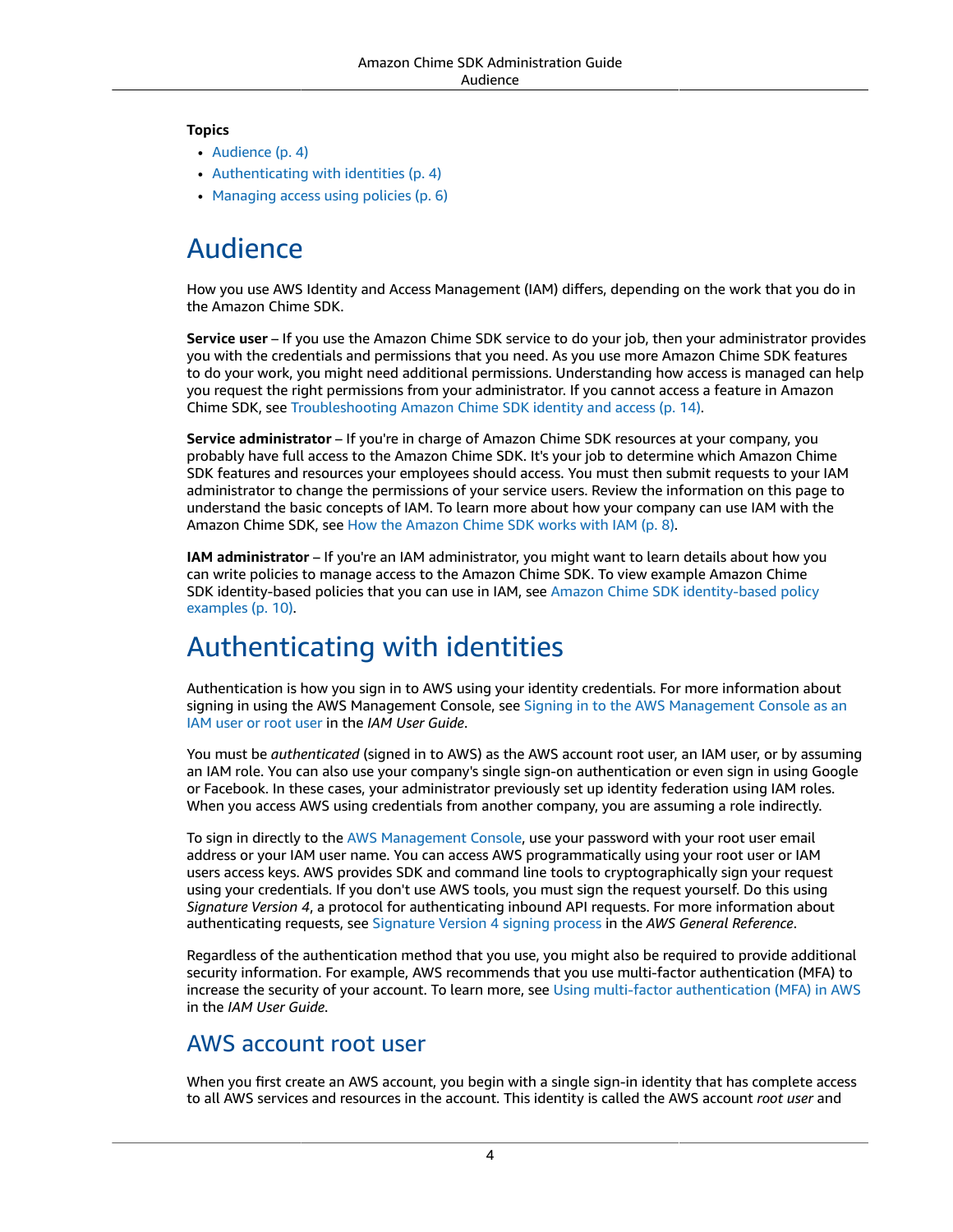is accessed by signing in with the email address and password that you used to create the account. We strongly recommend that you do not use the root user for your everyday tasks, even the administrative ones. Instead, adhere to the best [practice](https://docs.aws.amazon.com/IAM/latest/UserGuide/best-practices.html#create-iam-users) of using the root user only to create your first IAM user. Then securely lock away the root user credentials and use them to perform only a few account and service management tasks.

### IAM users and groups

An *[IAM user](https://docs.aws.amazon.com/IAM/latest/UserGuide/id_users.html)* is an identity within your AWS account that has specific permissions for a single person or application. An IAM user can have long-term credentials such as a user name and password or a set of access keys. To learn how to generate access keys, see [Managing](https://docs.aws.amazon.com/IAM/latest/UserGuide/id_credentials_access-keys.html) access keys for IAM users in the *IAM User Guide*. When you generate access keys for an IAM user, make sure you view and securely save the key pair. You cannot recover the secret access key in the future. Instead, you must generate a new access key pair.

An *[IAM group](https://docs.aws.amazon.com/IAM/latest/UserGuide/id_groups.html)* is an identity that specifies a collection of IAM users. You can't sign in as a group. You can use groups to specify permissions for multiple users at a time. Groups make permissions easier to manage for large sets of users. For example, you could have a group named *IAMAdmins* and give that group permissions to administer IAM resources.

Users are different from roles. A user is uniquely associated with one person or application, but a role is intended to be assumable by anyone who needs it. Users have permanent long-term credentials, but roles provide temporary credentials. To learn more, see When to create an IAM user [\(instead](https://docs.aws.amazon.com/IAM/latest/UserGuide/id.html#id_which-to-choose) of a role) in the *IAM User Guide*.

### IAM roles

An *[IAM role](https://docs.aws.amazon.com/IAM/latest/UserGuide/id_roles.html)* is an identity within your AWS account that has specific permissions. It is similar to an IAM user, but is not associated with a specific person. You can temporarily assume an IAM role in the AWS Management Console by [switching](https://docs.aws.amazon.com/IAM/latest/UserGuide/id_roles_use_switch-role-console.html) roles. You can assume a role by calling an AWS CLI or AWS API operation or by using a custom URL. For more information about methods for using roles, see [Using IAM](https://docs.aws.amazon.com/IAM/latest/UserGuide/id_roles_use.html) [roles](https://docs.aws.amazon.com/IAM/latest/UserGuide/id_roles_use.html) in the *IAM User Guide*.

IAM roles with temporary credentials are useful in the following situations:

- **Temporary IAM user permissions** An IAM user can assume an IAM role to temporarily take on different permissions for a specific task.
- **Federated user access** Instead of creating an IAM user, you can use existing identities from AWS Directory Service, your enterprise user directory, or a web identity provider. These are known as *federated users*. AWS assigns a role to a federated user when access is requested through an [identity](https://docs.aws.amazon.com/IAM/latest/UserGuide/id_roles_providers.html) [provider.](https://docs.aws.amazon.com/IAM/latest/UserGuide/id_roles_providers.html) For more information about federated users, see [Federated](https://docs.aws.amazon.com/IAM/latest/UserGuide/introduction_access-management.html#intro-access-roles) users and roles in the *IAM User Guide*.
- **Cross-account access** You can use an IAM role to allow someone (a trusted principal) in a different account to access resources in your account. Roles are the primary way to grant cross-account access. However, with some AWS services, you can attach a policy directly to a resource (instead of using a role as a proxy). To learn the difference between roles and resource-based policies for cross-account access, see How IAM roles differ from [resource-based](https://docs.aws.amazon.com/IAM/latest/UserGuide/id_roles_compare-resource-policies.html) policies in the *IAM User Guide*.
- **Cross-service access** Some AWS services use features in other AWS services. For example, when you make a call in a service, it's common for that service to run applications in Amazon EC2 or store objects in Amazon S3. A service might do this using the calling principal's permissions, using a service role, or using a service-linked role.
	- **Principal permissions** When you use an IAM user or role to perform actions in AWS, you are considered a principal. Policies grant permissions to a principal. When you use some services, you might perform an action that then triggers another action in a different service. In this case, you must have permissions to perform both actions. To see whether an action requires additional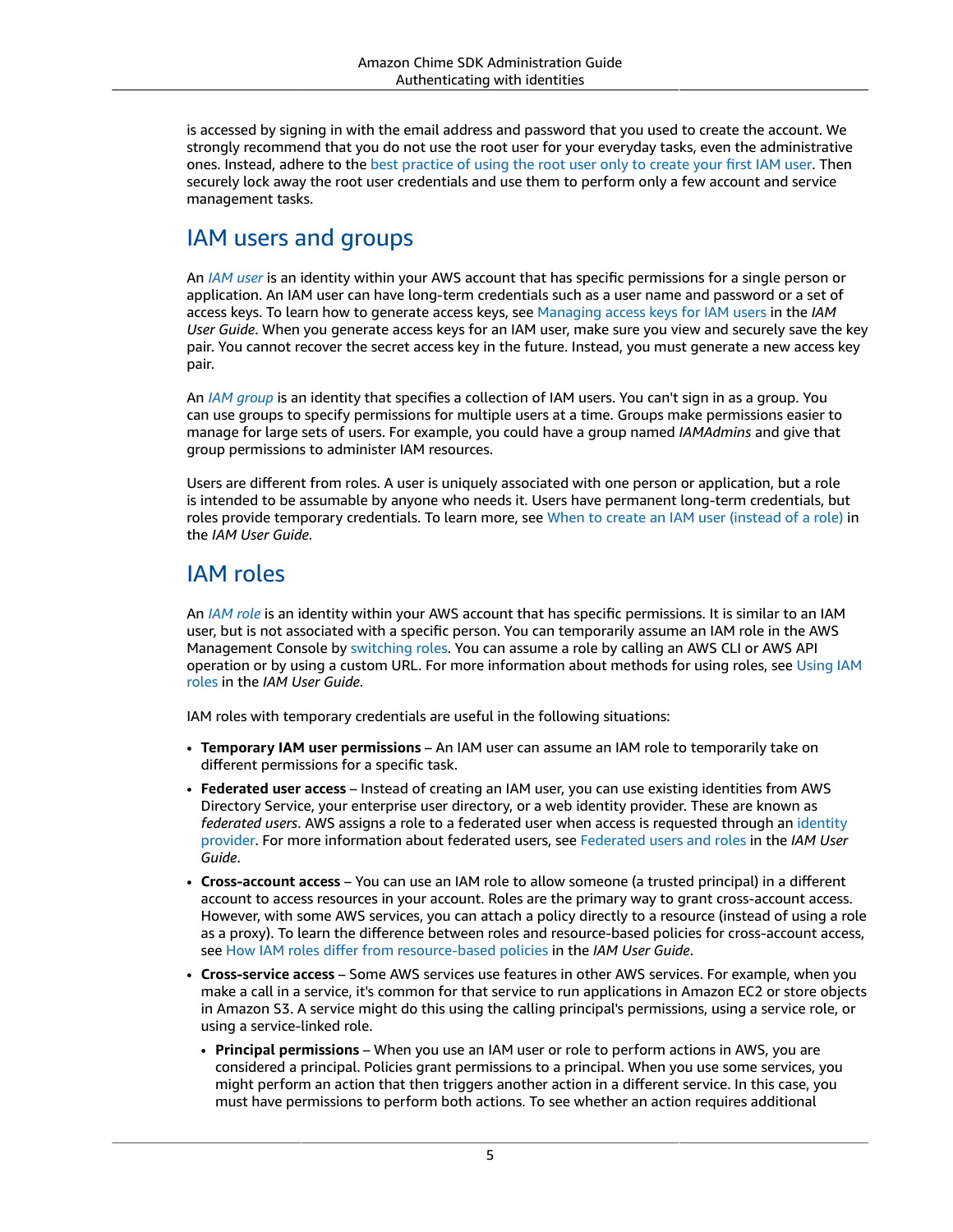dependent actions in a policy, see Actions, [resources,](https://docs.aws.amazon.com/IAM/latest/UserGuide/list_amazonchime.html) and condition keys for Amazon Chime in the *Service Authorization Reference*.

- **Service role** A service role is an IAM [role](https://docs.aws.amazon.com/IAM/latest/UserGuide/id_roles.html) that a service assumes to perform actions on your behalf. An IAM administrator can create, modify, and delete a service role from within IAM. For more information, see Creating a role to delegate [permissions](https://docs.aws.amazon.com/IAM/latest/UserGuide/id_roles_create_for-service.html) to an AWS service in the *IAM User Guide*.
- **Service-linked role** A service-linked role is a type of service role that is linked to an AWS service. The service can assume the role to perform an action on your behalf. Service-linked roles appear in your IAM account and are owned by the service. An IAM administrator can view, but not edit the permissions for service-linked roles.
- **Applications running on Amazon EC2** You can use an IAM role to manage temporary credentials for applications that are running on an EC2 instance and making AWS CLI or AWS API requests. This is preferable to storing access keys within the EC2 instance. To assign an AWS role to an EC2 instance and make it available to all of its applications, you create an instance profile that is attached to the instance. An instance profile contains the role and enables programs that are running on the EC2 instance to get temporary credentials. For more information, see [Using](https://docs.aws.amazon.com/IAM/latest/UserGuide/id_roles_use_switch-role-ec2.html) an IAM role to grant permissions to [applications](https://docs.aws.amazon.com/IAM/latest/UserGuide/id_roles_use_switch-role-ec2.html) running on Amazon EC2 instances in the *IAM User Guide*.

To learn whether to use IAM roles or IAM users, see When to create an IAM role [\(instead](https://docs.aws.amazon.com/IAM/latest/UserGuide/id.html#id_which-to-choose_role) of a user) in the *IAM User Guide*.

# <span id="page-9-0"></span>Managing access using policies

You control access in AWS by creating policies and attaching them to IAM identities or AWS resources. A policy is an object in AWS that, when associated with an identity or resource, defines their permissions. You can sign in as the root user or an IAM user, or you can assume an IAM role. When you then make a request, AWS evaluates the related identity-based or resource-based policies. Permissions in the policies determine whether the request is allowed or denied. Most policies are stored in AWS as JSON documents. For more information about the structure and contents of JSON policy documents, see [Overview](https://docs.aws.amazon.com/IAM/latest/UserGuide/access_policies.html#access_policies-json) of JSON policies in the *IAM User Guide*.

Administrators can use AWS JSON policies to specify who has access to what. That is, which **principal** can perform **actions** on what **resources**, and under what **conditions**.

Every IAM entity (user or role) starts with no permissions. In other words, by default, users can do nothing, not even change their own password. To give a user permission to do something, an administrator must attach a permissions policy to a user. Or the administrator can add the user to a group that has the intended permissions. When an administrator gives permissions to a group, all users in that group are granted those permissions.

IAM policies define permissions for an action regardless of the method that you use to perform the operation. For example, suppose that you have a policy that allows the iam:GetRole action. A user with that policy can get role information from the AWS Management Console, the AWS CLI, or the AWS API.

### Identity-based policies

Identity-based policies are JSON permissions policy documents that you can attach to an identity, such as an IAM user, group of users, or role. These policies control what actions users and roles can perform, on which resources, and under what conditions. To learn how to create an identity-based policy, see [Creating](https://docs.aws.amazon.com/IAM/latest/UserGuide/access_policies_create.html) IAM policies in the *IAM User Guide*.

Identity-based policies can be further categorized as *inline policies* or *managed policies*. Inline policies are embedded directly into a single user, group, or role. Managed policies are standalone policies that you can attach to multiple users, groups, and roles in your AWS account. Managed policies include AWS managed policies and customer managed policies. To learn how to choose between a managed policy or an inline policy, see Choosing between [managed](https://docs.aws.amazon.com/IAM/latest/UserGuide/access_policies_managed-vs-inline.html#choosing-managed-or-inline) policies and inline policies in the *IAM User Guide*.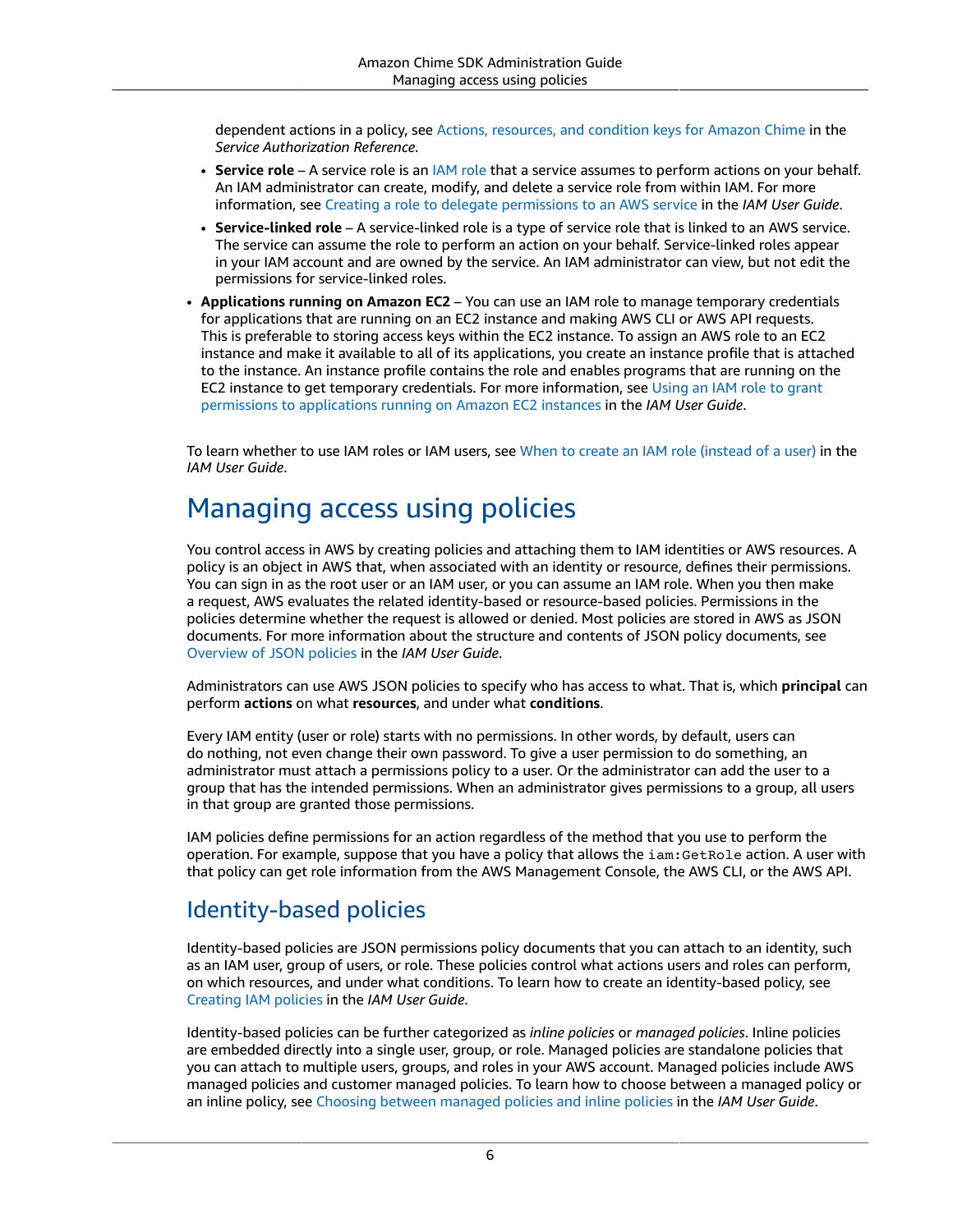### Resource-based policies

Resource-based policies are JSON policy documents that you attach to a resource. Examples of resourcebased policies are IAM *role trust policies* and Amazon S3 *bucket policies*. In services that support resourcebased policies, service administrators can use them to control access to a specific resource. For the resource where the policy is attached, the policy defines what actions a specified principal can perform on that resource and under what conditions. You must specify a [principal](https://docs.aws.amazon.com/IAM/latest/UserGuide/reference_policies_elements_principal.html) in a resource-based policy. Principals can include accounts, users, roles, federated users, or AWS services.

Resource-based policies are inline policies that are located in that service. You can't use AWS managed policies from IAM in a resource-based policy.

### AWS managed policies for the Amazon Chime SDK

To add permissions to users, groups, and roles, it is easier to use AWS managed policies than to write policies yourself. It takes time and expertise to create IAM customer [managed](https://docs.aws.amazon.com/IAM/latest/UserGuide/access_policies_create-console.html) policies that provide your team with only the permissions they need. To get started quickly, you can use our AWS managed policies. These policies cover common use cases and are available in your AWS account. For more information about AWS managed policies, see AWS [managed](https://docs.aws.amazon.com/IAM/latest/UserGuide/access_policies_managed-vs-inline.html#aws-managed-policies) policies in the *IAM User Guide*.

AWS services maintain and update AWS managed policies. You can't change the permissions in AWS managed policies. Services occasionally add additional permissions to an AWS managed policy to support new features. This type of update affects all identities (users, groups, and roles) where the policy is attached. Services are most likely to update an AWS managed policy when a new feature is launched or when new operations become available. Services do not remove permissions from an AWS managed policy, so policy updates won't break your existing permissions.

Additionally, AWS supports managed policies for job functions that span multiple services. For example, the **ReadOnlyAccess** AWS managed policy provides read-only access to all AWS services and resources. When a service launches a new feature, AWS adds read-only permissions for new operations and resources. For a list and descriptions of job function policies, see AWS managed policies for job [functions](https://docs.aws.amazon.com/IAM/latest/UserGuide/access_policies_job-functions.html) in the *IAM User Guide*.

### Access Control Lists (ACLs)

Access control lists (ACLs) control which principals (account members, users, or roles) have permissions to access a resource. ACLs are similar to resource-based policies, although they do not use the JSON policy document format.

Amazon S3, AWS WAF, and Amazon VPC are examples of services that support ACLs. To learn more about ACLs, see Access control list (ACL) [overview](https://docs.aws.amazon.com/AmazonS3/latest/dev/acl-overview.html) in the *Amazon Simple Storage Service Developer Guide*.

## Other policy types

AWS supports additional, less-common policy types. These policy types can set the maximum permissions granted to you by the more common policy types.

- **Permissions boundaries** A permissions boundary is an advanced feature in which you set the maximum permissions that an identity-based policy can grant to an IAM entity (IAM user or role). You can set a permissions boundary for an entity. The resulting permissions are the intersection of entity's identity-based policies and its permissions boundaries. Resource-based policies that specify the user or role in the Principal field are not limited by the permissions boundary. An explicit deny in any of these policies overrides the allow. For more information about permissions boundaries, see [Permissions](https://docs.aws.amazon.com/IAM/latest/UserGuide/access_policies_boundaries.html) boundaries for IAM entities in the *IAM User Guide*.
- **Service control policies (SCPs)** SCPs are JSON policies that specify the maximum permissions for an organization or organizational unit (OU) in AWS Organizations. AWS Organizations is a service for grouping and centrally managing multiple AWS accounts that your business owns. If you enable all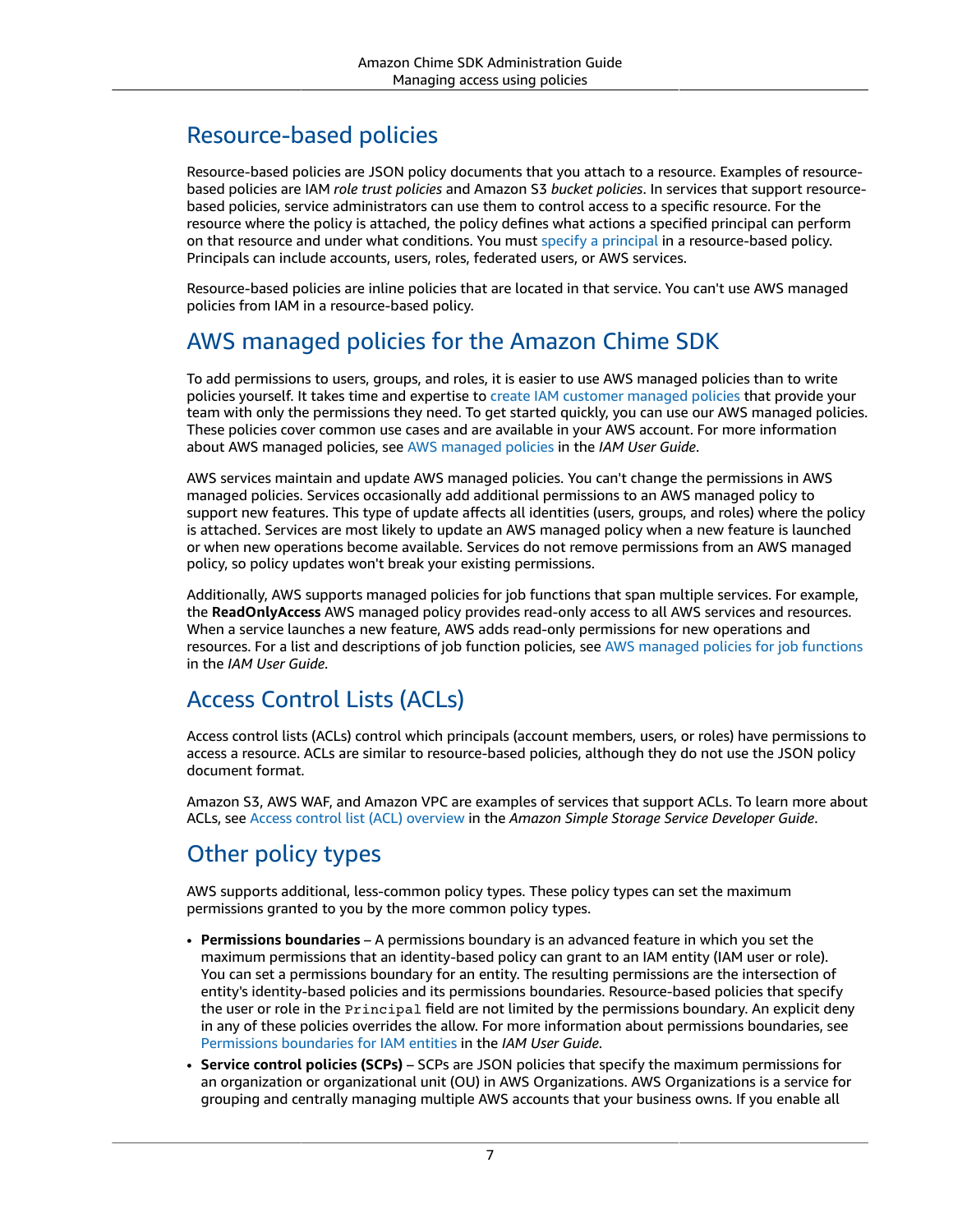features in an organization, then you can apply service control policies (SCPs) to any or all of your accounts. The SCP limits permissions for entities in member accounts, including each AWS account root user. For more information about Organizations and SCPs, see How SCPs [work](https://docs.aws.amazon.com/organizations/latest/userguide/orgs_manage_policies_about-scps.html) in the *AWS Organizations User Guide*.

• **Session policies** – Session policies are advanced policies that you pass as a parameter when you programmatically create a temporary session for a role or federated user. The resulting session's permissions are the intersection of the user or role's identity-based policies and the session policies. Permissions can also come from a resource-based policy. An explicit deny in any of these policies overrides the allow. For more information, see [Session policies](https://docs.aws.amazon.com/IAM/latest/UserGuide/access_policies.html#policies_session) in the *IAM User Guide*.

### Multiple policy types

When multiple types of policies apply to a request, the resulting permissions are more complicated to understand. To learn how AWS determines whether to allow a request when multiple policy types are involved, see Policy [evaluation](https://docs.aws.amazon.com/IAM/latest/UserGuide/reference_policies_evaluation-logic.html) logic in the *IAM User Guide*.

# <span id="page-11-0"></span>How the Amazon Chime SDK works with IAM

Before you use IAM to manage access to the Amazon Chime SDK, you should understand what IAM features are available to use with the Amazon Chime SDK. To get a high-level view of how the Amazon Chime SDK and other AWS services work with IAM, see AWS [services](https://docs.aws.amazon.com/IAM/latest/UserGuide/reference_aws-services-that-work-with-iam.html) that work with IAM in the *IAM User Guide*.

#### **Topics**

- Amazon Chime SDK [identity-based](#page-11-1) policies (p. 8)
- [Resources \(p. 9\)](#page-12-0)
- [Examples \(p. 9\)](#page-12-1)

# <span id="page-11-1"></span>Amazon Chime SDK identity-based policies

With IAM identity-based policies, you can specify allowed or denied actions and resources as well as the conditions under which actions are allowed or denied. The Amazon Chime SDK supports specific actions, resources, and condition keys. To learn about all of the elements that you use in a JSON policy, see [IAM](https://docs.aws.amazon.com/IAM/latest/UserGuide/reference_policies_elements.html) JSON policy elements [reference](https://docs.aws.amazon.com/IAM/latest/UserGuide/reference_policies_elements.html) in the *IAM User Guide*.

### Actions

Administrators can use AWS JSON policies to specify who has access to what. That is, which **principal** can perform **actions** on what **resources**, and under what **conditions**.

The Action element of a JSON policy describes the actions that you can use to allow or deny access in a policy. Policy actions usually have the same name as the associated AWS API operation. There are some exceptions, such as *permission-only actions* that don't have a matching API operation. There are also some operations that require multiple actions in a policy. These additional actions are called *dependent actions*.

Include actions in a policy to grant permissions to perform the associated operation.

### Condition keys

The Amazon Chime SDK does not provide any service-specific condition keys. To see all AWS global condition keys, see AWS Global [Condition](https://docs.aws.amazon.com/IAM/latest/UserGuide/reference_policies_condition-keys.html) Context Keys in the *IAM User Guide*.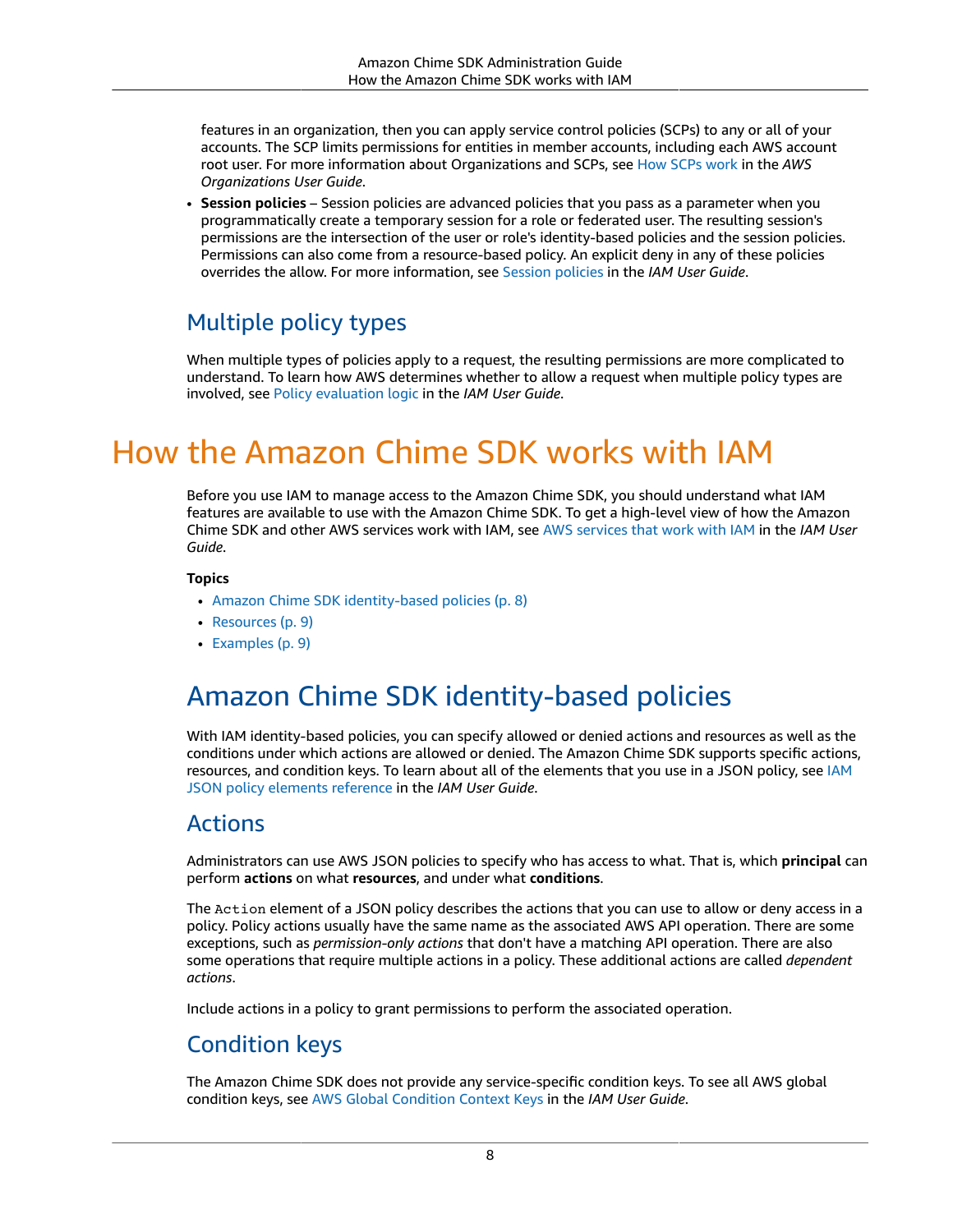## <span id="page-12-0"></span>Resources

<span id="page-12-1"></span>The Amazon Chime SDK does not support specifying resource ARNs in a policy.

## Examples

{

To view examples of Amazon Chime SDK identity-based policies, see Amazon Chime SDK [identity-based](#page-13-6) policy [examples \(p. 10\).](#page-13-6)

# <span id="page-12-2"></span>Cross-service confused deputy prevention

The confused deputy problem is an information security issue that occurs when an entity without permission to perform an action calls a more-privileged entity to perform the action. This can allow malicious actors to run commands or modify resources they otherwise would not have permission to run or access. For more information, see The [confused](https://docs.aws.amazon.com/IAM/latest/UserGuide/confused-deputy.html) deputy problem in the *AWS Identity and Access Management User Guide*.

In AWS, cross-service impersonation can lead to a confused deputy scenario. Cross-service impersonation happens when one service (the *calling service*) calls another service (the *called service*). A malicious actor can use the calling service to alter resources in another service by using permissions that they normally would not have.

AWS provides service principals with managed access to resources on your account to help you protect your resources' security. We recommend using the aws:SourceAccount global condition context key in your resource policies. These keys limit the permissions that the Amazon Chime SDK gives another service to that resource.

The following example shows an S3 bucket policy that uses the aws:SourceAccount global condition context key in the configured CallDetailRecords S3 bucket to help prevent the confused deputy problem.

```
 "Version": "2012-10-17",
    "Statement": [
         {
             "Sid": "AmazonChimeAclCheck668426",
             "Effect": "Allow",
             "Principal": {
                 "Service": "chime.amazonaws.com"
             },
             "Action": "s3:GetBucketAcl",
             "Resource": "arn:aws:s3:::your-cdr-bucket"
         },
\overline{\mathcal{A}} "Sid": "AmazonChimeWrite668426",
             "Effect": "Allow",
             "Principal": {
                 "Service": "chime.amazonaws.com"
             },
             "Action": "s3:PutObject",
             "Resource": "arn:aws:s3:::your-cdr-bucket/*",
             "Condition": {
                 "StringEquals": {
                     "s3:x-amz-acl": "bucket-owner-full-control",
                     "aws:SourceAccount": "112233446677" 
 }
 }
 }
```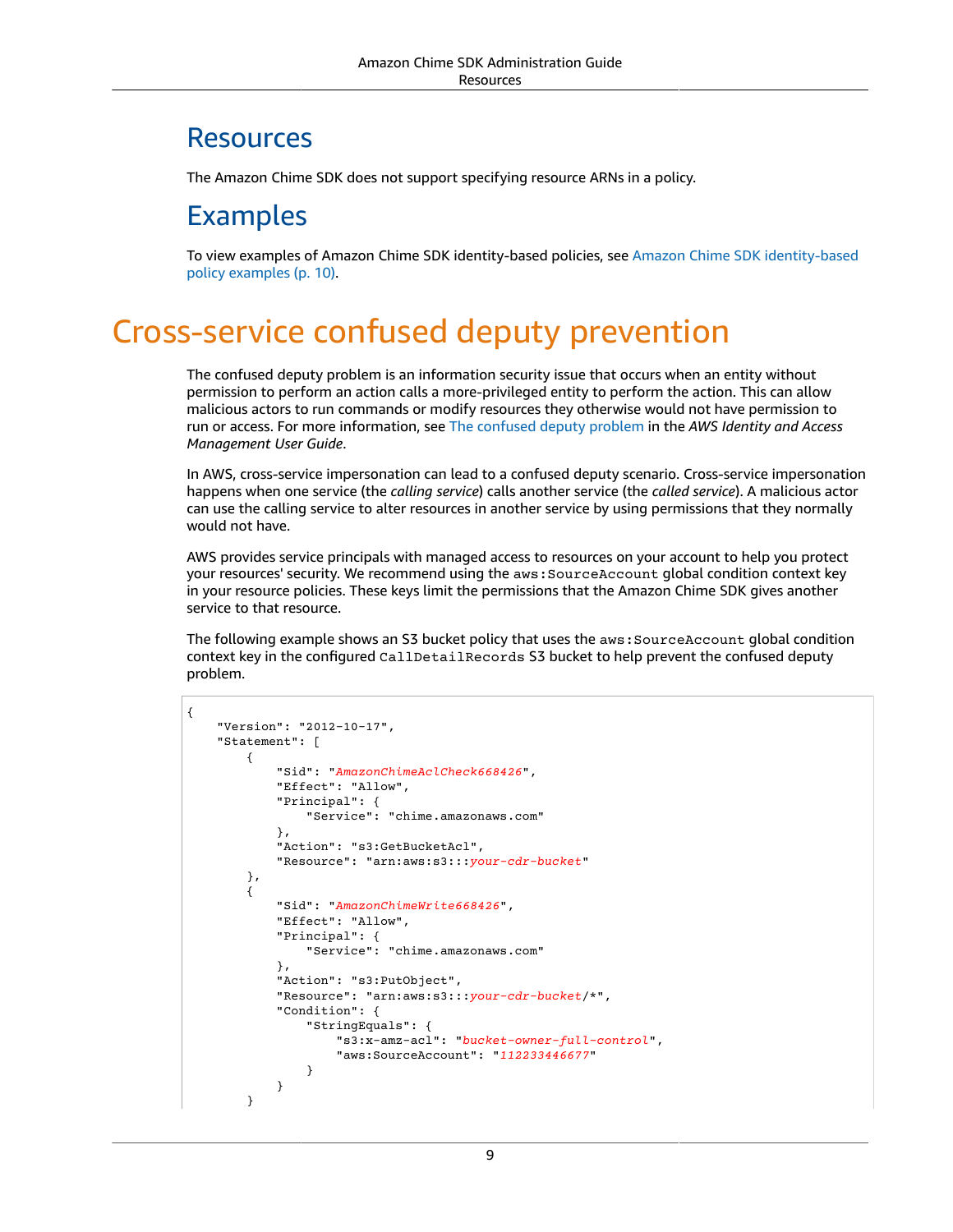] }

# <span id="page-13-0"></span>Amazon Chime SDK resource-based policies

The Amazon Chime SDK does not support resource-based policies.

# <span id="page-13-1"></span>Authorization based on Amazon Chime tags

Amazon Chime does not support tagging resources or controlling access based on tags.

# <span id="page-13-3"></span><span id="page-13-2"></span>Amazon Chime IAM roles

An [IAM](https://docs.aws.amazon.com/IAM/latest/UserGuide/id_roles.html) role is an entity within your AWS account that has specific permissions.

# Using temporary credentials with Amazon Chime

You can use temporary credentials to sign in with federation, assume an IAM role, or to assume a crossaccount role. You obtain temporary security credentials by calling AWS STS API operations such as [AssumeRole](https://docs.aws.amazon.com/STS/latest/APIReference/API_AssumeRole.html) or [GetFederationToken.](https://docs.aws.amazon.com/STS/latest/APIReference/API_GetFederationToken.html)

Amazon Chime supports using temporary credentials.

# <span id="page-13-4"></span>Service-linked roles

[Service-linked](https://docs.aws.amazon.com/IAM/latest/UserGuide/id_roles_terms-and-concepts.html#iam-term-service-linked-role) roles allow AWS services to access resources in other services that complete actions on your behalf. Service-linked roles appear in your IAM account, and the services own the roles. An IAM administrator can view but not edit the permissions for service-linked roles.

Amazon Chime supports service-linked roles. For details about creating or managing Amazon Chime service-linked roles, see Using [service-linked](#page-19-0) roles for Amazon Chime SD[K \(p. 16\)](#page-19-0).

# <span id="page-13-5"></span>Service roles

This feature allows a service to assume a [service](https://docs.aws.amazon.com/IAM/latest/UserGuide/id_roles_terms-and-concepts.html#iam-term-service-role) role on your behalf. This role allows the service to access resources in other services to complete an action on your behalf. Service roles appear in your IAM account and are owned by the account. This means that an IAM administrator can change the permissions for this role. However, doing so might break the functionality of the service.

Amazon Chime does not support service roles.

# <span id="page-13-6"></span>Amazon Chime SDK identity-based policy examples

By default, IAM users and roles don't have permission to create or modify Amazon Chime SDK resources. They also can't perform tasks using the AWS Management Console, AWS CLI, or AWS API. An IAM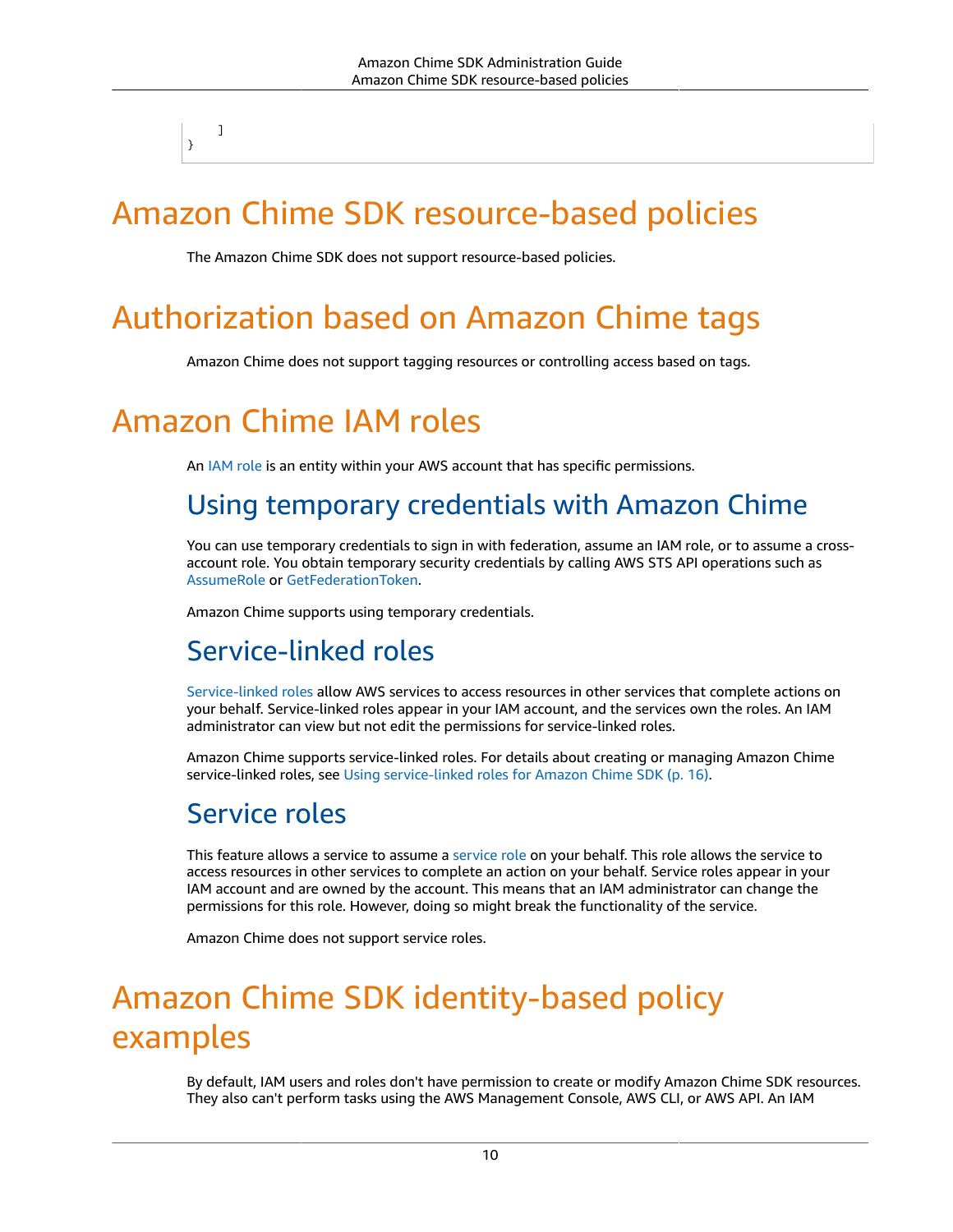administrator must create IAM policies that grant users and roles permission to perform specific API operations on the specified resources they need. The administrator must then attach those policies to the IAM users or groups that require those permissions.

To learn how to create an IAM identity-based policy using these example JSON policy documents, see [Creating](https://docs.aws.amazon.com/IAM/latest/UserGuide/access_policies_create.html#access_policies_create-json-editor) policies on the JSON tab in the *IAM User Guide*.

#### **Topics**

- Policy best [practices \(p. 11\)](#page-14-0)
- Allow users to access Amazon Chime SDK [actions \(p. 11\)](#page-14-1)
- AWS managed policy: [AmazonChimeVoiceConnectorServiceLinkedRolePolicy \(p. 12\)](#page-15-0)
- AWS managed policy: [AmazonChimeSDKMediaPipelinesServiceLinkedRolePolicy \(p. 12\)](#page-15-1)
- Amazon Chime updates to AWS managed [policies \(p. 13\)](#page-16-0)

# <span id="page-14-0"></span>Policy best practices

Identity-based policies are very powerful. They determine whether someone can create, access, or delete Amazon Chime SDK resources in your account. These actions can incur costs for your AWS account. When you create or edit identity-based policies, follow these guidelines and recommendations:

- **Get started using AWS managed policies** To start using the Amazon Chime SDK quickly, use AWS managed policies to give your employees the permissions they need. These policies are already available in your account and are maintained and updated by AWS. For more information, see [Get](https://docs.aws.amazon.com/IAM/latest/UserGuide/best-practices.html#bp-use-aws-defined-policies) started using [permissions](https://docs.aws.amazon.com/IAM/latest/UserGuide/best-practices.html#bp-use-aws-defined-policies) with AWS managed policies in the *IAM User Guide*.
- **Grant least privilege** When you create custom policies, grant only the permissions required to perform a task. Start with a minimum set of permissions and grant additional permissions as necessary. Doing so is more secure than starting with permissions that are too lenient and then trying to tighten them later. For more information, see [Grant least privilege](https://docs.aws.amazon.com/IAM/latest/UserGuide/best-practices.html#grant-least-privilege) in the *IAM User Guide*.
- **Enable MFA for sensitive operations** For extra security, require IAM users to use multi-factor authentication (MFA) to access sensitive resources or API operations. For more information, see [Using](https://docs.aws.amazon.com/IAM/latest/UserGuide/id_credentials_mfa.html) multi-factor [authentication](https://docs.aws.amazon.com/IAM/latest/UserGuide/id_credentials_mfa.html) (MFA) in AWS in the *IAM User Guide*.
- **Use policy conditions for extra security** To the extent that it's practical, define the conditions under which your identity-based policies allow access to a resource. For example, you can write conditions to specify a range of allowable IP addresses that a request must come from. You can also write conditions to allow requests only within a specified date or time range, or to require the use of SSL or MFA. For more information, see IAM JSON policy elements: [Condition](https://docs.aws.amazon.com/IAM/latest/UserGuide/reference_policies_elements_condition.html) in the *IAM User Guide*.

# <span id="page-14-1"></span>Allow users to access Amazon Chime SDK actions

Use the AWS managed **AmazonChimeSDK** policy to grant users access to Amazon Chime SDK actions. For more information, see [Example](https://docs.aws.amazon.com/chime/latest/dg/iam-roles.html) IAM roles in the *Amazon Chime SDK Developer GUide*, and [Actions,](https://docs.aws.amazon.com/service-authorization/latest/reference/list_amazonchime.html) [resources,](https://docs.aws.amazon.com/service-authorization/latest/reference/list_amazonchime.html) and condition keys for Amazon Chime in the *Service Authorization Reference*.

```
// Policy ARN: arn:aws:iam::aws:policy/AmazonChimeSDK 
// Description: Provides access to Amazon Chime SDK operations
{
     "Version": "2012-10-17",
     "Statement": [
         {
             "Action": [
                 "chime:CreateMeeting",
                 "chime:CreateMeetingWithAttendees",
```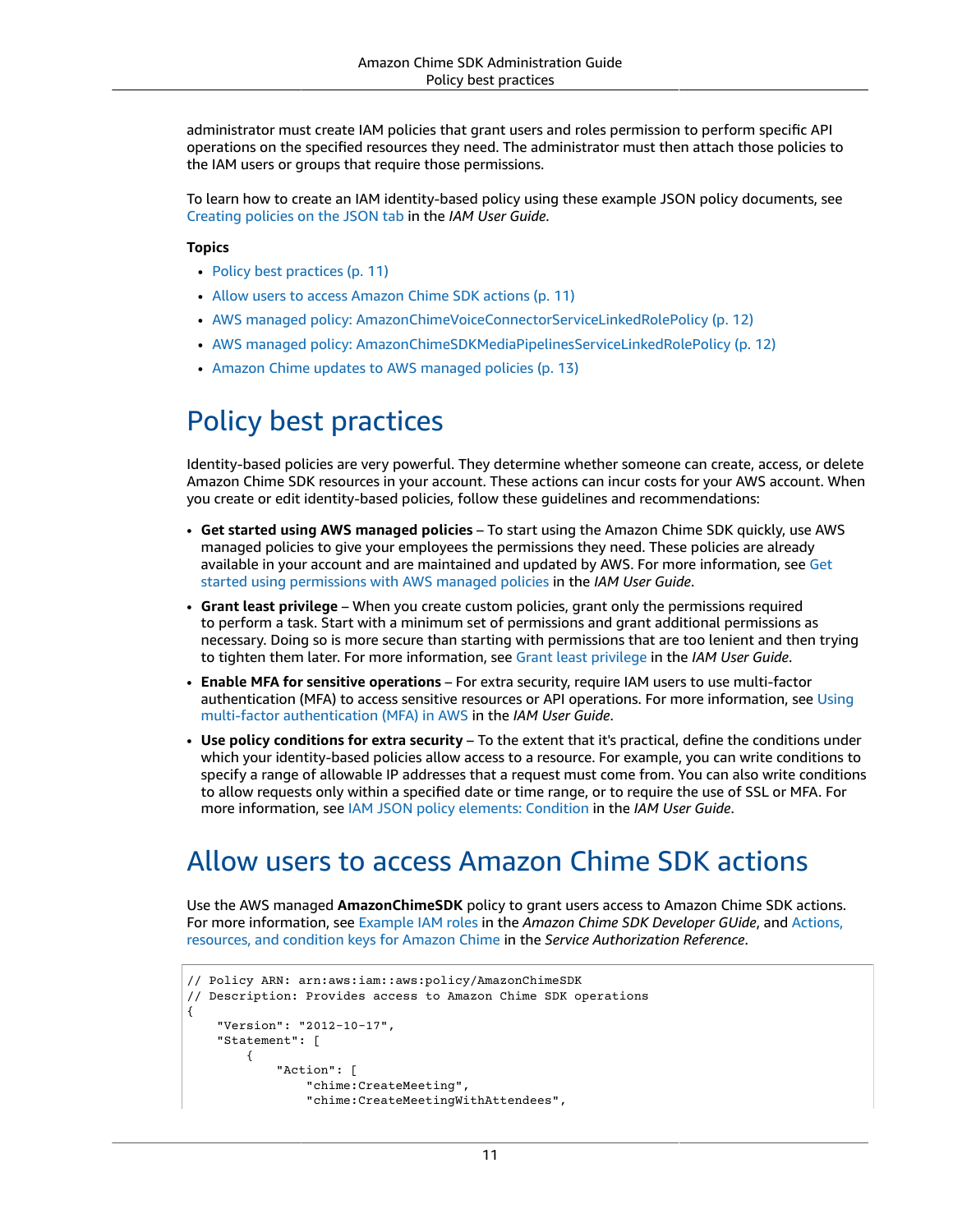

# <span id="page-15-0"></span>AWS managed policy: AmazonChimeVoiceConnectorServiceLinkedRolePolicy

The AmazonChimeVoiceConnectorServiceLinkedRolePolicy enables Amazon Chime Voice Connectors to stream media to Amazon Kinesis Video Streams, provide streaming notifications, and synthesize speech using Amazon Polly. This policy grants the Amazon Chime Voice Connector service permissions to access customer's Amazon Kinesis Video Streams, send notification events to the Amazon Simple Notification Service and Amazon Simple Queue Service, and use Amazon Polly to synthesize speech when using the Amazon Chime SDK Voice Applications Speak and SpeakAndGetDigits actions. For more information, see Using the Amazon Chime Voice Connector [service-linked](#page-19-1) rol[e \(p. 16\)](#page-19-1).

# <span id="page-15-1"></span>AWS managed policy: AmazonChimeSDKMediaPipelinesServiceLinkedRolePolicy

You can't attach AmazonChimeSDKMediaPipelinesServiceLinkedRolePolicy to your IAM entities. This policy allows Amazon Chime SDK media pipelines to access Amazon Chime SDK meetings on your behalf. For more information, see Using roles with Amazon Chime SDK media [pipelines \(p. 20\)](#page-23-0) in this guide.

#### **Permissions details**

This policy includes the following permissions.

• chime – Grants permissions to get meetings, create attendees, and delete attendees.

```
{
     "Version": "2012-10-17",
     "Statement": [
          {
              "Effect": "Allow",
```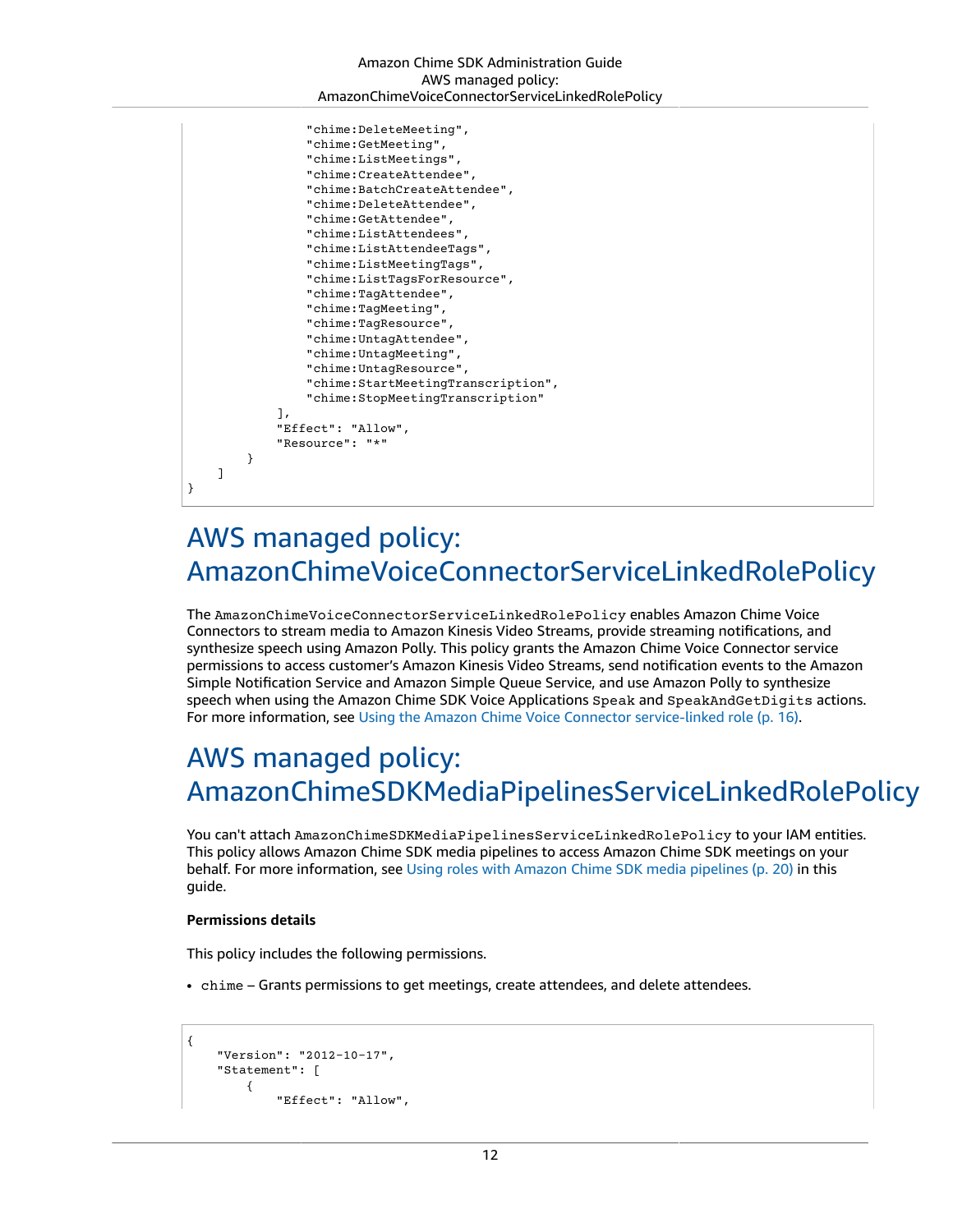```
 "Action": [
         "chime:GetMeeting",
         "chime:CreateAttendee",
                  "chime:DeleteAttendee"
        ],
       "Resource": "*"
         }
     ]
}
```
# <span id="page-16-0"></span>Amazon Chime updates to AWS managed policies

The following table lists and describes the updates made to the Amazon Chime IAM policy.

| Change                                                                                                            | <b>Description</b>                                                                                                                                                                                                                                                                               | <b>Date</b>        |
|-------------------------------------------------------------------------------------------------------------------|--------------------------------------------------------------------------------------------------------------------------------------------------------------------------------------------------------------------------------------------------------------------------------------------------|--------------------|
| Added the<br>AmazonChimeSDKMediaPipelinesSarsetvideHinkedadBldithapallaws<br>- new managed policy.                | The Amazon Chime SDK added<br>you to use media capture<br>pipelines in Amazon Chime SDK<br>meetings.                                                                                                                                                                                             | April 27, 2022     |
| AWS managed policy:<br>AmazonChimeVoiceConnectorServiaddedtedewopePmiissigns1td<br>- Update to an existing policy | <b>Amazon Chime Voice Connectors</b><br>allow you to use Amazon Polly<br>to synthesize speech.These<br>permissions are required<br>to use the Speak and<br>SpeakAndGetDigits actions<br>in Amazon Chime SDK Voice<br>Applications.                                                               | March 15, 2022     |
| AmazonChimeVoiceConnectorSeAnnazonfhkneRkolaeP6dnagctor<br>- Update to an existing policy                         | added new permissions to allow<br>access to Amazon Kinesis Video<br>Streams and send notification<br>events to SNS and SQS. These<br>permissions are required for<br>Amazon Chime Voice Connectors<br>to stream media to Amazon<br>Kinesis Video Streams and<br>provide streaming notifications. | December 20, 2021  |
| Change to existing policy.<br>Creating IAM users or roles with<br>the Chime SDK policy.                           | Amazon Chime added new<br>actions to support expanded<br>validation.                                                                                                                                                                                                                             | September 23, 2021 |
|                                                                                                                   | A number of actions were added<br>to allow listing and tagging<br>of attendees and meeting<br>resources, and for starting and<br>stopping meeting transcription.                                                                                                                                 |                    |
| Amazon Chime started tracking<br>changes                                                                          | Amazon Chime started tracking<br>changes for its AWS managed<br>policies.                                                                                                                                                                                                                        | September 23, 2021 |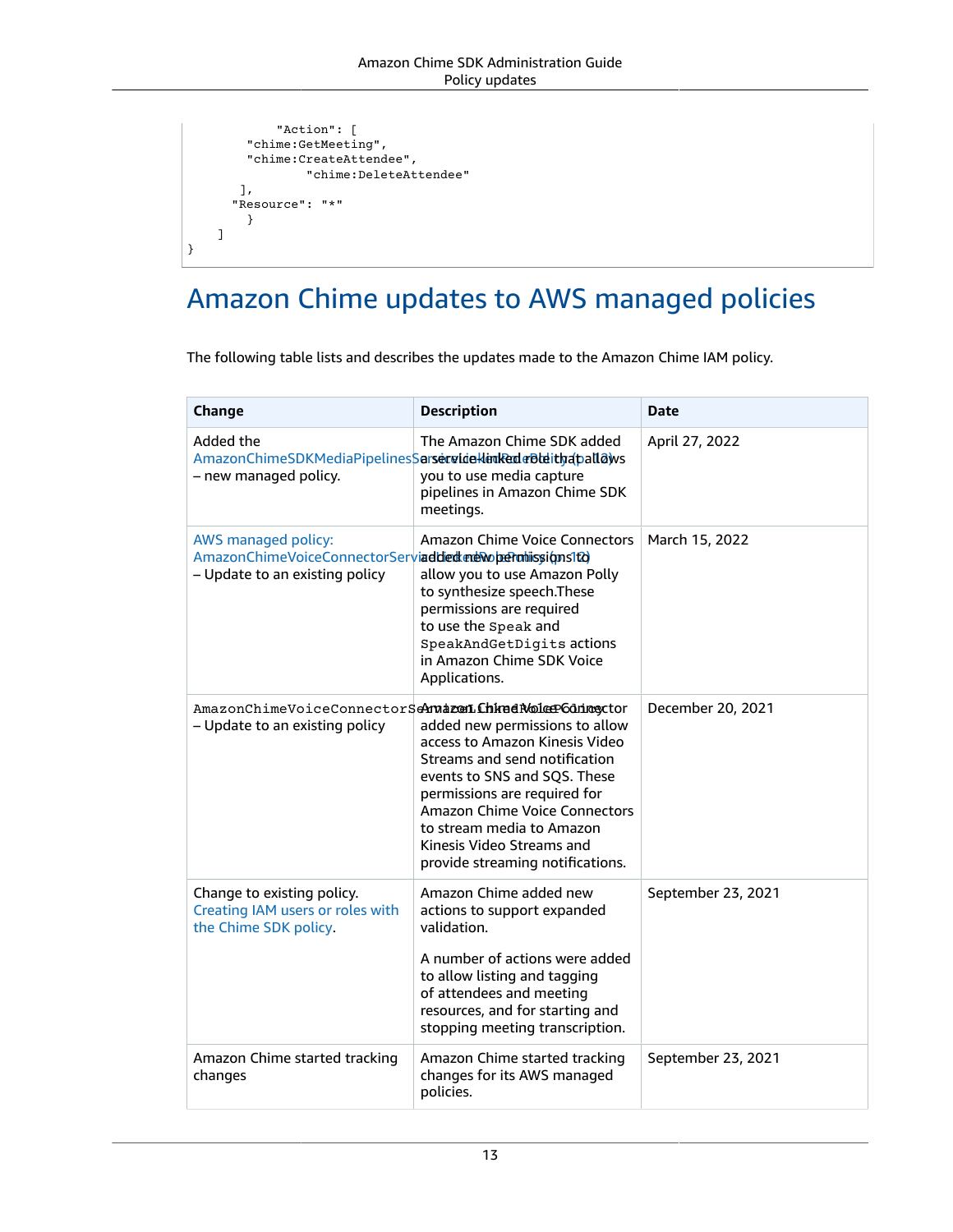# <span id="page-17-0"></span>Troubleshooting Amazon Chime SDK identity and access

Use the following information to help you diagnose and fix common issues that you might encounter when working with the Amazon Chime SDK and IAM.

#### **Topics**

- I am not authorized to perform an action in the Amazon Chime [SDK \(p. 14\)](#page-17-1)
- I am not authorized to perform [iam:PassRole \(p. 14\)](#page-17-2)
- I want to view my access [keys \(p. 15\)](#page-18-0)
- I'm an [administrator](#page-18-1) and want to allow others to access the Amazon Chime SDK (p. 15)
- I want to allow people outside of my AWS account to access my [Amazon](#page-18-2) Chime SDK [resources \(p. 15\)](#page-18-2)

# <span id="page-17-1"></span>I am not authorized to perform an action in the Amazon Chime SDK

If the Amazon Chime SDK tells you that you're not authorized to perform an action, then you must contact your administrator for assistance. Your administrator is the person that provided you with your user name and password.

The following example error occurs when the mateojackson IAM user tries to use the service to view details about a domain but does not have chime:GetDomain permissions.

```
User: arn:aws:iam::123456789012:user/mateojackson is not authorized to perform:
 chime:GetDomain
```
In this case, Mateo asks his administrator to update his policies to allow him to access the domain details using the chime:GetDomain action.

# <span id="page-17-2"></span>I am not authorized to perform iam:PassRole

If you receive an error that you're not authorized to perform the iam: PassRole action, then you must contact your administrator for assistance. Your administrator is the person that provided you with your user name and password. Ask that person to update your policies to allow you to pass a role to Amazon Chime SDK.

Some AWS services allow you to pass an existing role to that service, instead of creating a new service role or service-linked role. To do this, you must have permissions to pass the role to the service.

The following example error occurs when an IAM user named marymajor tries to use the service to perform an action in Amazon Chime SDK. However, the action requires the service to have permissions granted by a service role. Mary does not have permissions to pass the role to the service.

User: arn:aws:iam::123456789012:user/marymajor is not authorized to perform: iam:PassRole

In this case, Mary asks her administrator to update her policies to allow her to perform the iam:PassRole action.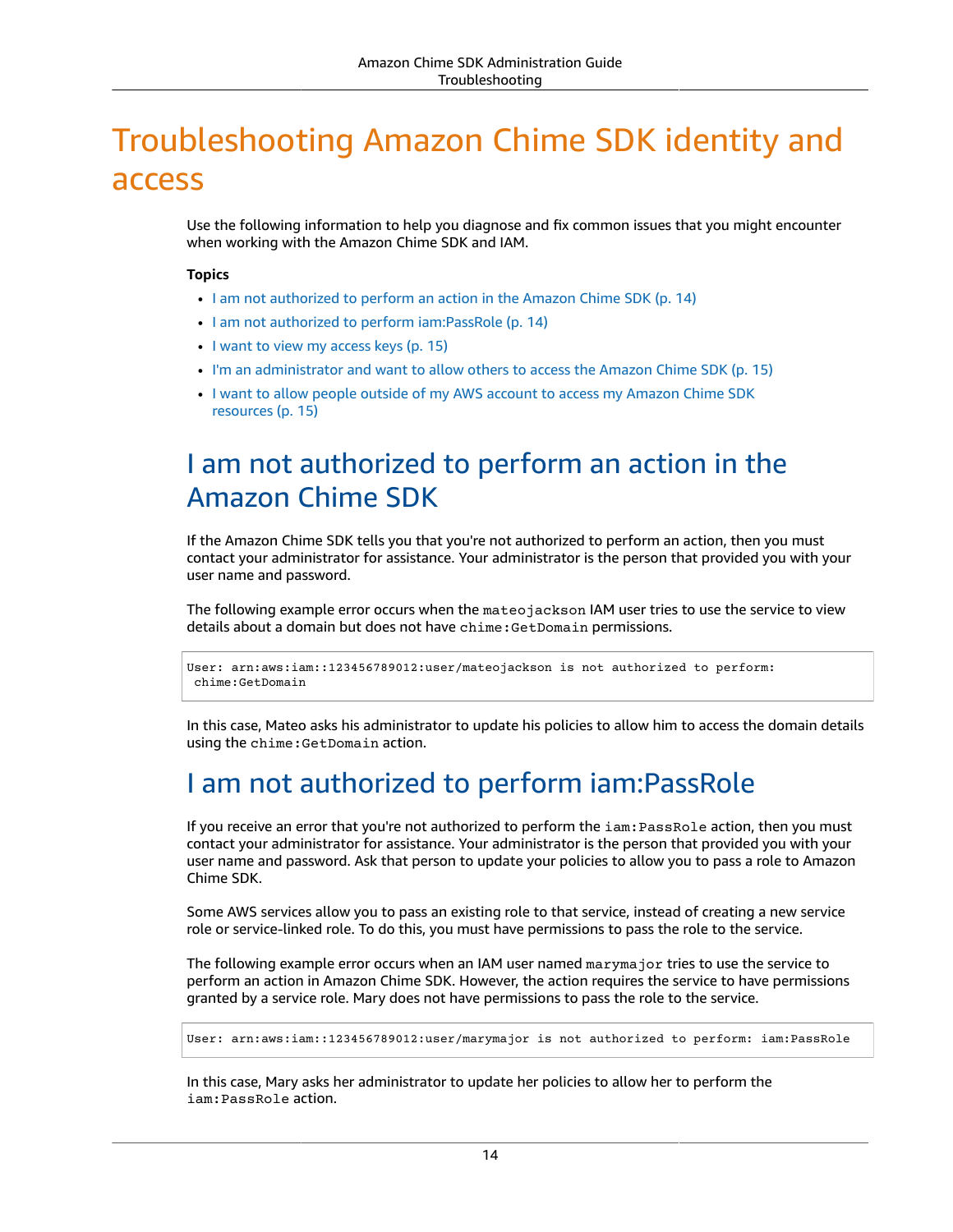## <span id="page-18-0"></span>I want to view my access keys

After you create your IAM user access keys, you can view your access key ID at any time. However, you can't view your secret access key again. If you lose your secret key, you must create a new access key pair.

Access keys consist of two parts: an access key ID (for example, AKIAIOSFODNN7EXAMPLE) and a secret access key (for example, wJalrXUtnFEMI/K7MDENG/bPxRfiCYEXAMPLEKEY). Like a user name and password, you must use both the access key ID and secret access key together to authenticate your requests. Manage your access keys as securely as you do your user name and password.

#### **Important**

Do not provide your access keys to a third party, even to help find your [canonical](https://docs.aws.amazon.com/general/latest/gr/acct-identifiers.html#FindingCanonicalId) user ID. By doing this, you might give someone permanent access to your account.

When you create an access key pair, you are prompted to save the access key ID and secret access key in a secure location. The secret access key is available only at the time you create it. If you lose your secret access key, you must add new access keys to your IAM user. You can have a maximum of two access keys. If you already have two, you must delete one key pair before creating a new one. To view instructions, see [Managing](https://docs.aws.amazon.com/IAM/latest/UserGuide/id_credentials_access-keys.html#Using_CreateAccessKey) access keys in the *IAM User Guide*.

# <span id="page-18-1"></span>I'm an administrator and want to allow others to access the Amazon Chime SDK

To allow others to access Amazon Chime SDK, you must create an IAM entity (user or role) for the person or application that needs access. They will use the credentials for that entity to access AWS. You must then attach a policy to the entity that grants them the correct permissions in Amazon Chime SDK.

To get started right away, see Creating your first IAM [delegated](https://docs.aws.amazon.com/IAM/latest/UserGuide/getting-started_create-delegated-user.html) user and group in the *IAM User Guide*.

# <span id="page-18-2"></span>I want to allow people outside of my AWS account to access my Amazon Chime SDK resources

You can create a role that users in other accounts or people outside of your organization can use to access your resources. You can specify who is trusted to assume the role. For services that support resource-based policies or access control lists (ACLs), you can use those policies to grant people access to your resources.

To learn more, consult the following:

- To learn whether Amazon Chime SDK supports these features, see How the [Amazon](#page-11-0) Chime SDK works [with IAM \(p. 8\).](#page-11-0)
- To learn how to provide access to your resources across AWS accounts that you own, see [Providing](https://docs.aws.amazon.com/IAM/latest/UserGuide/id_roles_common-scenarios_aws-accounts.html) access to an IAM user in [another](https://docs.aws.amazon.com/IAM/latest/UserGuide/id_roles_common-scenarios_aws-accounts.html) AWS account that you own in the *IAM User Guide*.
- To learn how to provide access to your resources to third-party AWS accounts, see [Providing](https://docs.aws.amazon.com/IAM/latest/UserGuide/id_roles_common-scenarios_third-party.html) access to AWS [accounts](https://docs.aws.amazon.com/IAM/latest/UserGuide/id_roles_common-scenarios_third-party.html) owned by third parties in the *IAM User Guide*.
- To learn how to provide access through identity federation, see Providing access to [externally](https://docs.aws.amazon.com/IAM/latest/UserGuide/id_roles_common-scenarios_federated-users.html) [authenticated](https://docs.aws.amazon.com/IAM/latest/UserGuide/id_roles_common-scenarios_federated-users.html) users (identity federation) in the *IAM User Guide*.
- To learn the difference between using roles and resource-based policies for cross-account access, see How IAM roles differ from [resource-based](https://docs.aws.amazon.com/IAM/latest/UserGuide/id_roles_compare-resource-policies.html) policies in the *IAM User Guide*.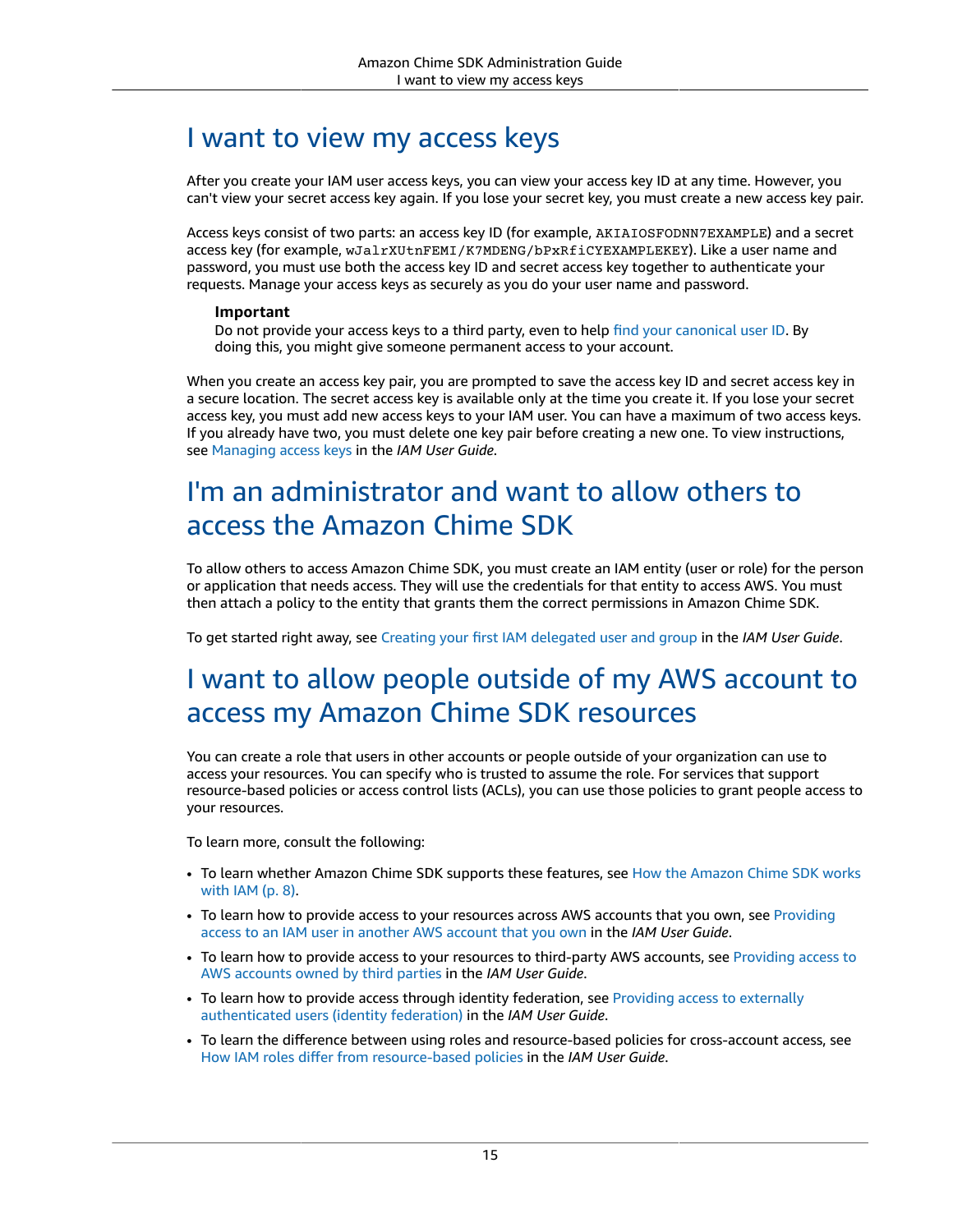# <span id="page-19-0"></span>Using service-linked roles for Amazon Chime SDK

The Amazon Chime SDK uses AWS Identity and Access Management (IAM) [service-linked](https://docs.aws.amazon.com/IAM/latest/UserGuide/id_roles_terms-and-concepts.html#iam-term-service-linked-role) roles. A servicelinked role is a unique type of IAM role that is linked directly to the Amazon Chime SDK. Service-linked roles are predefined by the Amazon Chime SDK and include all the permissions that the service requires to call other AWS services on your behalf.

A service-linked role makes setting up the Amazon Chime SDK more efficient because you aren't required to manually add the necessary permissions. The Amazon Chime SDK defines the permissions of its service-linked roles, and unless defined otherwise, only the Amazon Chime SDK can assume its roles. The defined permissions include the trust policy and the permissions policy. The permissions policy cannot be attached to any other IAM entity.

You can delete a service-linked role only after first deleting their related resources. This protects your Amazon Chime SDK resources because you can't inadvertently remove permission to access the resources.

For information about other services that support service-linked roles, see AWS [services](https://docs.aws.amazon.com/IAM/latest/UserGuide/reference_aws-services-that-work-with-iam.html) that work with [IAM](https://docs.aws.amazon.com/IAM/latest/UserGuide/reference_aws-services-that-work-with-iam.html). Look for the services that have **Yes** in the **Service-Linked Role** column. Choose a **Yes** with a link to view the service-linked role documentation for that service.

#### **Topics**

- Using the Amazon Chime Voice Connector [service-linked](#page-19-1) role (p. 16)
- Using roles with live [transcription \(p. 18\)](#page-21-0)
- Using roles with Amazon Chime SDK media [pipelines \(p. 20\)](#page-23-0)

# <span id="page-19-1"></span>Using the Amazon Chime Voice Connector servicelinked role

The information in the following sections explains how to:

- Use a service-linked role to stream Amazon Chime Voice Connector media to Kinesis
- Synthesize speech with Amazon Polly and the [Speak](https://docs.aws.amazon.com/chime-sdk/latest/dg/speak.html) and [SpeakAndGetDigits](https://docs.aws.amazon.com/chime-sdk/latest/dg/speak-and-get-digits.html) actions.

#### **Topics**

- Service-linked role permissions for Amazon Chime Voice [Connectors \(p. 16\)](#page-19-2)
- Creating a service-linked role for Amazon Chime Voice [Connectors \(p. 17\)](#page-20-0)
- Editing a service-linked role for Amazon Chime Voice [Connectors \(p. 17\)](#page-20-1)
- Deleting a service-linked role for Amazon Chime Voice [Connectors \(p. 17\)](#page-20-2)
- Supported Regions for Amazon Chime SDK [service-linked](#page-21-1) roles (p. 18)

### <span id="page-19-2"></span>Service-linked role permissions for Amazon Chime Voice **Connectors**

Amazon Chime Voice Connectors use the service-linked role named **AWSServiceRoleForAmazonChimeVoiceConnector** – Allows Amazon Chime SDK Voice Connectors to call AWS services on your behalf. For more information about how to start media streaming for your Amazon Chime Voice Connector, see Streaming Amazon Chime Voice [Connector](#page-69-2) media to [Kinesis \(p. 66\).](#page-69-2)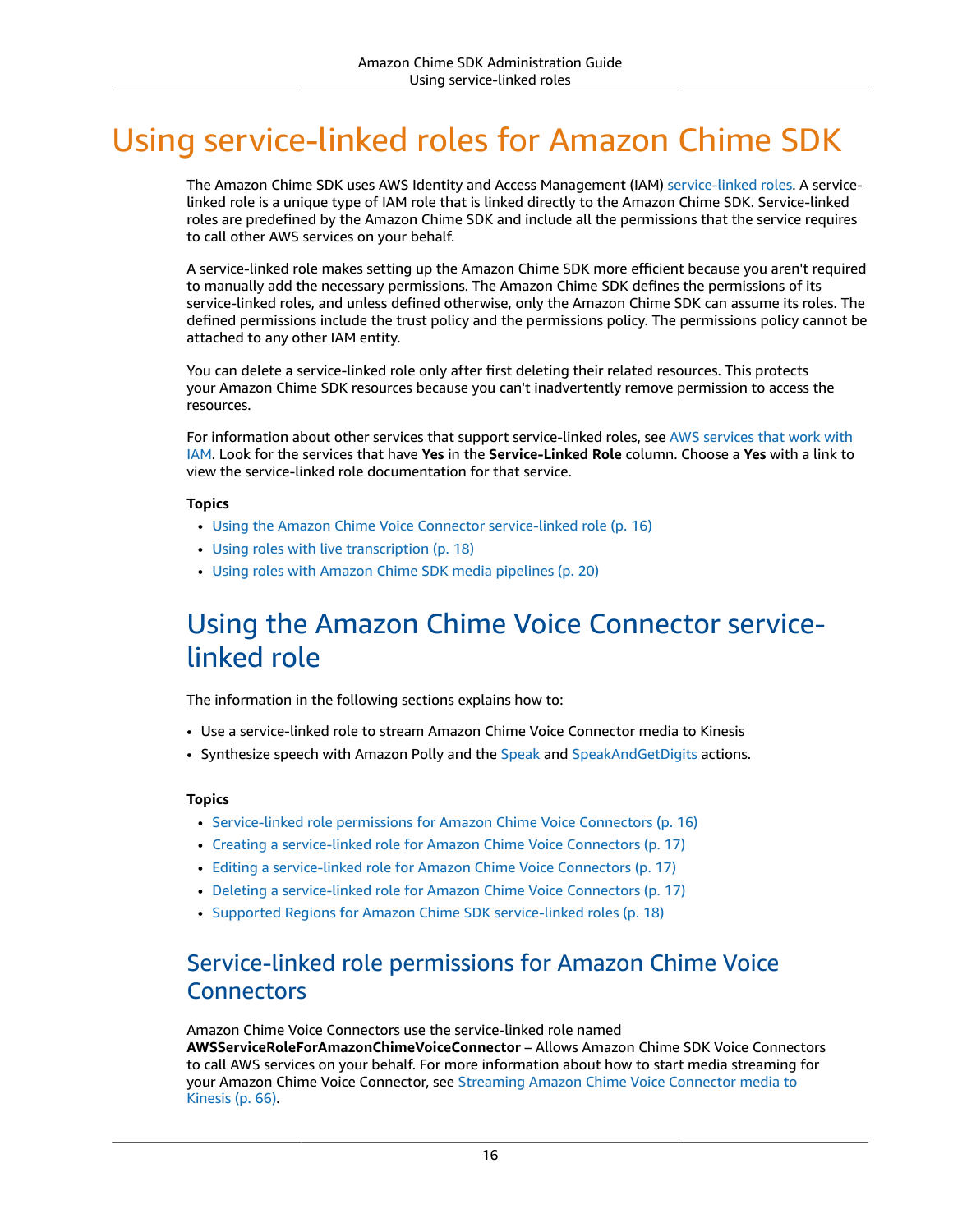The AWSServiceRoleForAmazonChimeVoiceConnector service-linked role trusts the following services to assume the role:

• voiceconnector.chime.amazonaws.com

The role permissions policy allows the Amazon Chime SDK to complete the following actions on the specified resources:

- Action: chime:GetVoiceConnector\* on all AWS resources
- Action: kinesisvideo:\* on arn:aws:kinesisvideo:us-east-1:*111122223333*:stream/ ChimeVoiceConnector-\*
- Action: polly:SynthesizeSpeech on all AWS resources

You must configure permissions to allow an IAM entity (such as a user, group, or role) to create, edit, or delete a service-linked role. For more information, see [Service-Linked](https://docs.aws.amazon.com/IAM/latest/UserGuide/using-service-linked-roles.html#service-linked-role-permissions) Role Permissions in the *IAM User Guide*.

### <span id="page-20-0"></span>Creating a service-linked role for Amazon Chime Voice **Connectors**

You don't need to manually create a service-linked role. When you start Kinesis media streaming for your Amazon Chime Voice Connector, or create or update an Amazon Chime SDK SIP media application in the AWS Management Console, the AWS CLI, or the AWS API, Amazon Chime creates the service-linked role for you.

You can also use the IAM console to create a service-linked role with the **Chime Voice Connector** use case. In the AWS CLI or the AWS API, create a service-linked role with the voiceconnector.chime.amazonaws.com service name. For more information, see [Creating](https://docs.aws.amazon.com/IAM/latest/UserGuide/using-service-linked-roles.html#create-service-linked-role) a service[linked](https://docs.aws.amazon.com/IAM/latest/UserGuide/using-service-linked-roles.html#create-service-linked-role) role in the *IAM User Guide*. If you delete this service-linked role, you can use this same process to create the role again.

### <span id="page-20-1"></span>Editing a service-linked role for Amazon Chime Voice **Connectors**

The Amazon Chime SDK does not allow you to edit the AWSServiceRoleForAmazonChimeVoiceConnector service-linked role. After you create a service-linked role, you cannot change the name of the role because various entities might reference the role. However, you can edit the description of the role using IAM. For more information, see Editing a [service-linked](https://docs.aws.amazon.com/IAM/latest/UserGuide/using-service-linked-roles.html#edit-service-linked-role) role in the *IAM User Guide*.

### <span id="page-20-2"></span>Deleting a service-linked role for Amazon Chime Voice **Connectors**

If you no longer need to use a feature or service that requires a service-linked role, we recommend that you delete that role. That way you don't have an unused entity that is not actively monitored or maintained. However, you must clean up your service-linked role before you can manually delete it.

#### Cleaning up a service-linked role

Before you can use IAM to delete a service-linked role, you must first delete any resources used by the role.

#### **Note**

If the Amazon Chime SDK service is using the role when you try to delete the resources, then the deletion might fail. If that happens, wait for a few minutes and try the operation again.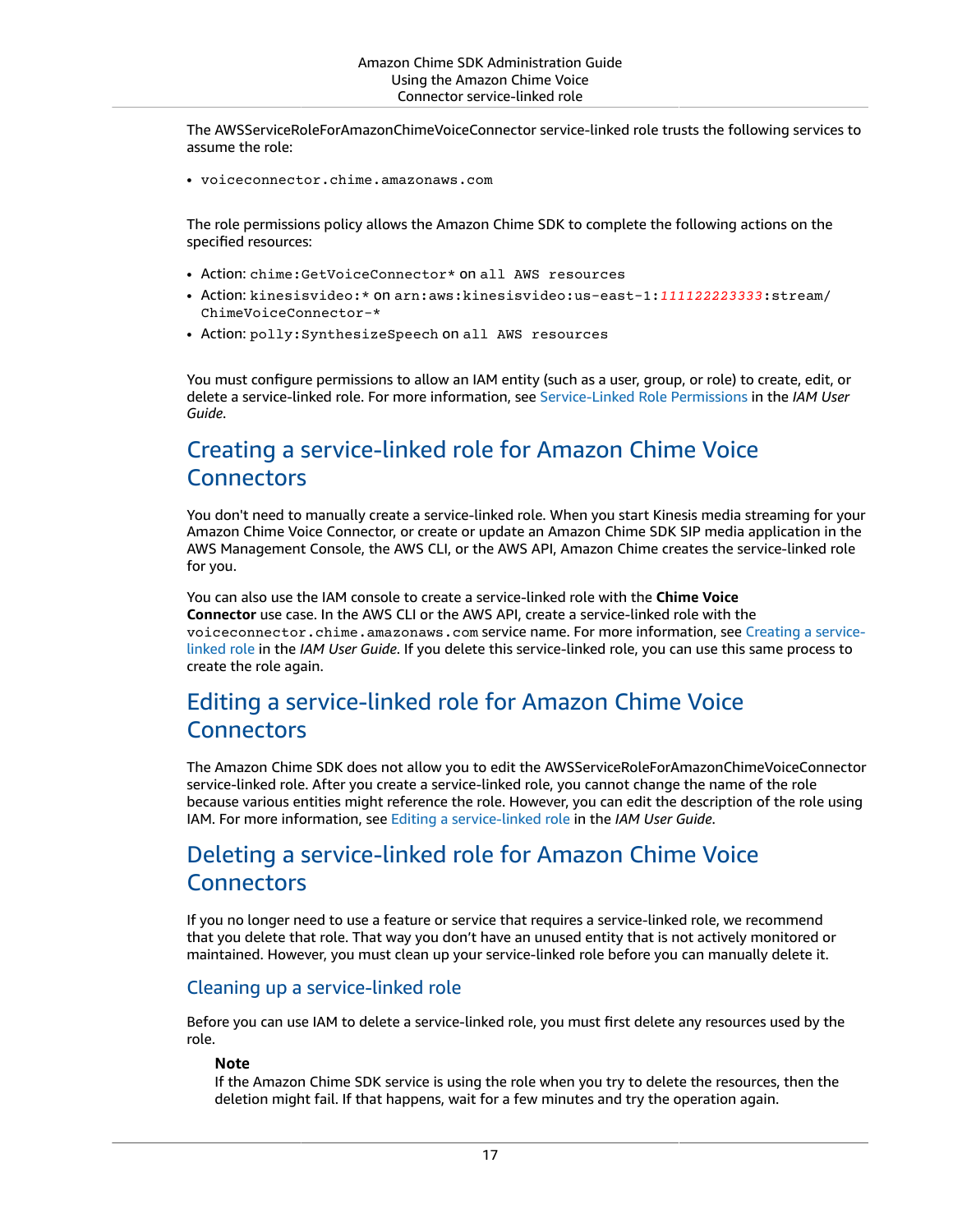#### **To delete Amazon Chime SDK resources used by the AWSServiceRoleForAmazonChimeVoiceConnector (console)**

- Stop media streaming for all the Amazon Chime Voice Connectors in your Amazon Chime SDK account.
	- a. Open the Amazon Chime console at [https://chime.aws.amazon.com/.](https://chime.aws.amazon.com)
	- b. For **Calling**, choose **Voice connectors**.
	- c. Choose the name of the Amazon Chime Voice Connector.
	- d. Choose **Streaming**.
	- e. For **Send to Kinesis Video Streams**, choose **Stop**.
	- f. Choose **Save**.

#### **To delete Amazon Chime SDK resources used by the AWSServiceRoleForAmazonChimeVoiceConnector (AWS CLI)**

• Use the **delete-voice-connector-streaming-configuration** command in the AWS CLI to stop media streaming for all Amazon Chime Voice Connectors in your account.

aws chime delete-voice-connector-streaming-configuration --voice-connectorid *abcdef1ghij2klmno3pqr4*

#### **To delete Amazon Chime SDK resources used by the AWSServiceRoleForAmazonChimeVoiceConnector (API)**

• Use the **DeleteVoiceConnectorStreamingConfiguration** API operation to stop media streaming for all Amazon Chime Voice Connectors in your account. For more information, see [DeleteVoiceConnectorStreamingConfiguration](https://docs.aws.amazon.com/chime/latest/APIReference/API_DeleteVoiceConnectorStreamingConfiguration.html) in the *Amazon Chime API Reference*.

#### Manually delete the service-linked role

Use the IAM console, the AWS CLI, or the AWS API operation to delete the AWSServiceRoleForAmazonChimeVoiceConnector service-linked role. For more information, see [Deleting](https://docs.aws.amazon.com/IAM/latest/UserGuide/using-service-linked-roles.html#delete-service-linked-role) a [service-linked](https://docs.aws.amazon.com/IAM/latest/UserGuide/using-service-linked-roles.html#delete-service-linked-role) role in the *IAM User Guide*.

### <span id="page-21-1"></span>Supported Regions for Amazon Chime SDK service-linked roles

Amazon Chime SDK supports using service-linked roles in all of the AWS Regions where the service is available. For more information, see Amazon Chime [endpoints](https://docs.aws.amazon.com/general/latest/gr/chime.html#chime_region) and quotas.

# <span id="page-21-0"></span>Using roles with live transcription

The information in the following sections explains how to create and manage a service-linked role for the Amazon Chime SDK live transcription. For more information about the live transcription service, see Using Amazon Chime SDK live [transcription.](https://docs.aws.amazon.com/chime/latest/dg/meeting-transcription.html)

#### **Topics**

- Service-Linked Role Permissions for Amazon Chime SDK Live [Transcription \(p. 19\)](#page-22-0)
- Creating a Service-Linked Role for Amazon Chime SDK Live [Transcription \(p. 19\)](#page-22-1)
- Editing a Service-Linked Role for Amazon Chime SDK Live [Transcription \(p. 20\)](#page-23-1)
- Deleting a Service-Linked Role for Amazon Chime SDK Live [Transcription \(p. 20\)](#page-23-2)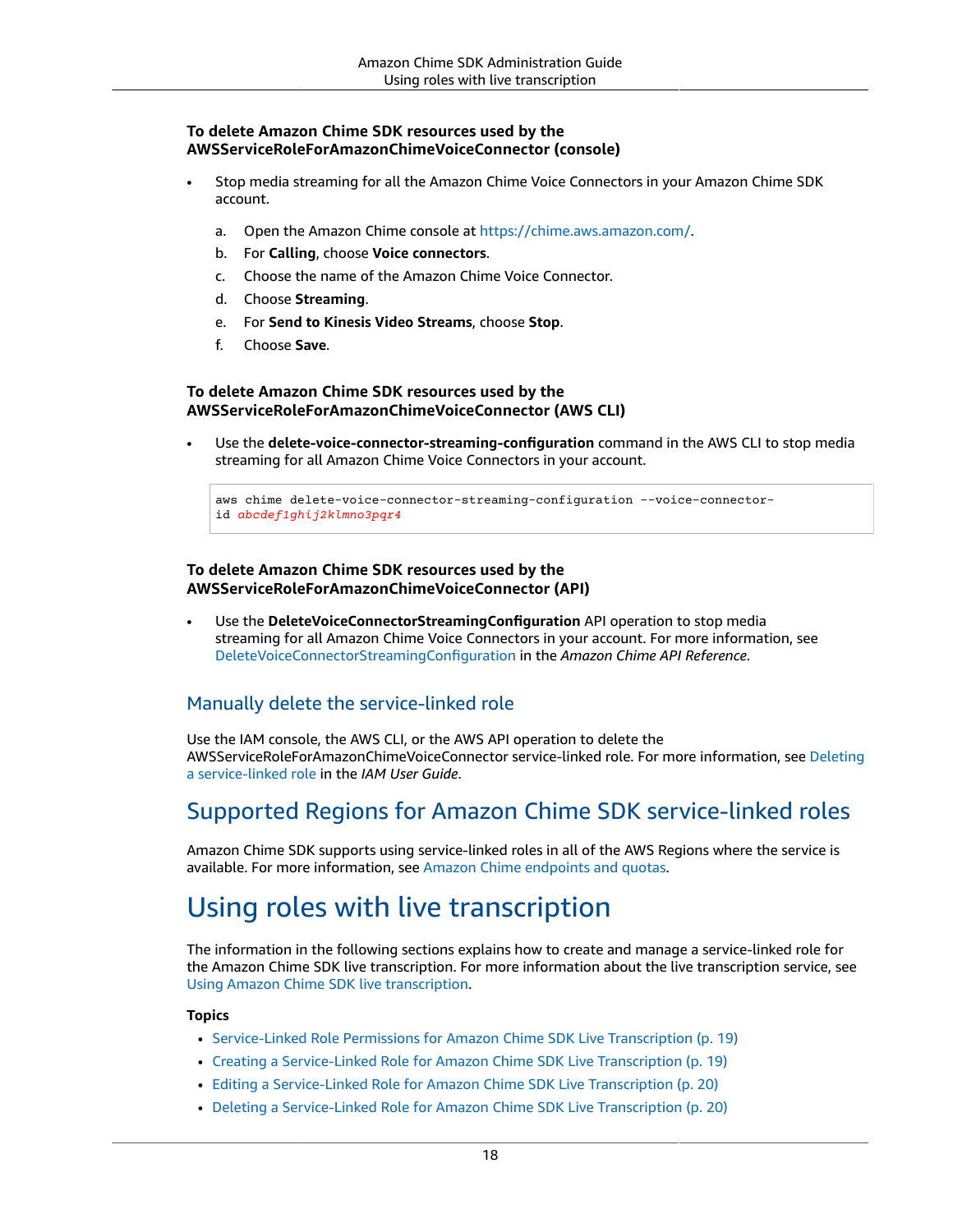• Supported Regions for Amazon Chime [Service-Linked](#page-23-3) Roles (p. 20)

### <span id="page-22-0"></span>Service-Linked Role Permissions for Amazon Chime SDK Live **Transcription**

Amazon Chime SDK Live Transcription uses a service-linked role named **AWSServiceRoleForAmazonChimeTranscription – Allows the Amazon Chime SDK to access Amazon Transcribe and Amazon Transcribe Medical on your behalf.**

The AWSServiceRoleForAmazonChimeTranscription service-linked role trusts the following services to assume the role:

• transcription.chime.amazonaws.com

The role permissions policy allows the Amazon Chime SDK to complete the following actions on the specified resources:

- Action: transcribe:StartStreamTranscription on all AWS resources
- Action: transcribe:StartMedicalStreamTranscription on all AWS resources

You must configure permissions to allow an IAM entity (such as a user, group, or role) to create, edit, or delete a service-linked role. For more information, see [Service-Linked](https://docs.aws.amazon.com/IAM/latest/UserGuide/using-service-linked-roles.html#service-linked-role-permissions) Role Permissions in the *IAM User Guide*.

### <span id="page-22-1"></span>Creating a Service-Linked Role for Amazon Chime SDK Live **Transcription**

You use the IAM console to create a service-linked role with the **Chime Transcription** use case.

#### **Note**

You must have IAM administrative permissions to complete these steps. If you don't, contact a system administrator.

#### **To create the role**

- 1. Sign in to the AWS Management Console and open the IAM console at [https://](https://console.aws.amazon.com/iam/) [console.aws.amazon.com/iam/](https://console.aws.amazon.com/iam/).
- 2. In the navigation pane of the IAM console, choose **Roles**, then choose **Create role**.
- 3. Choose the **AWS Service** role type, then choose **Chime Transcription**.

The IAM policy appears.

- 4. Select the checkbox next to the policy, then choose **Next: Tags**.
- 5. Choose **Next: Review**.
- 6. Edit the description as needed, then choose **Create role**.

You can also use the AWS CLI or the AWS API to create a service-linked role named transcription.chime.amazonaws.com.

In the CLI, run this command: aws iam create-service-linked-role --aws-service-name transcription.chime.amazonaws.com.

For more information, see Creating a [Service-Linked](https://docs.aws.amazon.com/IAM/latest/UserGuide/using-service-linked-roles.html#create-service-linked-role) Role in the *IAM User Guide*. If you delete this servicelinked role, you can use this same process to create the role again.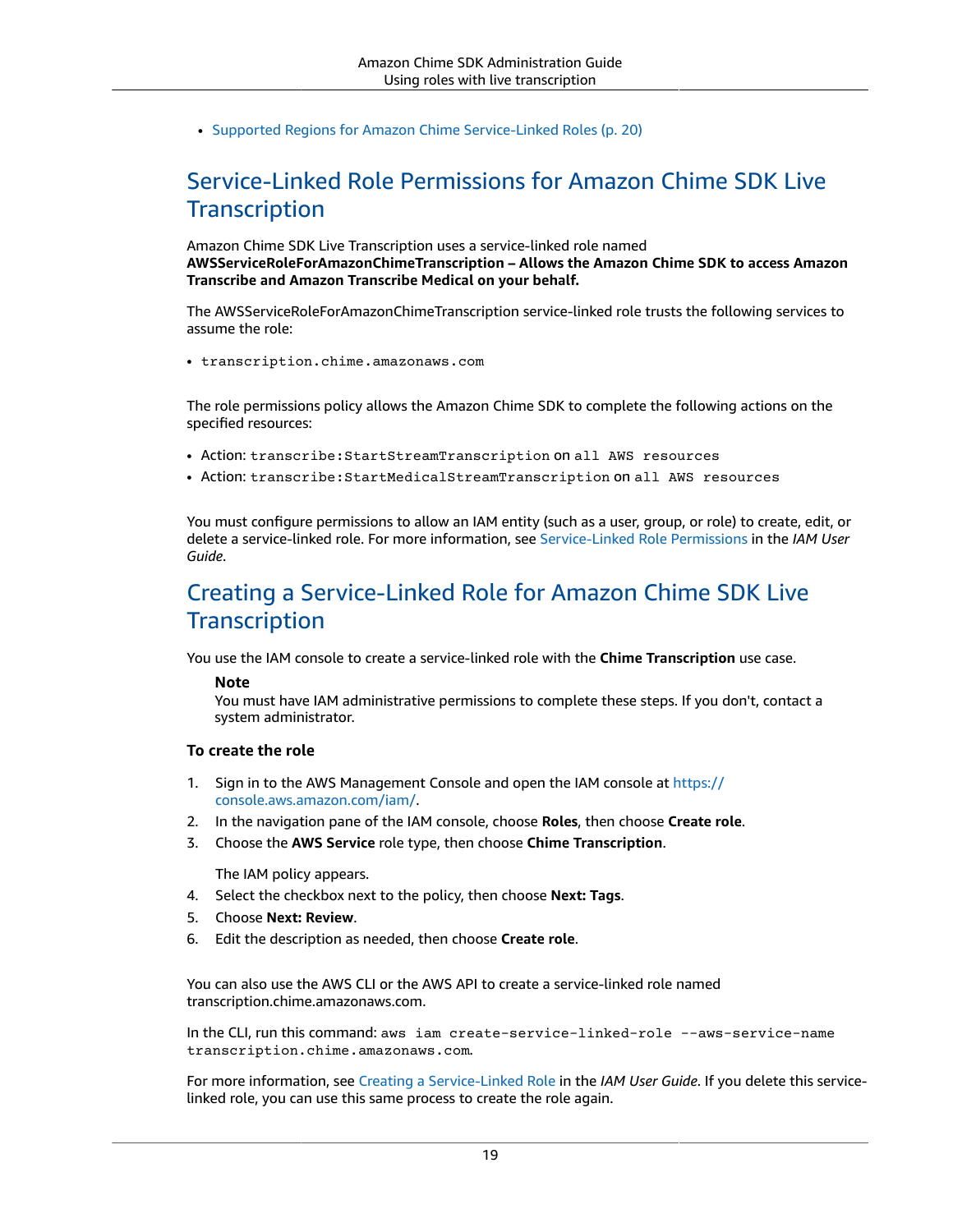### <span id="page-23-1"></span>Editing a Service-Linked Role for Amazon Chime SDK Live **Transcription**

The Amazon Chime SDK does not allow you to edit the AWSServiceRoleForAmazonChimeTranscription service-linked role. After you create a service-linked role, you cannot change the name of the role because various entities might reference the role. However, you can use IAM to edit the role's description. For more information, see Editing a [Service-Linked](https://docs.aws.amazon.com/IAM/latest/UserGuide/using-service-linked-roles.html#edit-service-linked-role) Role in the *IAM User Guide*.

### <span id="page-23-2"></span>Deleting a Service-Linked Role for Amazon Chime SDK Live **Transcription**

If you no longer need to use a feature or service that requires a service-linked role, we recommend that you delete that role. That way you don't have an unused entity that is not actively monitored or maintained.

#### **To manually delete the service-linked role using IAM**

Use the IAM console, the AWS CLI, or the AWS API to delete the AWSServiceRoleForAmazonChimeTranscription service-linked role. For more information, see [Deleting a](https://docs.aws.amazon.com/IAM/latest/UserGuide/using-service-linked-roles.html#delete-service-linked-role) [Service-Linked](https://docs.aws.amazon.com/IAM/latest/UserGuide/using-service-linked-roles.html#delete-service-linked-role) Role in the *IAM User Guide*.

### <span id="page-23-3"></span>Supported Regions for Amazon Chime Service-Linked Roles

The Amazon Chime SDK supports using service-linked roles in all of the regions where the service is available. For more information, see Amazon Chime [endpoints](https://docs.aws.amazon.com/general/latest/gr/chime.html#chime_region) and quotas, and Using [Amazon](/chime/latest/dg/chime-sdk-meetings-regions.html) Chime SDK media [Regions.](/chime/latest/dg/chime-sdk-meetings-regions.html)

# <span id="page-23-0"></span>Using roles with Amazon Chime SDK media pipelines

The information in the following sections explains how to create and manage a service-linked role for Amazon Chime SDK Media Pipelines.

#### **Topics**

- Service-linked role permissions for Amazon Chime SDK media [pipelines \(p. 20\)](#page-23-4)
- Creating a service-linked role for Amazon Chime SDK media [pipelines \(p. 21\)](#page-24-0)
- Editing a service-linked role for Amazon Chime SDK media [pipelines \(p. 20\)](#page-23-1)
- Deleting a service-linked role for Amazon Chime SDK media [pipelines \(p. 20\)](#page-23-2)
- Supported Regions for Amazon Chime SDK media pipelines [service-linked](#page-25-2) roles (p. 22)

### <span id="page-23-4"></span>Service-linked role permissions for Amazon Chime SDK media pipelines

Amazon Chime uses the service-linked role named **AWSServiceRoleForAmazonChimeSDKMediaPipelines** – Allows Amazon Chime SDK media pipelines to access Amazon Chime SDK meetings on your behalf.

The *AWSServiceRoleForAmazonChimeSDKMediaPipelines* service-linked role trusts the following services to assume the role:

• mediapipelines.chime.amazonaws.com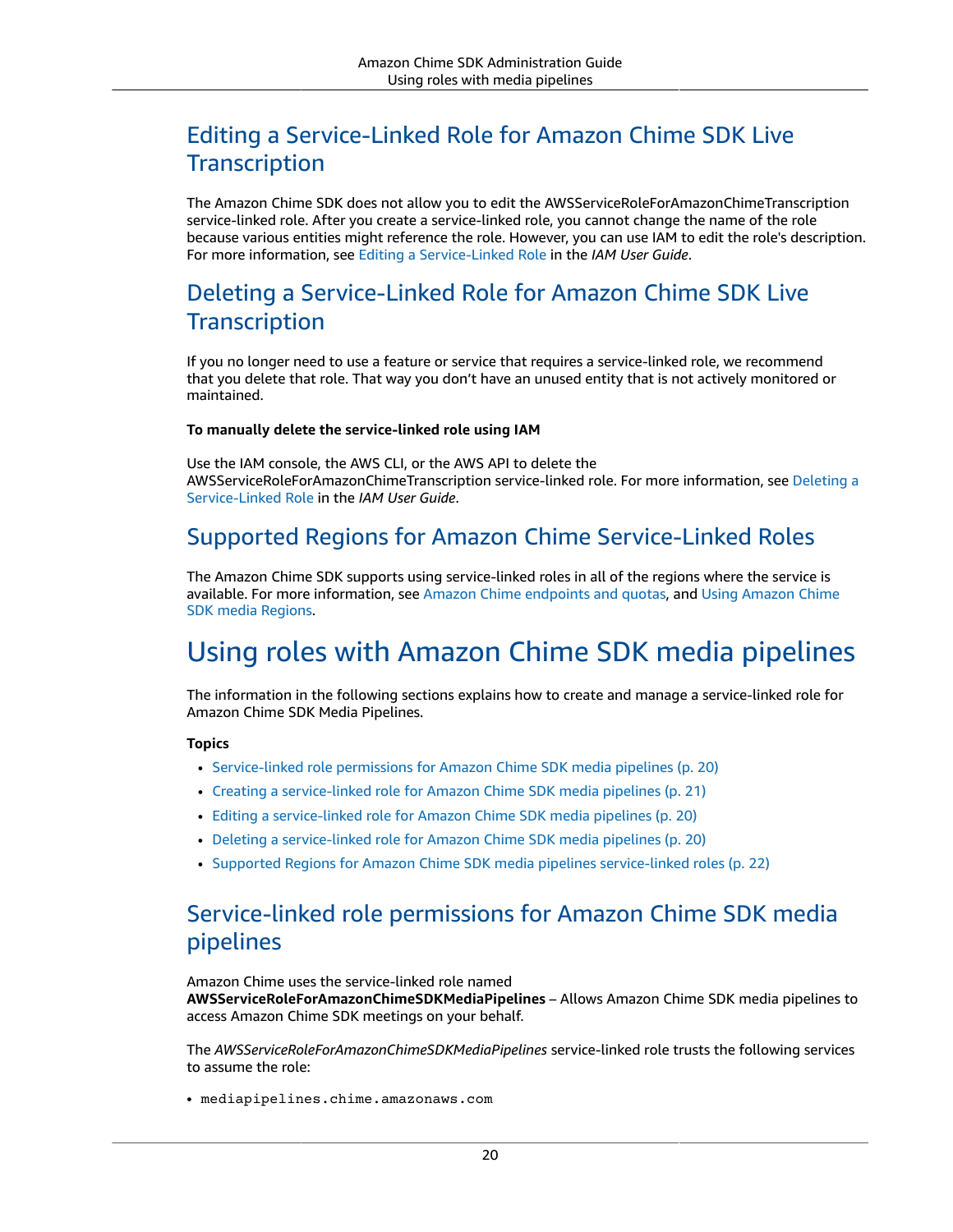The role allows Amazon Chime to complete the following actions on the specified resources:

- Action: chime:CreateAttendee on all AWS resources
- Action: chime:DeleteAttendee on all AWS resources
- Action: chime:GetMeeting on all AWS resources

You must configure permissions to allow an IAM entity (such as a user, group, or role) to create, edit, or delete a service-linked role. For more information, see [Service-Linked](https://docs.aws.amazon.com/IAM/latest/UserGuide/using-service-linked-roles.html#service-linked-role-permissions) Role Permissions in the *IAM User Guide*.

### <span id="page-24-0"></span>Creating a service-linked role for Amazon Chime SDK media pipelines

You use the IAM console to create a service-linked role with the **Amazon Chime SDK Media Pipelines** use case.

#### **Note**

You must have IAM administrative permissions to complete these steps. If you don't, contact a system administrator.

#### **To create the role**

- 1. Sign in to the AWS Management Console and open the IAM console at [https://](https://console.aws.amazon.com/iam/) [console.aws.amazon.com/iam/](https://console.aws.amazon.com/iam/).
- 2. In the navigation pane of the IAM console, choose **Roles**, then choose **Create role**.
- 3. Choose the **AWS Service** role type, then choose **Chime**, then choose **Chime SDK Media Pipelines**.
- 4. Choose **Next**.
- 5. Choose **Next**.
- 6. Edit the description as needed, then choose **Create role**.

You can also use the AWS CLI or the AWS API to create a service-linked role named mediapipelines.chime.amazonaws.com.

In the AWS CLI, run this command: aws iam create-service-linked-role --aws-servicename mediapipelines.chime.amazonaws.com.

For more information, see Creating a [Service-Linked](https://docs.aws.amazon.com/IAM/latest/UserGuide/using-service-linked-roles.html#create-service-linked-role) Role in the *IAM User Guide*. If you delete this servicelinked role, you can use this same process to create the role again.

### Editing a service-linked role for Amazon Chime SDK media pipelines

Amazon Chime doesn't allow you to edit the *AWSServiceRoleForAmazonChimeSDKMediaPipelines* servicelinked role. After you create a service-linked role, you cannot change the name of the role because various entities might reference the role. However, you can edit the description of the role using IAM. For more information, see Editing a [Service-Linked](https://docs.aws.amazon.com/IAM/latest/UserGuide/using-service-linked-roles.html#edit-service-linked-role) Role in the *IAM User Guide*.

### Deleting a service-linked role for Amazon Chime SDK media pipelines

When you don't need to use a feature or service that requires a service-linked role, we recommend deleting that role. That way you don't have an unused entity that isn't actively monitored or maintained.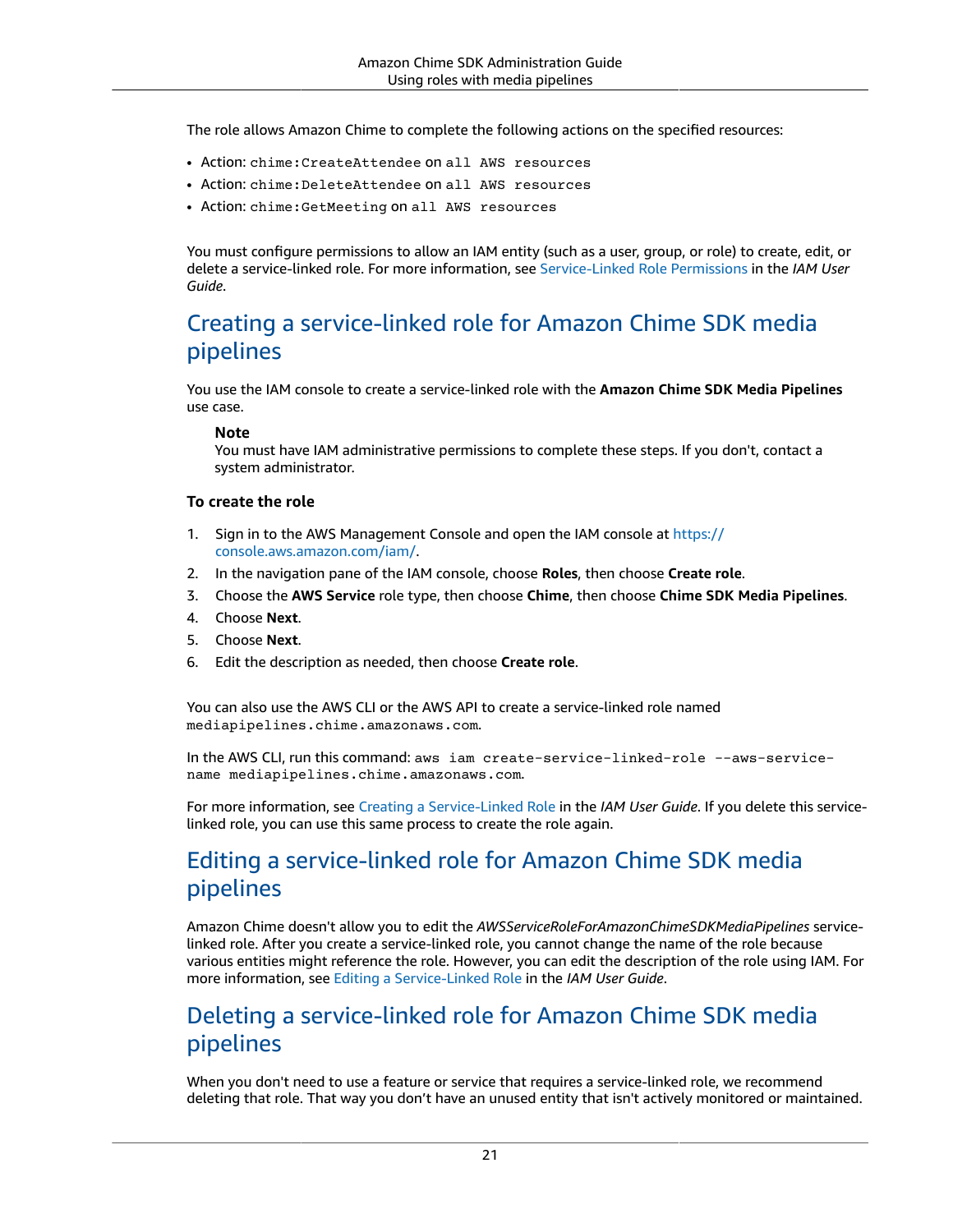#### **To manually delete the service-linked role using IAM**

Use the IAM console, the AWS CLI, or the AWS API to delete the *AWSServiceRoleForAmazonChimeSDKMediaPipelines* service-linked role. For more information, see Deleting a [Service-Linked](https://docs.aws.amazon.com/IAM/latest/UserGuide/using-service-linked-roles.html#delete-service-linked-role) Role in the *IAM User Guide*.

### <span id="page-25-2"></span>Supported Regions for Amazon Chime SDK media pipelines service-linked roles

The Amazon Chime SDK supports using service-linked roles in all of the AWS Regions where the service is available. For more information, see Amazon Chime [endpoints](https://docs.aws.amazon.com/general/latest/gr/chime.html#chime_region) and quotas.

# <span id="page-25-0"></span>Logging and monitoring in the Amazon Chime SDK

Monitoring is an important part of maintaining the reliability, availability, and performance of the Amazon Chime SDK and your other AWS solutions. AWS provides the following tools to monitor the Amazon Chime SDK, report issues, and take automatic actions when appropriate:

- *Amazon CloudWatch* monitors in real time your AWS resources and the applications that you run on AWS. You can collect and track metrics, create customized dashboards, and set alarms that notify you or take actions when a specified metric reaches a threshold that you specify. For example, you can have CloudWatch track CPU usage or other metrics of your Amazon EC2 instances and automatically launch new instances when needed. For more information, see the Amazon [CloudWatch](https://docs.aws.amazon.com/AmazonCloudWatch/latest/monitoring/) User Guide.
- *Amazon EventBridge* delivers a near real-time stream of system events that describe changes in AWS resources. EventBridge enables automated event-driven computing. This lets you write rules that watch for certain events, and trigger automated actions in other AWS services when these events happen. For more information, see the Amazon [EventBridge](https://docs.aws.amazon.com/eventbridge/latest/userguide/) User Guide.
- *Amazon CloudWatch Logs* lets you monitor, store, and access your log files from Amazon EC2 instances, CloudTrail, and other sources. CloudWatch Logs can monitor information in the log files and notify you when certain thresholds are met. You can also archive your log data in highly durable storage. For more information, see the Amazon [CloudWatch](https://docs.aws.amazon.com/AmazonCloudWatch/latest/logs/) Logs User Guide.
- *AWS CloudTrail* captures API calls and related events made by or on behalf of your AWS account. It then delivers the log files to an Amazon S3 bucket that you specify. You can identify which users and accounts called AWS, the source IP address from which the calls were made, and when the calls occurred. For more information, see the AWS [CloudTrail](https://docs.aws.amazon.com/awscloudtrail/latest/userguide/) User Guide.

#### **Topics**

- Monitoring the Amazon Chime SDK with Amazon [CloudWatch \(p. 22\)](#page-25-1)
- Automating the Amazon Chime SDK with [EventBridge \(p. 30\)](#page-33-0)
- Logging Amazon Chime SDK API calls with AWS [CloudTrail \(p. 34\)](#page-37-0)

# <span id="page-25-1"></span>Monitoring the Amazon Chime SDK with Amazon **CloudWatch**

You can monitor the Amazon Chime SDK using CloudWatch, which collects raw data and processes it into readable, near real-time metrics. These statistics are kept for 15 months, so that you can access historical information and gain a better perspective about how your web application or service is performing. You can also set alarms that watch for certain thresholds, and send notifications or take actions when those thresholds are met. For more information, see the Amazon [CloudWatch](https://docs.aws.amazon.com/AmazonCloudWatch/latest/monitoring/) User Guide.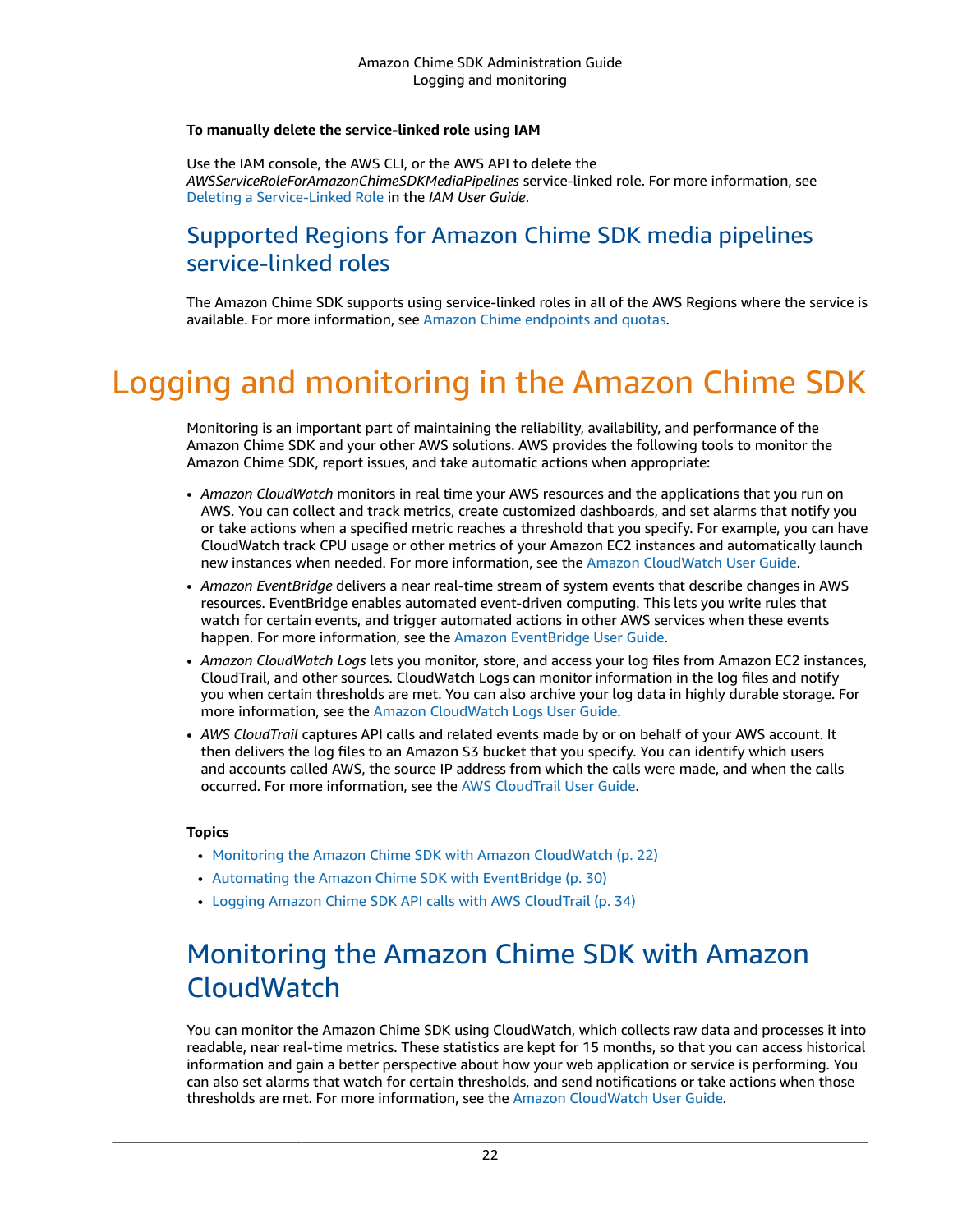## CloudWatch metrics for the Amazon Chime SDK

The Amazon Chime SDK sends the following metrics to CloudWatch.

The AWS/ChimeVoiceConnector namespace includes the following metrics for phone numbers assigned to your AWS account and to Amazon Chime Voice Connectors.

| <b>Metric</b>         | <b>Description</b>                                                               |
|-----------------------|----------------------------------------------------------------------------------|
| InboundCallAttempts   | The number of inbound calls attempted.                                           |
|                       | <b>Units: Count</b>                                                              |
| InboundCallFailures   | The number of inbound call failures.                                             |
|                       | Units: Count                                                                     |
| InboundCallsAnswered  | The number of inbound calls that are answered.                                   |
|                       | Units: Count                                                                     |
| InboundCallsActive    | The number of inbound calls that are currently<br>active.                        |
|                       | <b>Units: Count</b>                                                              |
| OutboundCallAttempts  | The number of outbound calls attempted.                                          |
|                       | Units: Count                                                                     |
| OutboundCallFailures  | The number of outbound call failures.                                            |
|                       | <b>Units: Count</b>                                                              |
| OutboundCallsAnswered | The number of outbound calls that are answered.                                  |
|                       | <b>Units: Count</b>                                                              |
| OutboundCallsActive   | The number of outbound calls that are currently<br>active.                       |
|                       | <b>Units: Count</b>                                                              |
| Throttles             | The number of times your account is throttled<br>when attempting to make a call. |
|                       | Units: Count                                                                     |
| Sip1xxCodes           | The number of SIP messages with 1xx-level status<br>codes.                       |
|                       | <b>Units: Count</b>                                                              |
| Sip2xxCodes           | The number of SIP messages with 2xx-level status<br>codes.                       |
|                       | <b>Units: Count</b>                                                              |
| Sip3xxCodes           | The number of SIP messages with 3xx-level status<br>codes.                       |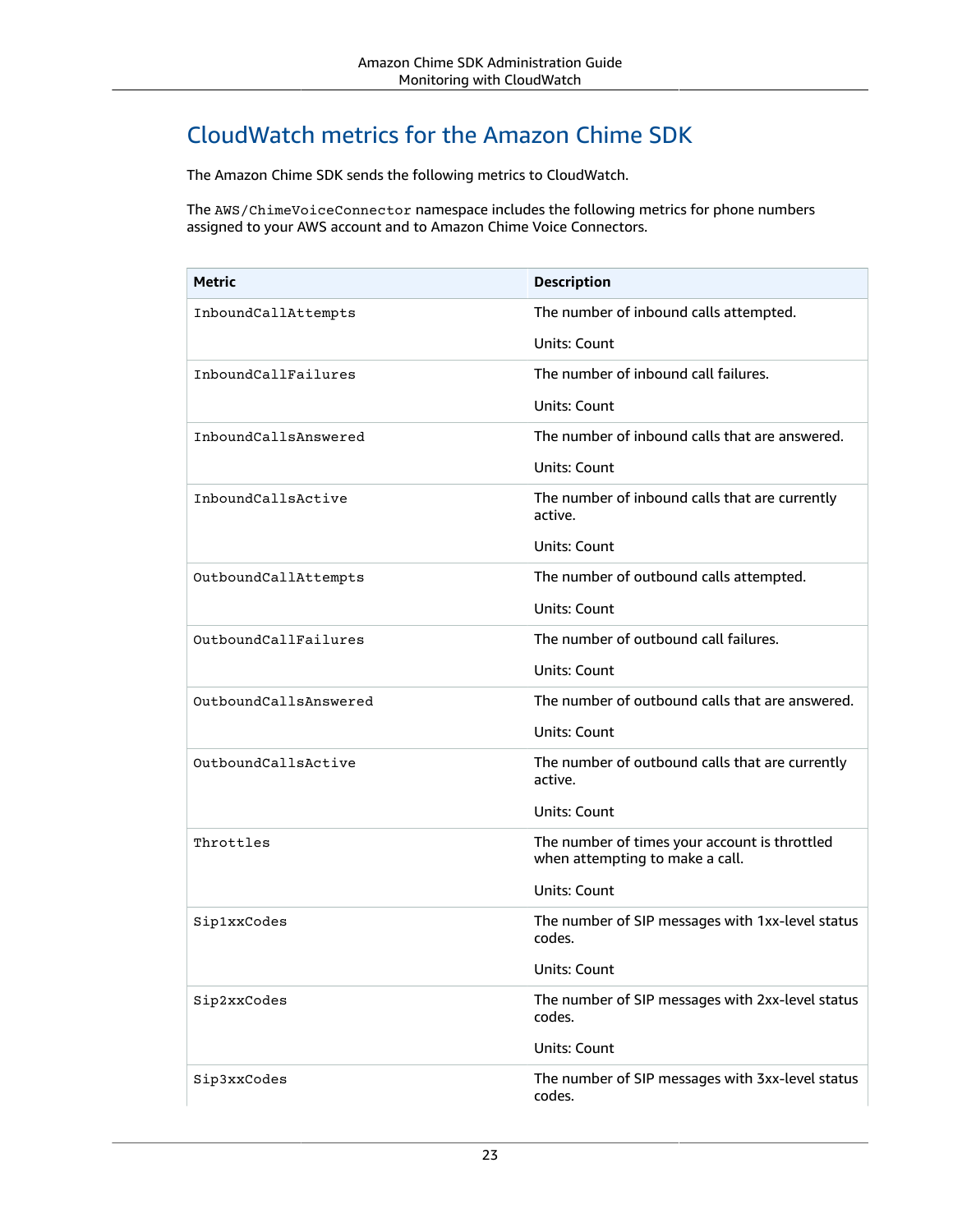| Metric                  | <b>Description</b>                                                                                                   |
|-------------------------|----------------------------------------------------------------------------------------------------------------------|
|                         | <b>Units: Count</b>                                                                                                  |
| Sip4xxCodes             | The number of SIP messages with 4xx-level status<br>codes.                                                           |
|                         | <b>Units: Count</b>                                                                                                  |
| Sip5xxCodes             | The number of SIP messages with 5xx-level status<br>codes.                                                           |
|                         | <b>Units: Count</b>                                                                                                  |
| Sip6xxCodes             | The number of SIP messages with 6xx-level status<br>codes.                                                           |
|                         | <b>Units: Count</b>                                                                                                  |
| CustomerToVcRtpPackets  | The number of RTP packets sent from the<br>customer to the Amazon Chime Voice Connector<br>infrastructure.           |
|                         | <b>Units: Count</b>                                                                                                  |
| CustomerToVcRtpBytes    | The number of bytes sent from the customer to<br>the Amazon Chime Voice Connector infrastructure<br>in RTP packets.  |
|                         | <b>Units: Count</b>                                                                                                  |
| CustomerToVcRtcpPackets | The number of RTCP packets sent from the<br>customer to the Amazon Chime Voice Connector<br>infrastructure.          |
|                         | <b>Units: Count</b>                                                                                                  |
| CustomerToVcRtcpBytes   | The number of bytes sent from the customer to<br>the Amazon Chime Voice Connector infrastructure<br>in RTCP packets. |
|                         | <b>Units: Count</b>                                                                                                  |
| CustomerToVcPacketsLost | The number of packets lost in transit from the<br>customer to the Amazon Chime Voice Connector<br>infrastructure.    |
|                         | <b>Units: Count</b>                                                                                                  |
| CustomerToVcJitter      | The average jitter for packets sent from the<br>customer to the Amazon Chime Voice Connector<br>infrastructure.      |
|                         | <b>Units: Microseconds</b>                                                                                           |
| VcToCustomerRtpPackets  | The number of RTP packets sent from the Amazon<br>Chime Voice Connector infrastructure to the<br>customer.           |
|                         | Units: Count                                                                                                         |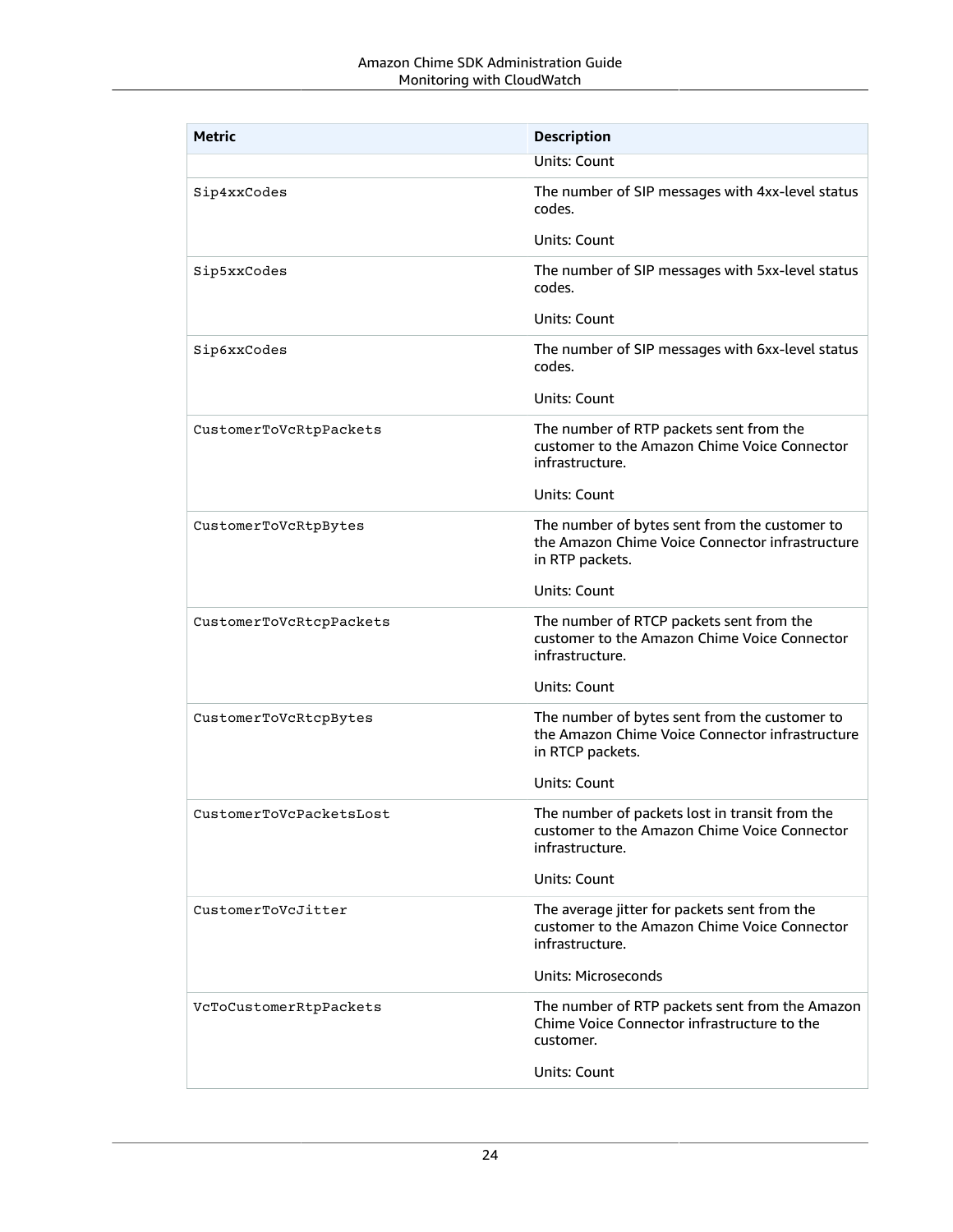| Metric                  | <b>Description</b>                                                                                                                                      |
|-------------------------|---------------------------------------------------------------------------------------------------------------------------------------------------------|
| VcToCustomerRtpBytes    | The number of bytes sent from the Amazon<br>Chime Voice Connector infrastructure to the<br>customer in RTP packets.                                     |
|                         | Units: Count                                                                                                                                            |
| VcToCustomerRtcpPackets | The number of RTCP packets sent from the<br>Amazon Chime Voice Connector infrastructure to<br>the customer.                                             |
|                         | <b>Units: Count</b>                                                                                                                                     |
| VcToCustomerRtcpBytes   | The number of bytes sent from the Amazon<br>Chime Voice Connector infrastructure to the<br>customer in RTCP packets.                                    |
|                         | Units: Count                                                                                                                                            |
| VcToCustomerPacketsLost | The number of packets lost in transit from the<br>Amazon Chime Voice Connector infrastructure to<br>the customer.                                       |
|                         | Units: Count                                                                                                                                            |
| VcToCustomerJitter      | The average jitter for packets sent from the<br>Amazon Chime Voice Connector infrastructure to<br>the customer.                                         |
|                         | Units: Microseconds                                                                                                                                     |
| RTTBetweenVcAndCustomer | The average round-trip time between the<br>customer and the Amazon Chime Voice Connector<br>infrastructure.                                             |
|                         | <b>Units: Microseconds</b>                                                                                                                              |
| MOSBetweenVcAndCustomer | The estimated Mean opinion score (MOS)<br>associated with voice streams between the<br>customer and the Amazon Chime Voice Connector<br>infrastructure. |
|                         | Units: Score between 1.0-4.4. A higher score<br>indicates better perceived audio quality.                                                               |
| RemoteToVcRtpPackets    | The number of RTP packets sent from the remote<br>end to the Amazon Chime Voice Connector<br>infrastructure.                                            |
|                         | <b>Units: Count</b>                                                                                                                                     |
| RemoteToVcRtpBytes      | The number of bytes sent from the remote end to<br>the Amazon Chime Voice Connector infrastructure<br>in RTP packets.                                   |
|                         | Units: Count                                                                                                                                            |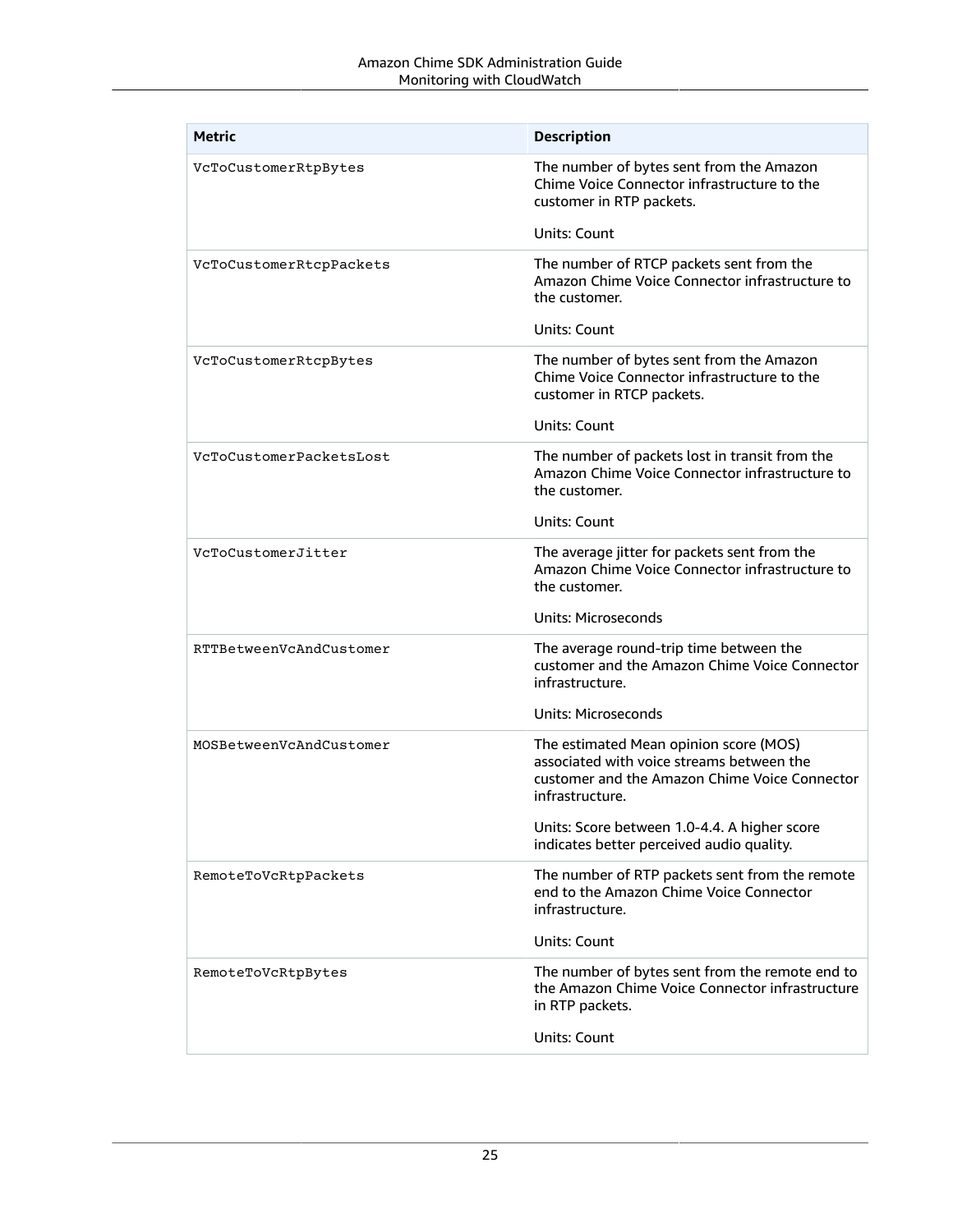| Metric                | <b>Description</b>                                                                                                     |
|-----------------------|------------------------------------------------------------------------------------------------------------------------|
| RemoteToVcRtcpPackets | The number of RTCP packets sent from the<br>remote end to the Amazon Chime Voice<br>Connector infrastructure.          |
|                       | Units: Count                                                                                                           |
| RemoteToVcRtcpBytes   | The number of bytes sent from the remote end to<br>the Amazon Chime Voice Connector infrastructure<br>in RTCP packets. |
|                       | <b>Units: Count</b>                                                                                                    |
| RemoteToVcPacketsLost | The number of packets lost in transit from<br>the remote end to the Amazon Chime Voice<br>Connector infrastructure.    |
|                       | Units: Count                                                                                                           |
| RemoteToVcJitter      | The average jitter for packets sent from the<br>remote end to the Amazon Chime Voice<br>Connector infrastructure.      |
|                       | Units: Microseconds                                                                                                    |
| VcToRemoteRtpPackets  | The number of RTP packets sent from the Amazon<br>Chime Voice Connector infrastructure to the<br>remote end.           |
|                       | Units: Count                                                                                                           |
| VcToRemoteRtpBytes    | The number of bytes sent from the Amazon<br>Chime Voice Connector infrastructure to the<br>remote end in RTP packets.  |
|                       | <b>Units: Count</b>                                                                                                    |
| VcToRemoteRtcpPackets | The number of RTCP packets sent from the<br>Amazon Chime Voice Connector infrastructure to<br>the remote end.          |
|                       | <b>Units: Count</b>                                                                                                    |
| VcToRemoteRtcpBytes   | The number of bytes sent from the Amazon<br>Chime Voice Connector infrastructure to the<br>remote end in RTCP packets. |
|                       | <b>Units: Count</b>                                                                                                    |
| VCToRemotePacketsLost | The number of packets lost in transit from the<br>Amazon Chime Voice Connector infrastructure to<br>the remote end.    |
|                       | <b>Units: Count</b>                                                                                                    |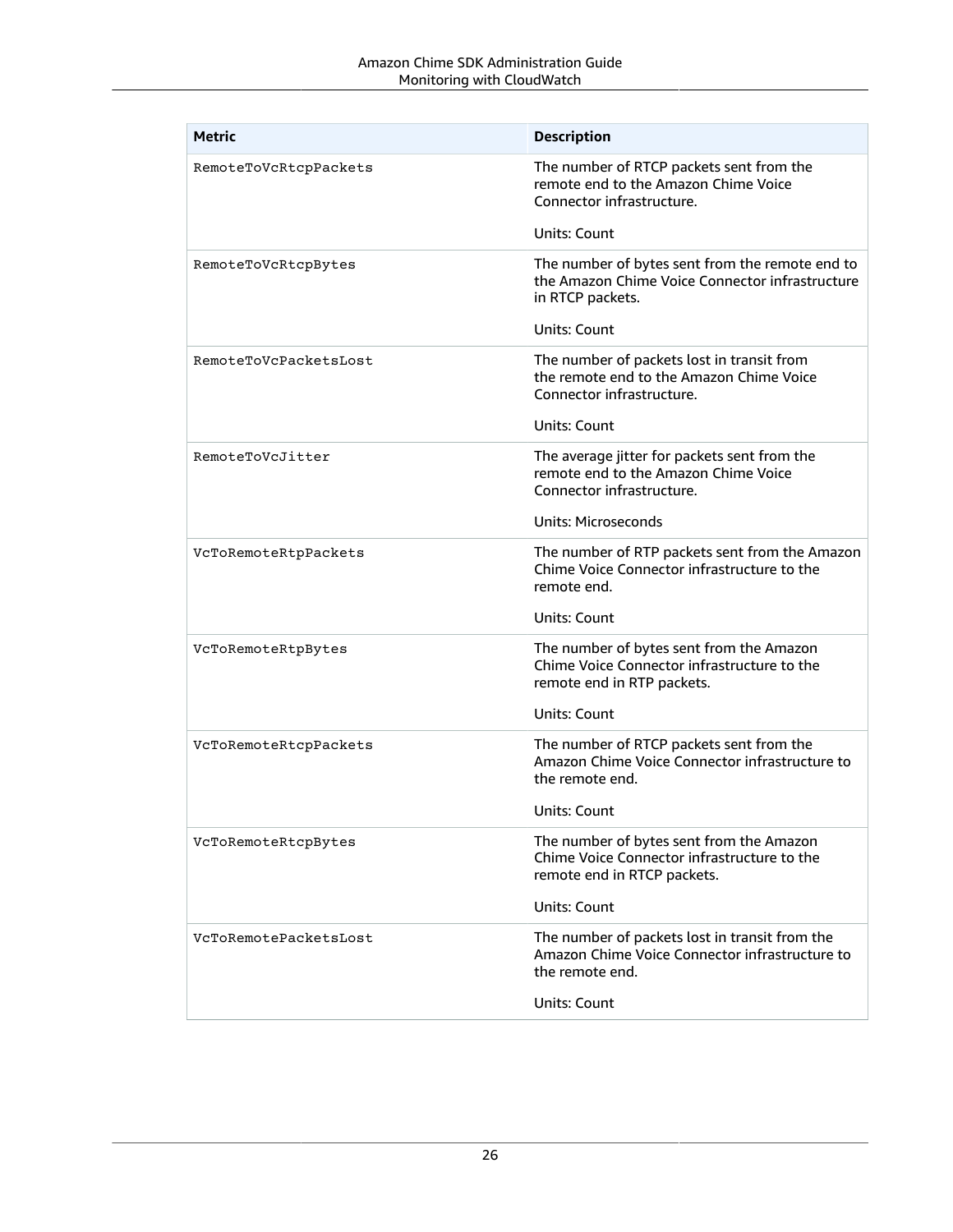| Metric                | <b>Description</b>                                                                                                                                                                                                                                            |
|-----------------------|---------------------------------------------------------------------------------------------------------------------------------------------------------------------------------------------------------------------------------------------------------------|
| VcToRemoteJitter      | The average jitter for packets sent from the<br>Amazon Chime Voice Connector infrastructure to<br>the remote end.<br>Units: Microseconds                                                                                                                      |
| RTTBetweenVcAndRemote | The average round-trip time between the remote<br>end and the Amazon Chime Voice Connector<br>infrastructure.<br>Units: Microseconds                                                                                                                          |
| MOSBetweenVcAndRemote | The estimated Mean opinion score (MOS)<br>associated with voice streams between the remote<br>end and the Amazon Chime Voice Connector<br>infrastructure.<br>Units: Units: Score between 1.0-4.4. A higher score<br>indicates better perceived audio quality. |

### CloudWatch dimensions for the Amazon Chime SDK

The CloudWatch dimensions that you can use with the Amazon Chime SDK are listed as follows.

| <b>Dimension</b> | <b>Description</b>                                                            |
|------------------|-------------------------------------------------------------------------------|
| VoiceConnectorId | The identifier of the Amazon Chime Voice<br>Connector to display metrics for. |
| Region           | The AWS Region associated with the event.                                     |

### CloudWatch logs for the Amazon Chime SDK

You can send Amazon Chime Voice Connector metrics to CloudWatch Logs. For more information, see Editing Amazon Chime Voice [Connector](#page-64-1) setting[s \(p. 61\)](#page-64-1).

#### **Media quality metric logs**

You can opt to receive media quality metric logs for your Amazon Chime Voice Connector. When you do, the Amazon Chime SDK sends detailed, per-minute metrics for all of your Amazon Chime Voice Connector calls to a CloudWatch Logs log group that is created for you. The log group name is /aws/ ChimeVoiceConnectorLogs/\${*VoiceConnectorID*}. The following fields are included in the logs, in JSON format.

| <b>Field</b>       | <b>Description</b>                                                                                                                |
|--------------------|-----------------------------------------------------------------------------------------------------------------------------------|
| voice connector id | The Amazon Chime Voice Connector ID carrying<br>the call.                                                                         |
| event timestamp    | The time when the metrics are emitted, in number<br>of milliseconds since the UNIX epoch (midnight on<br>January 1, 1970) in UTC. |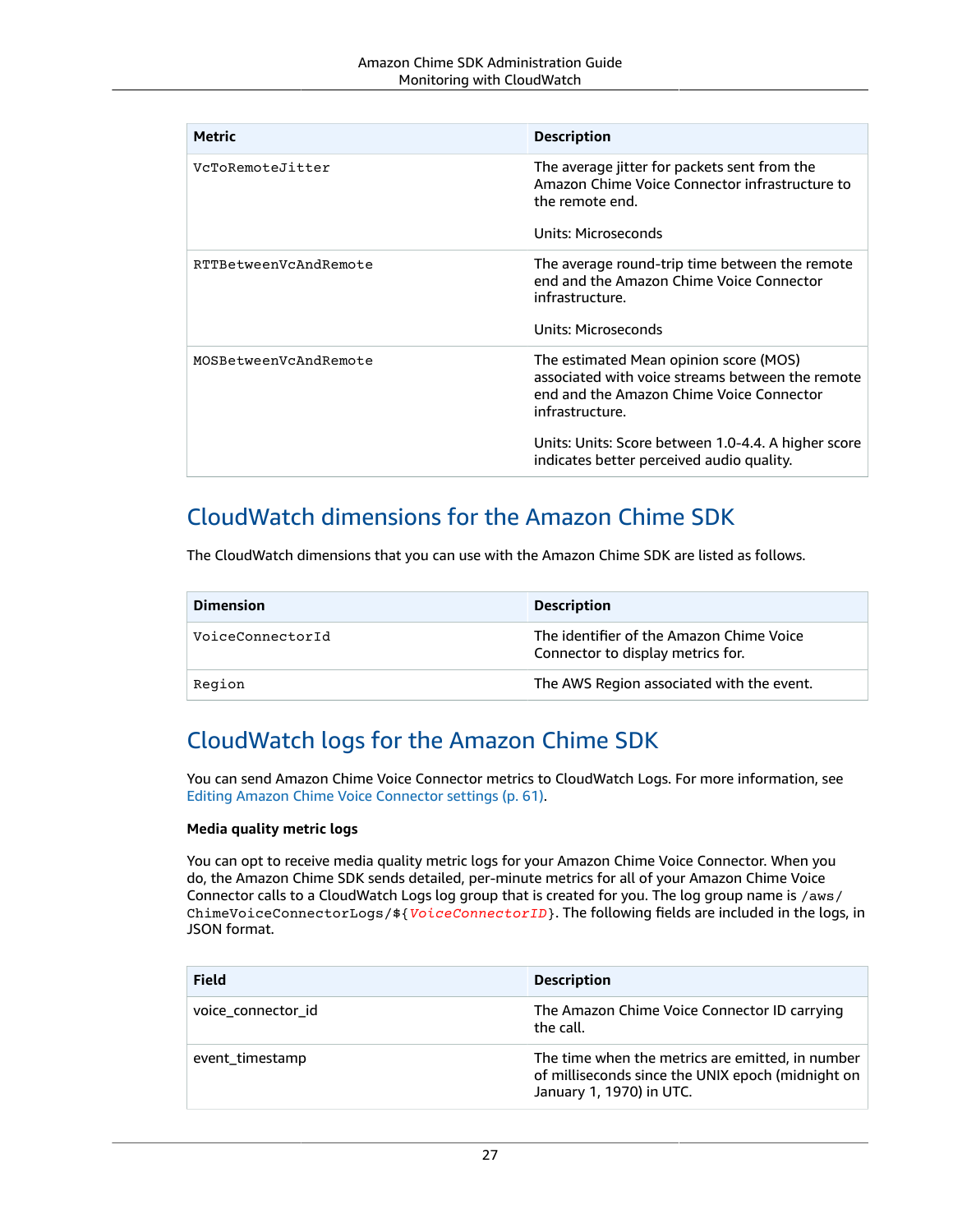| <b>Field</b>         | <b>Description</b>                                                                                                                                                                                                                  |
|----------------------|-------------------------------------------------------------------------------------------------------------------------------------------------------------------------------------------------------------------------------------|
| call_id              | Corresponds to the Transaction ID.                                                                                                                                                                                                  |
| from_sip_user        | The initiating user for the call.                                                                                                                                                                                                   |
| from_country         | The initiating country for the call.                                                                                                                                                                                                |
| to_sip_user          | The receiving user for the call.                                                                                                                                                                                                    |
| to_country           | The receiving country for the call.                                                                                                                                                                                                 |
| endpoint_id          | An opaque identifier indicating the other endpoint<br>of the call. Use with CloudWatch Logs Insights.<br>For more information, see Analyzing log data<br>with CloudWatch Logs Insights in the Amazon<br>CloudWatch Logs User Guide. |
| aws_region           | The AWS Region for the call.                                                                                                                                                                                                        |
| cust2vc_rtp_packets  | The number of RTP packets sent from the<br>customer to the Amazon Chime Voice Connector<br>infrastructure.                                                                                                                          |
| cust2vc_rtp_bytes    | The number of bytes sent from the customer to<br>the Amazon Chime Voice Connector infrastructure<br>in RTP packets.                                                                                                                 |
| cust2vc_rtcp_packets | The number of RTCP packets sent from the<br>customer to the Amazon Chime Voice Connector<br>infrastructure.                                                                                                                         |
| cust2vc_rtcp_bytes   | The number of bytes sent from the customer to<br>the Amazon Chime Voice Connector infrastructure<br>in RTCP packets.                                                                                                                |
| cust2vc_packets_lost | The number of packets lost in transit from the<br>customer to the Amazon Chime Voice Connector<br>infrastructure.                                                                                                                   |
| cust2vc_jitter       | The average jitter for packets sent from the<br>customer to the Amazon Chime Voice Connector<br>infrastructure.                                                                                                                     |
| vc2cust_rtp_packets  | The number of RTP packets sent from the Amazon<br>Chime Voice Connector infrastructure to the<br>customer.                                                                                                                          |
| vc2cust_rtp_bytes    | The number of bytes sent from the Amazon<br>Chime Voice Connector infrastructure to the<br>customer in RTP packets.                                                                                                                 |
| vc2cust_rtcp_packets | The number of RTCP packets sent from the<br>Amazon Chime Voice Connector infrastructure to<br>the customer.                                                                                                                         |
| vc2cust_rtcp_bytes   | The number of bytes sent from the Amazon<br>Chime Voice Connector infrastructure to the<br>customer in RTCP packets.                                                                                                                |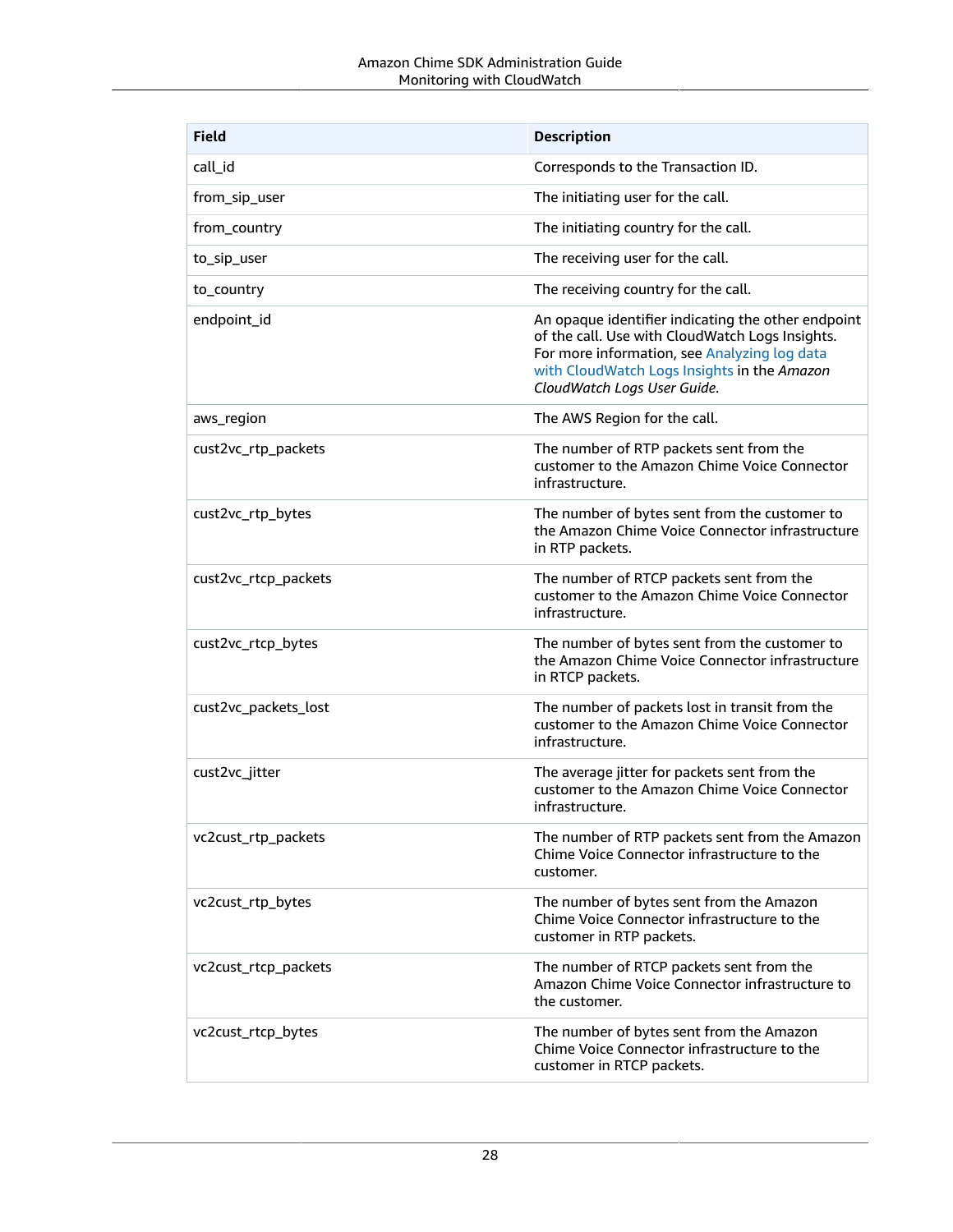| <b>Field</b>         | <b>Description</b>                                                                                                                                      |
|----------------------|---------------------------------------------------------------------------------------------------------------------------------------------------------|
| vc2cust_packets_lost | The number of packets lost in transit from the<br>Amazon Chime Voice Connector infrastructure to<br>the customer.                                       |
| vc2cust_jitter       | The average jitter for packets sent from the<br>Amazon Chime Voice Connector infrastructure to<br>the customer.                                         |
| rtt_btwn_vc_and_cust | The average round-trip time between the<br>customer and the Amazon Chime Voice Connector<br>infrastructure.                                             |
| mos_btwn_vc_and_cust | The estimated Mean opinion score (MOS)<br>associated with voice streams between the<br>customer and the Amazon Chime Voice Connector<br>infrastructure. |
| rem2vc_rtp_packets   | The number of RTP packets sent from the remote<br>end to the Amazon Chime Voice Connector<br>infrastructure.                                            |
| rem2vc_rtp_bytes     | The number of bytes sent from the remote end to<br>the Amazon Chime Voice Connector infrastructure<br>in RTP packets.                                   |
| rem2vc_rtcp_packets  | The number of RTCP packets sent from the<br>remote end to the Amazon Chime Voice<br>Connector infrastructure.                                           |
| rem2vc_rtcp_bytes    | The number of bytes sent from the remote end to<br>the Amazon Chime Voice Connector infrastructure<br>in RTCP packets.                                  |
| rem2vc_packets_lost  | The number of packets lost in transit from<br>the remote end to the Amazon Chime Voice<br>Connector infrastructure.                                     |
| rem2vc_jitter        | The average jitter for packets sent from the<br>remote end to the Amazon Chime Voice<br>Connector infrastructure.                                       |
| vc2rem_rtp_packets   | The number of RTP packets sent from the Amazon<br>Chime Voice Connector infrastructure to the<br>remote end.                                            |
| vc2rem_rtp_bytes     | The number of bytes sent from the Amazon<br>Chime Voice Connector infrastructure to the<br>remote end in RTP packets.                                   |
| vc2rem_rtcp_packets  | The number of RTCP packets sent from the<br>Amazon Chime Voice Connector infrastructure to<br>the remote end.                                           |
| vc2rem_rtcp_bytes    | The number of bytes sent from the Amazon<br>Chime Voice Connector infrastructure to the<br>remote end in RTCP packets.                                  |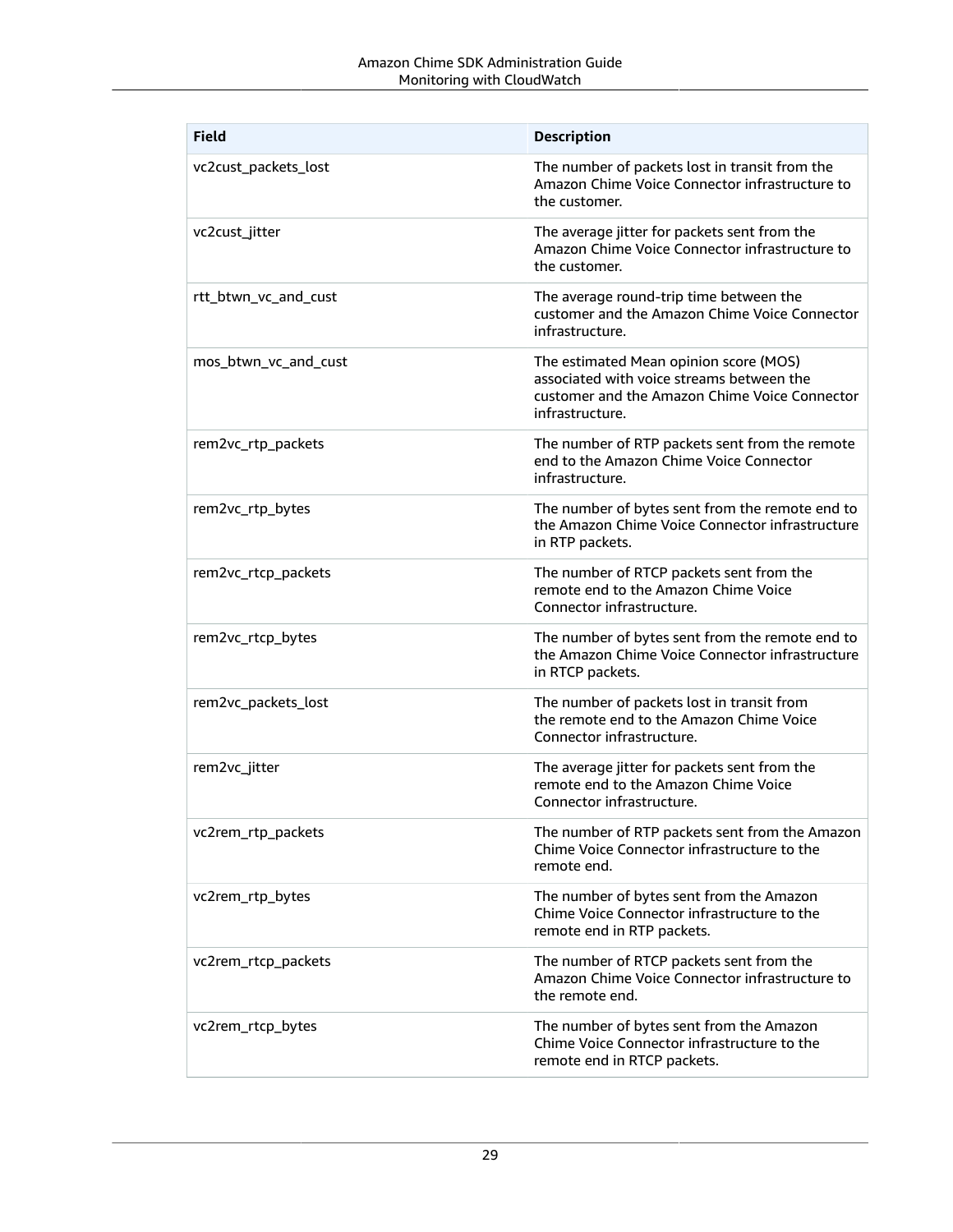| <b>Field</b>        | <b>Description</b>                                                                                                                                        |
|---------------------|-----------------------------------------------------------------------------------------------------------------------------------------------------------|
| vc2rem_packets_lost | The number of packets lost in transit from the<br>Amazon Chime Voice Connector infrastructure to<br>the remote end.                                       |
| vc2rem_jitter       | The average jitter for packets sent from the<br>Amazon Chime Voice Connector infrastructure to<br>the remote end.                                         |
| rtt_btwn_vc_and_rem | The average round-trip time between the remote<br>end and the Amazon Chime Voice Connector<br>infrastructure.                                             |
| mos_btwn_vc_and_rem | The estimated Mean opinion score (MOS)<br>associated with voice streams between the remote<br>end and the Amazon Chime Voice Connector<br>infrastructure. |

#### **SIP message logs**

You can opt to receive SIP message logs for your Amazon Chime Voice Connector. When you do, the Amazon Chime SDK captures inbound and outbound SIP messages and sends them to a CloudWatch Logs log group that is created for you. The log group name is /aws/ ChimeVoiceConnectorSipMessages/\${*VoiceConnectorID*}. The following fields are included in the logs, in JSON format.

| <b>Field</b>       | <b>Description</b>                                                                                                                |
|--------------------|-----------------------------------------------------------------------------------------------------------------------------------|
| voice connector id | The Amazon Chime Voice Connector ID.                                                                                              |
| aws_region         | The AWS Region associated with the event.                                                                                         |
| event timestamp    | The time when the message is captured, in<br>number of milliseconds since the UNIX epoch<br>(midnight on January 1, 1970) in UTC. |
| call id            | The Amazon Chime Voice Connector call ID.                                                                                         |
| sip_message        | The full SIP message that is captured.                                                                                            |

# <span id="page-33-0"></span>Automating the Amazon Chime SDK with **EventBridge**

Amazon EventBridge lets you automate your AWS services and respond automatically to system events, such as application availability issues or resource changes. For more information about the meeting events, see [Meeting](https://docs.aws.amazon.com/chime/latest/dg/using-events.html) events in the *Amazon Chime SDK Developer Guide*.

When the Amazon Chime SDK generates events, it sends them to EventBridge for *best effort delivery*, meaning the Amazon Chime SDK tries to send all events to EventBridge, but in rare cases an event might not be delivered. For more information, refer to Events from AWS [services](https://docs.aws.amazon.com/eventbridge/latest/userguide/eb-service-event.html) in the *Amazon EventBridge User Guide*.

#### **Note**

If you need to encrypt data, you must use Amazon S3-Managed Keys. We don't support serverside encryption using Customer Master Keys stored in the AWS Key Management Service.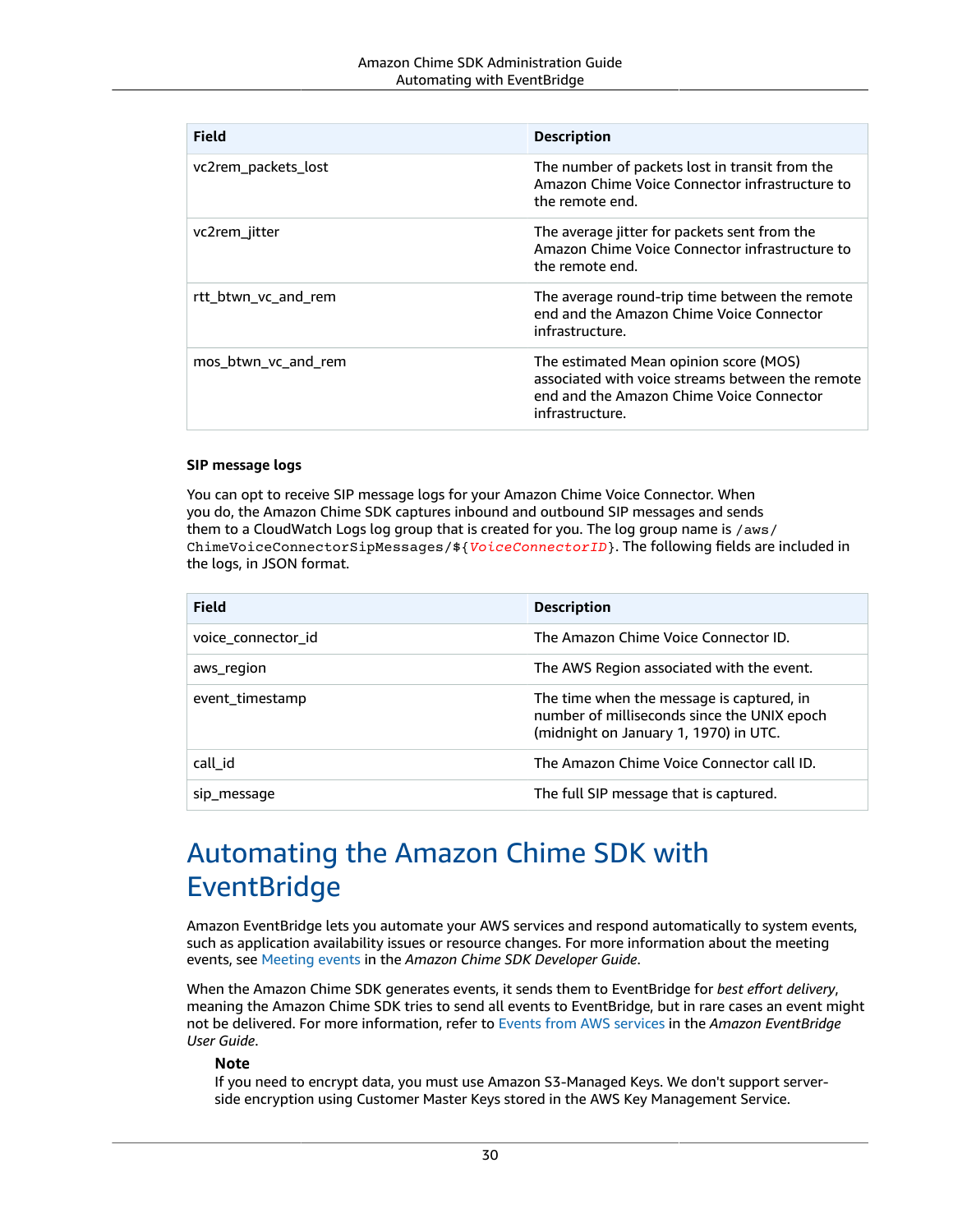### Automating Amazon Chime Voice Connectors with EventBridge

The actions that can be automatically triggered for Amazon Chime Voice Connectors include the following:

- Invoking an AWS Lambda function
- Launching an Amazon Elastic Container Service task
- Relaying the event to Amazon Kinesis Video Streams
- Activating an AWS Step Functions state machine
- Notifying an Amazon SNS topic or an Amazon SQS queue

Some examples of using EventBridge with Amazon Chime Voice Connectors include:

- Activating a Lambda function to download audio for a call after the call is ended.
- Launching an Amazon ECS task to enable real-time transcription after a call is started.

For more information, see the Amazon [EventBridge](https://docs.aws.amazon.com/eventbridge/latest/userguide/) User Guide.

### Amazon Chime Voice Connector streaming events

Amazon Chime Voice Connectors support sending events to EventBridge when the events discussed in this section occur.

#### Amazon Chime Voice Connector streaming starts

Amazon Chime Voice Connectors send this event when media streaming to Kinesis Video Streams starts.

#### **Example Event data**

The following is example data for this event.

```
{
     "version": "0",
     "id": "12345678-1234-1234-1234-111122223333",
     "detail-type": "Chime VoiceConnector Streaming Status",
     "source": "aws.chime",
     "account": "111122223333",
     "time": "yyyy-mm-ddThh:mm:ssZ",
    "region": "us-east-1",
     "resources": [],
     "detail": {
         "callId": "1112-2222-4333",
         "direction": "Outbound",
         "fromNumber": "+12065550100",
         "inviteHeaders": {
             "from": "\"John\" <sip:+12065550100@10.24.34.0>;tag=abcdefg",
             "to": "<sip:
+13605550199@abcdef1ghij2klmno3pqr4.voiceconnector.chime.aws:5060>",
             "call-id": "1112-2222-4333",
             "cseq": "101 INVITE",
             "contact": "<sip:user@10.24.34.0:6090>;",
             "content-type": "application/sdp",
             "content-length": "246"
         },
         "isCaller": false,
         "mediaType": "audio/L16",
         "sdp": {
             "mediaIndex": 0,
```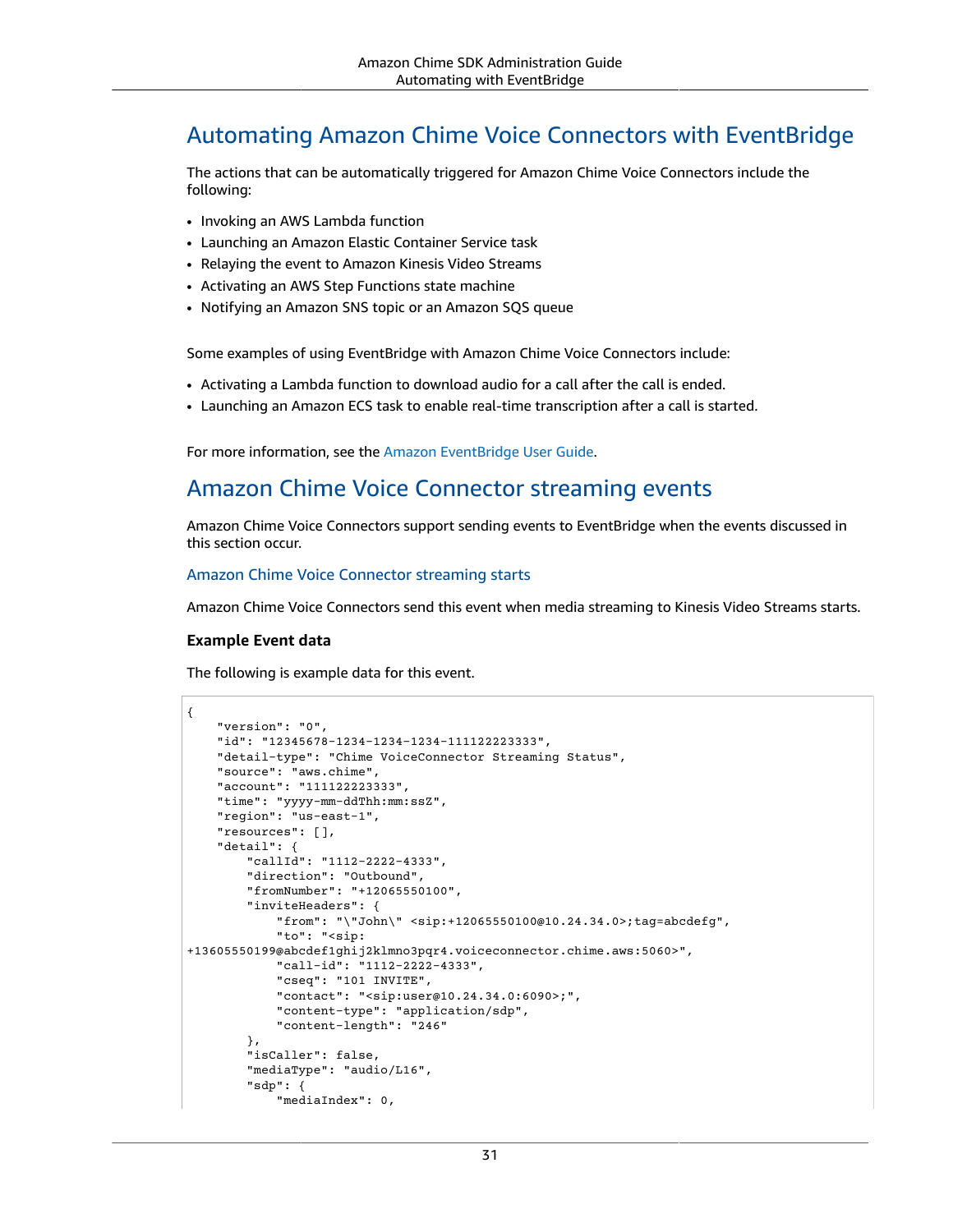```
 "mediaLabel": "1"
         },
         "siprecMetadata": "<&xml version=\"1.0\" encoding=\"UTF-8\"&>;\r\n<recording
 xmlns='urn:ietf:params:xml:ns:recording:1'>",
         "startFragmentNumber": "1234567899444",
         "startTime": "yyyy-mm-ddThh:mm:ssZ",
         "streamArn": "arn:aws:kinesisvideo:us-east-1:123456:stream/ChimeVoiceConnector-
abcdef1ghij2klmno3pqr4-111aaa-22bb-33cc-44dd-111222/111122223333",
         "toNumber": "+13605550199",
         "transactionId": "12345678-1234-1234",
         "voiceConnectorId": "abcdef1ghij2klmno3pqr4",
         "streamingStatus": "STARTED",
         "version": "0"
    }
}
```
#### Amazon Chime Voice Connector streaming ends

Amazon Chime Voice Connectors send this event when media streaming to Kinesis Video Streams ends.

#### **Example Event data**

The following is example data for this event.

```
{
     "version": "0",
     "id": "12345678-1234-1234-1234-111122223333",
     "detail-type": "Chime VoiceConnector Streaming Status",
     "source": "aws.chime",
     "account": "111122223333",
     "time": "yyyy-mm-ddThh:mm:ssZ",
     "region": "us-east-1",
     "resources": [],
     "detail": {
         "streamingStatus": "ENDED",
         "voiceConnectorId": "abcdef1ghij2klmno3pqr4",
         "transactionId": "12345678-1234-1234",
         "callId": "1112-2222-4333",
         "direction": "Inbound",
         "fromNumber": "+12065550100",
         "inviteHeaders": {
             "from": "\"John\" <sip:+12065550100@10.24.34.0>;tag=abcdefg",
             "to": "<sip:
+13605550199@abcdef1ghij2klmno3pqr4.voiceconnector.chime.aws:5060>",
             "call-id": "1112-2222-4333",
             "cseq": "101 INVITE",
             "contact": "<sip:user@10.24.34.0:6090>",
             "content-type": "application/sdp",
             "content-length": "246"
         },
         "isCaller": false,
         "mediaType": "audio/L16",
         "sdp": {
             "mediaIndex": 0,
             "mediaLabel": "1"
         },
         "siprecMetadata": "<&xml version=\"1.0\" encoding=\"UTF-8\"&>\r\n<recording
 xmlns='urn:ietf:params:xml:ns:recording:1'>",
         "startFragmentNumber": "1234567899444",
         "startTime": "yyyy-mm-ddThh:mm:ssZ",
         "endTime": "yyyy-mm-ddThh:mm:ssZ",
         "streamArn": "arn:aws:kinesisvideo:us-east-1:123456:stream/ChimeVoiceConnector-
abcdef1ghij2klmno3pqr4-111aaa-22bb-33cc-44dd-111222/111122223333",
         "toNumber": "+13605550199",
```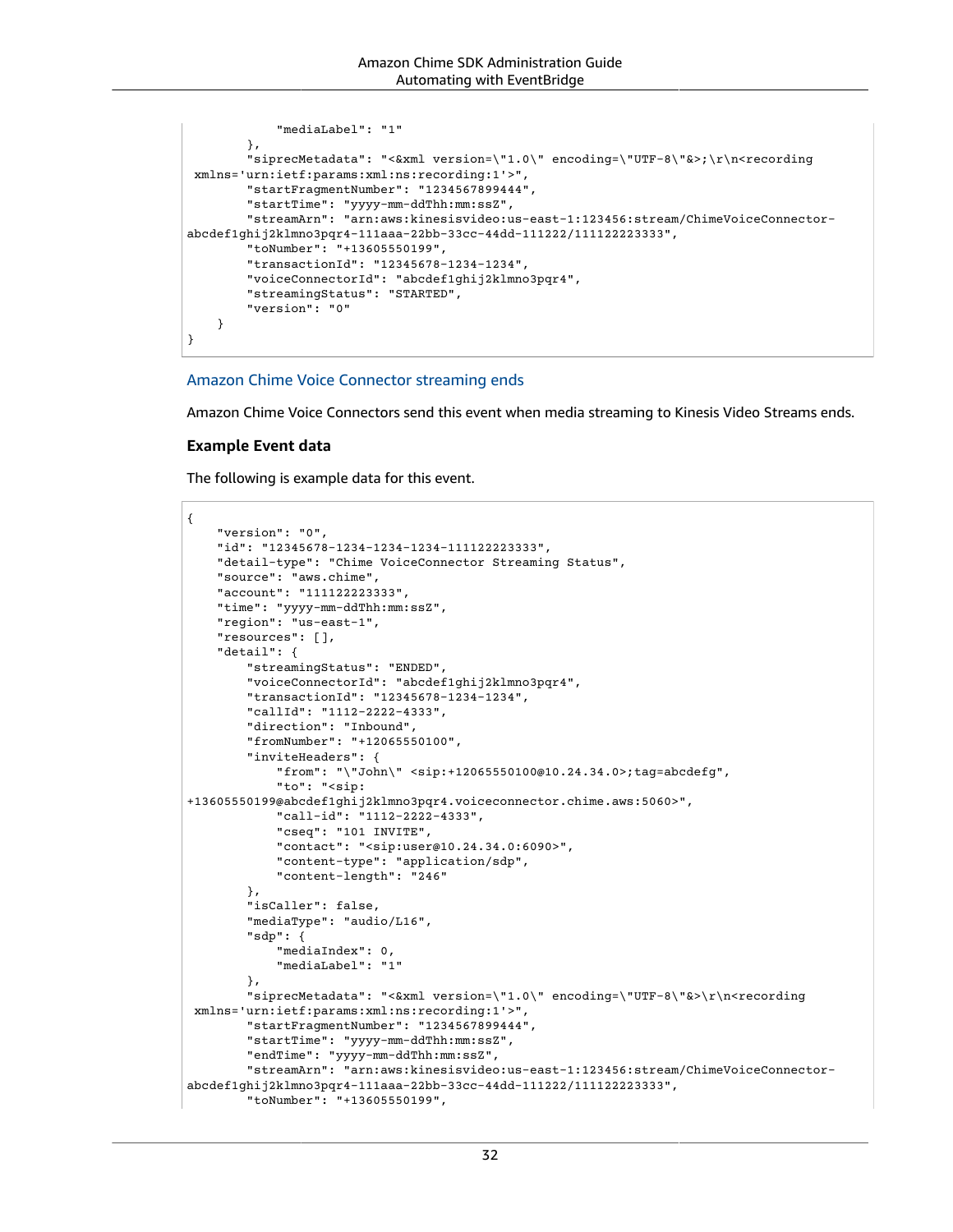"version": "0" }

}

#### Amazon Chime Voice Connector streaming updates

Amazon Chime Voice Connectors send this event when media streaming to Kinesis Video Streams is updated.

#### **Example Event data**

The following is example data for this event.

```
{
     "version": "0",
     "id": "12345678-1234-1234-1234-111122223333",
     "detail-type": "Chime VoiceConnector Streaming Status",
    "source": "aws.chime",
    "account": "111122223333",
    "time": "yyyy-mm-ddThh:mm:ssZ",
     "region": "us-east-1",
     "resources": [],
     "detail": {
         "callId": "1112-2222-4333",
         "updateHeaders": {
             "from": "\"John\" <sip:+12065550100@10.24.34.0>;;tag=abcdefg",
             "to": "<sip:
+13605550199@abcdef1ghij2klmno3pqr4.voiceconnector.chime.aws:5060>",
             "call-id": "1112-2222-4333",
             "cseq": "101 INVITE",
             "contact": "<sip:user@10.24.34.0:6090>",
             "content-type": "application/sdp",
             "content-length": "246"
         },
         "siprecMetadata": "<&xml version=\"1.0\" encoding=\"UTF-8\"&>\r\n<recording
 xmlns='urn:ietf:params:xml:ns:recording:1'>",
         "streamingStatus": "UPDATED",
         "transactionId": "12345678-1234-1234",
         "version": "0",
         "voiceConnectorId": "abcdef1ghij2klmno3pqr4"
    }
}
```
#### Amazon Chime Voice Connector streaming fails

Amazon Chime Voice Connectors send this event when media streaming to Kinesis Video Streams fails.

#### **Example Event data**

The following is example data for this event.

```
{
   "version": "0",
  "id": "12345678-1234-1234-1234-111122223333",
   "detail-type": "Chime VoiceConnector Streaming Status",
   "source": "aws.chime",
   "account": "111122223333",
   "time": "yyyy-mm-ddThh:mm:ssZ",
   "region": "us-east-1",
   "resources": [],
   "detail": {
        "streamingStatus":"FAILED",
        "voiceConnectorId":"abcdefghi",
```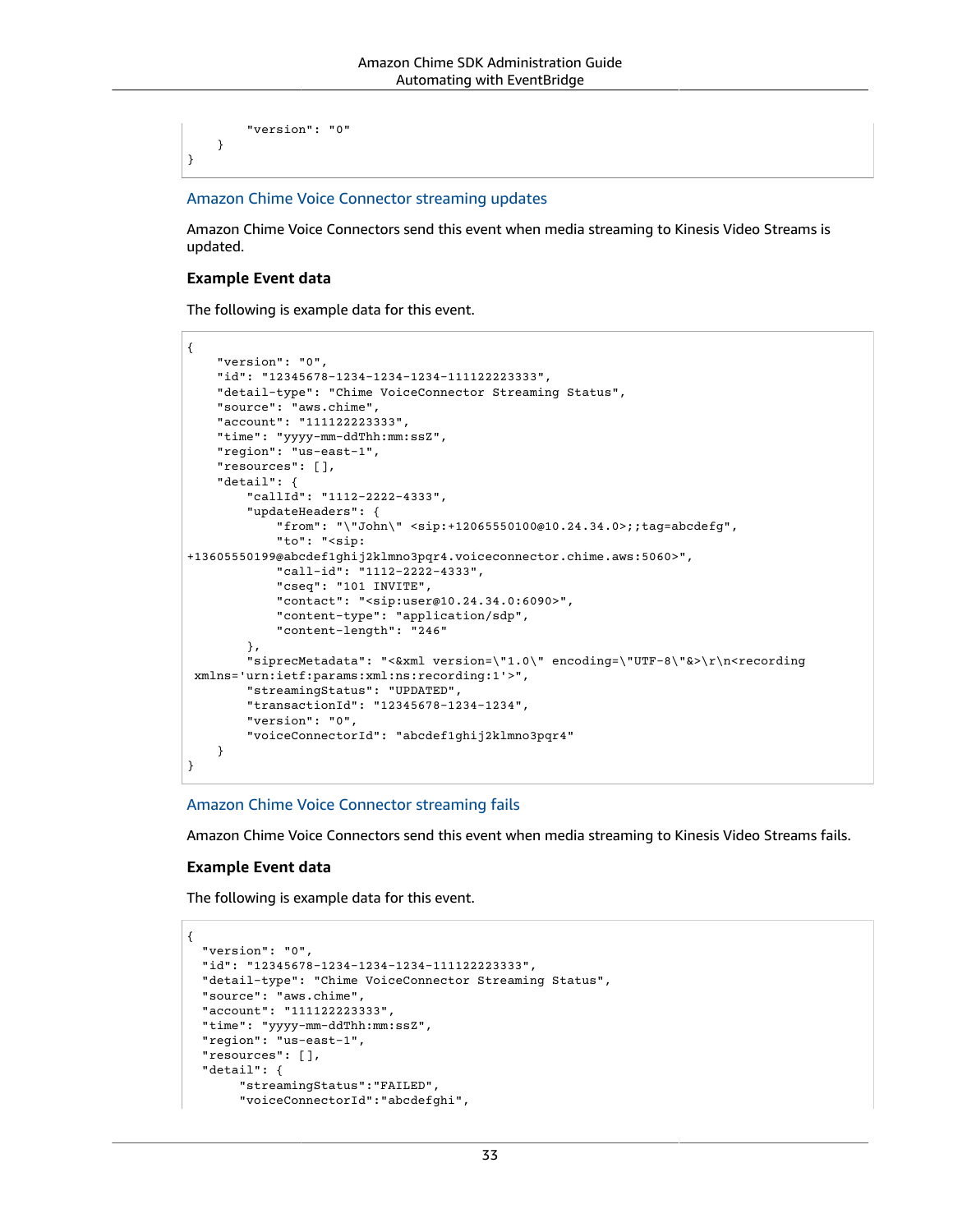```
 "transactionId":"12345678-1234-1234",
 "callId":"1112-2222-4333",
 "direction":"Inbound",
 "failTime":"yyyy-mm-ddThh:mm:ssZ",
 "failureReason": "Internal failure",
 "version":"0"
```
 } }

### Logging Amazon Chime SDK API calls with AWS **CloudTrail**

The Amazon Chime SDK is integrated with AWS CloudTrail, a service that provides a record of actions taken by a user, role, or an AWS service in the Amazon Chime SDK. CloudTrail captures all API calls for the Amazon Chime SDK as events, including calls from the Amazon Chime console and from code calls to the Amazon Chime SDK APIs. If you create a trail, you can enable continuous delivery of CloudTrail events to an Amazon S3 bucket, including events for the Amazon Chime SDK. If you don't configure a trail, you can still view the most recent events in the CloudTrail console in **Event history**. Using the information collected by CloudTrail, you can determine the request that was made to the Amazon Chime SDK, the IP address from which the request was made, who made the request, when it was made, and additional details.

To learn more about CloudTrail, see the AWS [CloudTrail](https://docs.aws.amazon.com/awscloudtrail/latest/userguide/) User Guide.

### Amazon Chime SDK information in CloudTrail

CloudTrail is enabled on your AWS account when you create the account. When API calls are made from the Amazon Chime administration console, that activity is recorded in a CloudTrail event along with other AWS service events in **Event history**. You can view, search, and download recent events in your AWS account. For more information, see Viewing events with [CloudTrail](https://docs.aws.amazon.com/awscloudtrail/latest/userguide/view-cloudtrail-events.html) event history.

For an ongoing record of events in your AWS account, including events for the Amazon Chime SDK, create a trail. A trail enables CloudTrail to deliver log files to an Amazon S3 bucket. By default, when you create a trail in the console, the trail applies to all Regions. The trail logs events from all Regions in the AWS partition and delivers the log files to the Amazon S3 bucket that you specify. Additionally, you can configure other AWS services to further analyze and act upon the : Event data collected in CloudTrail logs. For more information, see:

- [Overview](https://docs.aws.amazon.com/awscloudtrail/latest/userguide/cloudtrail-create-and-update-a-trail.html) for creating a trail
- CloudTrail supported services and [integrations](https://docs.aws.amazon.com/awscloudtrail/latest/userguide/cloudtrail-aws-service-specific-topics.html#cloudtrail-aws-service-specific-topics-integrations)
- Configuring Amazon SNS [notifications](https://docs.aws.amazon.com/awscloudtrail/latest/userguide/getting_notifications_top_level.html) for CloudTrail
- Receiving [CloudTrail](https://docs.aws.amazon.com/awscloudtrail/latest/userguide/receive-cloudtrail-log-files-from-multiple-regions.html) log files from multiple Regions and Receiving [CloudTrail](https://docs.aws.amazon.com/awscloudtrail/latest/userguide/cloudtrail-receive-logs-from-multiple-accounts.html) log files from multiple [accounts](https://docs.aws.amazon.com/awscloudtrail/latest/userguide/cloudtrail-receive-logs-from-multiple-accounts.html)

All Amazon Chime SDK actions are logged by CloudTrail and are documented in the *[Amazon Chime](https://docs.aws.amazon.com/chime-sdk/latest/APIReference/Welcome.html) SDK API [Reference](https://docs.aws.amazon.com/chime-sdk/latest/APIReference/Welcome.html)*. For example, calls to the CreateAccount, InviteUsers and ResetPersonalPIN sections generate entries in the CloudTrail log files. Every event or log entry contains information about who generated the request. The identity information helps you determine the following:

- Whether the request was made with root or IAM user credentials.
- Whether the request was made with temporary security credentials for a role or federated user.
- Whether the request was made by another AWS service.

For more information, see the CloudTrail [userIdentity](https://docs.aws.amazon.com/awscloudtrail/latest/userguide/cloudtrail-event-reference-user-identity.html) element.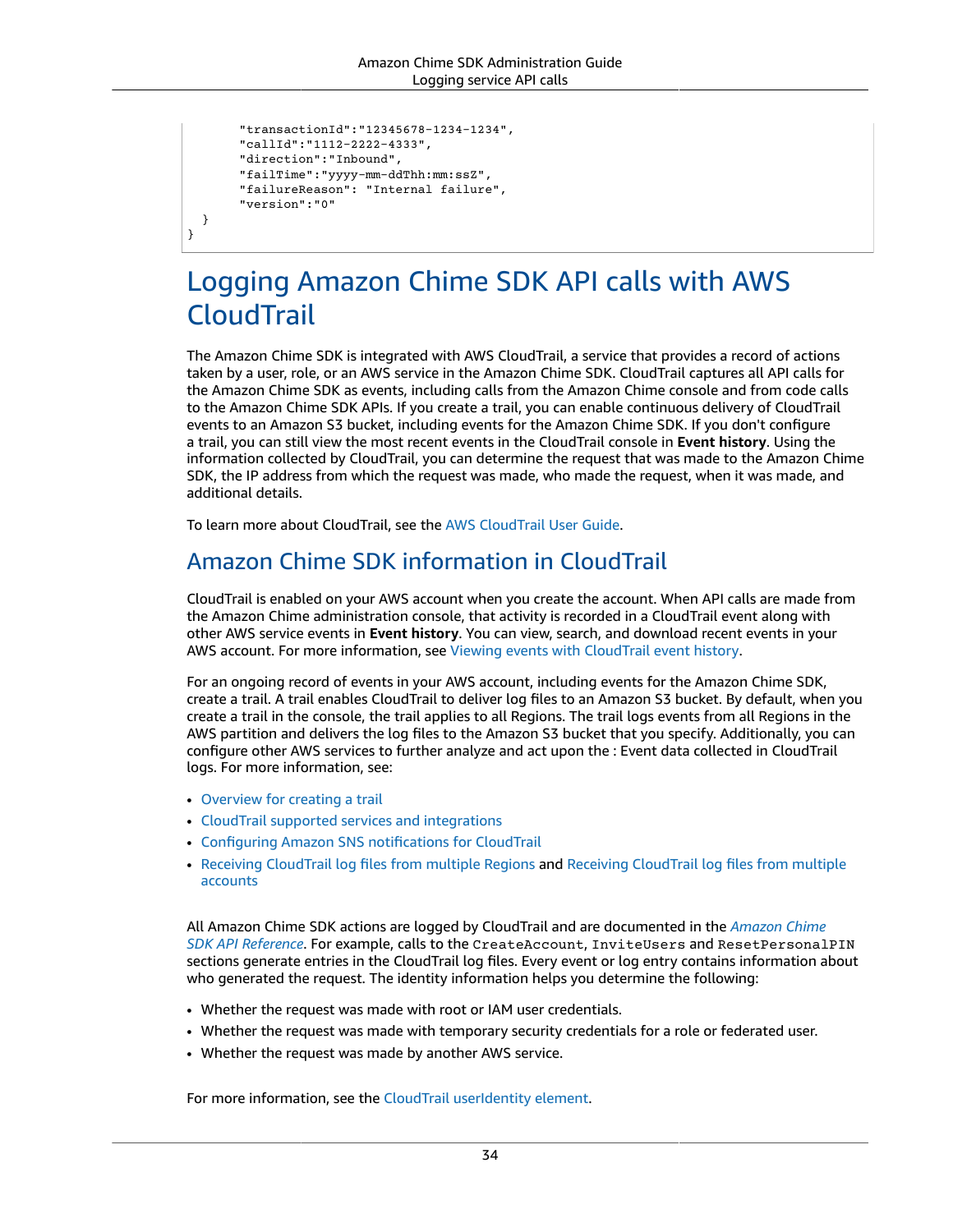### Understanding Amazon Chime SDK log file entries

A trail is a configuration that enables delivery of events as log files to an Amazon S3 bucket that you specify. CloudTrail log files contain one or more log entries. An event represents a single request from any source and includes information about the requested action, the date and time of the action, request parameters, and so on. CloudTrail log files are not an ordered stack trace of the public API calls, so they do not appear in any specific order.

Entries for the Amazon Chime SDK are identified by the **chime.amazonaws.com** event source.

If you have configured Active Directory for your Amazon Chime SDK account, see Logging AWS [Directory](https://docs.aws.amazon.com/directoryservice/latest/devguide/cloudtrail_logging.html) Service API calls using [CloudTrail](https://docs.aws.amazon.com/directoryservice/latest/devguide/cloudtrail_logging.html). This describes how to monitor for issues that might affect your Amazon Chime SDK users' ability to sign in.

The following example shows a CloudTrail log entry for Amazon Chime SDK:

```
{"eventVersion":"1.05",
          "userIdentity":{ 
             "type":"IAMUser",
             "principalId":" AAAAAABBBBBBBBEXAMPLE",
             "arn":"arn:aws:iam::123456789012:user/Alice ",
             "accountId":"0123456789012",
             "accessKeyId":"AAAAAABBBBBBBBEXAMPLE",
             "sessionContext":{ 
                "attributes":{ 
                   "mfaAuthenticated":"false",
                   "creationDate":"2017-07-24T17:57:43Z"
                },
                "sessionIssuer":{ 
                   "type":"Role",
                   "principalId":"AAAAAABBBBBBBBEXAMPLE",
                   "arn":"arn:aws:iam::123456789012:role/Joe",
                   "accountId":"123456789012",
                   "userName":"Joe"
 }
 }
          } ,
          "eventTime":"2017-07-24T17:58:21Z",
          "eventSource":"chime.amazonaws.com",
          "eventName":"AddDomain",
          "awsRegion":"us-east-1",
          "sourceIPAddress":"72.21.198.64",
          "userAgent":"Mozilla/5.0 (Macintosh; Intel Mac OS X 10_11_6) AppleWebKit/537.36
 (KHTML, like Gecko) Chrome/59.0.3071.115 Safari/537.36",
          "errorCode":"ConflictException",
          "errorMessage":"Request could not be completed due to a conflict",
          "requestParameters":{ 
             "domainName":"example.com",
             "accountId":"11aaaaaa1-1a11-1111-1a11-aaadd0a0aa00"
          },
          "responseElements":null,
          "requestID":"be1bee1d-1111-11e1-1eD1-0dc1111f1ac1",
          "eventID":"00fbeee1-123e-111e-93e3-11111bfbfcc1",
          "eventType":"AwsApiCall",
          "recipientAccountId":"123456789012"
       }
```
## Compliance validation for the Amazon Chime SDK

Third-party auditors assess the security and compliance of AWS services as part of multiple AWS compliance programs, such as SOC, PCI, FedRAMP, and HIPAA.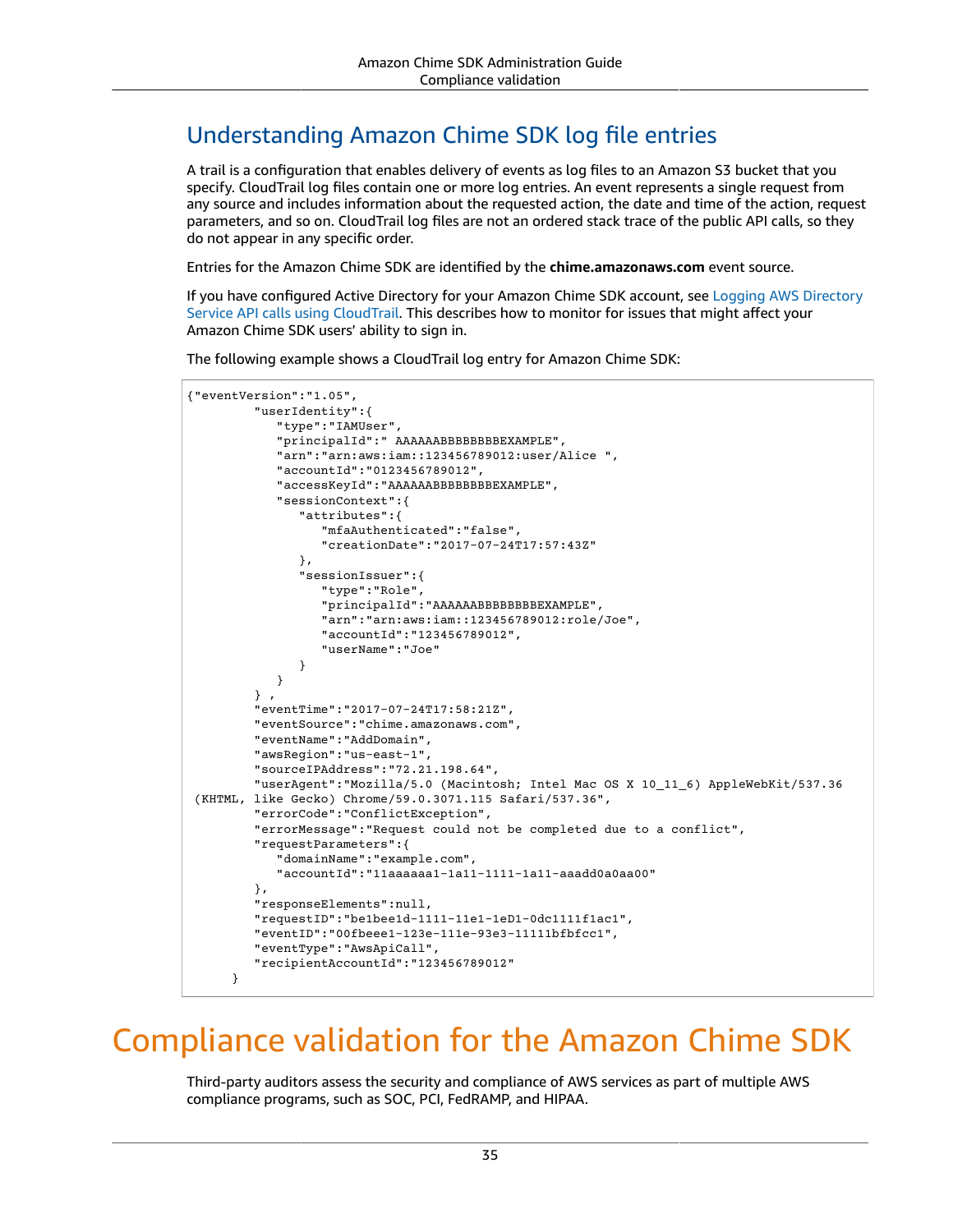To learn whether or other AWS services are within the scope of specific compliance programs, see [AWS](http://aws.amazon.com/compliance/services-in-scope/) Services in Scope by [Compliance](http://aws.amazon.com/compliance/services-in-scope/) Program. For general information, see AWS [Compliance](http://aws.amazon.com/compliance/programs/) Programs.

You can download third-party audit reports using AWS Artifact. For more information, see [Downloading](https://docs.aws.amazon.com/artifact/latest/ug/downloading-documents.html) [Reports](https://docs.aws.amazon.com/artifact/latest/ug/downloading-documents.html) in AWS Artifact.

Your compliance responsibility when using AWS services is determined by the sensitivity of your data, your company's compliance objectives, and applicable laws and regulations. AWS provides the following resources to help with compliance:

- Security and [Compliance](http://aws.amazon.com/quickstart/?awsf.quickstart-homepage-filter=categories%23security-identity-compliance) Quick Start Guides These deployment guides discuss architectural considerations and provide steps for deploying baseline environments on AWS that are security and compliance focused.
- [Architecting](https://docs.aws.amazon.com/whitepapers/latest/architecting-hipaa-security-and-compliance-on-aws/welcome.html) for HIPAA Security and Compliance on Amazon Web Services This whitepaper describes how companies can use AWS to create HIPAA-eligible applications.

#### **Note**

Not all AWS services are HIPAA eligible. For more information, see the HIPAA Eligible [Services](https://aws.amazon.com/compliance/hipaa-eligible-services-reference/) [Reference](https://aws.amazon.com/compliance/hipaa-eligible-services-reference/).

- AWS [Compliance](http://aws.amazon.com/compliance/resources/) Resources This collection of workbooks and guides might apply to your industry and location.
- [Evaluating](https://docs.aws.amazon.com/config/latest/developerguide/evaluate-config.html) Resources with Rules in the *AWS Config Developer Guide* The AWS Config service assesses how well your resource configurations comply with internal practices, industry guidelines, and regulations.
- AWS [Security](https://docs.aws.amazon.com/securityhub/latest/userguide/what-is-securityhub.html) Hub This AWS service provides a comprehensive view of your security state within AWS that helps you check your compliance with security industry standards and best practices.
- AWS Audit [Manager](https://docs.aws.amazon.com/audit-manager/latest/userguide/what-is.html) This AWS service helps you continuously audit your AWS usage to simplify how you manage risk and compliance with regulations and industry standards.

## Resilience in the Amazon Chime SDK

The AWS global infrastructure is built around AWS Regions and Availability Zones. AWS Regions provide multiple physically separated and isolated Availability Zones, which are connected with low-latency, high-throughput, and highly redundant networking. With Availability Zones, you can design and operate applications and databases that automatically fail over between zones without interruption. Availability Zones are more highly available, fault tolerant, and scalable than traditional single or multiple data center infrastructures.

For more information about AWS Regions and Availability Zones, see AWS Global [Infrastructure.](http://aws.amazon.com/about-aws/global-infrastructure/)

In addition to the AWS global infrastructure, the Amazon Chime SDK offers different features to help support your data resiliency and backup needs. For more information, see [Managing](#page-67-0) Amazon Chime Voice [Connector](#page-67-0) groups [\(p. 64\)](#page-67-0) and [Streaming](#page-69-0) Amazon Chime Voice Connector media to [Kinesis \(p. 66\).](#page-69-0)

## Infrastructure security in the Amazon Chime SDK

As a managed service, the Amazon Chime SDK is protected by the AWS global network security procedures that are described in the Amazon Web Services: Overview of Security [Processes](https://d0.awsstatic.com/whitepapers/Security/AWS_Security_Whitepaper.pdf) whitepaper.

For an overview of security in the Amazon Chime Software Development Kit (SDK), see [Understanding](http://aws.amazon.com/blogs/business-productivity/understanding-security-in-the-amazon-chime-application-and-sdk/) Security in the Amazon Chime [Application](http://aws.amazon.com/blogs/business-productivity/understanding-security-in-the-amazon-chime-application-and-sdk/) and SDK blog post. The post includes information on how AWS protects your data, plus the various meeting security features.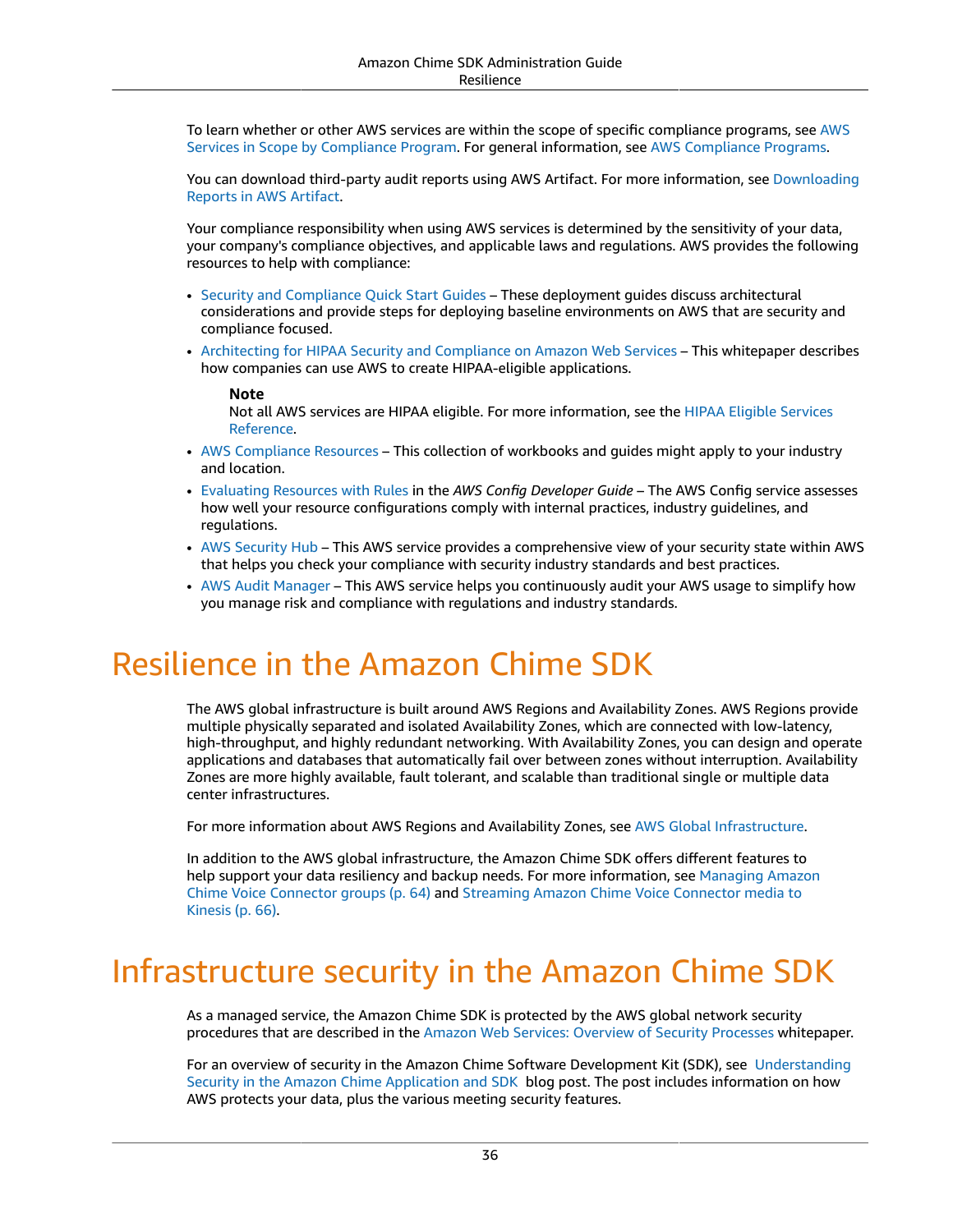You use AWS published API calls to access the Amazon Chime SDK through the network. Clients must support Transport Layer Security (TLS) 1.0 or later. We recommend TLS 1.2 or later. Clients must also support cipher suites with perfect forward secrecy (PFS) such as Ephemeral Diffie-Hellman (DHE) or Elliptic Curve Ephemeral Diffie-Hellman (ECDHE). Most modern systems such as Java 7 and later support these modes.

Additionally, requests must be signed by using an access key ID and a secret access key that is associated with an IAM principal. Or you can use the AWS [Security](https://docs.aws.amazon.com/STS/latest/APIReference/Welcome.html) Token Service (AWS STS) to generate temporary security credentials to sign requests.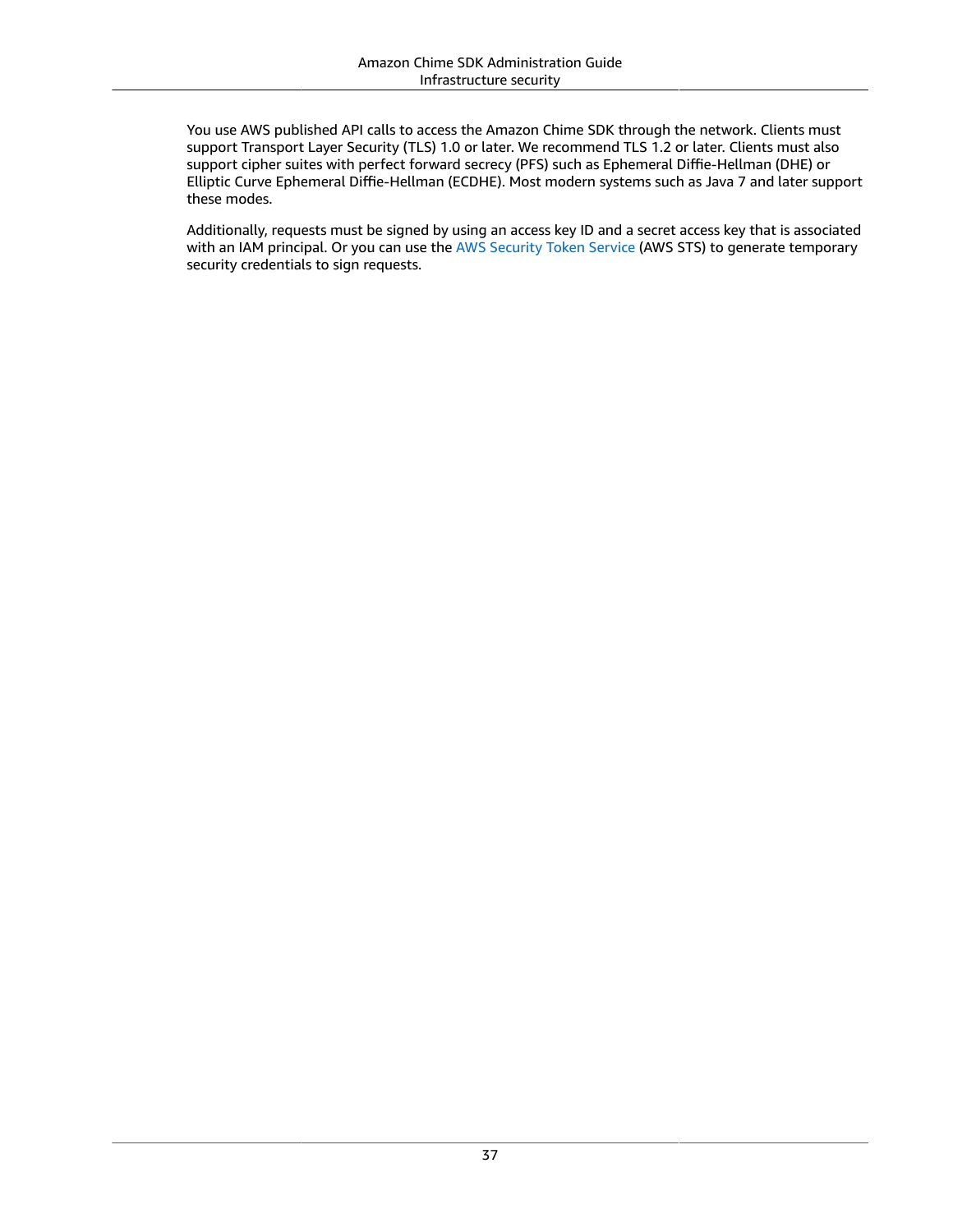# Getting started

## Setting up phone numbers for your Amazon Chime account

The following phone options are available for Amazon Chime administrative accounts:

#### **Amazon Chime Voice Connector**

Provides SIP trunking services for an existing phone system. Port in existing phone numbers or provision new phone numbers in the Amazon Chime console. That includes emergency numbers. For more information, see Managing Amazon Chime Voice [Connectors \(p. 60\)](#page-63-0).

#### **Amazon Chime SDK SIP media applications**

Amazon Chime SDK SIP media applications make it easier and faster for you to create custom signaling and media instructions that you would normally build on your private branch telephone exchange (PBX).

#### **Third-party emergency calling**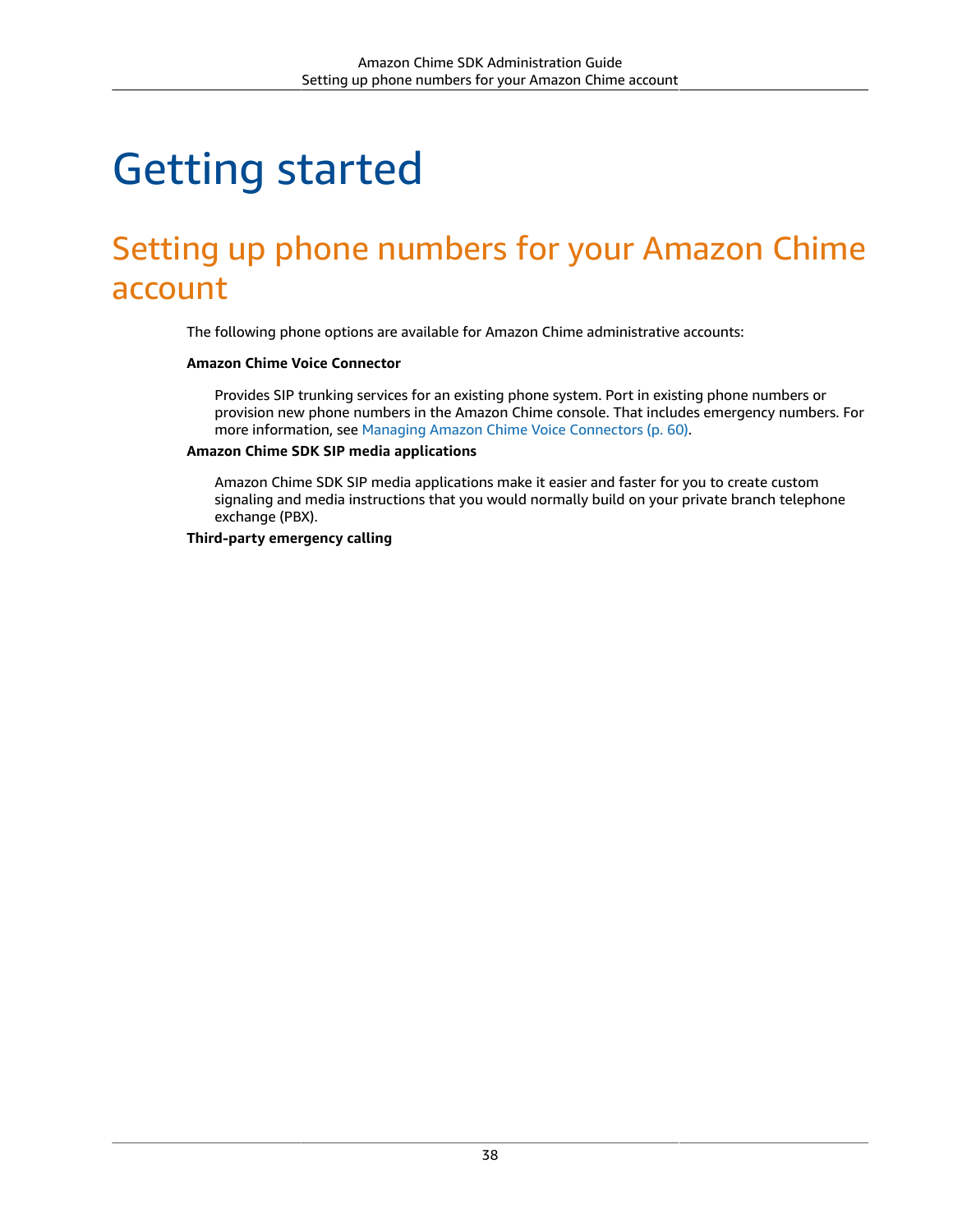# Managing phone numbers in Amazon Chime SDK

Use the Amazon Chime console to provision phone numbers. Choose from Amazon Chime Voice Connector, or Amazon Chime SDK SIP media application phone numbers.

#### **Amazon Chime Voice Connector**

Provides Session Initiation Protocol (SIP) trunking services for existing phone systems. You can port existing phone numbers, or use the Amazon Chime console to provision new phone numbers. Use the Amazon Chime Voice Connector phone numbers for inbound or outbound calling, or both. For more information, see Managing Amazon Chime Voice [Connectors \(p. 60\)](#page-63-0).

#### **Note**

The Amazon Chime SDK doesn't offer emergency calling services outside of the United States. To modify the emergency calling services that the Amazon Chime SDK provides for the United States, you can obtain an emergency call routing number from a third-party emergency service provider, give that number to the Amazon Chime SDK, and complete the configuration with Amazon Chime Voice Connectors. For more information, see [Setting](#page-65-0) up [emergency](#page-65-0) call routing numbers for your Amazon Chime Voice Connector [\(p. 62\).](#page-65-0)

#### **Amazon Chime SDK SIP media applications**

Amazon Chime SDK SIP media applications make it easier and faster for you to create custom signaling and media instructions that you would normally build on your private branch telephone exchange (PBX).

Amazon Chime Voice Connectors, and Amazon Chime SDK SIP media applications have bandwidth requirements. For more information, see Bandwidth [requirements \(p. 80\).](#page-83-0)

#### **Contents**

- Provisioning phone [numbers \(p. 39\)](#page-42-0)
- Requesting international phone [numbers \(p. 40\)](#page-43-0)
- Porting existing phone [numbers \(p. 52\)](#page-55-0)
- Managing phone number [inventory \(p. 56\)](#page-59-0)
- [Updating outbound calling names \(p. 58\)](#page-61-0)
- [Deleting phone numbers \(p. 58\)](#page-61-1)
- Restoring deleted phone [numbers \(p. 59\)](#page-62-0)

## <span id="page-42-0"></span>Provisioning phone numbers

Use the Amazon Chime console to provision phone numbers for your Amazon Chime SDK account. Choose from the following approaches:

- Amazon Chime Voice Connectors Integrate with an existing phone system. For more information, see Managing Amazon Chime Voice [Connectors \(p. 60\)](#page-63-0).
- Amazon Chime SDK SIP media applications Integrate with Amazon Chime SDK meetings. For more information, see [Managing SIP media applications and rules](https://docs.aws.amazon.com/chime/latest/ag/manage-sip-applications.html).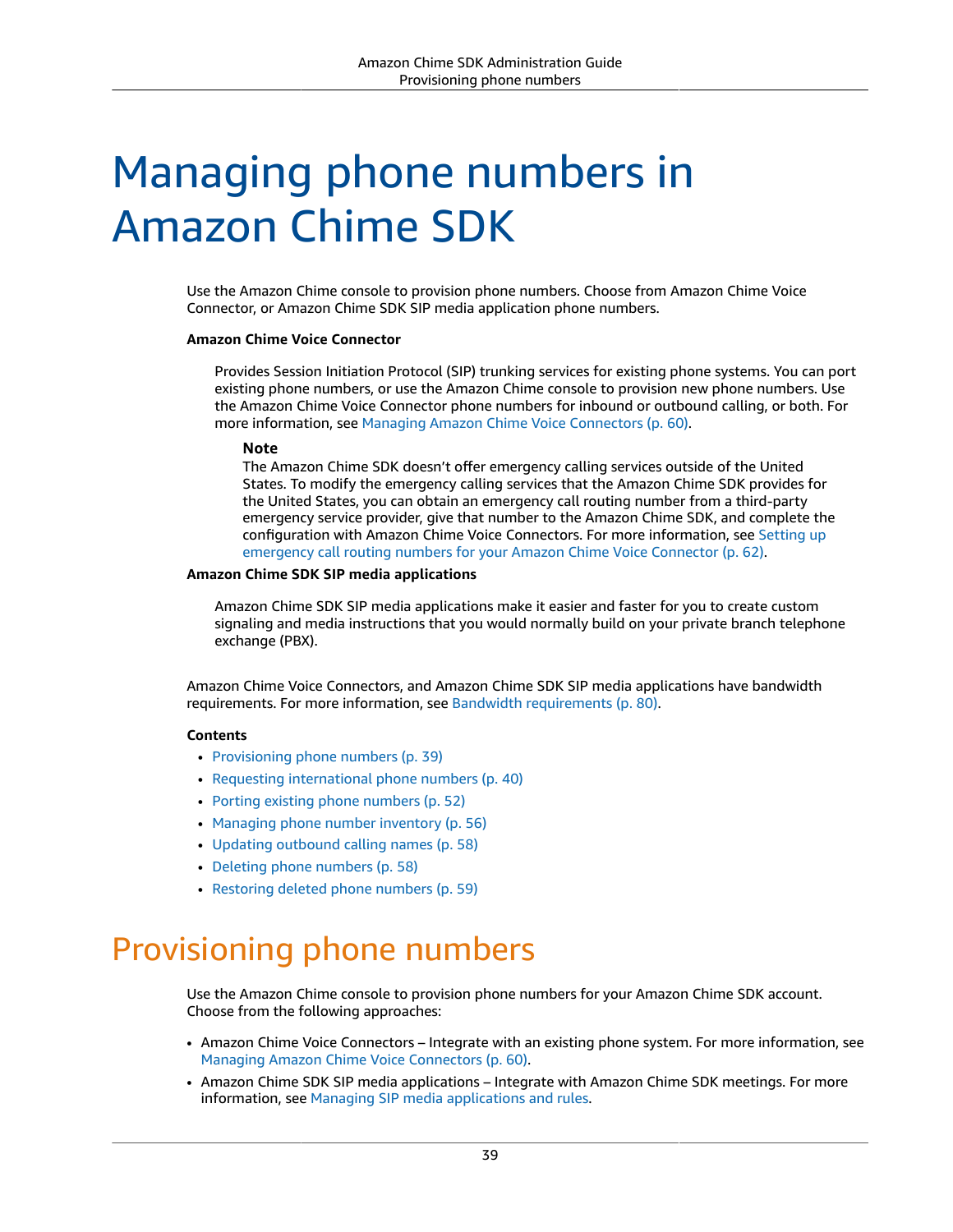When provisioning completes, the phone numbers appear in your **Inventory**, and you can assign them to individual users. After you create an Amazon Chime Voice Connector, you can assign phone numbers to it as well. For more information, see Creating an Amazon Chime Voice [Connector \(p. 61\).](#page-64-0)

#### **To provision phone numbers**

#### **Important**

You only follow these steps for countries that do not have identification requirements. For information about provisioning phone numbers in countries with identification requirements, see Requesting [international](#page-43-0) phone numbers [\(p. 40\)](#page-43-0).

- 1. Open the Amazon Chime console at [https://chime.aws.amazon.com/.](https://chime.aws.amazon.com)
- 2. For **Calling**, choose **Phone number management**.
- 3. Choose **Orders**, **Provision phone numbers**.
- 4. Select **Voice Connector**, or **SIP Media Application Dial-In**, then choose **Next**.
- 5. Search for available phone numbers by country and other location options. Select the phone numbers that you want, then choose **Provision**.

The phone numbers appear in your **Orders** and **Pending** lists while the provisioning occurs.

## <span id="page-43-0"></span>Requesting international phone numbers

The steps in this section explain how to request international phone numbers for use with the Amazon Chime SDK. As you go, remember that you can only use international numbers with the SIP Media Application Dial-In product type.

To purchase international numbers, regulations in many countries require you to have:

- A local address
- Proof of your identity, from the Amazon Chime SDK or our carriers

Allow 2-6 weeks for the Amazon Chime SDK to fulfill your request. For more information about the documentation requirements for various countries, see the section called "Country [requirements](#page-44-0) for phone [numbers" \(p. 41\)](#page-44-0).

#### **To request international phone numbers in countries with identification requirements**

- 1. Do one of the following:
	- Open the [Amazon](https://chime.aws.amazon.com/) Chime console and choose **Support**, then **Submit request**.
	- If you are an AWS Support customer, open the AWS Support Center page, sign in if necessary, and choose **Create case**, then **Technical support**. For **Service**, choose **Chime**.
- 2. For **Category**, choose **Other**.
- 3. For **Subject**, enter **Provisioning international numbers**.
- 4. For **Issue or Description**, enter the following:
	- Individual or Business
	- Name (Individual Name or Business Name)
	- Type of number (Local or Toll-Free)
	- Country
	- Quantity of phone numbers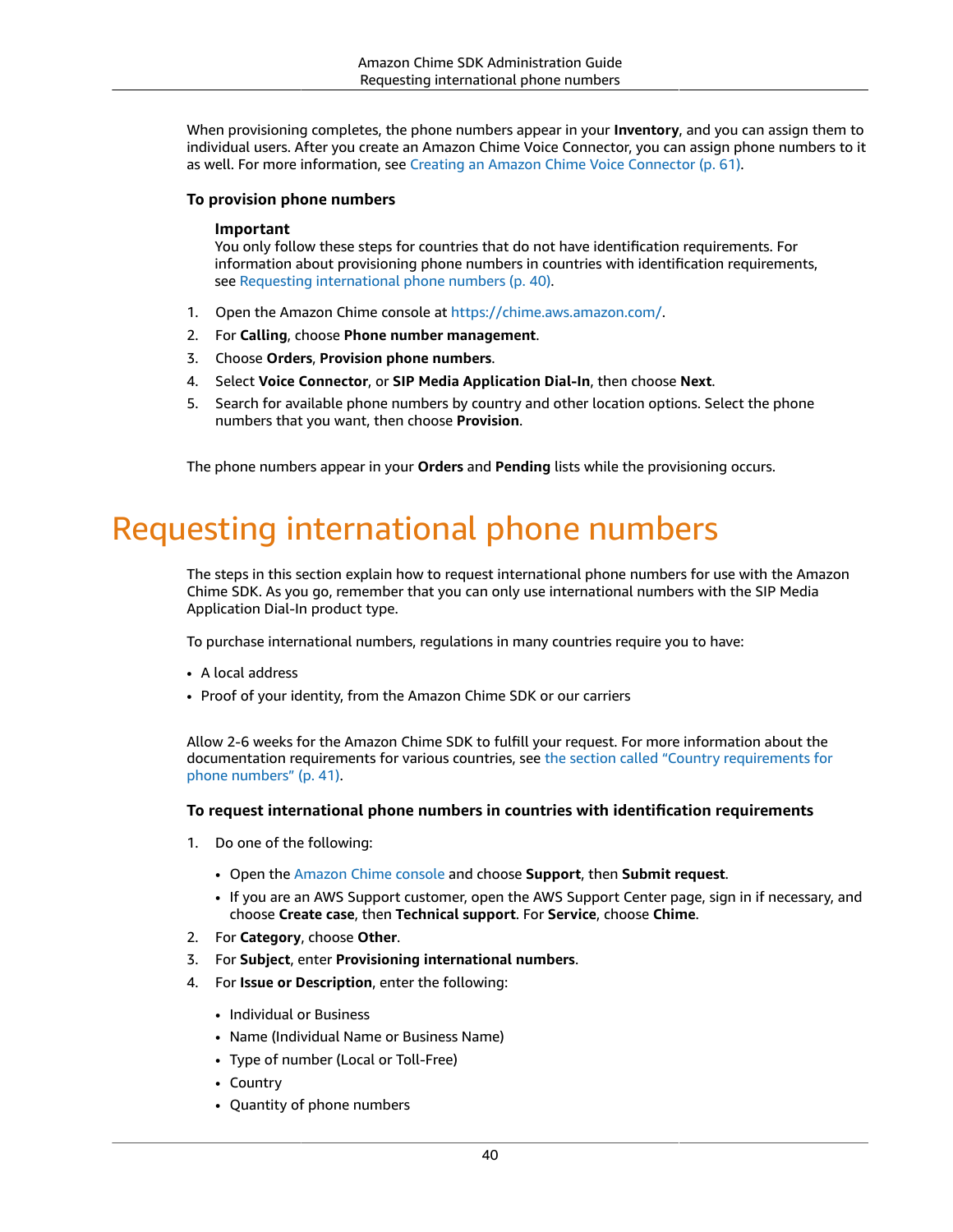- 5. Do one of the following:
	- If you submit a support request from the Amazon Chime console, for **Email**, enter the email address associated with your Amazon Chime administrator account, then choose **Submit request**.
	- If you create a case in the AWS [Support](https://console.aws.amazon.com/support/home#/) Center, for **Attachments**, select **Choose files** and attach the required documents. For **Contact options**, select a contact method. Optionally, for **Additional contacts**, enter email addresses of people to be notified of case status updates.

AWS Support responds to your support request to let you know whether the phone numbers can be provisioned. You receive responses from AWS Support in one of the following ways:

- If you submitted a support request from the Amazon Chime console, AWS Support emails the Operations contact specified under **Alternate Contacts** in the contact information for your AWS account. For more information, see Editing contact [information](https://docs.aws.amazon.com/awsaccountbilling/latest/aboutv2/manage-account-payment.html#manage-account-payment-edit-contacts) in the AWS Billing and Cost Management User Guide.
- If you created a case in the AWS [Support](https://console.aws.amazon.com/support/home#/) Center, you receive responses based on your selected contact methods and any email addresses you entered for additional contacts.

Once the numbers are provisioned, you can view the numbers in the Amazon Chime console under **Calling, Phone number management, Inventory**.

6. Use SIP rules to assign the phone numbers to the appropriate SIP media application.

### <span id="page-44-0"></span>Country requirements for phone numbers

Outside the US, regulations often require a local address and specific identification documents in order to purchase and use a phone number. The address can be a business or personal address. The following tables list the countries that require identification. When you request [international](#page-43-0) phone [numbers \(p. 40\)](#page-43-0) or you port existing phone [numbers \(p. 52\),](#page-55-0) the Amazon Chime SDK support works with you to submit the necessary documents.

#### **Note**

Make sure you provide the identities and addresses of the end-users who use your phone numbers.

#### **Topics**

- [Australia \(p. 42\)](#page-45-0)
- [Austria \(p. 42\)](#page-45-1)
- [Canada \(p. 43\)](#page-46-0)
- [Denmark \(p. 44\)](#page-47-0)
- [Finland \(p. 44\)](#page-47-1)
- [Germany \(p. 45\)](#page-48-0)
- $\cdot$  [Ireland \(p. 47\)](#page-50-0)
- [Italy \(p. 48\)](#page-51-0)
- New [Zealand \(p. 48\)](#page-51-1)
- [Nigeria \(p. 49\)](#page-52-0)
- Puerto [Rico \(p. 49\)](#page-52-1)
- South [Korea \(p. 49\)](#page-52-2)
- [Sweden \(p. 50\)](#page-53-0)
- [Switzerland \(p. 50\)](#page-53-1)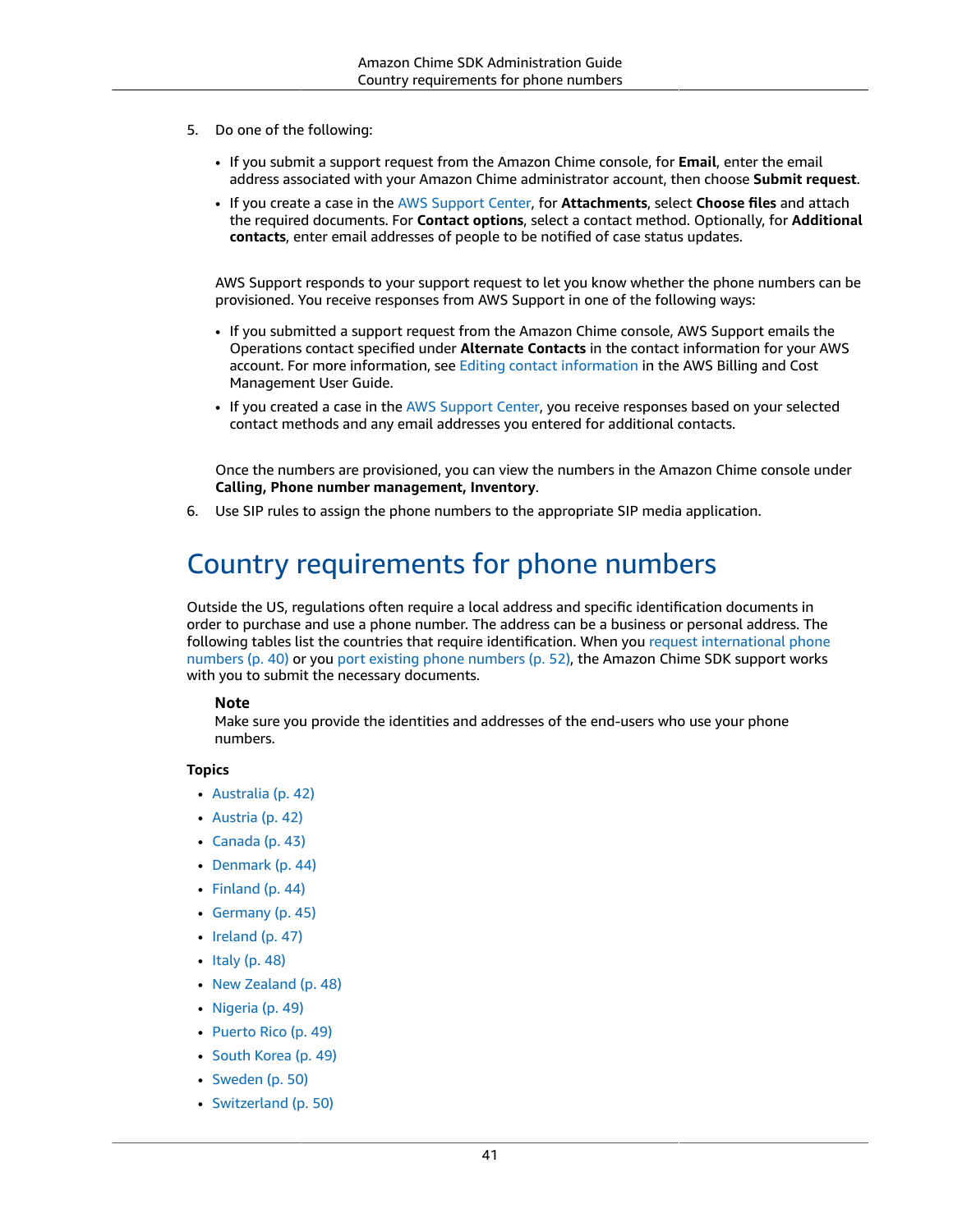• [United Kingdom \(p. 51\)](#page-54-0)

### <span id="page-45-0"></span>Australia

The following tables list and describe the requirements for ordering and porting phone numbers in Australia.

#### **Ordering phone numbers**

| <b>Supported product</b><br>types                        | Number types | <b>ID</b> requirements | <b>Acceptable ID types</b>                                                                                     |
|----------------------------------------------------------|--------------|------------------------|----------------------------------------------------------------------------------------------------------------|
| Amazon Chime<br>SDK SDK SIP media<br>application dial-in | Local        | Yes                    | • Business address<br>• Proof of location                                                                      |
|                                                          |              |                        | <b>Business addresses</b><br>must have the same<br>geographic zone as<br>their corresponding<br>phone numbers. |
|                                                          | Toll-free    | Yes                    | • Business address                                                                                             |
|                                                          |              |                        | International addresses<br>accepted.                                                                           |

#### **Porting phone numbers**

| <b>Supported product types</b> | Number types | <b>Required ID</b>                                                   |
|--------------------------------|--------------|----------------------------------------------------------------------|
| SIP Media Application Dial-In  | Local        | • Last invoice from current<br>provider<br>• Letter of Authorization |
|                                | Toll-free    | • Last invoice from current<br>provider<br>• Letter of Authorization |

### <span id="page-45-1"></span>Austria

The following tables list and describe the requirements for ordering and porting phone numbers in Austria.

#### **Ordering phone numbers**

| <b>Supported product</b><br>types | Number types | <b>ID</b> requirements | <b>Acceptable ID types</b>                                   |
|-----------------------------------|--------------|------------------------|--------------------------------------------------------------|
| SIP media application<br>dial-in  | Local        | Yes                    | • Business address<br>• Proof of telecom<br>services such as |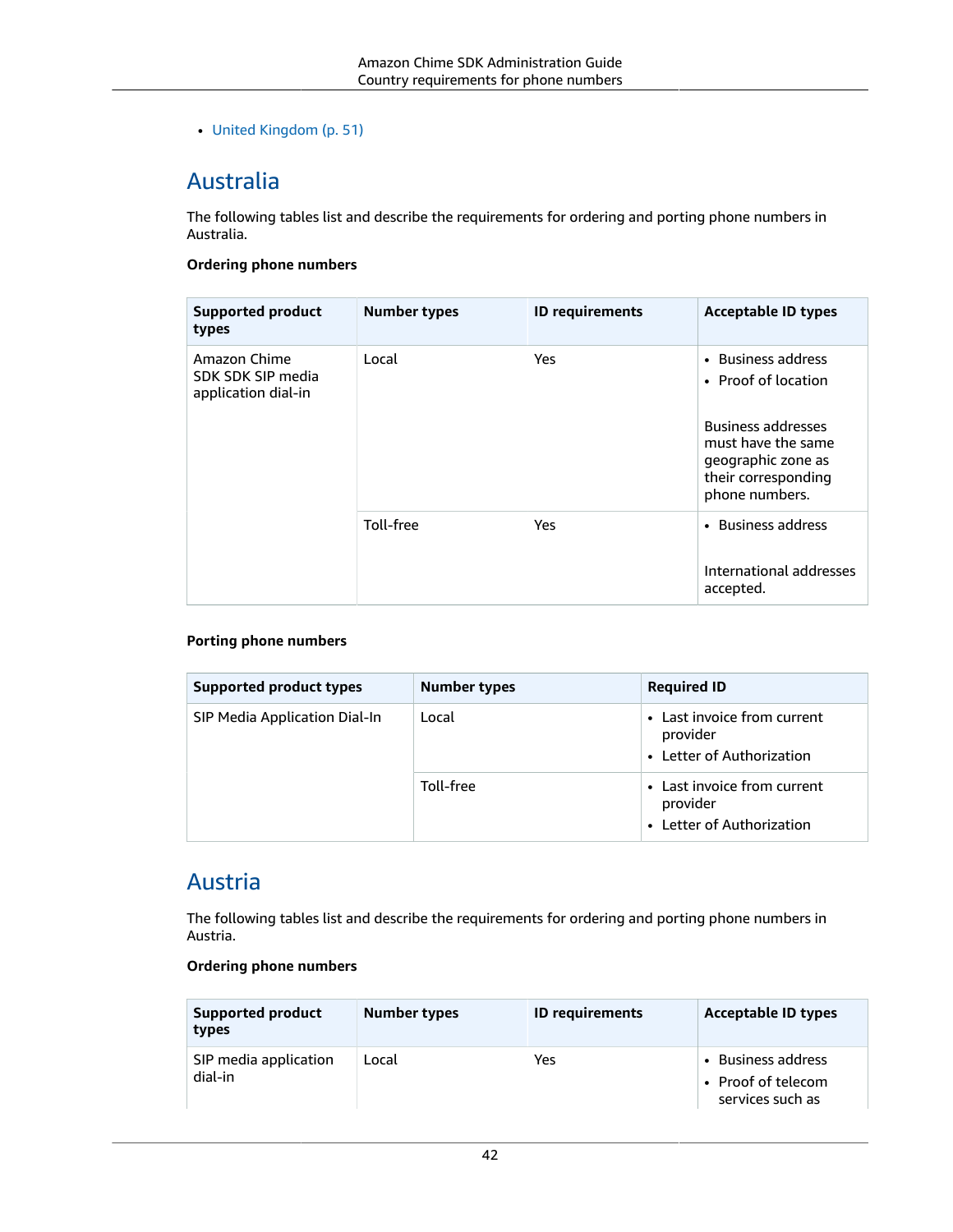| <b>Supported product</b><br>types | <b>Number types</b>           | <b>ID requirements</b> | <b>Acceptable ID types</b>                                                                                                                                                                                                         |
|-----------------------------------|-------------------------------|------------------------|------------------------------------------------------------------------------------------------------------------------------------------------------------------------------------------------------------------------------------|
|                                   |                               |                        | an Invoice from a<br>network operator<br>with another phone<br>number in the same<br>area.<br>$-OR-$<br>An invoice from an<br>internet provider for<br>Internet access with<br>a fixed IP address<br>located in the right<br>area. |
|                                   |                               |                        | <b>Business addresses</b><br>must have the same<br>geographic zone as<br>their corresponding<br>phone numbers.                                                                                                                     |
|                                   | National prefixes: +43<br>720 | Yes                    | • Business address<br>Address must be<br>located in the country.                                                                                                                                                                   |
|                                   | Toll-free                     | Yes                    | • Business address<br>Foreign address<br>acceptable                                                                                                                                                                                |

#### **Porting phone numbers**

| <b>Supported product types</b> | <b>Number types</b> | <b>Required ID</b>                                                   |
|--------------------------------|---------------------|----------------------------------------------------------------------|
| SIP Media Application Dial-In  | Local               | • Last invoice from current<br>provider<br>• Letter of Authorization |
|                                | Toll-free           | • Last invoice from current<br>provider<br>• Letter of Authorization |

### <span id="page-46-0"></span>Canada

The following tables list and describe the requirements for ordering and porting phone numbers in Canada.

#### **Ordering phone numbers**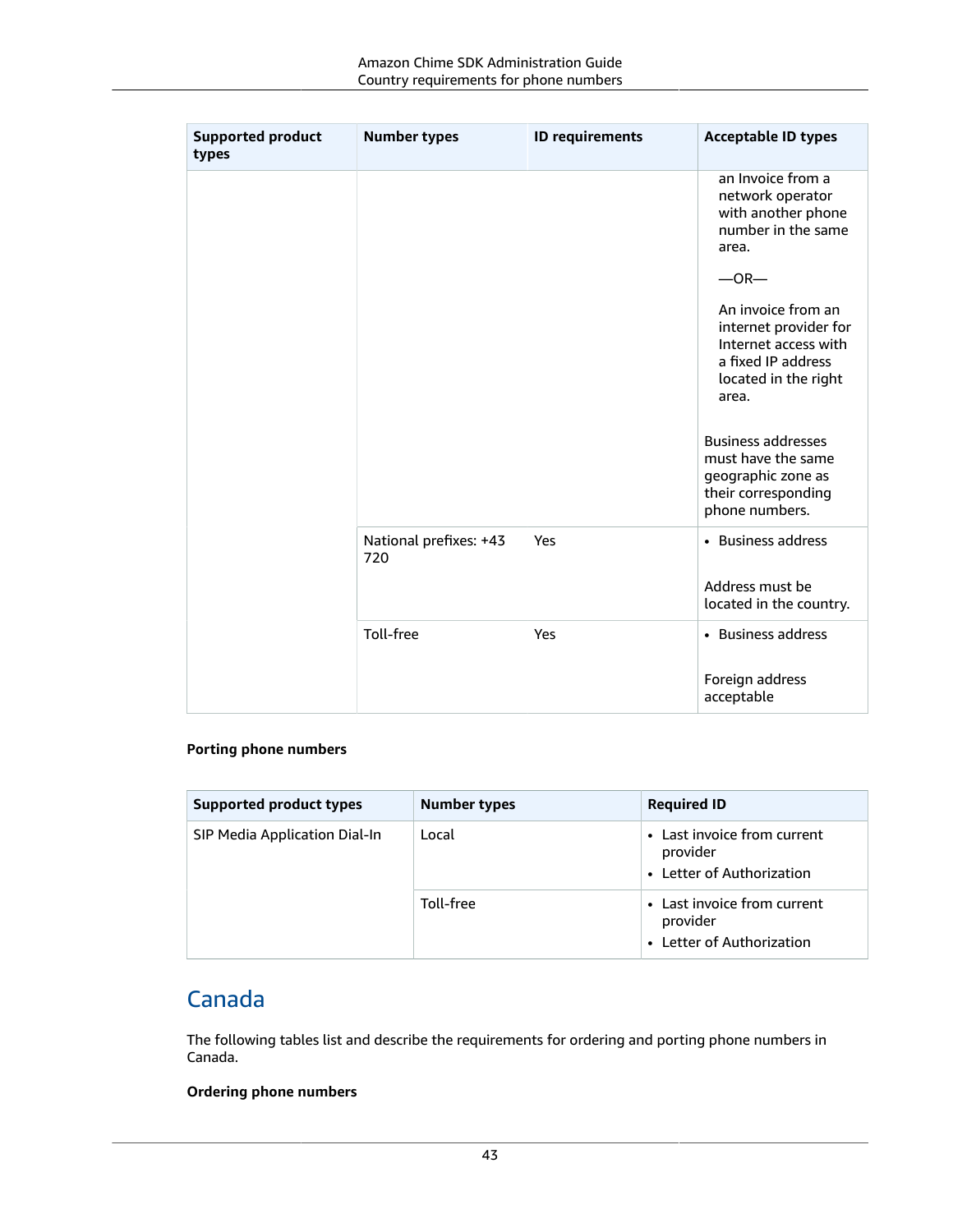| <b>Supported product</b><br>types | Number types | <b>ID</b> requirements | <b>Acceptable ID types</b> |
|-----------------------------------|--------------|------------------------|----------------------------|
| SIP Media Application<br>Dial-In  | Local        | No                     | N/A                        |
| Toll-free                         | No           | N/A                    | N/A                        |

#### **Porting phone numbers**

| Supported product types       | <b>Number types</b> | <b>Required ID</b>                                                   |
|-------------------------------|---------------------|----------------------------------------------------------------------|
| SIP Media Application Dial-In | Local               | • Last invoice from current<br>provider<br>• Letter of Authorization |
|                               | Toll-free           | • Last invoice from current<br>provider<br>• Letter of Authorization |

### <span id="page-47-0"></span>Denmark

The following tables list and describe the requirements for ordering and porting phone numbers in Denmark.

#### **Ordering phone numbers**

| <b>Supported product</b><br>types | Number types | <b>ID</b> requirements | <b>Acceptable ID types</b> |
|-----------------------------------|--------------|------------------------|----------------------------|
| SIP Media Application             | Local        | No                     | N/A                        |
| Dial-In                           | Toll-free    | No                     | N/A                        |

#### **Porting phone numbers**

| <b>Supported product types</b> | Number types | <b>Required ID</b>                                                   |
|--------------------------------|--------------|----------------------------------------------------------------------|
| SIP Media Application Dial-In  | Local        | • Last invoice from current<br>provider<br>• Letter of Authorization |
|                                | Toll-free    | • Last invoice from current<br>provider<br>• Letter of Authorization |

### <span id="page-47-1"></span>Finland

The following tables list and describe the requirements for ordering and porting phone numbers in Finland.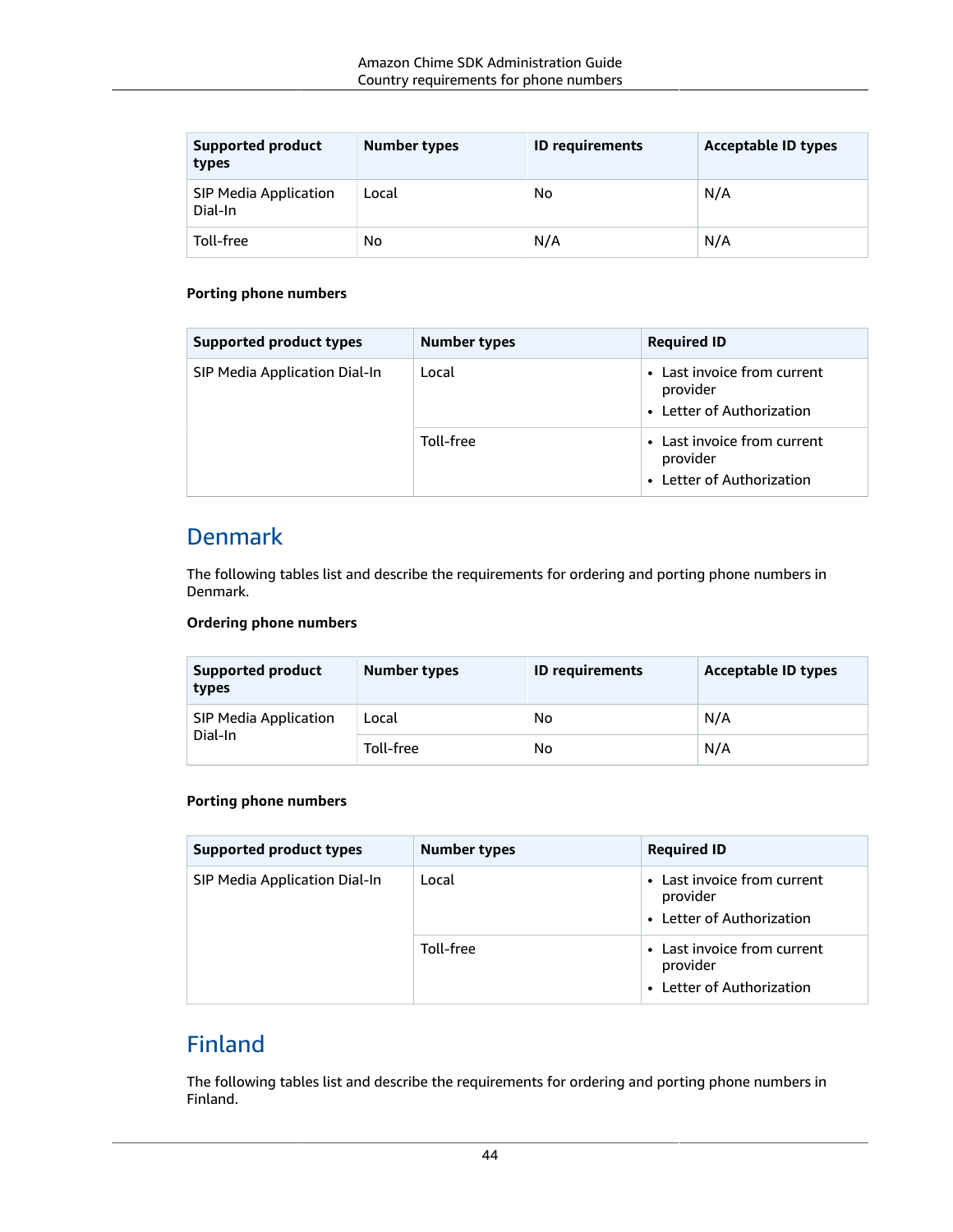#### **Ordering phone numbers**

| <b>Supported product</b><br>types | Number types                  | <b>ID requirements</b> | <b>Acceptable ID types</b>                                                                   |
|-----------------------------------|-------------------------------|------------------------|----------------------------------------------------------------------------------------------|
| SIP Media Application<br>Dial-In  | Local                         | <b>Yes</b>             | • Business address<br>• Proof of location<br><b>Business addresses</b><br>must be located in |
|                                   |                               |                        | the same geographic<br>regions as their<br>corresponding phone<br>numbers.                   |
|                                   | National prefixes +358<br>075 | <b>No</b>              | N/A                                                                                          |
|                                   | Toll-free                     | No                     | N/A                                                                                          |

#### **Porting phone numbers**

| <b>Supported product types</b> | <b>Number types</b> | <b>Required ID</b>                                                   |
|--------------------------------|---------------------|----------------------------------------------------------------------|
| SIP Media Application Dial-In  | Local               | • Last invoice from current<br>provider<br>• Letter of Authorization |
|                                | Toll-free           | • Last invoice from current<br>provider<br>• Letter of Authorization |

### <span id="page-48-0"></span>**Germany**

The following tables list and describe the requirements for ordering and porting phone numbers in Germany.

#### **Ordering phone numbers**

| <b>Supported product</b><br>types | <b>Number types</b> | <b>ID</b> requirements | <b>Acceptable ID types</b>                                                                                                                                                                                               |
|-----------------------------------|---------------------|------------------------|--------------------------------------------------------------------------------------------------------------------------------------------------------------------------------------------------------------------------|
| SIP Media Application<br>Dial-In  | Local               | Yes                    | • Business address<br>• A copy of your<br>business registration,<br>or a copy of your ID, if<br>you're an individual<br>• Proof of address,<br>such as a utility bill<br><b>Business addresses</b><br>must have the same |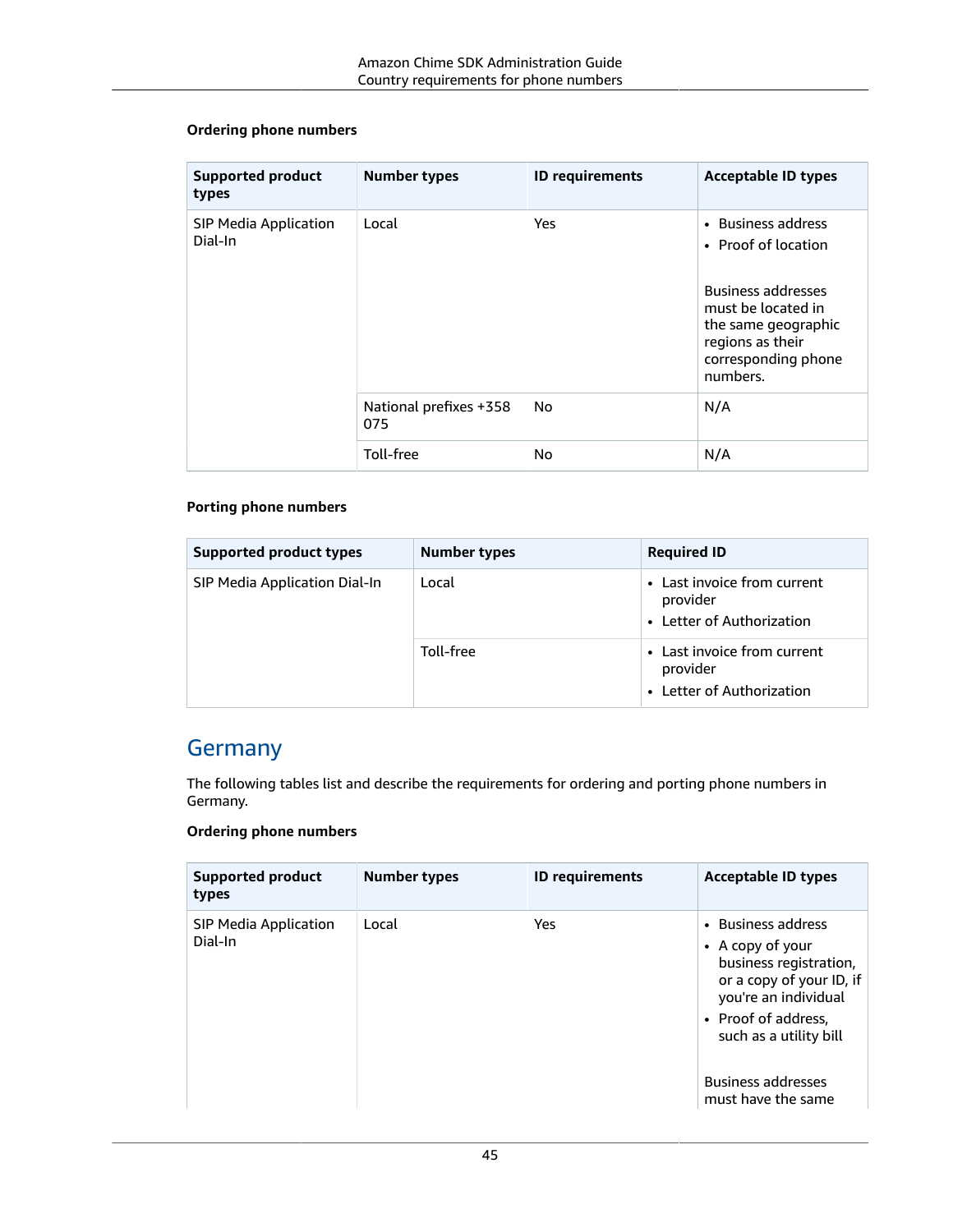| <b>Supported product</b><br>types | <b>Number types</b>          | <b>ID requirements</b> | <b>Acceptable ID types</b>                                                                                                                                                                                                                                                   |
|-----------------------------------|------------------------------|------------------------|------------------------------------------------------------------------------------------------------------------------------------------------------------------------------------------------------------------------------------------------------------------------------|
|                                   |                              |                        | geographic zone as<br>their corresponding<br>phone numbers.                                                                                                                                                                                                                  |
|                                   | National prefixes: +49<br>32 | Yes                    | • Business address<br>• A copy of your<br>business registration,<br>or a copy of your ID, if<br>you're an individual<br>• Proof of address,<br>such as a utility bill<br>Address must be<br>located in the country.                                                          |
|                                   | Toll-free                    | Yes                    | • Business address<br>• Proof of address,<br>such as a utility bill<br>Address must be<br>located in the country.<br>You must first obtain<br>the number directly<br>from the local<br>regulator. Details<br>about the process are<br>provided when you<br>make the request. |

#### **Porting phone numbers**

| <b>Supported product types</b> | Number types | <b>Required ID</b>                                                                                                                                                                                                                                                                              |
|--------------------------------|--------------|-------------------------------------------------------------------------------------------------------------------------------------------------------------------------------------------------------------------------------------------------------------------------------------------------|
| SIP Media Application Dial-In  | Local        | • Last invoice from current<br>provider<br>• Letter of Authorization<br>• Business address<br>• A copy of your business<br>registration<br>• Copy of the company<br>representative's ID<br>Business addresses must have<br>the same geographic zone as<br>their corresponding phone<br>numbers. |
|                                | Toll-free    | • Last invoice from current<br>provider                                                                                                                                                                                                                                                         |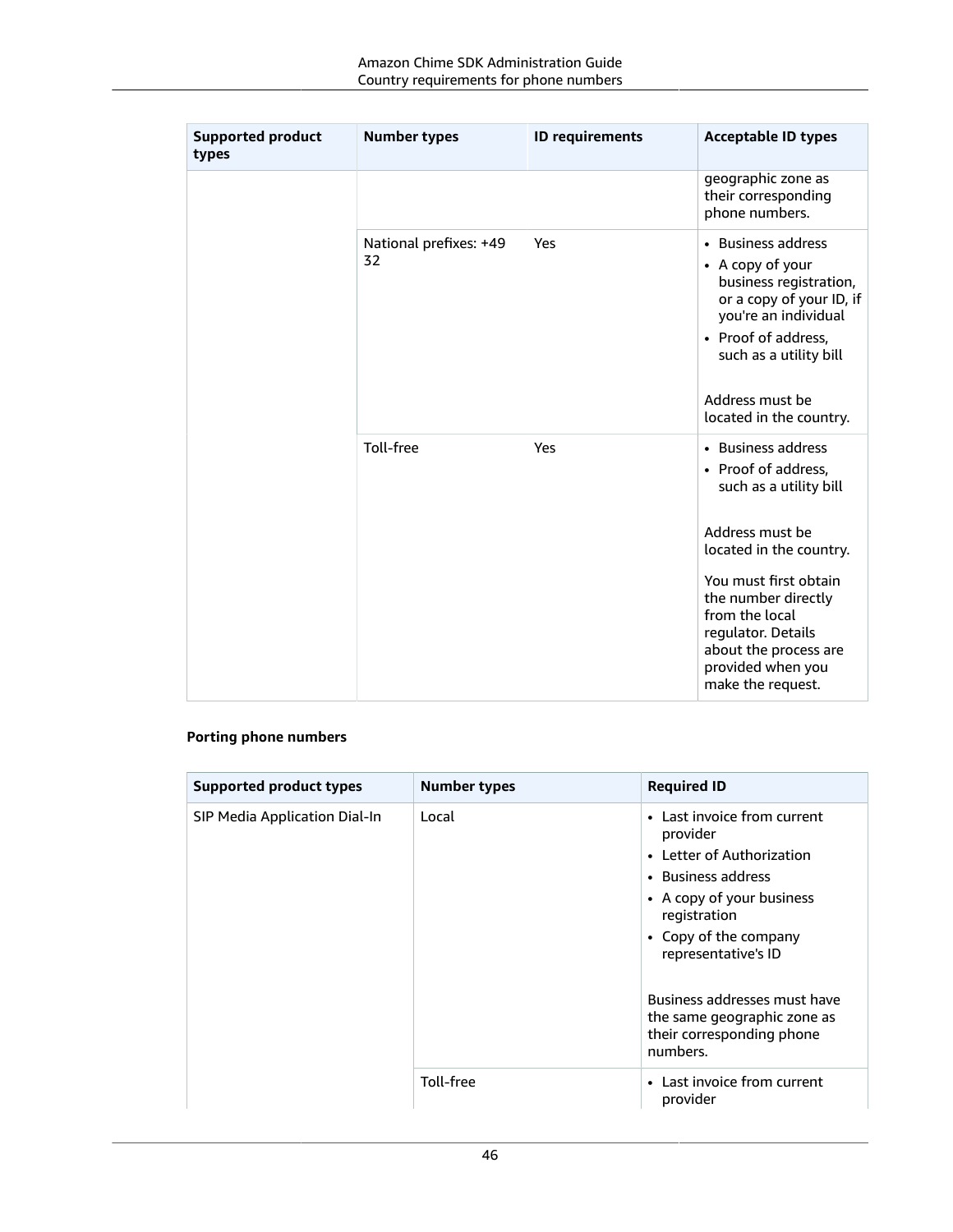| <b>Supported product types</b> | Number types | <b>Required ID</b>                                                                                                                               |
|--------------------------------|--------------|--------------------------------------------------------------------------------------------------------------------------------------------------|
|                                |              | • Letter of Authorization<br>• Number certificate from NRAs                                                                                      |
|                                |              | You must first obtain the<br>number directly from the local<br>regulator. Details about the<br>process are provided when you<br>make the request |

### <span id="page-50-0"></span>Ireland

The following tables list and describe the requirements for ordering and porting phone numbers in Ireland.

#### **Ordering phone numbers**

| <b>Supported product</b><br>types | Number types                                                  | <b>ID</b> requirements | <b>Acceptable ID types</b>                                                                                                                          |
|-----------------------------------|---------------------------------------------------------------|------------------------|-----------------------------------------------------------------------------------------------------------------------------------------------------|
| SIP Media Application<br>Dial-In  | Local                                                         | Yes                    | • Business address<br><b>Business addresses</b><br>must be located in<br>the same geographic<br>regions as their<br>corresponding phone<br>numbers. |
|                                   | Universal access and<br>VOIP prefixes: +353<br>0818, +353 076 | <b>Yes</b>             | • Business address<br>Address must be<br>located in the country.                                                                                    |
|                                   | Toll-free                                                     | No                     | N/A                                                                                                                                                 |

#### **Porting phone numbers**

| Supported product types       | Number types | <b>Required ID</b>                                                   |
|-------------------------------|--------------|----------------------------------------------------------------------|
| SIP Media Application Dial-In | Local        | • Last invoice from current<br>provider<br>• Letter of Authorization |
|                               | Toll-free    | • Last invoice from current<br>provider<br>• Letter of Authorization |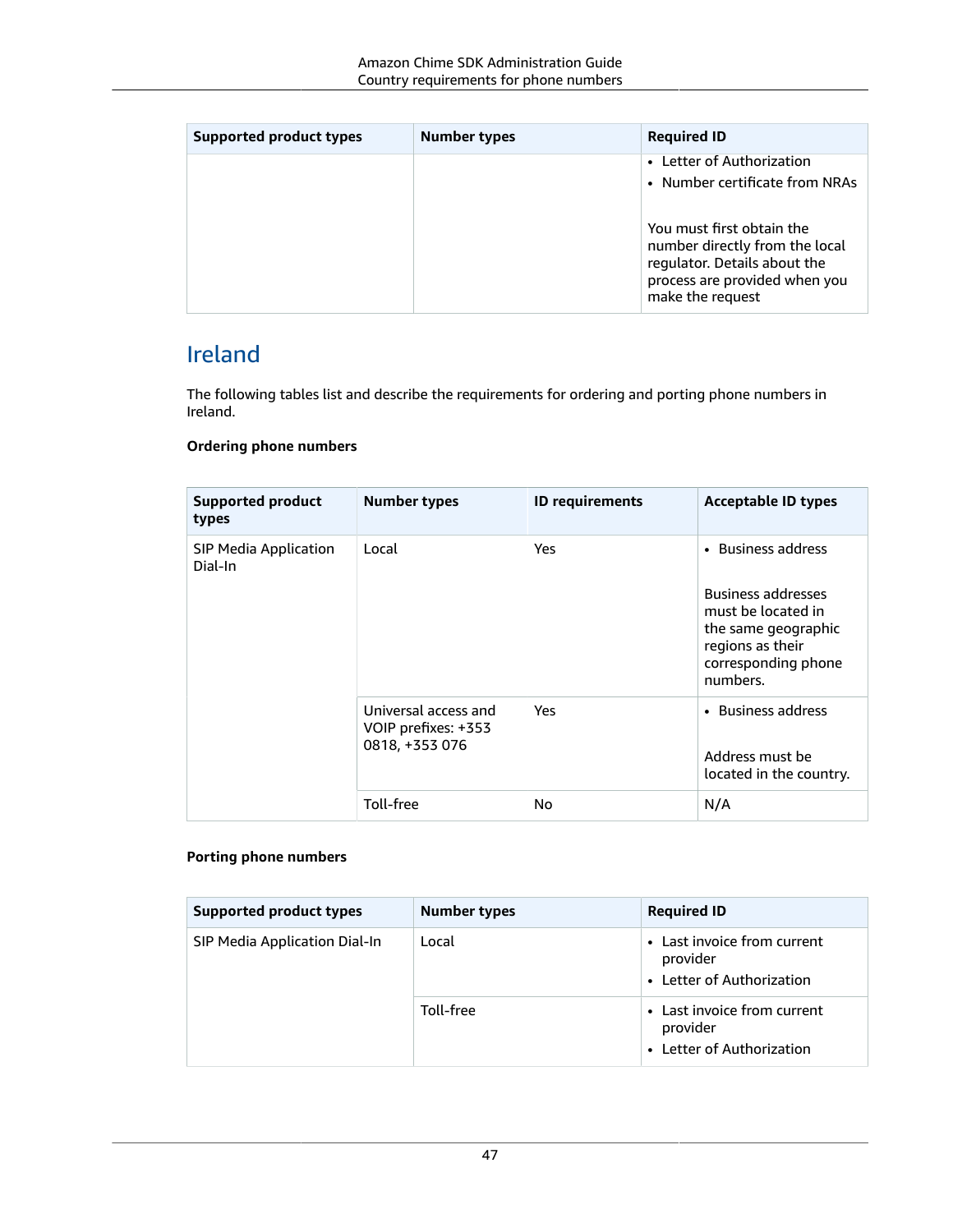### <span id="page-51-0"></span>Italy

The following tables list and describe the requirements for ordering and porting phone numbers in Italy.

#### **Ordering phone numbers**

| <b>Supported product</b><br>types | <b>Number types</b> | <b>ID</b> requirements | <b>Acceptable ID types</b>                                                                                                                                                                                                                       |
|-----------------------------------|---------------------|------------------------|--------------------------------------------------------------------------------------------------------------------------------------------------------------------------------------------------------------------------------------------------|
| SIP Media Application<br>Dial-In  | Local               | <b>Yes</b>             | • Business address<br>• Proof of location<br>• Copy of business<br>registration<br>• Passport or end-user<br>ID<br><b>Business addresses</b><br>must be located in<br>the same geographic<br>regions as their<br>corresponding phone<br>numbers. |
|                                   | Toll-free           | No                     | N/A                                                                                                                                                                                                                                              |

#### **Porting phone numbers**

| <b>Supported product types</b> | <b>Number types</b> | <b>Required ID</b>                                                                                                                                                                                                         |
|--------------------------------|---------------------|----------------------------------------------------------------------------------------------------------------------------------------------------------------------------------------------------------------------------|
| SIP Media Application Dial-In  | Local               | • Last invoice from current<br>provider<br>• Letter of Authorization<br>• Copy of the company<br>representative's passport or ID<br>• Copy of the local business<br>registration, or proof of<br>address for an individual |
|                                | Toll-free           | • Last invoice from current<br>provider<br>• Letter of Authorization                                                                                                                                                       |

### <span id="page-51-1"></span>New Zealand

The following tables list and describe the requirements for ordering and porting phone numbers in New Zealand.

#### **Ordering phone numbers**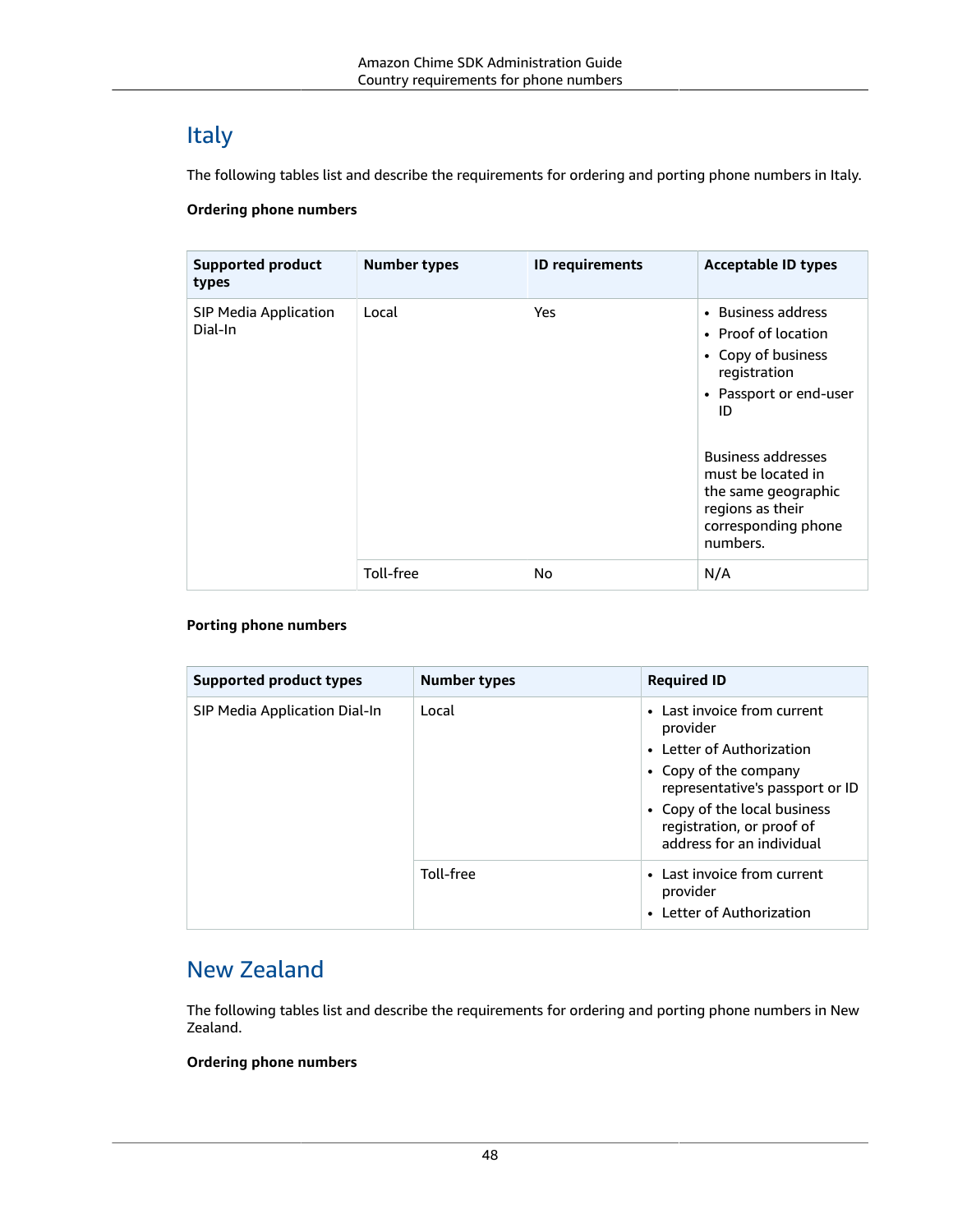| <b>Supported product</b><br>types | Number types | <b>ID</b> requirements | <b>Acceptable ID types</b> |
|-----------------------------------|--------------|------------------------|----------------------------|
| SIP Media Application             | Local        | No                     | N/A                        |
| Dial-In                           | Toll-free    | No                     | N/A                        |

#### **Porting phone numbers**

| Supported product types       | Number types | <b>Required ID</b>                                                   |
|-------------------------------|--------------|----------------------------------------------------------------------|
| SIP Media Application Dial-In | Local        | Not supported                                                        |
|                               | Toll-free    | • Last invoice from current<br>provider<br>• Letter of Authorization |

### <span id="page-52-0"></span>Nigeria

The following tables list and describe the requirements for ordering phone numbers in Nigeria.

#### **Ordering phone numbers**

| <b>Supported product</b><br>types | Number types | <b>ID</b> requirements | <b>Acceptable ID types</b>     |
|-----------------------------------|--------------|------------------------|--------------------------------|
| SIP Media Application<br>Dial-In  | Local        | Yes                    | • Business address             |
|                                   |              |                        | Foreign address<br>acceptable. |

### <span id="page-52-1"></span>Puerto Rico

The following tables list and describe the requirements for ordering and porting phone numbers in Puerto Rico.

#### **Ordering phone numbers**

| <b>Supported product</b><br>types | Number types | <b>ID</b> requirements | <b>Acceptable ID types</b> |
|-----------------------------------|--------------|------------------------|----------------------------|
| <b>Business Calling</b>           | Local        | No                     | N/A                        |
| <b>Voice Connector</b>            |              |                        |                            |
| Toll-free                         | No           | N/A                    | N/A                        |

### <span id="page-52-2"></span>South Korea

The following tables list and describe the requirements for ordering phone numbers in South Korea.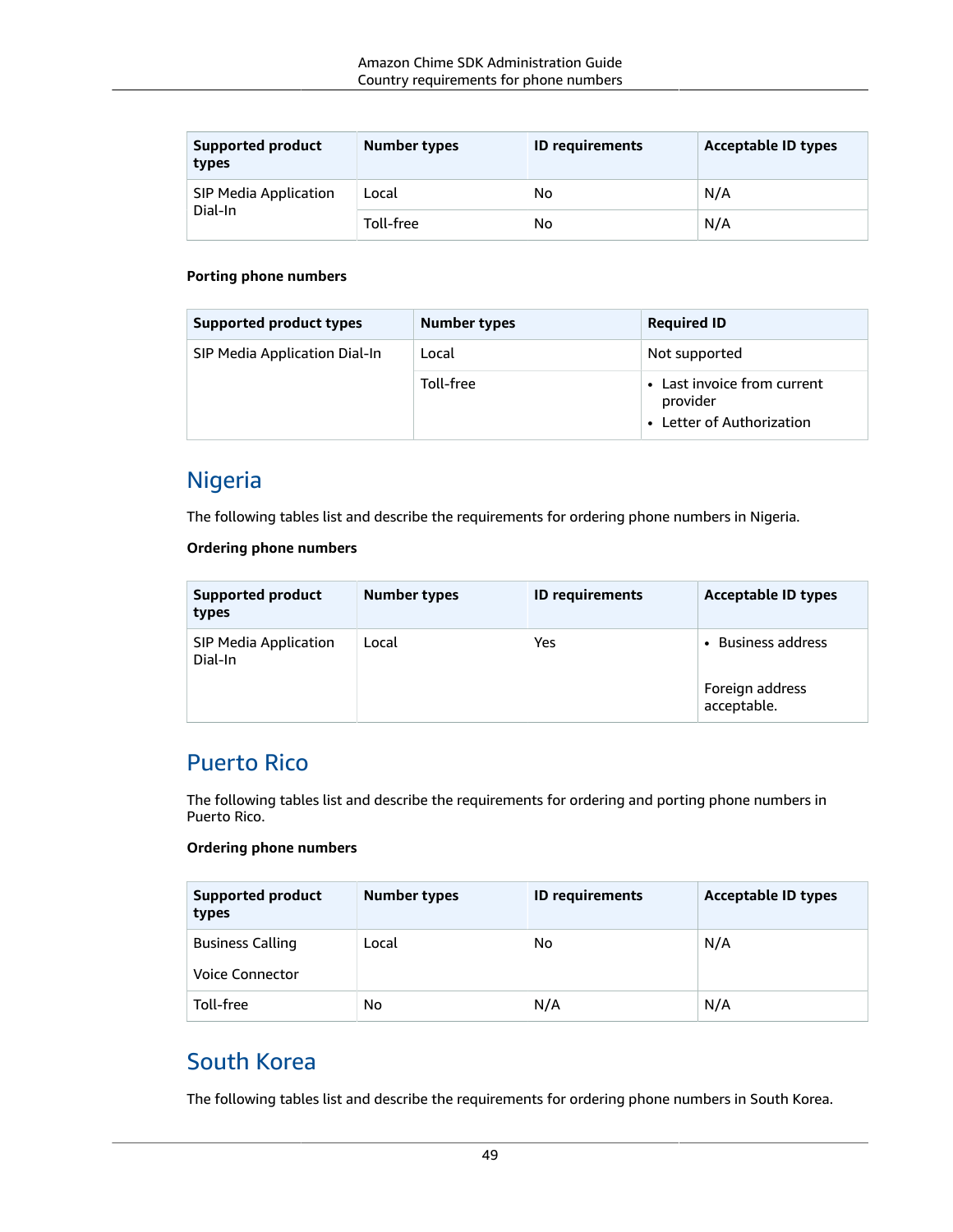#### **Ordering phone numbers**

| <b>Supported product</b><br>types | <b>Number types</b> | <b>ID</b> requirements | <b>Acceptable ID types</b>                 |
|-----------------------------------|---------------------|------------------------|--------------------------------------------|
| SIP Media Application<br>Dial-In  | Toll-free           | Yes                    | • Business address<br>• Proof of location  |
|                                   |                     |                        | Address must be<br>located in the country. |

### <span id="page-53-0"></span>Sweden

The following tables list and describe the requirements for ordering and porting phone numbers in Sweden.

#### **Ordering phone numbers**

| <b>Supported product</b><br>types | Number types | <b>ID</b> requirements | <b>Acceptable ID types</b> |
|-----------------------------------|--------------|------------------------|----------------------------|
| SIP Media Application<br>Dial-In  | Local        | No                     | N/A                        |
|                                   | Toll-free    | No                     | N/A                        |

#### **Porting phone numbers**

| Supported product types       | <b>Number types</b> | <b>Required ID</b>                                                   |
|-------------------------------|---------------------|----------------------------------------------------------------------|
| SIP Media Application Dial-In | Local               | • Last invoice from current<br>provider<br>• Letter of Authorization |
|                               | Toll-free           | • Last invoice from current<br>provider<br>• Letter of Authorization |

### <span id="page-53-1"></span>Switzerland

The following tables list and describe the requirements for ordering and porting phone numbers in Switzerland.

#### **Ordering phone numbers**

| <b>Supported product</b><br>types | Number types | <b>ID</b> requirements | <b>Acceptable ID types</b>                                                                   |
|-----------------------------------|--------------|------------------------|----------------------------------------------------------------------------------------------|
| SIP Media Application<br>Dial-In  | Local        | Yes                    | • Business address<br>• Proof of location<br>• A copy of business<br>registration, or a copy |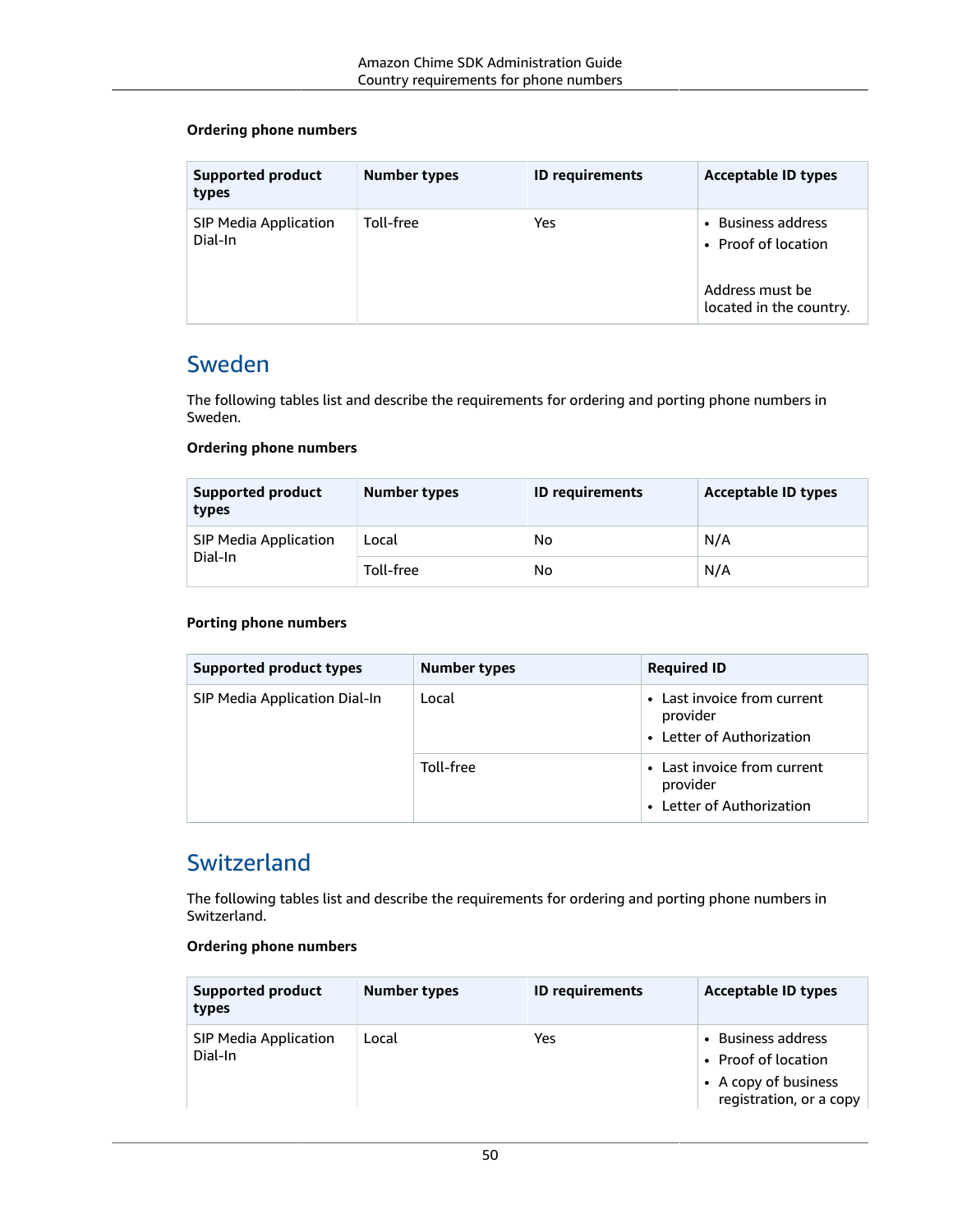| <b>Supported product</b><br>types | <b>Number types</b>                                     | <b>ID requirements</b> | <b>Acceptable ID types</b>                                                                                      |
|-----------------------------------|---------------------------------------------------------|------------------------|-----------------------------------------------------------------------------------------------------------------|
|                                   |                                                         |                        | of your ID, if you're an<br>individual                                                                          |
|                                   |                                                         |                        | <b>Business addresses</b><br>must have the same<br>geographic zone as<br>their corresponding<br>phone numbers.  |
|                                   | <b>Business number</b><br>prefixes: +41 051, +41<br>058 | Yes                    | • Business address<br>Address must be<br>located in the country.                                                |
|                                   | Toll-free                                               | Yes                    | • Business address<br>• A copy of business<br>registration, or a copy<br>of your ID, if you're an<br>individual |
|                                   |                                                         |                        | Foreign address<br>acceptable                                                                                   |

#### **Porting phone numbers**

| <b>Supported product types</b> | Number types | <b>Required ID</b>                                                                                                                                              |
|--------------------------------|--------------|-----------------------------------------------------------------------------------------------------------------------------------------------------------------|
| SIP Media Application Dial-In  | Local        | • Last invoice from current<br>provider<br>• Letter of Authorization<br>• Business address<br>Foreign addresses acceptable                                      |
|                                | Toll-free    | • Last invoice from current<br>provider<br>• Letter of Authorization<br>• Business address<br>• Certificate from NRAs<br>Address must be within the<br>country. |

### <span id="page-54-0"></span>United Kingdom

The following tables list and describe the requirements for ordering and porting phone numbers in the United Kingdom.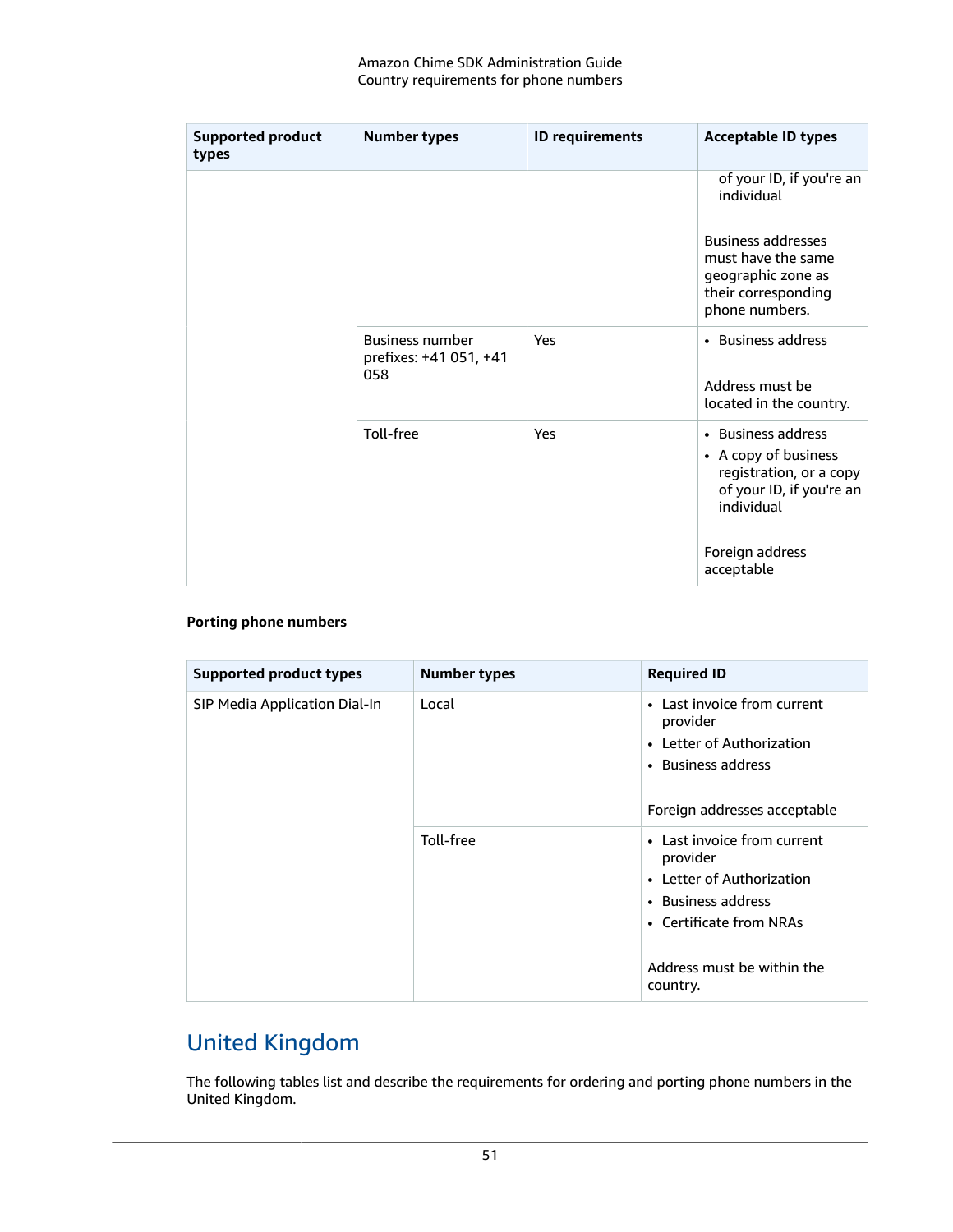#### **Ordering phone numbers**

| <b>Supported product</b><br>types | Number types | <b>ID</b> requirements | <b>Acceptable ID types</b> |
|-----------------------------------|--------------|------------------------|----------------------------|
| SIP Media Application<br>Dial-In  | Local        | No                     | N/A                        |
|                                   | Toll-free    | No                     | N/A                        |

#### **Porting phone numbers**

| <b>Supported product types</b> | Number types | <b>Required ID</b>                                                   |
|--------------------------------|--------------|----------------------------------------------------------------------|
| SIP Media Application Dial-In  | Local        | • Last invoice from current<br>provider<br>• Letter of Authorization |
|                                | Toll-free    | • Last invoice from current<br>provider<br>• Letter of Authorization |

## <span id="page-55-0"></span>Porting existing phone numbers

In addition to provisioning phone numbers, you can also port numbers from your phone carrier into your Amazon Chime SDK inventory. You can use ported numbers with Amazon Chime Voice Connectors, and Amazon Chime SDK SIP media applications.

Before you can port phone numbers for Amazon Chime Voice Connectors, you must create one. For more information, see Creating an Amazon Chime Voice [Connector \(p. 61\).](#page-64-0)

#### **Note**

You can port toll-free numbers for use with Amazon Chime Voice Connectors, and with Amazon Chime SDK SIP media applications.

### Porting phone numbers into the Amazon Chime SDK

You create a support request to port existing phone numbers into the Amazon Chime SDK.

#### **To port existing phone numbers into the Amazon Chime SDK**

- 1. Do one of the following:
	- Open the Amazon Chime console at [https://chime.aws.amazon.com/.](https://chime.aws.amazon.com)
	- Choose **Support**, **Submit request**.
	- If you are an AWS Support customer, open the AWS [Support](https://console.aws.amazon.com/support/home#/) Center page, sign in if necessary, and choose **Create case**. Choose **Technical support**. For **Service**, choose **Chime**.
- 2. For **Category**, choose **Other**.
- 3. For **Subject**, enter **Porting phone numbers in**.
- 4. For **Issue** or **Description**, enter the following:

**For porting U.S. numbers:**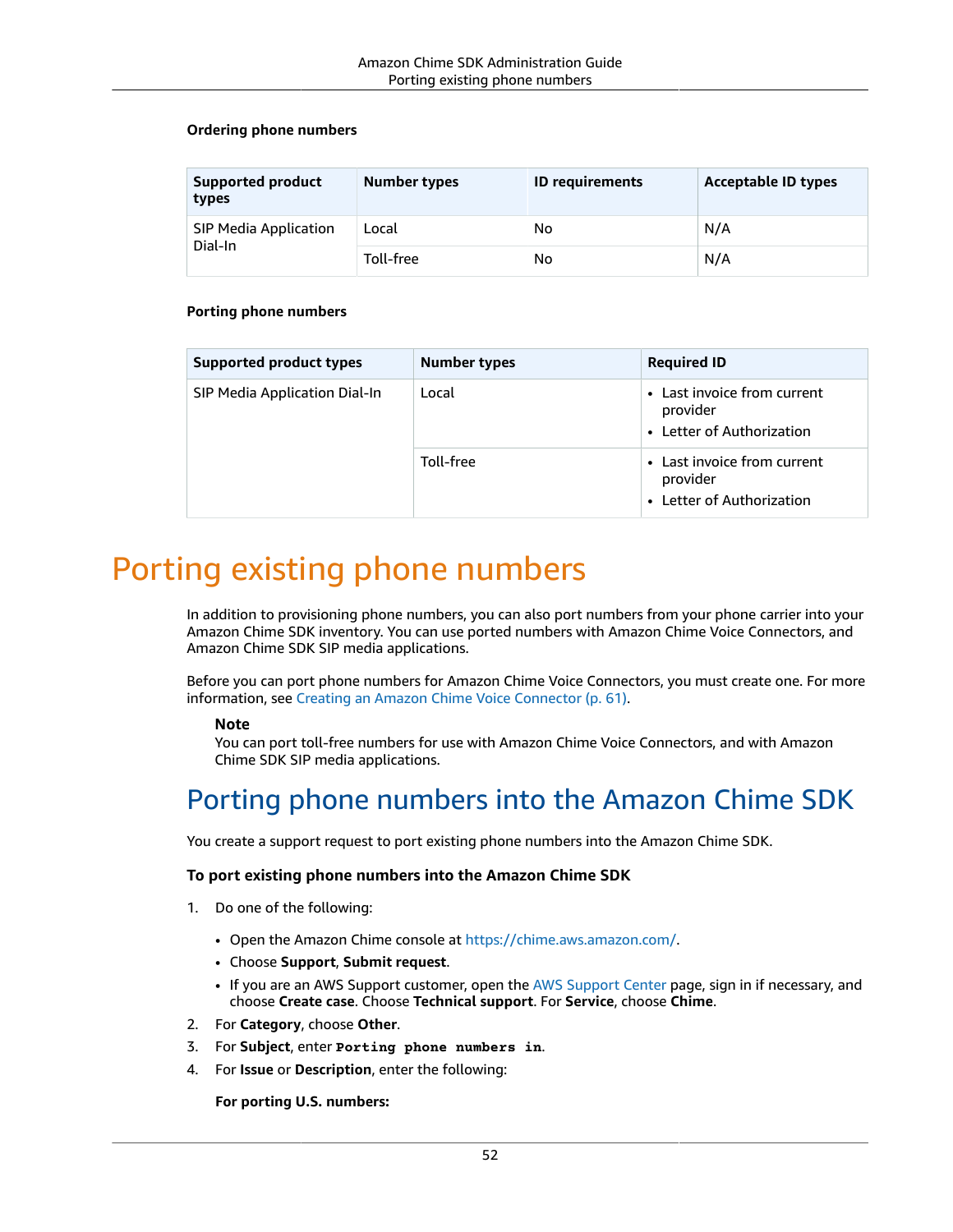- Existing phone numbers to port in. Indicate the phone number type—**Voice Connector**, or **SIP Media Application Dial-In**.
- Billing Telephone Number (BTN) of the account.
- Authorizing person's name. This is the person in charge of account billing with the current carrier.
- Current carrier, if known.
- Service account number, if this information is present with the current carrier.
- Service PIN, if available.
- Service address and customer name, as they appear in your current carrier contract.
- Requested date and time for the port.
- (Optional) If you want to port your BTN, indicate one of the following options:
	- I am porting my BTN and I want to replace it with a new BTN that I am providing. I can **confirm that this new BTN is on the same account with the current carrier.**
	- **I am porting my BTN and I want to close out my account with my current carrier.**
	- I am porting my BTN because my account is currently set up so that each phone number is its **own BTN.** (Select this option only when your account with the current carrier is set up this way.)
	- After you choose one of the options listed above, download the Letter of [Agency](https://d1.awsstatic.com/whitepapers/AmazonChimeLOA.pdf) (LOA) form and fill it out. If you are porting phone numbers from different carriers, fill out a separate LOA for each carrier.

#### **For porting international numbers:**

- You must use the SIP Media Application Dial-In product type for non-US phone numbers.
- Type of number (Local or Toll-Free)
- Existing phone numbers to port in.
- Estimate usage volume
- Country
- You need to fill out the Letter of Agency document provided by AWS Support.
- See Country [requirements](#page-44-0) for phone numbers [\(p. 41\)](#page-44-0) for information about the documents required for porting in countries that support porting.
- 5. Do one of the following:
	- If you are submitting a support request from the Amazon Chime console, for **Email**, enter the email address associated with your Amazon Chime administrator account. Choose **Submit request**.
	- If you are creating a case in AWS [Support](https://console.aws.amazon.com/support/home#/) Center **Contact options**, select a contact method. Optionally, for **Additional contacts**, enter email addresses of people to be notified of case status updates.

AWS Support lets you know whether your phone numbers can be ported from your existing phone carrier. You receive responses from AWS Support in one of the following ways:

- If you submitted a support request from the Amazon Chime console, AWS Support emails the **Operations** contact specified under **Alternate Contacts** in the **Contact Information** for your AWS account. For more information, see Editing contact [information](https://docs.aws.amazon.com/awsaccountbilling/latest/aboutv2/manage-account-payment.html#manage-account-payment-edit-contacts) in the *AWS Billing User Guide*.
- If you created a case in AWS [Support](https://console.aws.amazon.com/support/home#/) Center, you receive responses based on your selected contact methods and any email addresses you entered for additional contacts.
- 6. To submit required documents please follow the below steps:

#### **Note**

AWS Support will provide a secure Amazon S3 link to upload all requested documents. Do not proceed until you have received the link.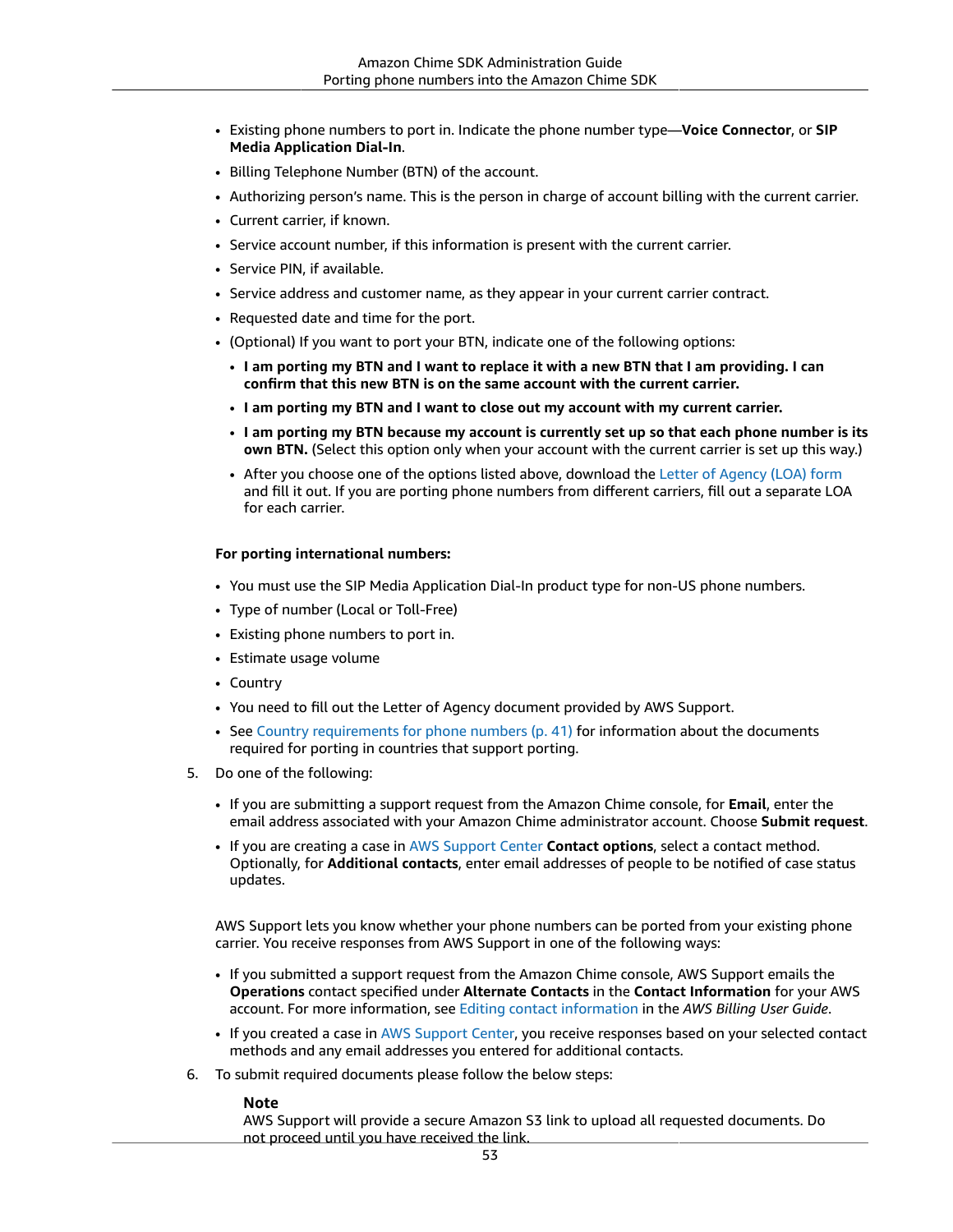- a. Open the AWS Management Console at [https://console.aws.amazon.com/.](https://console.aws.amazon.com/)
- b. After you are signed in to your AWS account, open the Amazon S3 upload link generated specifically for your account.

#### **Note**

The link expires after ten days. It is generated specifically for the account that created the case. The link requires an authorized user from the account to successfully perform the upload action.

- c. Choose **Add Files**.
- d. Select the identity documents related to your request.
- e. Expand the **Permissions** section, and choose **Specify individual ACL permissions**.
- f. Choose **Add grantee** at the end of the **Access control list (ACL)** section.
- g. Paste the key provided by AWS Support into the **Grantee** text box.
- h. Choose the **Read** checkbox under the **Objects** section of the page.
- i. Choose **Upload**.
- 7. After you provide the Letter of Agency (LOA), AWS Support confirms with your existing phone carrier that the information on the LOA is correct. If the information provided on the LOA does not match the information that your phone carrier has on file, AWS Support contacts you to update the information provided on the LOA.
- 8. (Optional) View the status of your porting request in the Amazon Chime console under **Calling**, **Phone number management**, **Pending**. AWS Support also contacts you with updates and requests for further information, as needed. For more information, see Phone [number](#page-58-0) porting status [definitions \(p. 55\).](#page-58-0)
- 9. Assign the ported phone numbers.
	- Assign Amazon Chime Voice Connector numbers to your Voice Connectors.
	- For Amazon Chime SDK SIP Media Application Dial-In numbers, use SIP rules to assign numbers. For more information about SIP rules, refer to [Creating](https://docs.aws.amazon.com/chime/latest/ag/create-sip-rule.html) SIP rules.

The phone numbers are not activated for use until after the Firm Order Commit (FOC) date is established, as shown in the following steps. For more information, see [Managing phone number](#page-59-0) [inventory \(p. 56\)](#page-59-0) and Creating an Amazon Chime Voice [Connector \(p. 61\)](#page-64-0).

- 10. After your existing phone carrier confirms that the LOA is correct, they review and approve the requested port. Then they provide AWS Support with a Firm Order Commit (FOC) date and time for the port to occur.
- 11. AWS Support contacts you with the FOC to confirm that the date and time works for you.

#### **Note**

The phone numbers cannot place or receive calls until you assign them.

12. On the FOC date, the ported phone numbers are activated for use with the Amazon Chime SDK.

### Porting phone numbers out of the Amazon Chime SDK

#### **Note**

The ability to port numbers out of the Amazon Chime SDK depends on the receiving carrier's ability to accept those numbers.

#### **To port existing phone numbers out of the Amazon Chime SDK**

1. Do one of the following: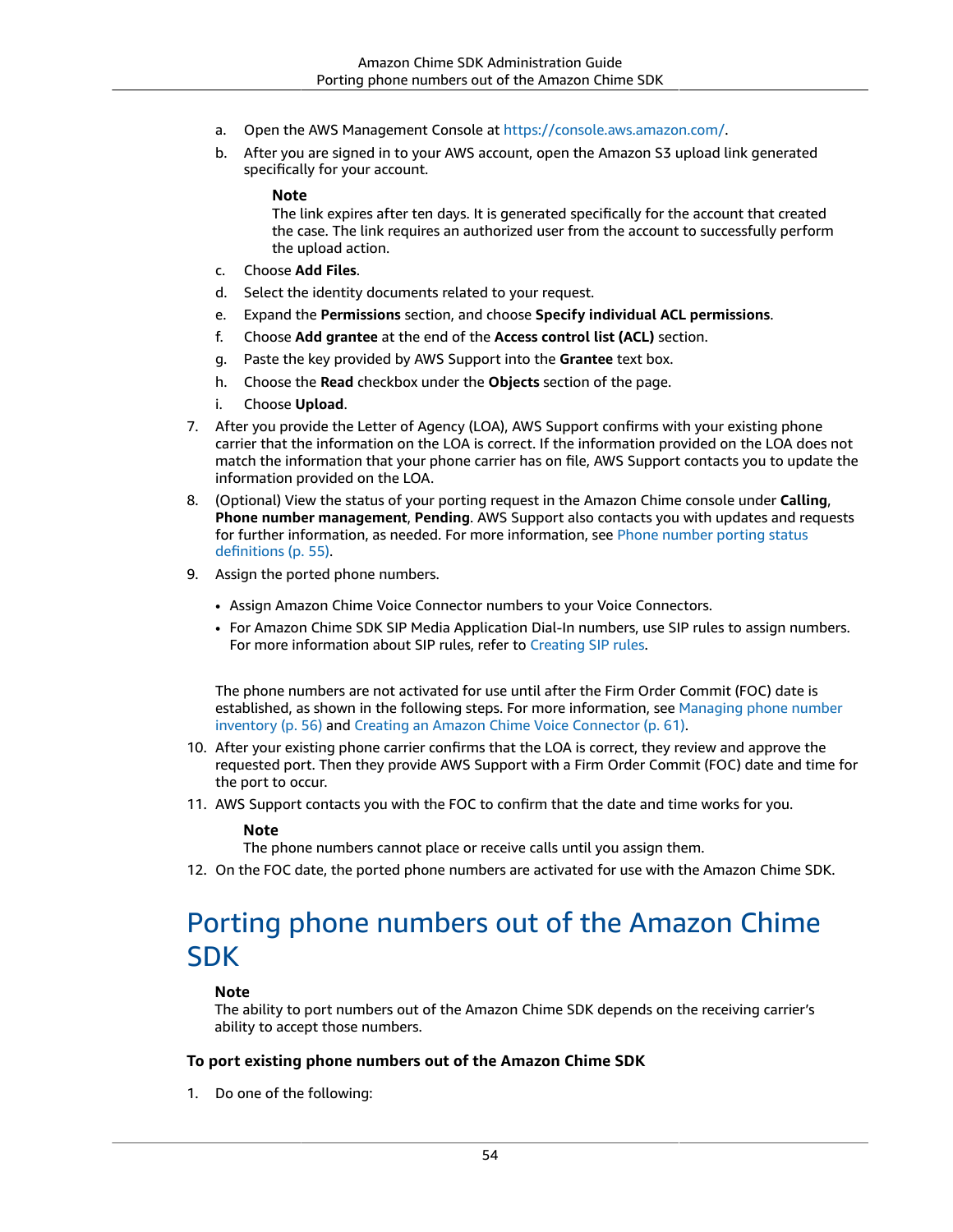• Open the Amazon Chime console at [https://chime.aws.amazon.com/.](https://chime.aws.amazon.com)

Choose **Support**, **Submit request**.

- If you are an AWS Support customer, open the AWS [Support](https://console.aws.amazon.com/support/home#/) Center page, sign in if necessary, and choose **Create case**. Choose **Technical support**. For **Service**, choose **Chime**.
- 2. For **Category**, choose **Other**.
- 3. For **Subject**, enter **Porting phone numbers out**.
- 4. For **Issue** or **Description**, enter the phone numbers to port out. Indicate the phone number type **Voice Connector**, or **SIP Media Application Dial-In**.
- 5. Do one of the following:
	- If you are submitting a support request from the Amazon Chime console, for **Email**, enter the email address associated with your Amazon Chime administrator account. Choose **Submit request**.
	- If you are creating a case in AWS [Support](https://console.aws.amazon.com/support/home#/) Center for **Contact options**, select a contact method. Optionally, for **Additional contacts**, enter email addresses of people to be notified of case status updates.

AWS Support responds with an account ID and PIN to use when requesting the port from your new carrier. You receive responses from AWS Support in one of the following ways:

- If you submitted a support request from the Amazon Chime console, AWS Support emails the **Operations** contact specified under **Alternate Contacts** in the **Contact Information** for your AWS account. For more information, see Editing contact [information](https://docs.aws.amazon.com/awsaccountbilling/latest/aboutv2/manage-account-payment.html#manage-account-payment-edit-contacts) in the *AWS Billing User Guide*.
- If you created a case in AWS [Support](https://console.aws.amazon.com/support/home#/) Center, you receive responses based on your selected contact methods and any email addresses you entered for additional contacts.

When the porting process is complete and the phone numbers are ported to your new carrier, unassign and delete the phone numbers from your Amazon Chime SDK inventory. For more information, see [Managing](#page-59-0) phone number inventor[y \(p. 56\)](#page-59-0) and [Deleting phone numbers \(p. 58\)](#page-61-1).

### <span id="page-58-0"></span>Phone number porting status definitions

After you submit a request to port existing phone numbers into the Amazon Chime SDK, you can view the status of your porting request in the Amazon Chime console under **Calling**, **Phone number management**, **Pending**.

Porting statuses and definitions include the following:

#### **CANCELLED**

AWS Support cancelled the porting order because of an issue with the port, such as a cancellation request from the carrier or from you. AWS Support contacts you with details.

#### **CANCEL\_REQUESTED**

AWS Support is processing a cancellation of the porting order because of an issue with the port, such as a cancellation request from the carrier or from you. AWS Support contacts you with details.

#### **CHANGE\_REQUESTED**

AWS Support is processing your change request, and the carrier response is pending. Allow for additional processing time.

#### **COMPLETED**

Your porting order is completed, and your phone numbers are activated.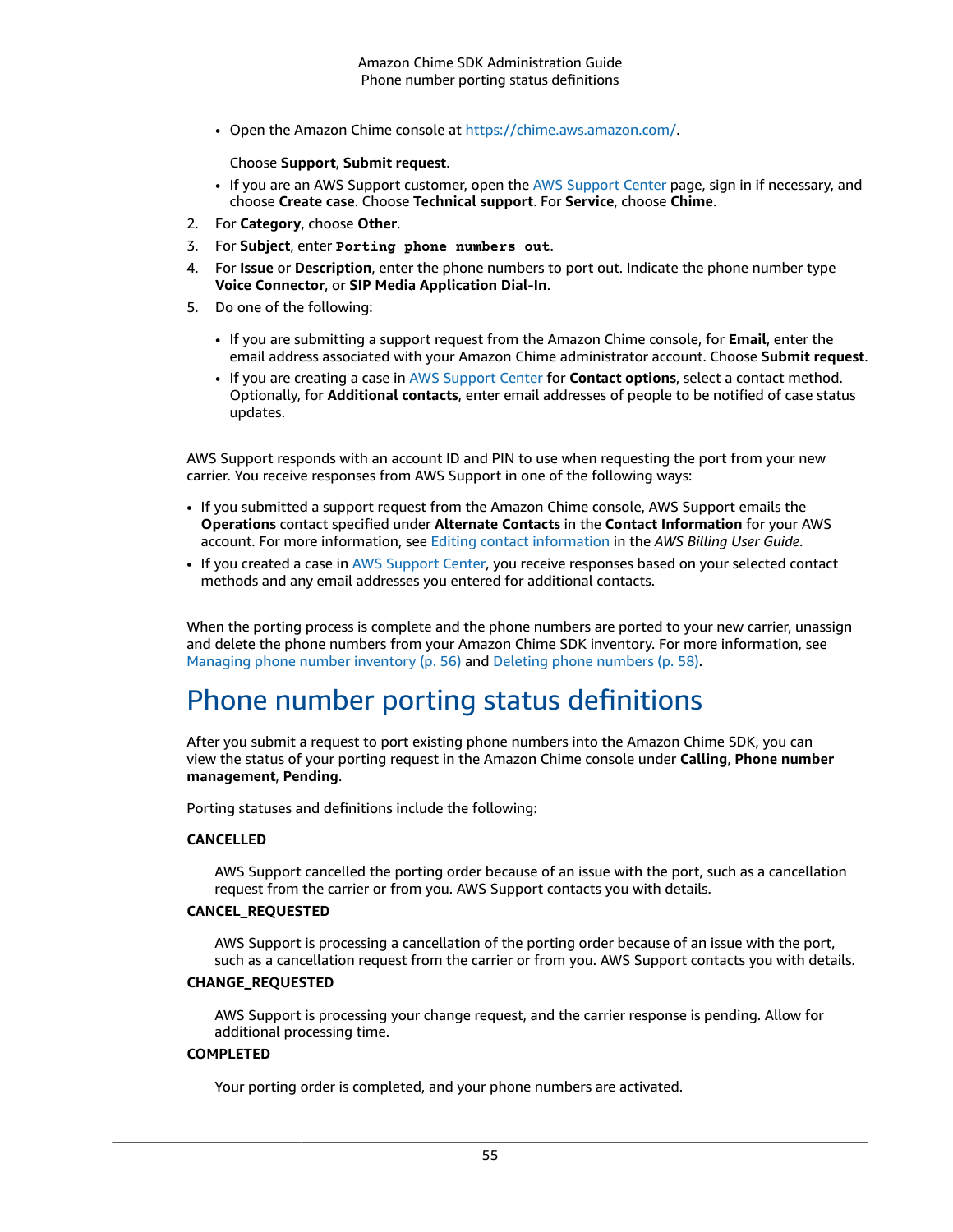#### **EXCEPTION**

AWS Support contacts you for additional details needed to complete the port request. Allow for additional processing time.

#### **FOC**

The FOC date is confirmed with the carrier. AWS Support contacts you to confirm the date.

#### **PENDING DOCUMENTS**

AWS Support contacts you for additional documents needed to complete the port request. Allow for additional processing time.

#### **SUBMITTED**

Your porting order is submitted, and the carrier response is pending.

## <span id="page-59-0"></span>Managing phone number inventory

Use the phone number management **Inventory** page to assign or unassign phone numbers. You can do this with phone numbers for Amazon Chime Voice Connectors or Amazon Chime Voice Connector groups.

Manage Amazon Chime Voice Connector phone numbers on the corresponding **Voice connectors** or **Voice connector groups** page. For more information, see [Assigning and unassigning phone numbers for](#page-69-1) an Amazon Chime Voice [Connector](#page-69-1) group [\(p. 66\).](#page-69-1)

When you change a user's Amazon Chime Business Calling phone number or phone number permissions, we recommend providing the user with their new phone number or permissions information. Before users can access their new phone number or permissions features, they must sign out of their Amazon Chime account and sign in again.

#### **To assign Amazon Chime Voice Connector phone numbers to an Amazon Chime Voice Connector or Amazon Chime Voice Connector group**

- 1. Open the Amazon Chime console at [https://chime.aws.amazon.com/.](https://chime.aws.amazon.com)
- 2. For **Calling**, choose **Phone number management**.
- 3. Choose **Inventory**, and select the phone numbers that you want to assign.
- 4. For **Assignment type**, choose **Voice connector** or **Voice connector group**.
- 5. Choose **Assign**.
- 6. Select the Amazon Chime Voice Connector to assign the phone number to, and choose **Assign**.

You can also choose **Reassign** to reassign phone numbers with the **Voice Connector** product type. This lets you reassign these numbers from one Amazon Chime Voice Connector or Amazon Chime Voice Connector group to another.

#### **To assign an Amazon Chime SDK SIP Media Application Dial-In phone number to a SIP Media Application**

- 1. Open the Amazon Chime console at [https://chime.aws.amazon.com/](https://chime.aws.amazon.com).
- 2. In the navigation pane, choose **SIP media applications**, locate the SIP application for which you want to create a rule, then copy its phone number. Paste the number into Notepad or a similar program. Keep that program open for later use. This keeps the number available for use later in these steps.
- 3. In the navigation pane, choose **SIP rules**. The **SIP rules** page appears.
- 4. Choose **Create**. The **Create a SIP rule** dialog box appears.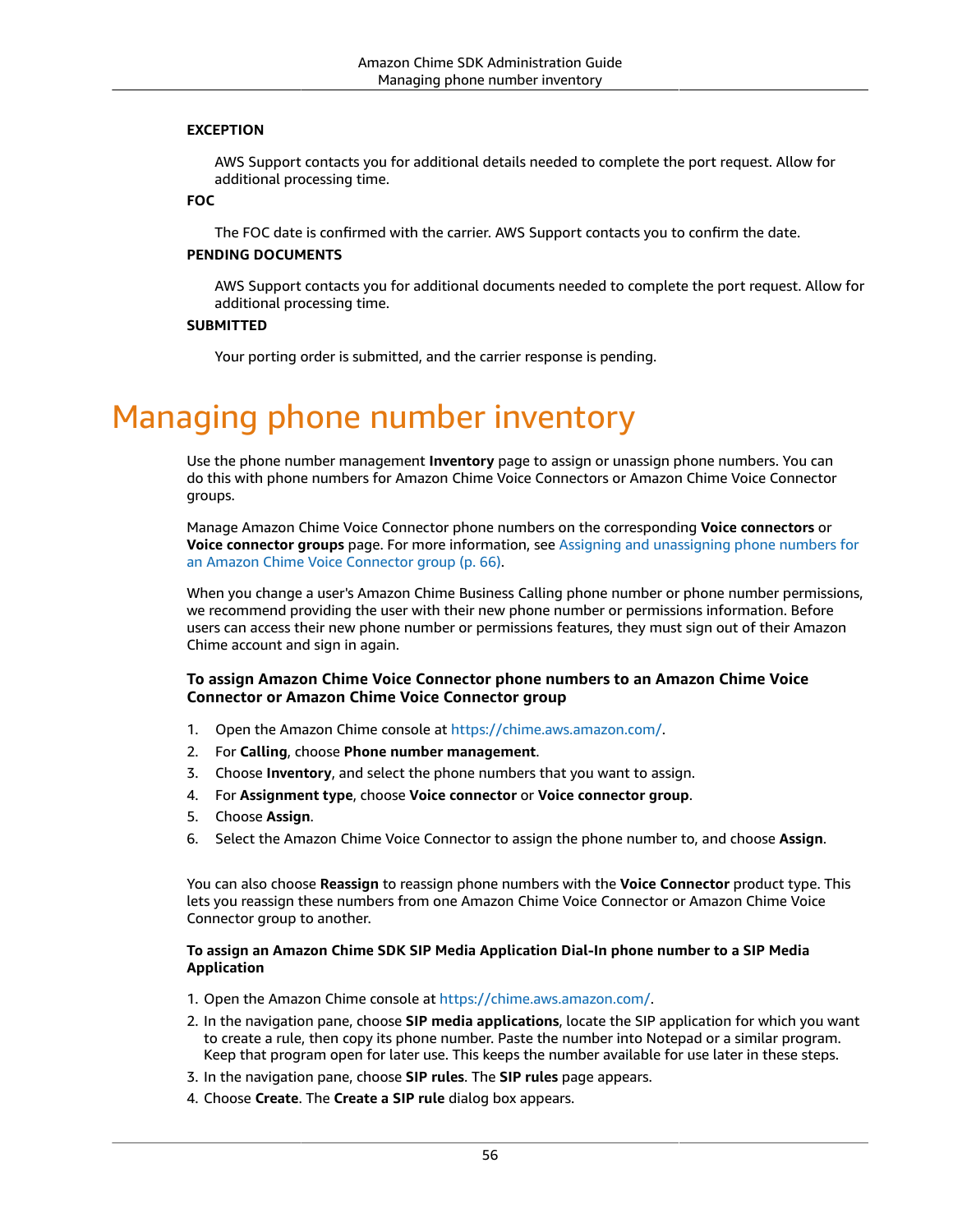- 5. For **Name**, enter a name for the rule, then create the rule:
	- By default, the **Trigger type** list displays **To phone number**. If it doesn't, open the list and select that value.
	- For **Phone number**, enter a phone number or choose one from the list. If you enter a number, use this format: **+1***ten-digit number*. For example: +15095551212.
- 6. To use the rule immediately, leave the **Enabled** check box selected. To disable the rule, clear the check box.
- 7. Choose **Next**, and on the **Step 2** page, open the **SIP media application** list and select the SIP application that you want to use.
- 8. As needed, choose **Add a SIP media application** to use the rule with multiple applications, then choose **Create**.

A success message appears. If an error message appears, follow its instructions.

The following procedure unassigns phone numbers from Amazon Chime Voice Connectors.

#### **To unassign inventory phone numbers for Amazon Chime Voice Connector**

- 1. Open the Amazon Chime console at [https://chime.aws.amazon.com/.](https://chime.aws.amazon.com)
- 2. For **Calling**, choose **Phone number management**.
- 3. Choose I**nventory**, and select the phone number to unassign.
- 4. Choose **Unassign**.
- 5. Select the check box, and choose **Unassign**.

#### **To unassign inventory phone numbers for SIP Media Application**

- 1. Open the Amazon Chime console at [https://chime.aws.amazon.com/.](https://chime.aws.amazon.com)
- 2. In the navigation pane, choose **SIP rules**. The **SIP rules** page appears.
- 3. Choose the option button next to the name of the rule that you want to unassign.
- 4. Open the **Actions** list and choose **Delete**. The **Delete rule(s)** dialog box appears.
- 5. Select **I understand that this action cannot be reversed**, then choose **Delete**.

You can also view the details of your inventory phone numbers. For example, you can see which Voice Connector, or Amazon Chime SDK SIP Media Application that a number is assigned to. You can also see if phone calls and text messages are enabled.

#### **To view inventory phone number details**

- 1. Open the Amazon Chime console at [https://chime.aws.amazon.com/.](https://chime.aws.amazon.com)
- 2. For **Calling**, choose **Phone number management**.
- 3. Choose **Inventory**, and select the phone number that you want to view.
- 4. For **Actions**, choose **View details**.

If you have unassigned Amazon Chime Voice Connector, or Amazon Chime SDK SIP media application phone numbers, you can switch them from one product type to another.

#### **Note**

For non-US numbers, you must use the SIP Media Application Dial-In product type.

#### **To edit product types**

1. Open the Amazon Chime console at [https://chime.aws.amazon.com/.](https://chime.aws.amazon.com)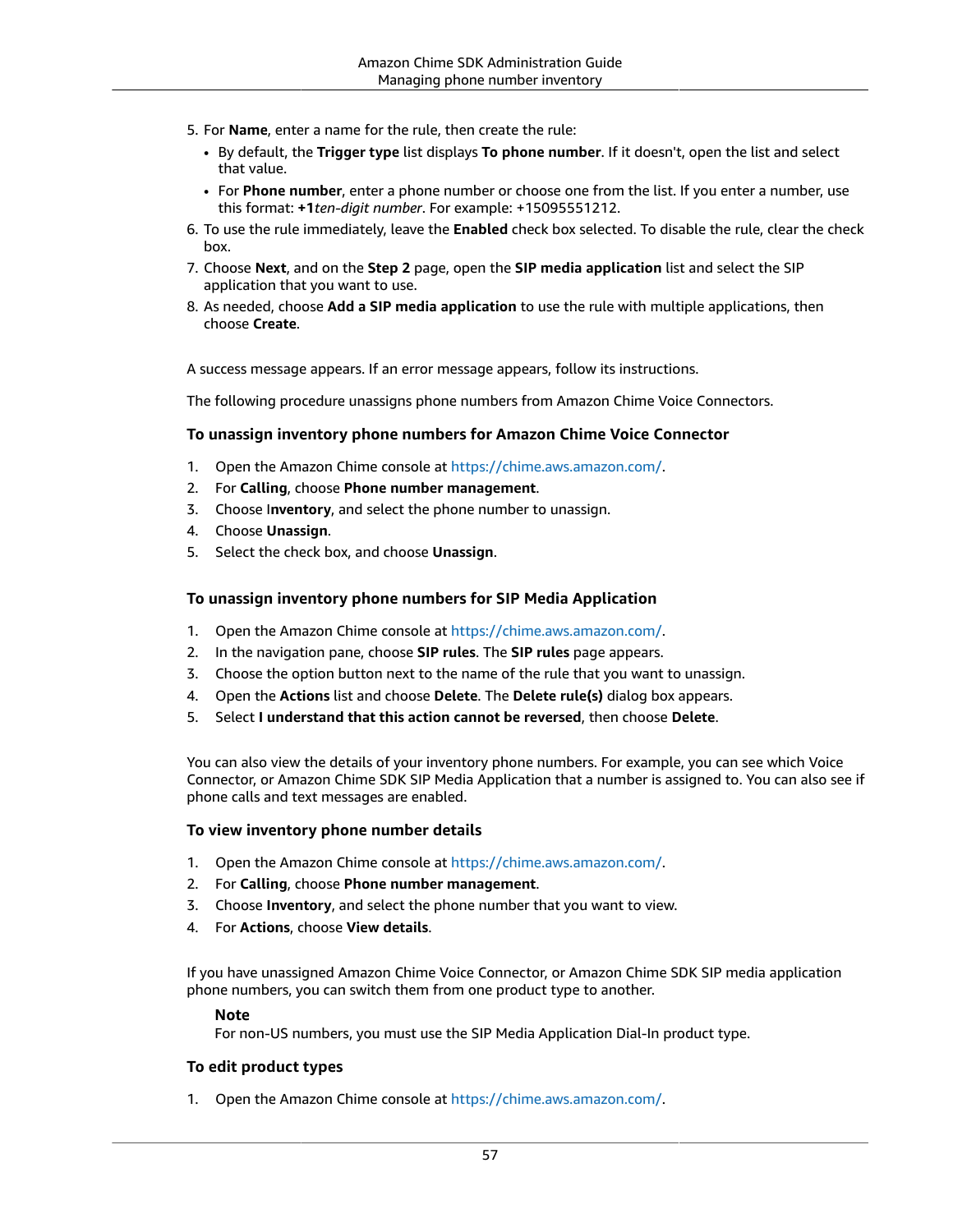- 2. For **Calling**, choose **Phone number management**.
- 3. Choose **Inventory**, and select the phone number or numbers that you want to change.
- 4. Select **Business Calling**, **Voice Connector**, or **SIP Media Application Dial-In** and choose **Save**.

## <span id="page-61-0"></span>Updating outbound calling names

Set a default calling name that appears to recipients of outbound calls made using the phone numbers in your **Inventory**. Default calling names apply to all phone number product types. You can update the names once every seven days.

#### **Note**

When you place a call using an Amazon Chime Voice Connector, the call is routed through the public switched telephone network (PSTN) to a fixed or mobile telephone carrier of the called party. Not all fixed and mobile telephone carriers support Caller ID names (CNAM) or use the same CNAM database as Amazon Chime Voice Connectors. Even though you set your caller ID name in the Amazon Chime console, the called party might see no calling name at all, or they might see a calling name that is different from the value that you set.

#### **To set a default calling name**

- 1. Open the Amazon Chime console at [https://chime.aws.amazon.com/.](https://chime.aws.amazon.com)
- 2. For **Calling**, choose **Phone number management**.
- 3. Choose **Inventory**.
- 4. For **Actions**, choose **Update default calling name**.
- 5. For **Default calling name**, enter a default calling name of up to 15 characters.
- 6. Choose **Save**.

Allow 72 hours for the system to update the default calling name.

Set a unique calling name for individual phone numbers on the phone number details screen.

#### **To set a unique calling name**

- 1. Open the Amazon Chime console at [https://chime.aws.amazon.com/.](https://chime.aws.amazon.com)
- 2. For **Calling**, choose **Phone number management**.
- 3. Choose **Inventory**.
- 4. Select the phone number to update.
- 5. For **Actions**, choose **View details**.
- 6. On the phone number details screen, for **Actions**, choose **Update unique calling name**.
- 7. For **Unique calling name**, enter a unique calling name of up to 15 characters.
- 8. Choose **Save**.

The system updates the unique calling name within 72 hours. After the update finishes, you can update the calling name again.

## <span id="page-61-1"></span>Deleting phone numbers

You can delete unassigned phone numbers from your phone number management inventory. For more information about unassigning phone numbers, see [Managing](#page-59-0) phone number inventory [\(p. 56\).](#page-59-0)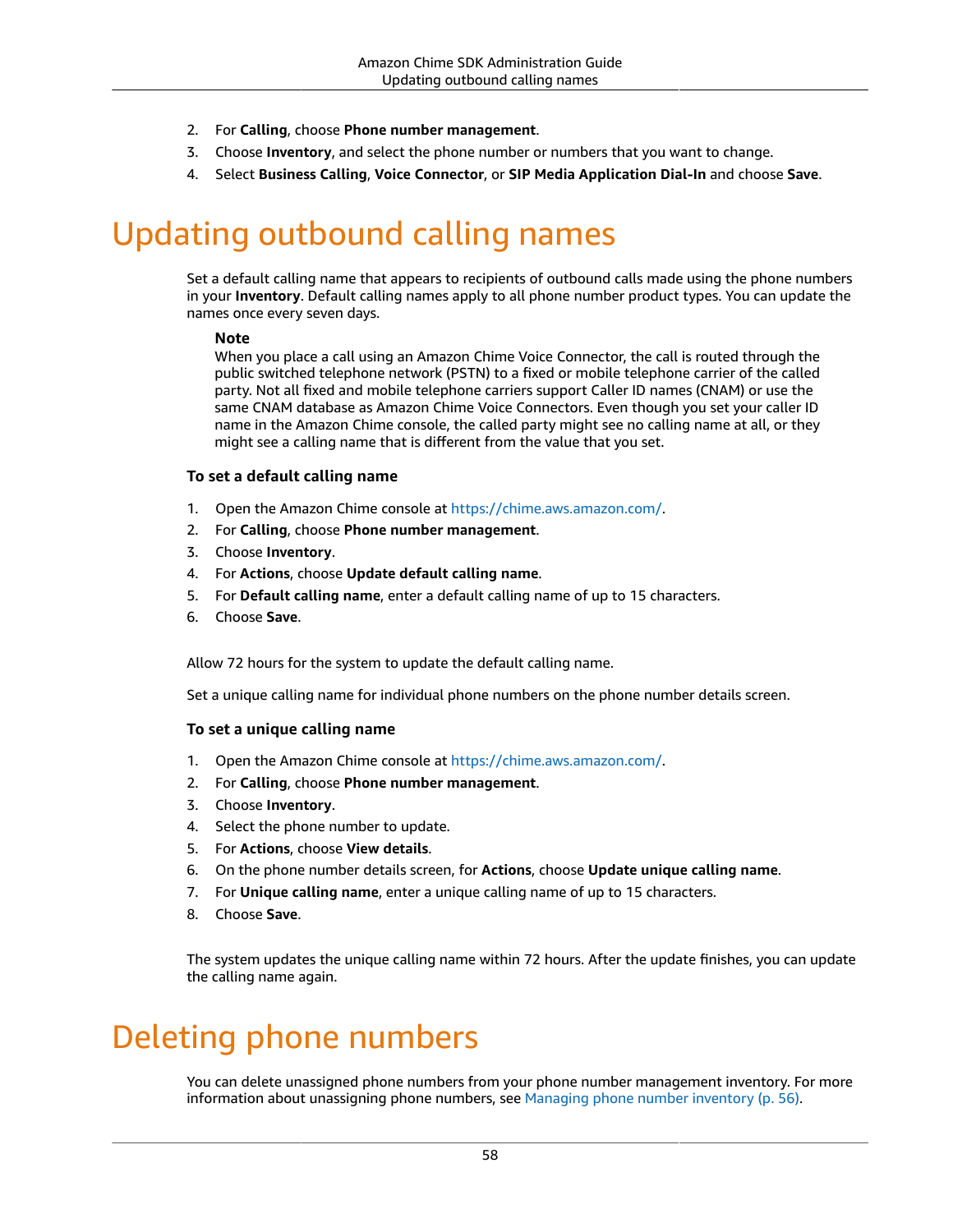#### **To delete unassigned phone numbers**

- 1. Open the Amazon Chime console at [https://chime.aws.amazon.com/.](https://chime.aws.amazon.com)
- 2. For **Calling**, choose **Phone number management**.
- 3. Choose **Inventory**, and select the phone number or numbers to delete.
- 4. For **Actions**, choose **Delete phone number(s)**.
- 5. Select the check box, and choose **Delete**.

Deleted phone numbers are held in the **Deletion queue** for 7 days before they are deleted permanently.

## <span id="page-62-0"></span>Restoring deleted phone numbers

You can restore deleted phone numbers from the **Deletion queue** for up to 7 days after they are deleted. Restoring a phone number moves it back into your **Inventory**.

#### **To restore deleted phone numbers**

- 1. Open the Amazon Chime console at [https://chime.aws.amazon.com/.](https://chime.aws.amazon.com)
- 2. For **Calling**, choose **Phone number management**.
- 3. Choose **Deletion queue**, and select the phone number or numbers to restore.
- 4. Choose **Move to inventory**.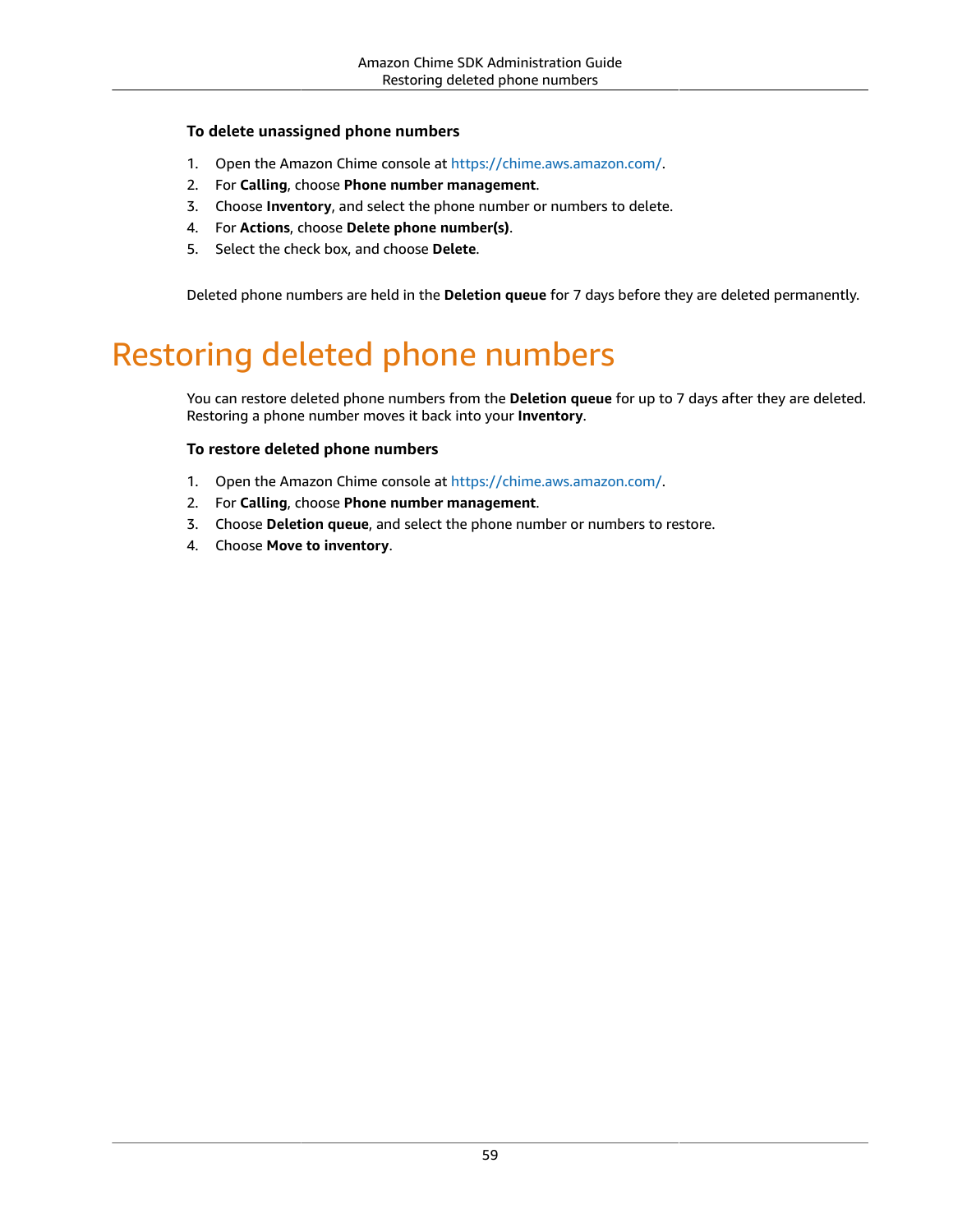# <span id="page-63-0"></span>Managing Amazon Chime Voice **Connectors**

#### **What is an Amazon Chime Voice Connector?**

An Amazon Chime Voice Connector provides Session Initiation Protocol (SIP) trunking service for your existing phone system. You can manage your Amazon Chime Voice Connector from the Amazon Chime console, and access it over your internet connection or with AWS Direct Connect. For more information, see What is AWS Direct [Connect?](https://docs.aws.amazon.com/directconnect/latest/UserGuide/Welcome.html) in the *AWS Direct Connect User Guide*.

#### **Amazon Chime Voice Connector outbound and inbound calling**

After you create an Amazon Chime Voice Connector, edit the termination and origination settings to allow outbound or inbound calls, or both. Then, assign phone numbers to the Amazon Chime Voice Connector. You can port in existing phone numbers or provision new phone numbers in the Amazon Chime console. For more information, see Porting existing phone [numbers \(p. 52\),](#page-55-0) [Provisioning](#page-42-0) [phone numbers \(p. 39\),](#page-42-0) and Assigning and [unassigning](#page-66-0) Amazon Chime Voice Connector phone [numbers \(p. 63\).](#page-66-0)

#### **Note**

Amazon Chime Voice Connectors support outbound calling in E.164 format and do not require an international dialing access code, such as 011. You pay a per-minute rate based on the destination country of the call. For a current list of supported countries, and the per-minute rate for each country, see <https://aws.amazon.com/chime/voice-connector/pricing/>.

#### **Amazon Chime Voice Connector groups**

You can also create an Amazon Chime Voice Connector group and add Amazon Chime Voice Connectors to it that are created in different AWS Regions. This creates a fault-tolerant mechanism for fallback if availability events occur. For more information, see Managing Amazon Chime Voice [Connector](#page-67-0) [groups \(p. 64\).](#page-67-0)

#### **Logging and monitoring Amazon Chime Voice Connector data**

Optionally, you can send logs from your Amazon Chime Voice Connector to CloudWatch Logs, and turn on media streaming from your Amazon Chime Voice Connector to Amazon Kinesis. For more information, see [CloudWatch](#page-30-0) logs for the Amazon Chime SD[K \(p. 27\)](#page-30-0) and Streaming Amazon Chime Voice [Connector](#page-69-0) [media to Kinesis \(p. 66\)](#page-69-0).

#### **Contents**

- Before you [begin \(p. 60\)](#page-63-1)
- Creating an Amazon Chime Voice [Connector \(p. 61\)](#page-64-0)
- Editing Amazon Chime Voice Connector [settings \(p. 61\)](#page-64-1)
- Assigning and unassigning Amazon Chime Voice Connector phone [numbers \(p. 63\)](#page-66-0)
- Deleting an Amazon Chime Voice [Connector \(p. 64\)](#page-67-1)
- Managing Amazon Chime Voice Connector [groups \(p. 64\)](#page-67-0)
- Streaming Amazon Chime Voice Connector media to [Kinesis \(p. 66\)](#page-69-0)

### <span id="page-63-1"></span>Before you begin

To use an Amazon Chime Voice Connector, you must have an IP Private Branch Exchange (PBX), Session Border Controller (SBC), or other voice infrastructure with internet access that supports Session Initiation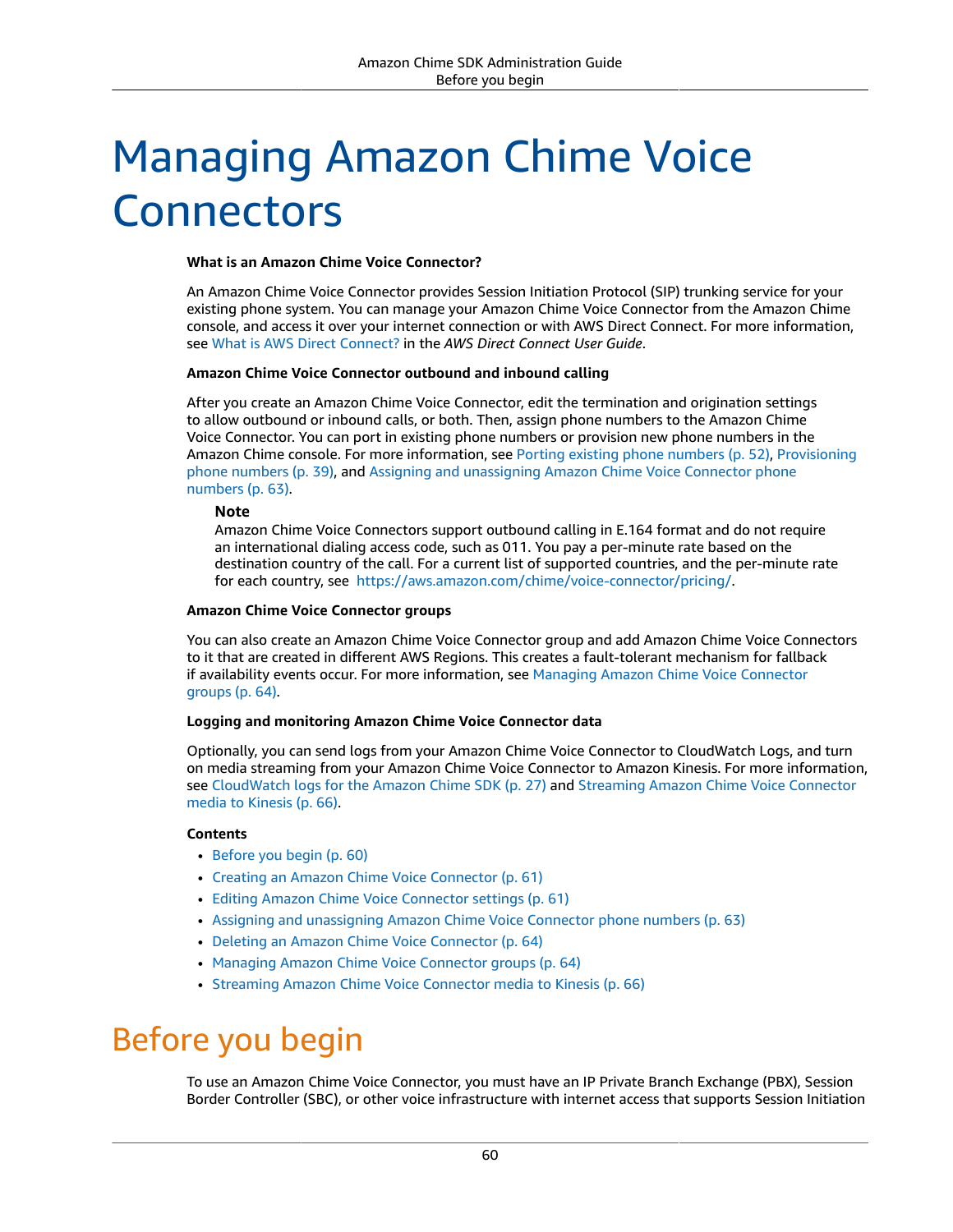Protocol (SIP). Make sure that you have enough bandwidth to support peak call volume. For information about bandwidth requirements, see Bandwidth [requirements \(p. 80\)](#page-83-0).

To ensure security for calls sent from AWS to your on-premises phone system, we recommend configuring an SBC between AWS and your phone system. Allowlist SIP traffic to the SBC from the Amazon Chime Voice Connector signaling and media IP addresses. For more information, see the recommended ports and protocols for Amazon Chime Voice [Connector \(p. 79\)](#page-82-0).

Amazon Chime Voice Connectors expect phone numbers to be in E.164 format.

## <span id="page-64-0"></span>Creating an Amazon Chime Voice Connector

Create an Amazon Chime Voice Connector from the Amazon Chime console.

#### **To create an Amazon Chime Voice Connector**

- 1. Open the Amazon Chime console at [https://chime.aws.amazon.com/.](https://chime.aws.amazon.com)
- 2. For **Calling**, choose **Voice connectors**.
- 3. Choose **Create new voice connector**.
- 4. For **Voice connector name**, enter a name for the Amazon Chime Voice Connector.
- 5. (Optional) For **AWS Region**, choose an AWS Region for your Amazon Chime Voice Connector. The default Region is US East (N. Virginia) (**us-east-1**). Regions cannot be changed after your Amazon Chime Voice Connector is created.
- 6. For **Encryption**, select **Enabled** or **Disabled**.
- 7. Choose **Create**.

#### **Note**

Enabling encryption configures your Amazon Chime Voice Connector to use TLS transport for SIP signaling and Secure RTP (SRTP) for media. Inbound calls use TLS transport, and unencrypted outbound calls are blocked.

## <span id="page-64-1"></span>Editing Amazon Chime Voice Connector settings

To finish setting up your Amazon Chime Voice Connector, edit the settings from the Amazon Chime console. Edit the termination and origination settings to allow outbound or inbound calls, or both.

#### **Termination settings**

Termination settings apply to outbound calls from your Amazon Chime Voice Connector. Set up your calling plan and caller ID options here. You can also specify the IP addresses allowed to make outbound calls using your Amazon Chime Voice Connector, and require credentials for making outbound calls to your Amazon Chime Voice Connector. If you don't specify credentials, no authentication is required.

#### **Note**

Your Outbound host name resolves to a set of IP addresses that may change as EC2 instances go in or out of service, so don't cache records for longer than the DNS Time to Live interval. Caching for longer may result in call failures.

#### **Origination settings**

Origination settings apply to inbound calls to your Amazon Chime Voice Connector. Here, configure inbound routes for your SIP hosts to receive inbound calls. Inbound calls are routed to hosts in your SIP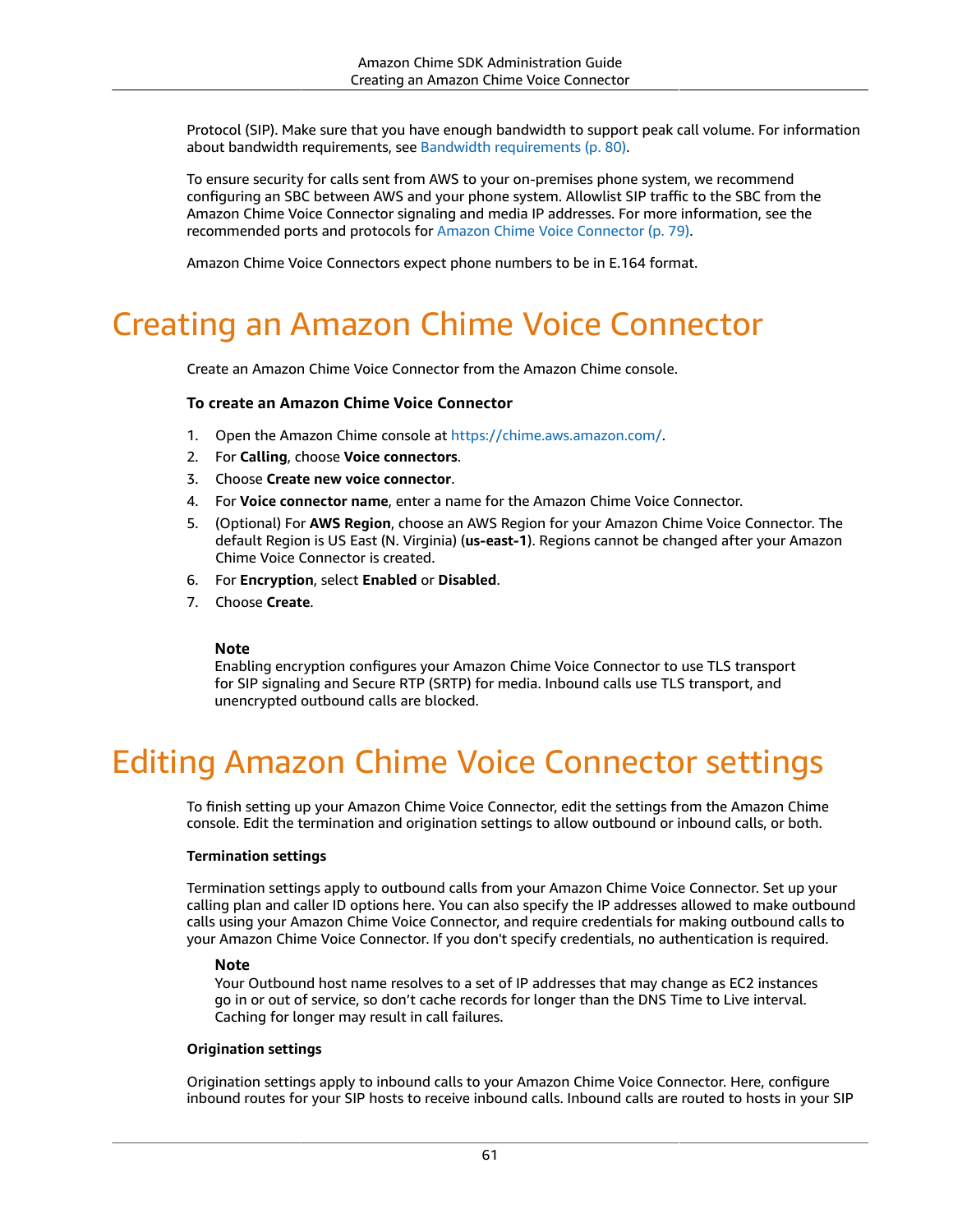infrastructure by the priority and weight you set for each host. Calls are routed in priority order first, with 1 the highest priority. If hosts are equal in priority, calls are distributed among them based on their relative weight.

#### **Note**

Encryption-enabled Voice Connectors use TLS (TCP) protocol for all calls.

#### **To edit Amazon Chime Voice Connector settings**

- 1. Open the Amazon Chime console at [https://chime.aws.amazon.com/.](https://chime.aws.amazon.com)
- 2. For **Calling**, choose **Voice connectors**.
- 3. Choose the name of the Amazon Chime Voice Connector to edit.
- 4. Edit your settings as follows:
	- 1. (Optional) Choose **General** to update the **Voice connector name**, and enable or disable encryption.
	- 2. Choose **Termination**, and select **Enabled**.
	- 3. (Optional) For **Allowlist**, choose **New**, enter the CIDR notations and values to allowlist, and choose **Add**.
	- 4. For **Calling plan**, select the country or countries to add to your calling plan.
	- 5. (Optional) For **Credentials**, choose **New**, enter a user name and password, and choose **Save**. Your credentials are updated immediately.
	- 6. (Optional) For **Caller ID**, choose **Edit**, select a caller ID phone number, and choose **Save**.
	- 7. Choose **Save** again.
	- 8. Choose **Origination**, and select **Enabled**.
	- 9. For **Inbound routes**, choose **New**.
	- 10.Enter the values for **Host**, **Port**, **Protocol**, **Priority**, and **Weight**.
	- 11.Choose **Add**.
	- 12.Choose **Save**.
	- 13.(Optional) For **Emergency calling**, choose **Add** to add emergency call routing numbers that you have obtained from a third-party emergency service provider. For more information, see [Setting](#page-65-0) up [emergency](#page-65-0) call routing numbers for your Amazon Chime Voice Connecto[r \(p. 62\).](#page-65-0)
	- 14.(Optional) For **Streaming**, choose **Start** to send audio to a Kinesis Video Stream, then choose **Save**.
	- 15.Choose **Phone numbers**.
	- 16.Select one or more phone numbers to assign to the Amazon Chime Voice Connector.
	- 17.Choose **Assign**.
	- 18.(Optional) For **Logging**, choose **Enabled** to send logs to CloudWatch Logs, then choose **Save**.

For more information about assigning phone numbers to an Amazon Chime Voice Connector, see Assigning and [unassigning](#page-66-0) Amazon Chime Voice Connector phone numbers [\(p. 63\).](#page-66-0)

### <span id="page-65-0"></span>Setting up emergency call routing numbers for your Amazon Chime Voice Connector

The Amazon Chime SDK offers emergency calling services for users in the United States.

If you want to modify the emergency calling services offered with Amazon Chime Business Calling for the United States, you can obtain an emergency call routing number from a third-party emergency service provider and provide it to Amazon Chime. After setup, when you place a call to emergency services (such as a 911 call), Amazon Chime will use your emergency call routing number to route your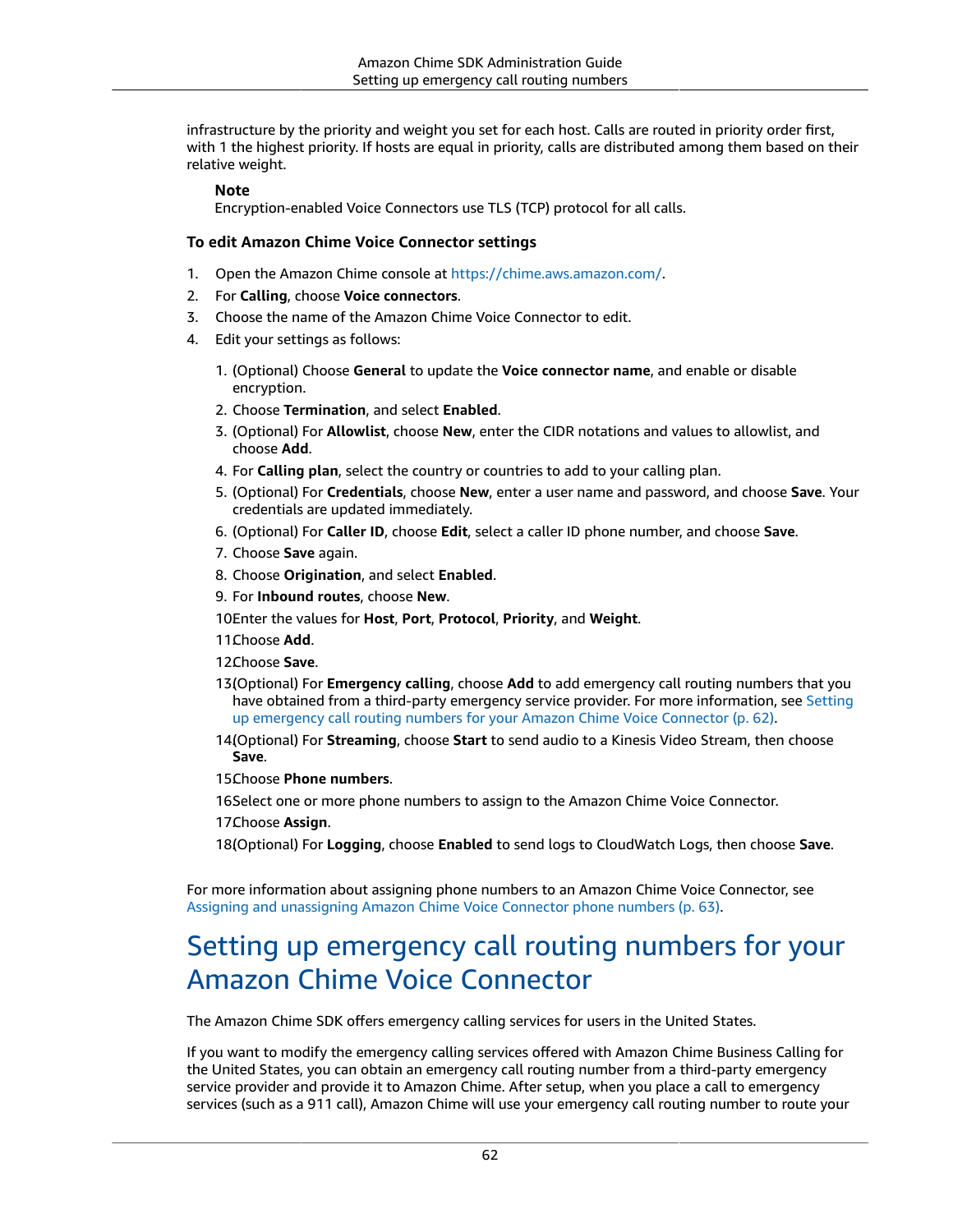call to your emergency services provider via the public switched telephone network. Your third-party emergency service provider then routes your call to emergency services.

#### **Note**

Amazon Chime Business Calling supports emergency calling for the United States. You can also use your own provider and set up an Amazon Chime Voice Connector for emergency calls. Your provider should give you a United States emergency number.

#### **Setting up emergency call routing numbers outside the United States requires that you perform the following prerequisites:**

- Obtain emergency call routing numbers from a third-party emergency service provider. Ensure they're US numbers.
- Turn on and configure termination and origination settings for an Amazon Chime Voice Connector. For more information, see Editing Amazon Chime Voice [Connector](#page-64-1) setting[s \(p. 61\)](#page-64-1).

#### **To set up emergency call routing numbers for your Amazon Chime Voice Connector**

- 1. Open the Amazon Chime console at [https://chime.aws.amazon.com/.](https://chime.aws.amazon.com)
- 2. For **Calling**, choose **Voice connectors**.
- 3. Choose the name of the Amazon Chime Voice Connector.
- 4. Choose **Emergency calling**.
- 5. Choose **Add**.
- 6. For **Call send method**, choose **DNIS** (Dialed Number Identification Service).
- 7. For **Emergency call routing number for calling emergency services**, enter the third-party phone number for calling emergency services, in E.164 format.
- 8. For **Test routing number for testing calls to emergency services**, enter the third-party phone number for testing calls to emergency services, in E.164 format.
- 9. For **Country**, select **United States**.
- 10. Choose **Add**.

## <span id="page-66-0"></span>Assigning and unassigning Amazon Chime Voice Connector phone numbers

You can assign phone numbers to an Amazon Chime Voice Connector.

#### **To assign phone numbers to an Amazon Chime Voice Connector**

- 1. Open the Amazon Chime console at [https://chime.aws.amazon.com/.](https://chime.aws.amazon.com)
- 2. For **Calling**, choose **Voice connectors**.
- 3. Choose the name of the Amazon Chime Voice Connector.
- 4. Choose **Phone numbers**.
- 5. Select one or more phone numbers to assign to the Amazon Chime Voice Connector.
- 6. Choose **Assign**.

You can also choose **Reassign** to reassign phone numbers with the **Voice Connector** product type from one Amazon Chime Voice Connector or Amazon Chime Voice Connector group to another.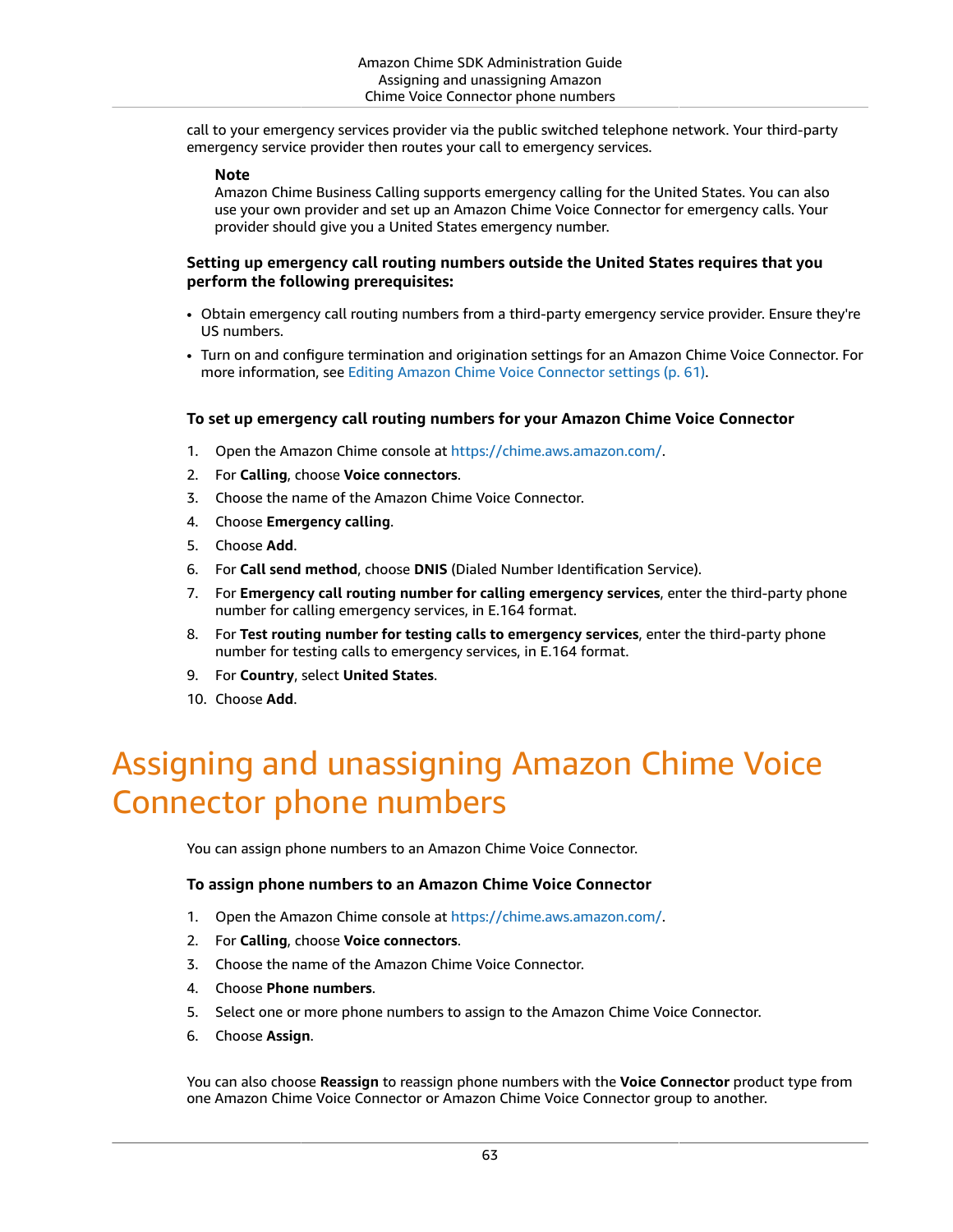#### **To unassign phone numbers from an Amazon Chime Voice Connector**

- 1. Open the Amazon Chime console at [https://chime.aws.amazon.com/.](https://chime.aws.amazon.com)
- 2. For **Calling**, choose **Voice connectors**.
- 3. Choose the name of the Amazon Chime Voice Connector.
- 4. Choose **Phone numbers**.
- 5. Select one or more phone numbers to unassign from the Amazon Chime Voice Connector.
- 6. Select **Unassign**.
- 7. Select the check box, and choose **Unassign**.

## <span id="page-67-1"></span>Deleting an Amazon Chime Voice Connector

Before you can delete an Amazon Chime Voice Connector, you must unassign all phone numbers from it. For more information on unassigning phone numbers from an Amazon Chime Voice Connector, see the previous topic.

#### **To delete an Amazon Chime Voice Connector**

- 1. Open the Amazon Chime console at [https://chime.aws.amazon.com/.](https://chime.aws.amazon.com)
- 2. For **Calling**, choose **Voice connectors**.
- 3. Choose **Phone numbers**, **Delete voice connector**.
- 4. Select the check box, and choose **Delete**.

## <span id="page-67-0"></span>Managing Amazon Chime Voice Connector groups

#### **How an Amazon Chime Voice Connector group works**

You can create an Amazon Chime Voice Connector group and add Amazon Chime Voice Connectors to it that are created in different AWS Regions. This allows incoming calls to fail over across Regions, which creates a fault-tolerant mechanism for fallback in case of availability events.

For example, an Amazon Chime Voice Connector group is created with two Amazon Chime Voice Connectors assigned to it. One Amazon Chime Voice Connector is in the US East (N. Virginia) Region, and the other Amazon Chime Voice Connector is in the US West (Oregon) Region.

An incoming call is placed to a phone number associated with the Amazon Chime Voice Connector in the US East (N. Virginia) Region. However, there is a connectivity issue in that Region, so the call is then routed through the US West (Oregon) Region.

#### **Get started with an Amazon Chime Voice Connector group**

To get started, first create Amazon Chime Voice Connectors in different AWS Regions. Then, create an Amazon Chime Voice Connector group and assign the Amazon Chime Voice Connectors to it. You can also provision phone numbers for your Amazon Chime Voice Connector group from your Amazon Chime SDK **Phone number management** inventory. For more information, see [Provisioning](#page-42-0) phone [numbers \(p. 39\).](#page-42-0) For more information about creating Amazon Chime Voice Connectors in different AWS Regions, see Managing Amazon Chime Voice [Connectors \(p. 60\)](#page-63-0).

#### **Contents**

- Creating an Amazon Chime Voice Connector [group \(p. 65\)](#page-68-0)
- Editing an Amazon Chime Voice Connector [group \(p. 65\)](#page-68-1)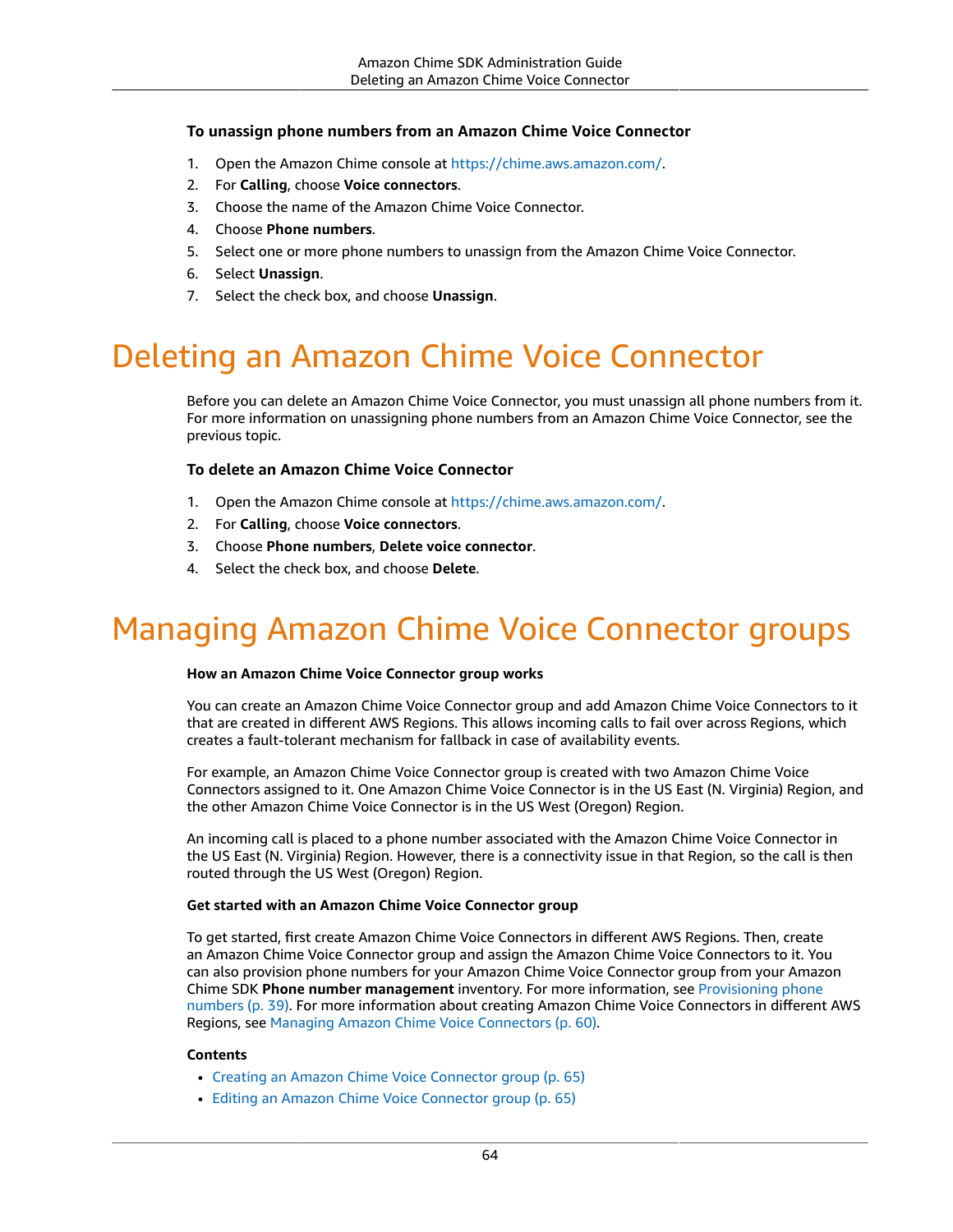- Assigning and unassigning phone numbers for an Amazon Chime Voice Connector [group \(p. 66\)](#page-69-1)
- Deleting an Amazon Chime Voice Connector [group \(p. 66\)](#page-69-2)

## <span id="page-68-0"></span>Creating an Amazon Chime Voice Connector group

You can create up to three Amazon Chime Voice Connector groups for your account.

#### **To create an Amazon Chime Voice Connector group**

- 1. Open the Amazon Chime console at [https://chime.aws.amazon.com/.](https://chime.aws.amazon.com)
- 2. For **Calling**, choose **Voice connector groups**.
- 3. Choose **Create group**.
- 4. For **Voice connector group name**, enter a name for the group.
- 5. Choose **Create**.

## <span id="page-68-1"></span>Editing an Amazon Chime Voice Connector group

After you create an Amazon Chime Voice Connector group, you can add or remove Amazon Chime Voice Connectors for it. You can also edit the priority for the Amazon Chime Voice Connectors in the group.

#### **To add Amazon Chime Voice Connectors to a group**

- 1. Open the Amazon Chime console at [https://chime.aws.amazon.com/.](https://chime.aws.amazon.com)
- 2. For **Calling**, choose **Voice connector groups**.
- 3. Choose the name of the Amazon Chime Voice Connector group to edit.
- 4. For **Actions**, choose **Add**.
- 5. For **Choose voice connectors**, select the Amazon Chime Voice Connectors to add to the group.
- 6. Choose **Add**.

#### **To edit Amazon Chime Voice Connector priority in a group**

- 1. Open the Amazon Chime console at [https://chime.aws.amazon.com/.](https://chime.aws.amazon.com)
- 2. For **Calling**, choose **Voice connector groups**.
- 3. Choose the name of the Amazon Chime Voice Connector group to edit.
- 4. For **Actions**, choose **Edit priority**.
- 5. For **Edit voice connector priority ranking**, enter a different priority ranking for each Amazon Chime Voice Connector. 1 is the highest priority. Higher priority Amazon Chime Voice Connectors are attempted first.
- 6. Choose **Save**.

#### **To remove Amazon Chime Voice Connectors from a group**

- 1. Open the Amazon Chime console at [https://chime.aws.amazon.com/.](https://chime.aws.amazon.com)
- 2. For **Calling**, choose **Voice connector groups**.
- 3. Choose the name of the Amazon Chime Voice Connector group to edit.
- 4. For **Actions**, choose **Remove**.
- 5. For **Choose voice connectors**, select the Amazon Chime Voice Connectors to remove.
- 6. Choose **Remove**.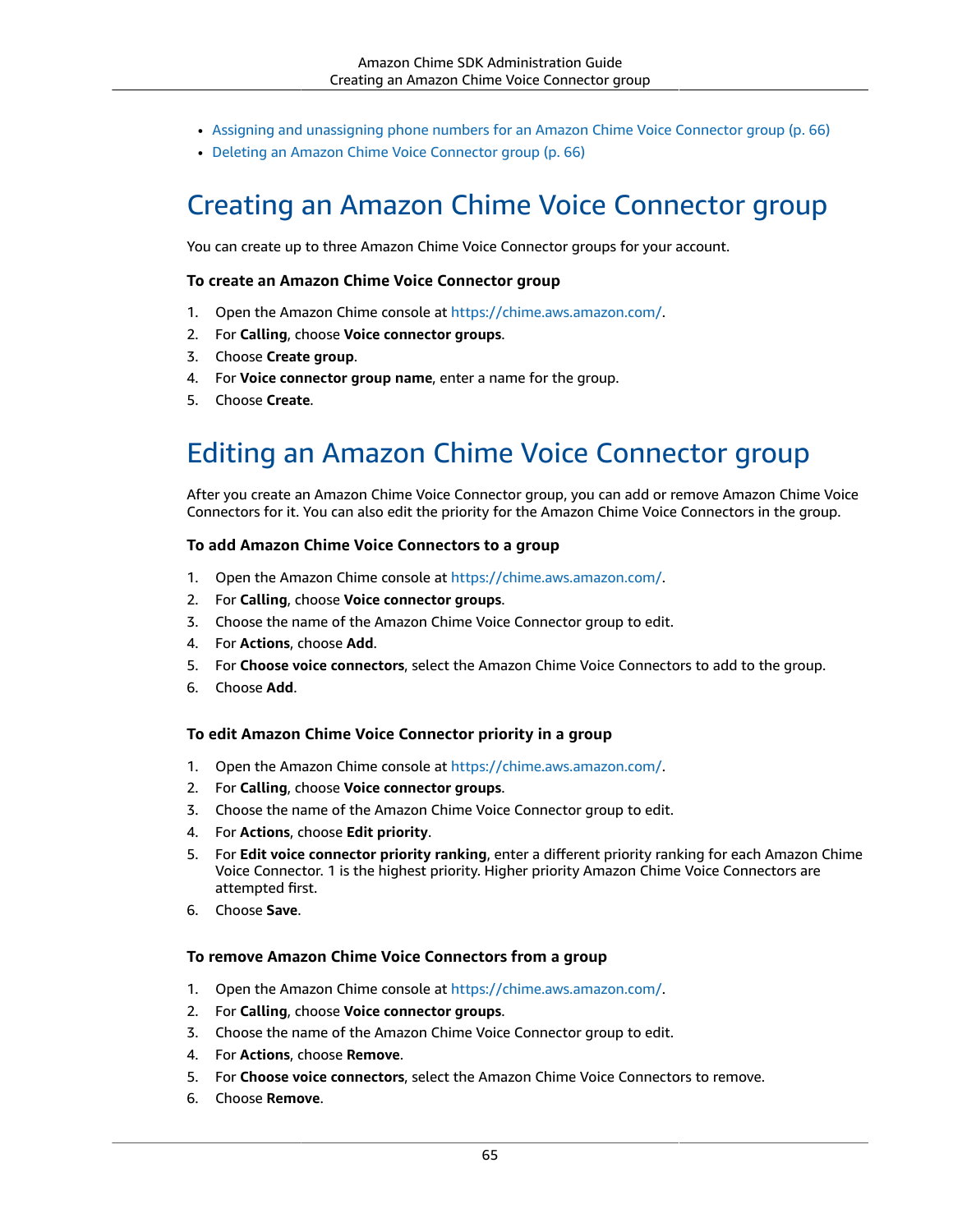### <span id="page-69-1"></span>Assigning and unassigning phone numbers for an Amazon Chime Voice Connector group

You can assign and unassign phone numbers for an Amazon Chime Voice Connector group in the Amazon Chime console.

#### **To assign phone numbers to an Amazon Chime Voice Connector group**

- 1. Open the Amazon Chime console at [https://chime.aws.amazon.com/.](https://chime.aws.amazon.com)
- 2. For **Calling**, choose **Voice connector groups**.
- 3. Choose the name of the Amazon Chime Voice Connector group to edit.
- 4. Choose **Phone numbers**.
- 5. Choose **Assign from inventory**.
- 6. Select one or more phone numbers to assign to the Amazon Chime Voice Connector group.
- 7. Choose **Assign from inventory**.

You can also choose **Reassign** to reassign phone numbers with the **Voice Connector** product type. This lets you reassign these numbers from one Amazon Chime Voice Connector or Amazon Chime Voice Connector group to another.

#### **To unassign phone numbers from an Amazon Chime Voice Connector group**

- 1. Open the Amazon Chime console at [https://chime.aws.amazon.com/.](https://chime.aws.amazon.com)
- 2. For **Calling**, choose **Voice connector groups**.
- 3. Choose the name of the Amazon Chime Voice Connector group to edit.
- 4. Choose **Phone numbers**.
- 5. Select the phone numbers that you want from the Amazon Chime Voice Connector group, and choose **Unassign**.
- 6. Choose **Unassign**.

### <span id="page-69-2"></span>Deleting an Amazon Chime Voice Connector group

Before you can delete an Amazon Chime Voice Connector group, you must unassign all Amazon Chime Voice Connectors and phone numbers from it. For more information, see the previous section.

#### **To delete an Amazon Chime Voice Connector group**

- 1. Open the Amazon Chime console at [https://chime.aws.amazon.com/.](https://chime.aws.amazon.com)
- 2. For **Calling**, choose **Voice connector groups**.
- 3. Choose the name of the Amazon Chime Voice Connector group to delete.
- 4. Choose **Delete group**.
- 5. Select the check box, and choose **Delete**.

## <span id="page-69-0"></span>Streaming Amazon Chime Voice Connector media to Kinesis

You can stream phone call audio from Amazon Chime Voice Connectors to Amazon Kinesis Video Streams for analytics, machine learning, and other processing. Developers can store and encrypt audio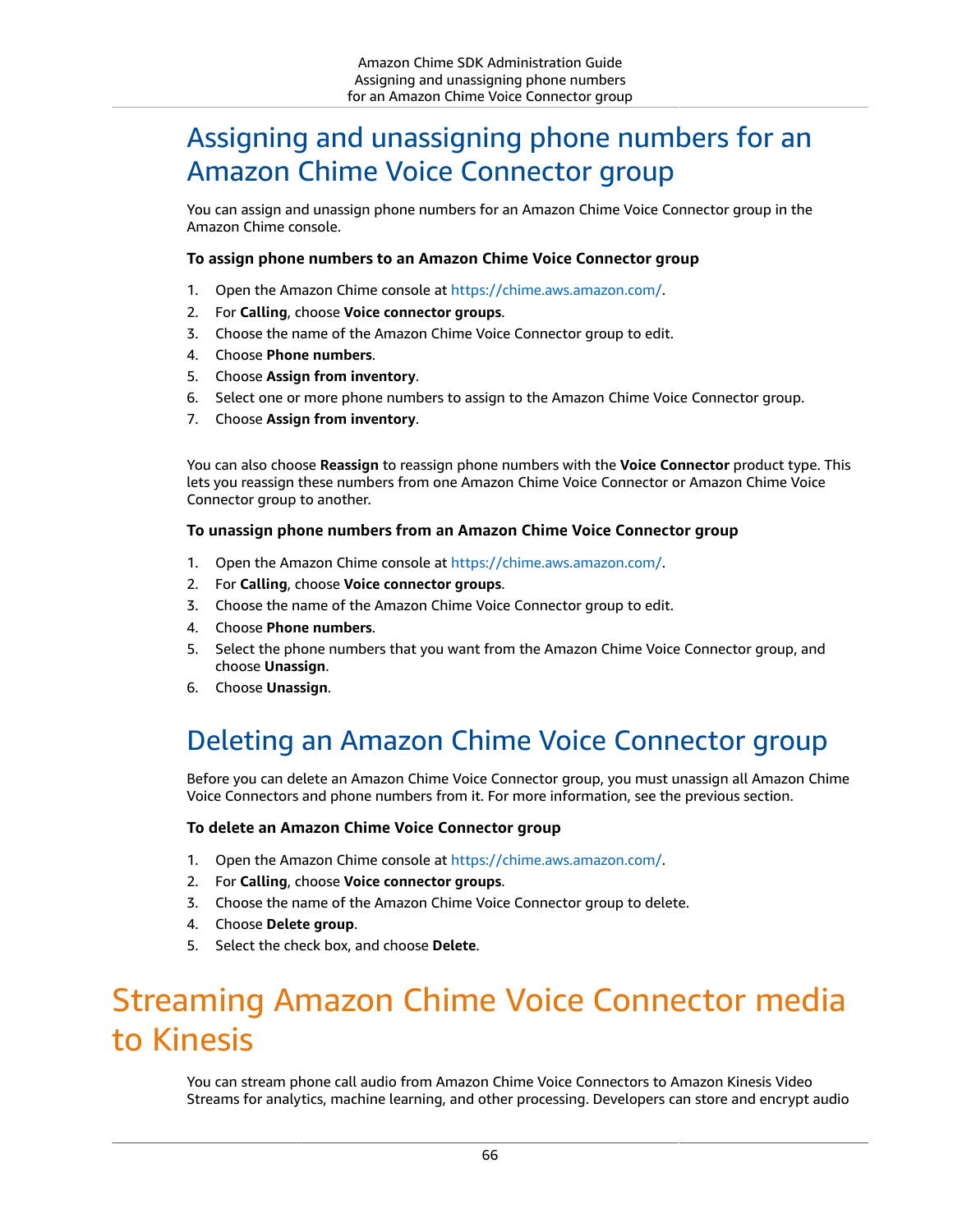data in Kinesis Video Streams, and access the data using the Kinesis Video Streams API operation. For more information, see the *[Kinesis Video Streams Developer Guide](https://docs.aws.amazon.com/kinesisvideostreams/latest/dg/what-is-kinesis-video.html)*.

Use the Amazon Chime console to start media streaming for your Amazon Chime Voice Connector. When media streaming is started, your Amazon Chime Voice Connector uses an AWS Identity and Access Management (IAM) service-linked role to grant permissions to stream media to Kinesis Video Streams. Then, call audio from each Amazon Chime Voice Connector telephone call leg is streamed in real time to separate Kinesis Video Streams.

Use the Kinesis Video Streams Parser Library to download the media streams sent from your Amazon Chime Voice Connector. Filter the streams by the following persistent fragments metadata:

- TransactionId
- VoiceConnectorId

For more information, see Kinesis Video [Streams](https://docs.aws.amazon.com/kinesisvideostreams/latest/dg/parser-library.html) Parser Library and Using [streaming](https://docs.aws.amazon.com/kinesisvideostreams/latest/dg/how-meta.html) metadata with Kinesis Video [Streams](https://docs.aws.amazon.com/kinesisvideostreams/latest/dg/how-meta.html) in the *Amazon Kinesis Video Streams Developer Guide*.

For more information about using IAM service-linked roles with Amazon Chime Voice Connectors, see Using the Amazon Chime Voice Connector [service-linked](#page-19-0) role [\(p. 16\).](#page-19-0) For more information about using Amazon CloudWatch with the Amazon Chime SDK, see Logging and [monitoring](#page-25-0) in the Amazon Chime [SDK \(p. 22\)](#page-25-0).

When you enable media streaming for your Amazon Chime Voice Connector, the Amazon Chime SDK creates an IAM service-linked role called AWSServiceRoleForAmazonChimeVoiceConnector. If you have configured call detail record logging for Amazon Chime Voice Connectors in the Amazon Chime console, streaming detail records are sent to your configured Amazon S3 bucket. For more information, see Amazon Chime Voice [Connector](#page-80-0) streaming detail record[s \(p. 77\)](#page-80-0).

### <span id="page-70-0"></span>Starting media streaming

Start media streaming for your Amazon Chime Voice Connector from the Amazon Chime console.

#### **To start media streaming for your Amazon Chime Voice Connector**

- 1. Open the Amazon Chime console at [https://chime.aws.amazon.com/.](https://chime.aws.amazon.com)
- 2. For **Calling**, choose **Voice connectors**.
- 3. Choose the name of the Amazon Chime Voice Connector.
- 4. Choose **Streaming**.
- 5. For **Sending to Kinesis Video Streams**, choose **Start**.
- 6. Select a **Data retention period**.
- 7. Choose **Save**.

Turn off media streaming from the Amazon Chime console. If you no longer need to use media streaming for any of your Amazon Chime Voice Connectors, we recommend that you also delete the related service-linked role. For more information, see Deleting a [service-linked](#page-20-0) role for Amazon Chime Voice [Connectors \(p. 17\)](#page-20-0).

#### **To stop media streaming for your Amazon Chime Voice Connector**

- 1. Open the Amazon Chime console at [https://chime.aws.amazon.com/.](https://chime.aws.amazon.com)
- 2. For **Calling**, choose **Voice connectors**.
- 3. Choose the name of the Amazon Chime Voice Connector.
- 4. Choose **Streaming**.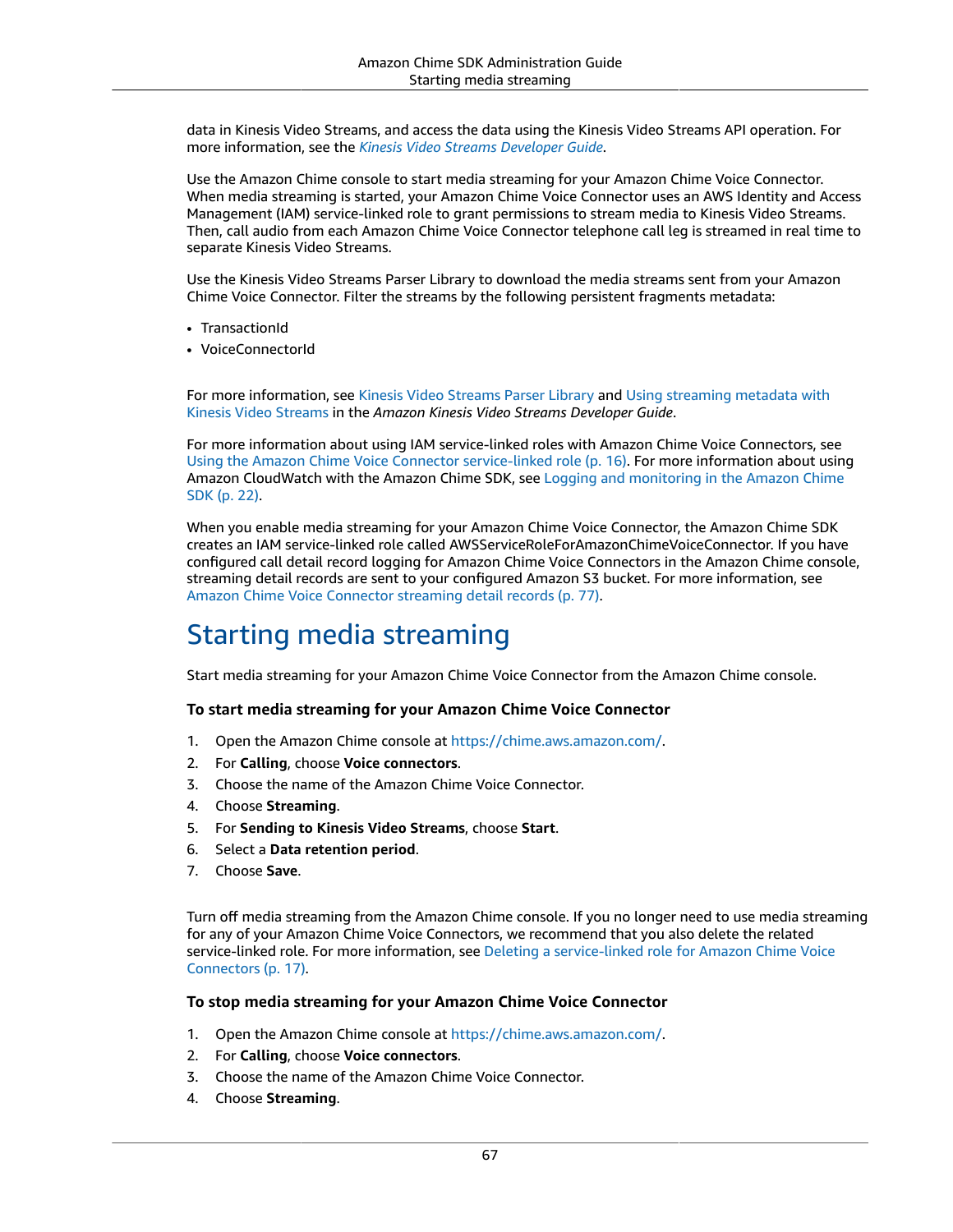- 5. For **Sending to Kinesis Video Streams**, choose **Stop**.
- 6. Choose **Save**.

### SIP-based media recording (SIPREC) and networkbased recording (NBR) compatibility

You can use an Amazon Chime Voice Connector to stream media to Kinesis Video Streams. You can stream from a SIPREC-compatible voice infrastructure or the NBR feature associated with Cisco Unified Border Element (CUBE).

You must have a Private Branch Exchange (PBX), Session Border Controller (SBC), or contact center that supports the SIPREC protocol or NBR feature. The PBX or SBC must be able to send signaling and media to AWS public IP addresses. For more information, see [Before](#page-63-1) you begi[n \(p. 60\)](#page-63-1).

#### **To set up streaming of RTP audio streams forked with SIPREC or NBR**

- 1. Create an Amazon Chime Voice Connector. For more information, see [Creating](#page-64-0) an Amazon Chime Voice [Connector \(p. 61\)](#page-64-0).
- 2. Start media streaming for your Amazon Chime Voice Connector. For more information, see [Starting](#page-70-0) media [streaming \(p. 67\)](#page-70-0).
- 3. In the Amazon Chime console, under **Voice connectors**, view the **Outbound host name** for your Amazon Chime Voice Connector. For example, *abcdef1ghij2klmno3pqr4*.voiceconnector.chime.aws.
- 4. Do one of the following:
	- **For SIPREC** Configure your PBX, SBC, or other voice infrastructure to fork RTP streams with SIPREC to the **Outbound host name** of your Amazon Chime Voice Connector.
	- **For NBR** Configure your PBX, SBC, or other voice infrastructure to fork RTP streams with NBR to the **Outbound host name** of your Amazon Chime Voice Connector. Send an additional header or URI parameter of X-Voice-Connector-Record-Only with the value true in the SIP INVITE.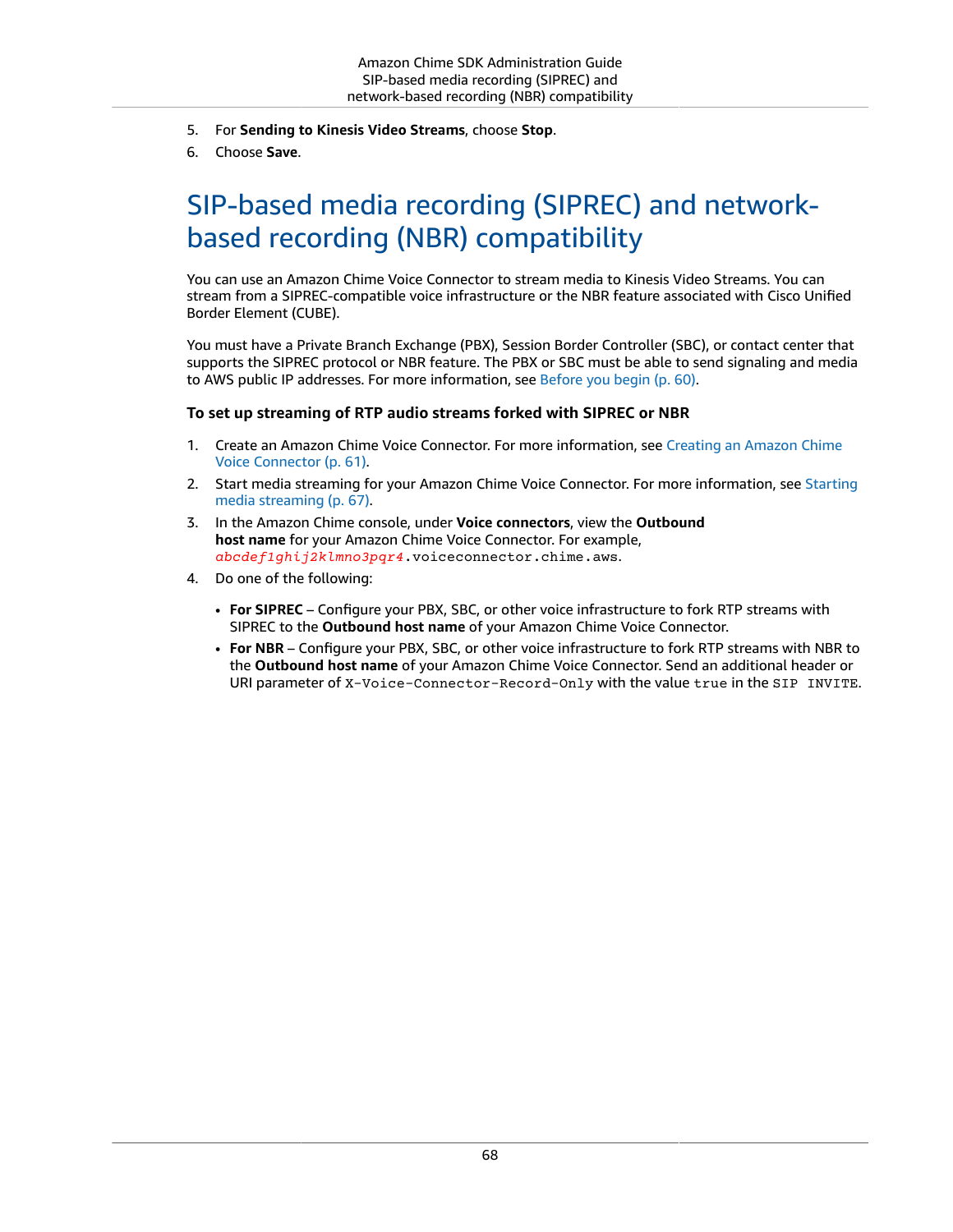# Managing SIP media applications and rules

You can use the Amazon Chime console to create Session Initiation Protocol (SIP) media applications. SIP media applications make it easier and faster for you to create custom signaling and media instructions that you would normally build on your private branch telephone exchange (PBX).

SIP rules specify how a SIP media application can connect to an Amazon Chime SDK meeting. Calls can go to and from private phone numbers that you own or to and from a Request URI hostname, the name assigned to an Amazon Chime Voice Connector. The Amazon Chime SDK runs the SIP rules when a user places or receives a call.

You must be an AWS Lambda user before you can create SIP media applications. The SIP media applications use Lambda functions for the following reasons:

- You can write complex logic that involves decision-making. For example, a caller can use a touchtone phone to dial in to a meeting. In turn, that phone number triggers Lambda functions that ask for a meeting PIN and route the caller to the correct meeting.
- You can deploy Lambda functions without a server infrastructure.

For more information about AWS Lambda, see Getting started with AWS [Lambda](https://docs.aws.amazon.com/lambda/latest/dg/getting-started.html).

To create SIP rules, you need private phone numbers or at least one Request URI hostname. For more information about phone numbers, see [Managing phone numbers.](https://docs.aws.amazon.com/chime/latest/ag/phone-numbers.html) For more information about Request URI hostnames, see [Creating](#page-75-0) a SIP rul[e \(p. 72\)](#page-75-0).

#### **Topics**

- [Understanding SIP rules and applications \(p. 69\)](#page-72-0)
- [Using SIP media applications \(p. 70\)](#page-73-0)
- [Using SIP rules \(p. 72\)](#page-75-1)

## <span id="page-72-0"></span>Understanding SIP rules and applications

To use the Session Initiation Protocol (SIP) with the Amazon Chime SDK, you create SIP rules and SIP media applications. You create both in the Amazon Chime console.

The following diagram shows how the rules and applications work. It shows how SIP rules can route calls from phone numbers and Request URI hostnames to different SIP applications.

Numbers in the image correspond to numbers in the text below the image.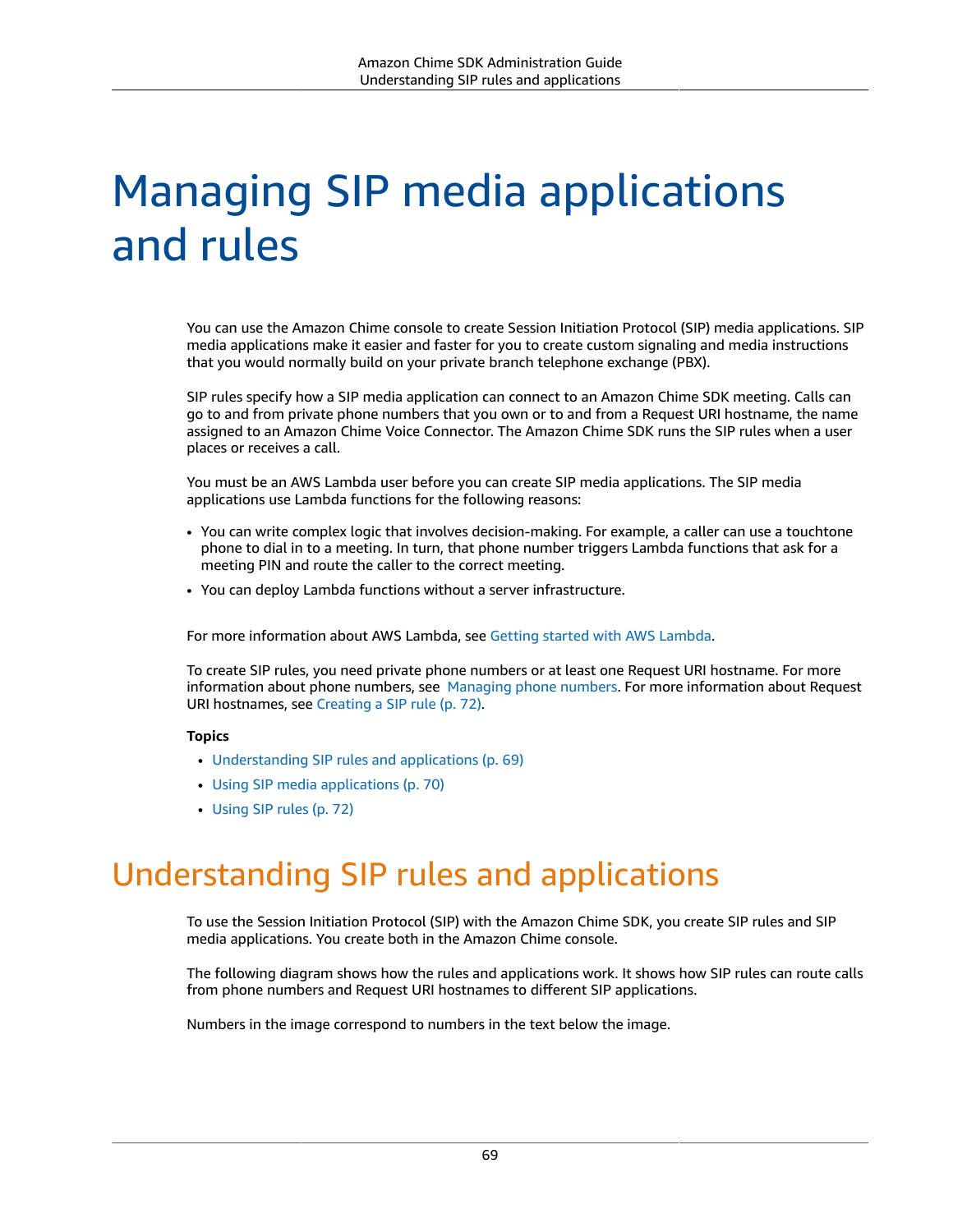

You can only assign phone numbers from your Chime inventory and Amazon Chime Voice Connectors (1) to SIP rules (2). Also, you must provision a phone number or Voice Connector in your PSTN Audio service. Upon receiving a call to a phone number, the SIP rule invokes a SIP media application and its associated Lambda function (4). The Lambda function runs code that invokes actions, such as playing on-hold music or joining a meeting, or muting a call. To provide multi-region resiliency, SIP rules (2) can specify alternate target SIP media applications in different AWS regions (3) by order of priority for failover. If one target fails, the PSTN Audio service tries the next one and so on. Note that each alternate target must reside in a different AWS Region.

# <span id="page-73-0"></span>Using SIP media applications

A SIP media application is a managed object that passes values from a SIP rule to a target AWS Lambda function. You can create, view, update, and delete SIP media applications. Be aware that you can view the details of any application, and other administrators can view your applications.

#### **Note**

You need an AWS Lambda function before you can create a SIP media application. For more information, see Getting started with AWS [Lambda.](https://docs.aws.amazon.com/lambda/latest/dg/getting-started.html)

#### **Topics**

- Creating a SIP media [application \(p. 70\)](#page-73-1)
- [Viewing a SIP media application \(p. 71\)](#page-74-0)
- [Updating a SIP media application \(p. 71\)](#page-74-1)
- [Deleting a SIP media application \(p. 72\)](#page-75-2)

### <span id="page-73-1"></span>Creating a SIP media application

Create a SIP media application when you need to enable calling to and from a Request URI hostname, Amazon Chime Voice Connector group, or a private phone number.

#### **To create a SIP media application**

- 1. Open the Amazon Chime console at [https://chime.aws.amazon.com/.](https://chime.aws.amazon.com)
- 2. In the Amazon Chime console, in the navigation pane, choose **SIP media applications**.

#### The **SIP media application** page appears.

3. Choose **Create**.

The **Create a SIP media application** page appears.

4. For **Name**, enter a name for your application.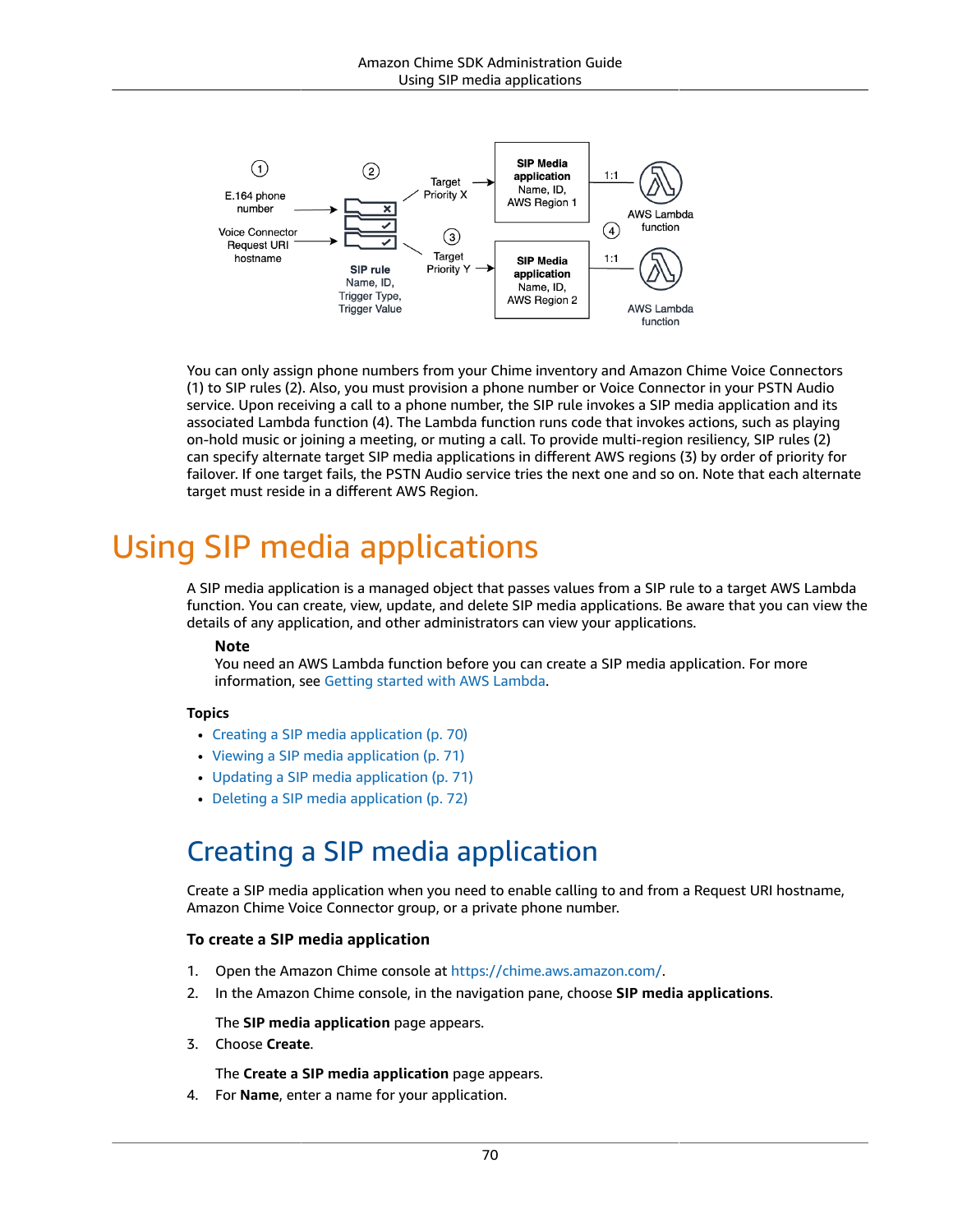- 5. For **AWS Regions**, select a Region. Make sure your selection matches the Region in your Lambda function's Amazon Resource Name (ARN). For example, if your function's ARN contains **us-east-1**, choose the list item with that same Region.
- 6. Copy one of the following values and paste it into the **ARN** box:
	- The ARN of a Lambda function
	- The ARN of the *alias* of a Lambda function
	- The ARN of a *version* of a Lambda function

#### **Note**

You can create alias and version ARNs when you build a Lambda function, and you must have an alias or version ARN if you want to enable Lambda concurrency. For more information about Lambda function aliases, version aliases, and concurrency, refer to Lambda [function](https://docs.aws.amazon.com/lambda/latest/dg/configuration-aliases.html) aliases, Lambda [function](https://docs.aws.amazon.com/lambda/latest/dg/configuration-versions.html) versions, and Managing Lambda [provisioned](https://docs.aws.amazon.com/lambda/latest/dg/provisioned-concurrency.html) [concurrency](https://docs.aws.amazon.com/lambda/latest/dg/provisioned-concurrency.html) in the *AWS Lambda Developer Guide*.

7. Choose **Create**.

A success message appears at the top of the **Create a SIP media application** page, and your media application appears in the list of applications. If you see an error message, follow its instructions.

## <span id="page-74-0"></span>Viewing a SIP media application

Other administrators can view your SIP media applications, including their details, and you can view theirs.

#### **To view a SIP media application**

- 1. Open the Amazon Chime console at [https://chime.aws.amazon.com/.](https://chime.aws.amazon.com)
- 2. In the navigation pane, choose **SIP media applications**.

The **SIP media application** page appears and displays all the applications in your organization.

3. To view an application's details, choose the application's name.

## <span id="page-74-1"></span>Updating a SIP media application

You can update the name and Amazon Resource Names (ARNs) of your Lambda function for your SIP media applications. You can't update the AWS Region.

#### **To update a SIP media application**

- 1. Open the Amazon Chime console at [https://chime.aws.amazon.com/.](https://chime.aws.amazon.com)
- 2. In the navigation pane, choose **SIP media applications**.

#### The **SIP media application** page appears.

3. Choose the name of the application that you want to update.

The application appears on its own page.

- 4. Choose **Edit**.
- 5. As needed, change the application's name or Lambda ARN, Lambda alias ARN, or Lambda version ARN.

#### **Note**

You can create alias and version ARNs when you build a Lambda function, and you must have an alias or version ARN if you want to enable Lambda concurrency. For more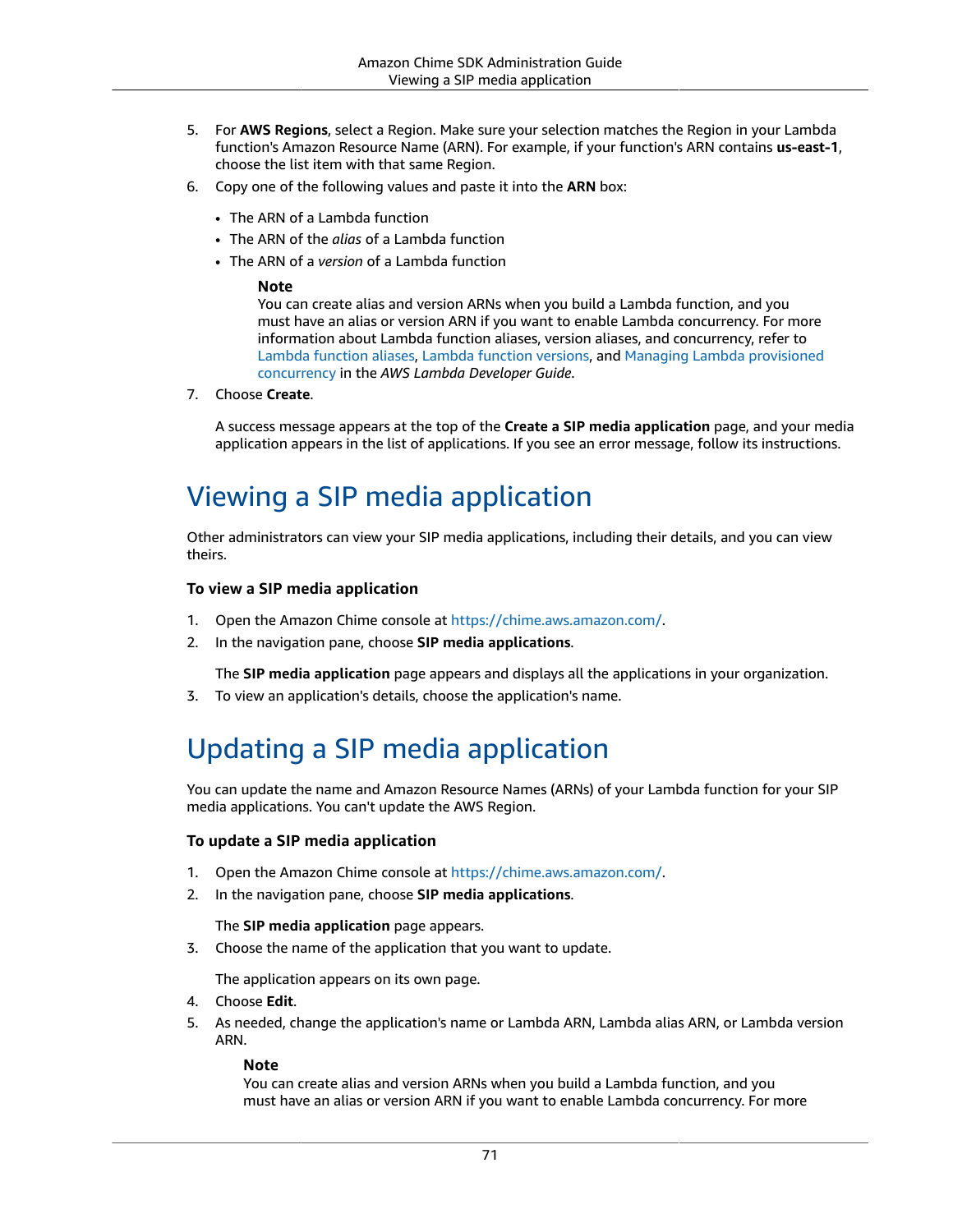information about Lambda function aliases, version aliases, and concurrency, refer to Lambda [function](https://docs.aws.amazon.com/lambda/latest/dg/configuration-aliases.html) aliases, Lambda [function](https://docs.aws.amazon.com/lambda/latest/dg/configuration-versions.html) versions, and Managing Lambda [provisioned](https://docs.aws.amazon.com/lambda/latest/dg/provisioned-concurrency.html) [concurrency](https://docs.aws.amazon.com/lambda/latest/dg/provisioned-concurrency.html) in the *AWS Lambda Developer Guide*.

6. Choose **Save**.

A success message appears. If you see an error message, follow its instructions.

## <span id="page-75-2"></span>Deleting a SIP media application

You delete a SIP media application for several reasons, such as the following:

- You stop using a phone number or a Request URI hostname.
- You make a mistake creating a SIP media application.

#### **Note**

As a best practice, check to ensure that deleting the application won't disrupt the call flow. Also, deleting the application does not delete any associated phone numbers or SIP rules.

#### **To delete a SIP media application**

- 1. Open the Amazon Chime console at [https://chime.aws.amazon.com/.](https://chime.aws.amazon.com)
- 2. In the navigation pane, choose **SIP media applications**.

The **SIP media application** page appears.

- 3. Choose the option button next to the application name.
- 4. Choose **Delete**.

The **Delete** *application name* dialog box appears.

5. Select **I understand that this action cannot be reversed**, then choose **Delete**.

## <span id="page-75-1"></span>Using SIP rules

A SIP rule associates your SIP media application with a phone number or a Request URI hostname. You can associate a SIP rule with more than one SIP media application. Each application then runs only that rule. The following topics explain how to create and manage SIP rules for your SIP media applications.

#### **Contents**

- Creating a SIP [rule \(p. 72\)](#page-75-0)
- [Viewing a SIP rule \(p. 73\)](#page-76-0)
- [Updating a SIP rule \(p. 73\)](#page-76-1)
- [Enabling a SIP rule \(p. 74\)](#page-77-0)
- [Disabling a SIP rule \(p. 74\)](#page-77-1)
- [Deleting a SIP rule \(p. 75\)](#page-78-0)

## <span id="page-75-0"></span>Creating a SIP rule

Before you can create a SIP rule, you need at least one private phone number or Request URI hostname and a SIP media application. For more about SIP applications, see [Creating](#page-73-1) a SIP media [application \(p. 70\)](#page-73-1). Also, you can use rules created by other administrators.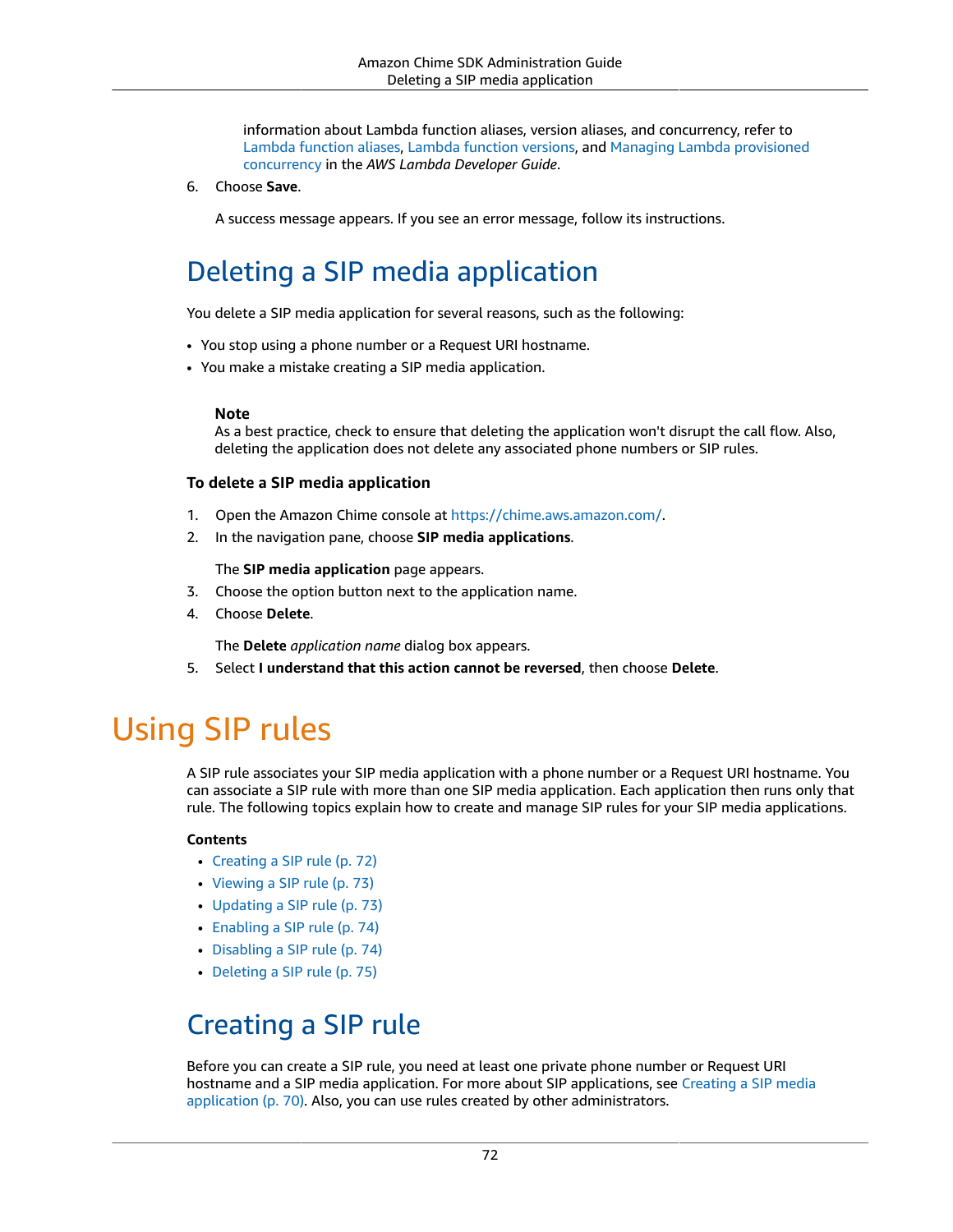#### **To create a SIP rule**

- 1. Open the Amazon Chime console at [https://chime.aws.amazon.com/.](https://chime.aws.amazon.com)
- 2. In the navigation pane, choose **SIP media applications**, locate the SIP application for which you want to create a rule, then copy its phone number or **Outbound host name** value. Paste the number or hostname into Notepad or a similar program. Keep that program open for later use. This keeps the number or hostname available for use later in these steps.
- 3. In the navigation pane, choose **SIP rules**.

The **SIP rules** page appears.

4. Choose **Create**.

The **Create a SIP rule** dialog box appears.

5. For **Name**, enter a name for the rule, then do one of the following:

#### **Create a rule for a phone number**

- A. By default, the **Trigger type** list displays **To phone number**. If it doesn't, open the list and select that value.
- B. For **Phone number**, enter a phone number or choose one from the list. If you enter a number, use this format: **+1***ten-digit number*. For example: +15095551212.

#### **Create a rule for a Request URI hostname**

A. Open the **Trigger type** list and choose **Request URI hostname**.

- B. Paste the hostname that you copied in step 2 into the **Request URI hostname** box.
- 6. To use the rule immediately, leave the **Enabled** check box selected. To disable the rule—for example, until a voice connector and its hostname become available—clear the check box.
- 7. Choose **Next**, and on the **Step 2** page, open the **SIP media application** list and select the SIP application that you want to use.
- 8. As needed, choose **Add a SIP media application** to use the rule with multiple applications.
- 9. Choose **Create.**

A success message appears. If an error message appears, follow its instructions.

### <span id="page-76-0"></span>Viewing a SIP rule

Other administrators can view your SIP rules, including their details, and you can do the same with their rules.

#### **To view a SIP rule**

- 1. Open the Amazon Chime console at [https://chime.aws.amazon.com/.](https://chime.aws.amazon.com)
- 2. In the navigation pane, choose **SIP rules**.

The **SIP rules** page appears and displays all the rules in your organization.

3. To view a rule's details, choose the rule's name.

### <span id="page-76-1"></span>Updating a SIP rule

The only update you can make to a SIP rule is to change its name. Typically, you change a rule name to match the name of its corresponding SIP media application.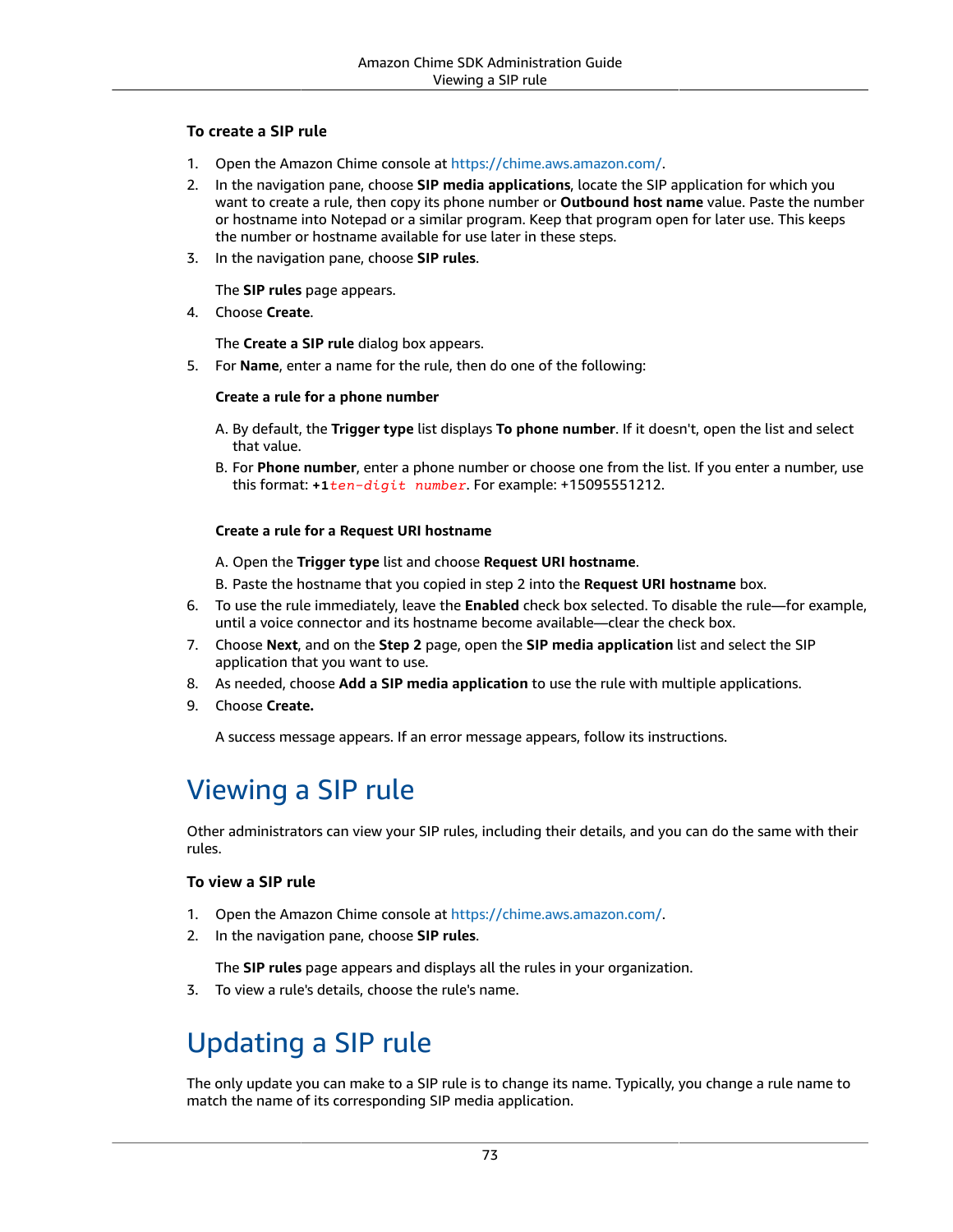#### **To update a SIP rule**

- 1. Open the Amazon Chime console at [https://chime.aws.amazon.com/.](https://chime.aws.amazon.com)
- 2. In the navigation pane, choose **SIP rules**.
- 3. Choose the name of the rule that you want to change.

The page for that rule appears.

- 4. Choose **Edit**.
- 5. For **Name**, enter a new name for the rule, then choose **Save**.

## <span id="page-77-0"></span>Enabling a SIP rule

You can enable any SIP rule, even rules created by another administrator. As a best practice, view the rule's details before you enable it. For more information, see [Viewing a SIP rule \(p. 73\).](#page-76-0)

#### **To enable a SIP rule**

- 1. Open the Amazon Chime console at [https://chime.aws.amazon.com/.](https://chime.aws.amazon.com)
- 2. In the navigation pane, choose **SIP rules**.

The **SIP rules** page appears.

3. As needed, scroll down to the end of the list of rules, then use the horizontal scroll bar to display the **Status** column.

Disabled rules have a red **Disabled** icon.

4. Do one of the following to enable a rule:

#### **Use the Actions list**

- A. Scroll over and choose the option button next to the rule's name.
- B. Scroll up, open the **Actions** list and choose **Enable**, then go to step 5.

#### **Use the Enable button**

- A. Choose the rule's name.
- B. Choose **Enable**, located next to **Edit**, then go to step 5.
- 5. When you choose **Enable** using either method described in step 4, the **Enable rule(s)** dialog box appears. Select **I understand that the rule(s) listed here will trigger the SIP media application**, then choose **Enable**.

## <span id="page-77-1"></span>Disabling a SIP rule

Disable SIP rules when you don't need the connection that the rule provides. Also, you must disable a SIP rule before you delete that rule or an associated SIP media application. You can disable any rule created by any administrator. As a best practice, view the rule's details before you disable it, and check to ensure that disabling the rule won't disrupt a call flow. For more information, see [Viewing a SIP rule \(p. 73\)](#page-76-0)

#### **To disable a SIP rule**

- 1. Open the Amazon Chime console at [https://chime.aws.amazon.com/.](https://chime.aws.amazon.com)
- 2. In the navigation pane, choose **SIP rules**.

The **SIP rules** page appears.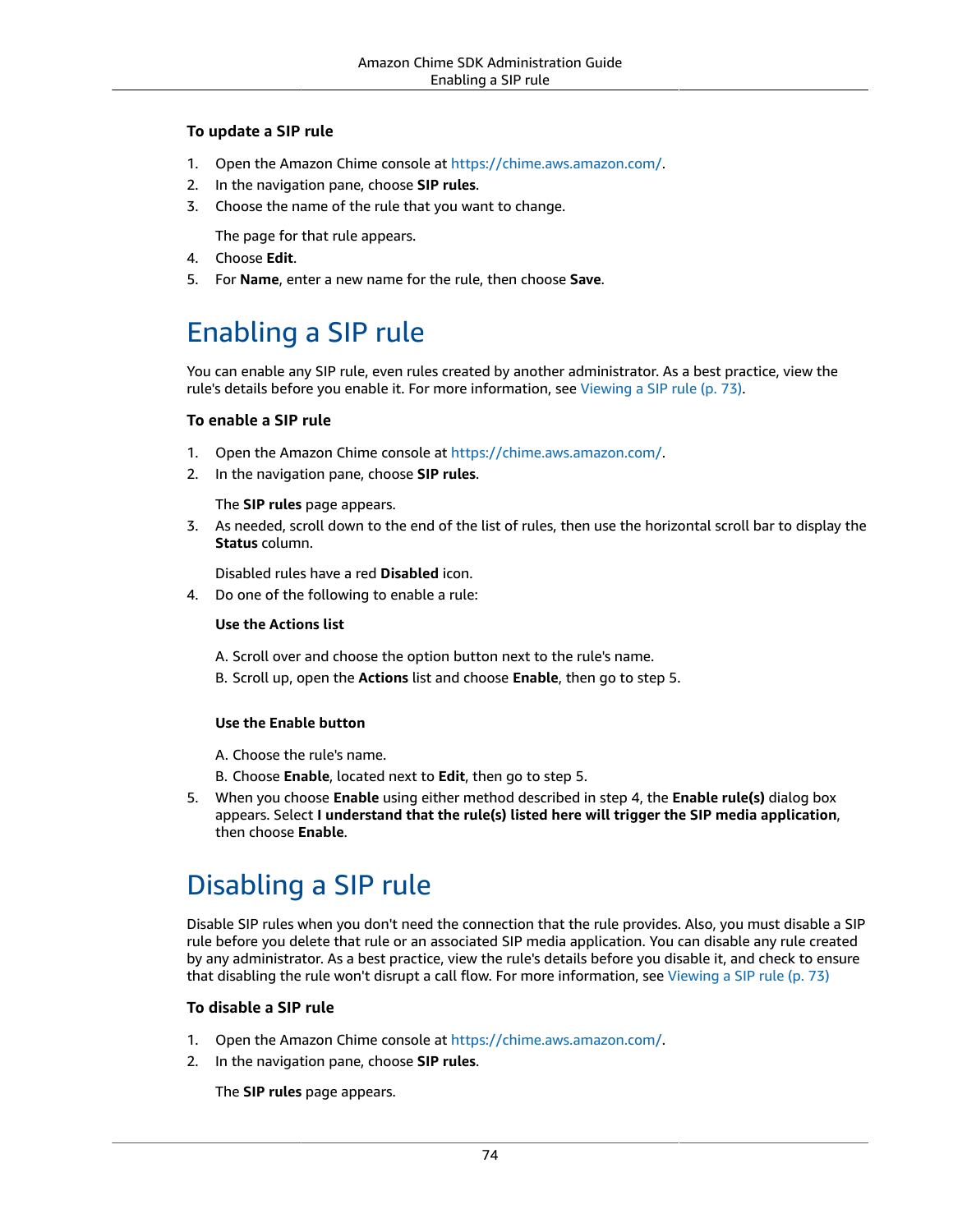3. As needed, scroll down to the end of the list of rules, then use the horizontal scroll bar to display the **Status** column.

Enabled rules have a green **Enabled** icon.

4. Do one of the following to disable a rule:

#### **Use the Actions list**

- A. Scroll over and choose the option button next to the rule's name.
- B. Scroll up, open the **Actions** list and choose **Disable**.

The **Disable rule(s)** dialog box appears. Go to step 5.

#### **Use the Disable button**

- A. Scroll over and select the rule's name.
- B. Choose **Disable**, located next to **Edit**.

The **Disable rule(s)** dialog box appears. Go to step 5.

5. Select **I understand that this action will stop above rules triggering the SIP media application**, then choose **Disable**.

## <span id="page-78-0"></span>Deleting a SIP rule

Typically, you delete a SIP rule when you don't need the associated Request URI hostname or phone number. Also, you can delete a SIP rule when you make a mistake creating it.

#### **Note**

You must disable a rule before you can delete it. For more information about disabling rules, see [Disabling a SIP rule \(p. 74\)](#page-77-1).

#### **To delete a SIP rule**

- 1. Open the Amazon Chime console at [https://chime.aws.amazon.com/.](https://chime.aws.amazon.com)
- 2. In the navigation pane, choose **SIP rules**.

The **SIP rules** page appears.

- 3. Choose the option button next to the rule's name.
- 4. Open the **Actions** list and choose **Delete**.

The **Delete rule(s)** dialog box appears.

5. Select **I understand that this action cannot be reversed**, then choose **Delete**.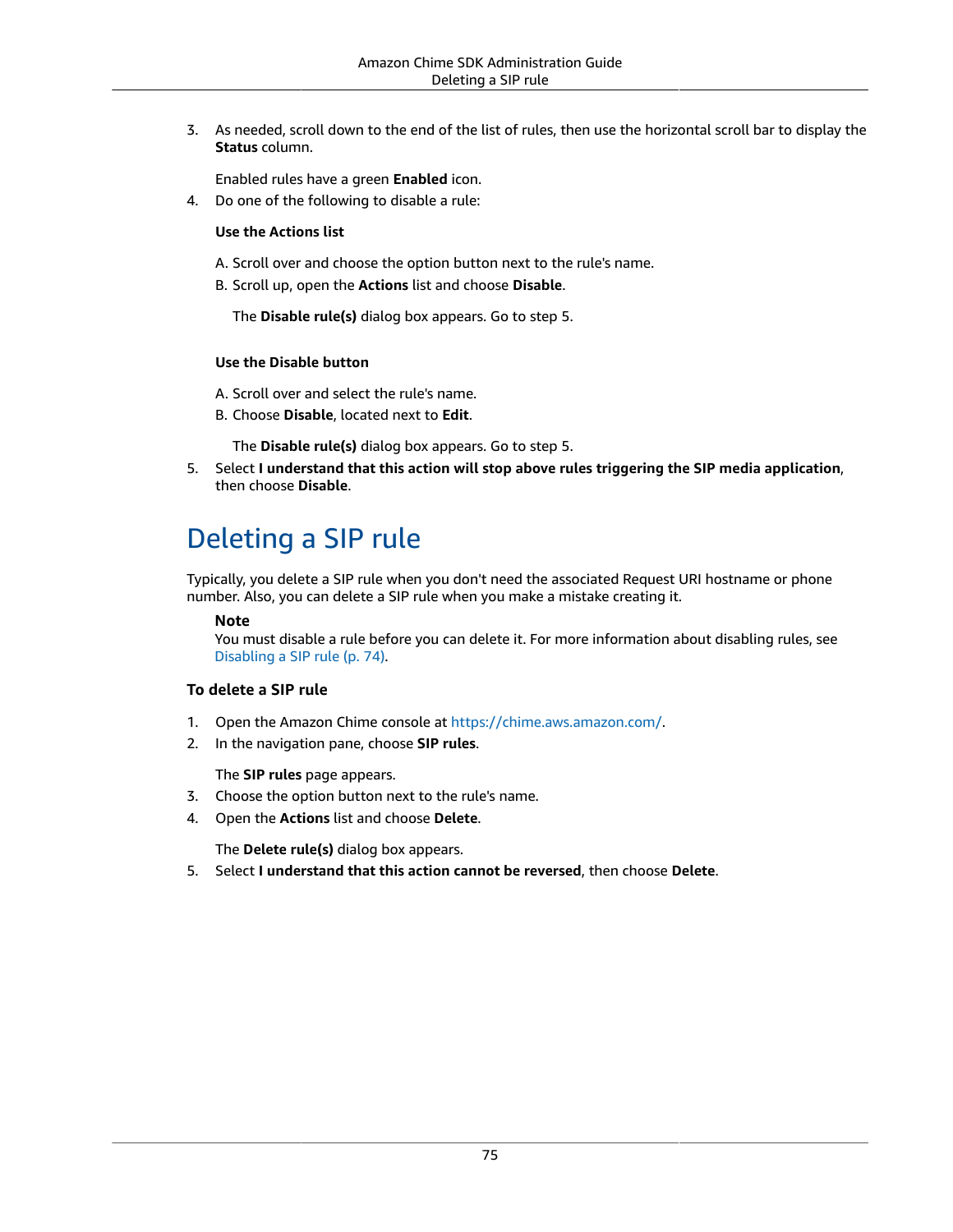# Managing global settings for the Amazon Chime SDK

Manage call detail record settings for the Amazon Chime SDK.

# Configuring call detail records

Before you can configure call detail record settings for your Amazon Chime SDK administrative account, you must first create an Amazon Simple Storage Service bucket. The Amazon S3 bucket is used as the log destination for your call detail records. When you configure your call detail record settings, you grant the Amazon Chime SDK read and write access to the Amazon S3 bucket in order to save and manage your data. For more information about creating an Amazon S3 bucket, see Getting started with [Amazon](https://docs.aws.amazon.com/AmazonS3/latest/gsg/GetStartedWithS3.html) Simple [Storage](https://docs.aws.amazon.com/AmazonS3/latest/gsg/GetStartedWithS3.html) Service in the *Amazon Simple Storage Service User Guide*.

You can configure call detail record settings for Amazon Chime Voice Connectors. For more information about Amazon Chime Voice Connectors, see [Managing](#page-42-0) phone numbers in Amazon Chime SDK [\(p. 39\)](#page-42-0).

#### **To configure call detail record settings**

- 1. Create an Amazon S3 bucket by following the steps at Getting started with [Amazon](https://docs.aws.amazon.com/AmazonS3/latest/gsg/GetStartedWithS3.html) Simple Storage [Service](https://docs.aws.amazon.com/AmazonS3/latest/gsg/GetStartedWithS3.html) in the *Amazon Simple Storage Service User Guide*.
- 2. Open the Amazon Chime console at [https://chime.aws.amazon.com/.](https://chime.aws.amazon.com)
- 3. For **Global Settings**, choose **Call detail records**.
- 4. Choose the **Voice Connector Configuration** configuration. Note that you can also choose **Business Calling Configuration**.
- 5. For **Log destination**, select the Amazon S3 bucket.
- 6. Choose **Save**.

You can stop logging call detail records at any time.

#### **To stop logging call detail records**

- 1. Open the Amazon Chime console at [https://chime.aws.amazon.com/.](https://chime.aws.amazon.com)
- 2. For **Global Settings**, choose **Call detail records**.
- 3. Choose **Disable logging** for the applicable configuration.

## Amazon Chime Voice Connector call detail records

When you choose to receive call detail records for your Amazon Chime Voice Connector, they are sent to your Amazon S3 bucket. The following example shows the general format of an Amazon Chime Voice Connector call detail record name.

```
Amazon-Chime-Voice-Connector-CDRs/
json/abcdef1ghij2klmno3pqr4/2019/03/01/17.10.00.020_123abc4d-efg5-6789-h012-j3456789k012
```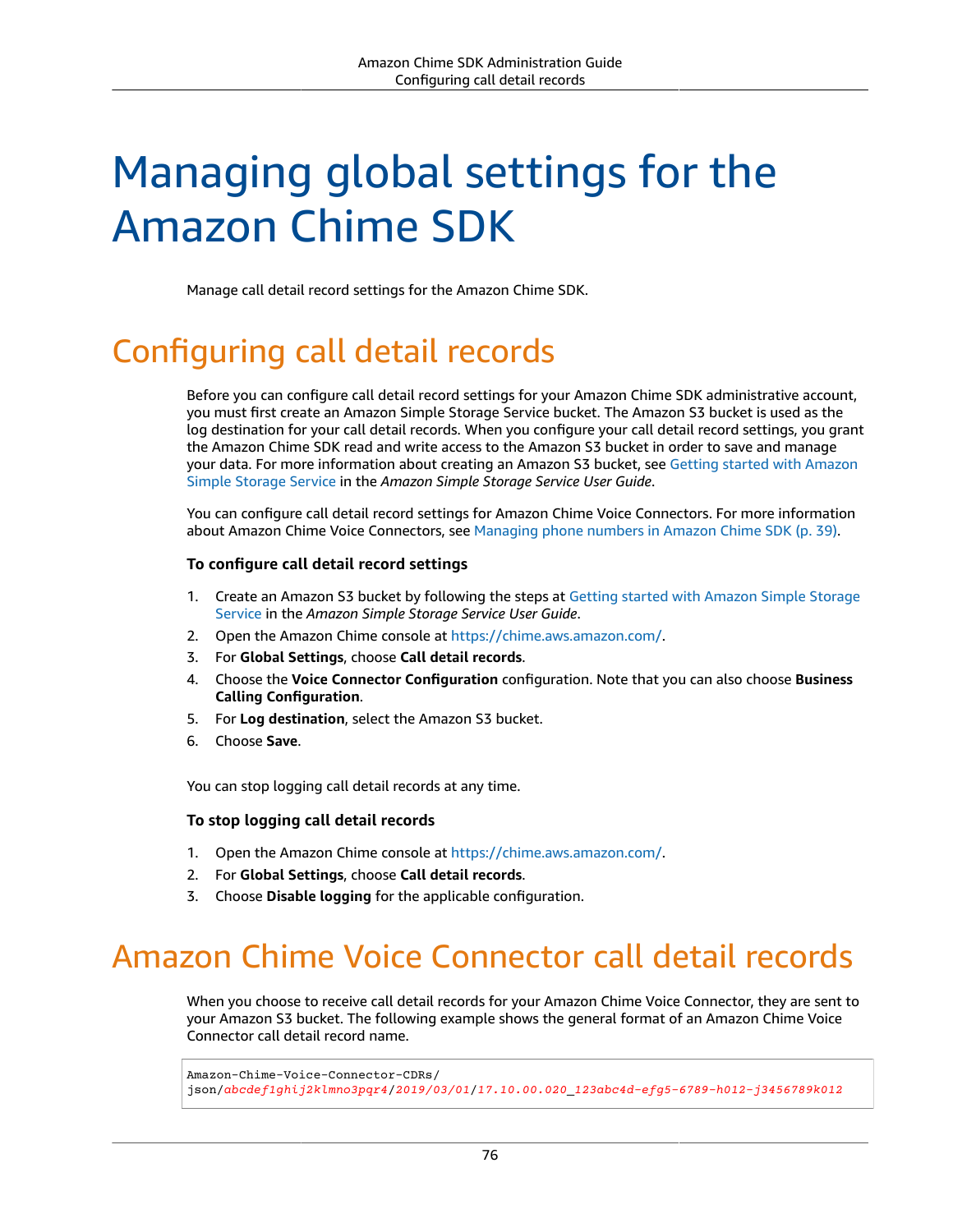The following example shows the data that is represented in the call detail record name.

```
Amazon-Chime-Voice-Connector-CDRs/json/voiceConnectorID/year/month/
day/callStartTime-voiceConnectorTransactionID
```
The following example shows the general format of an Amazon Chime Voice Connector call detail record.

```
{
     "AwsAccountId": "111122223333",
     "TransactionId": "123abc4d-efg5-6789-h012-j3456789k012",
     "CallId": "123a4b567890123c456789012d3456e7@203.0.113.9:8080",
    "VoiceConnectorId": "abcdef1ghij2klmno3pqr4",
    "Status": "Completed",
     "StatusMessage": "OK",
     "SipAuthUser": "XXXX",
     "BillableDurationSeconds": 6,
    "BillableDurationMinutes": 0.1,
    "SchemaVersion": "2.0",
     "SourcePhoneNumber": "+12065550100",
     "SourceCountry": "US",
     "DestinationPhoneNumber": "+12065550101",
    "DestinationCountry": "US",
    "UsageType": "USE1-US-US-outbound-minutes",
     "ServiceCode": "AmazonChimeVoiceConnector",
     "Direction": "Outbound",
     "StartTimeEpochSeconds": 1565399625,
     "EndTimeEpochSeconds": 1565399629,
     "Region": "us-east-1",
     "Streaming": true
}
```
# Amazon Chime Voice Connector streaming detail records

When you choose to receive call detail records for your Amazon Chime Voice Connector, and you stream media to Kinesis Video Streams or send SIPREC requests, streaming detail records are sent to your Amazon S3 bucket. For more information, see Streaming Amazon Chime Voice [Connector](#page-69-0) media to [Kinesis \(p. 66\).](#page-69-0)

The following example shows the general format of a streaming detail record name.

```
Amazon-Chime-Voice-Connector-SDRs/
json/abcdef1ghij2klmno3pqr4/2019/03/01/17.10.00.020_123abc4d-efg5-6789-h012-j3456789k012
```
The following example shows the data that is represented in the streaming detail record name.

```
Amazon-Chime-Voice-Connector-SDRs/json/voiceConnectorID/year/month/
day/callStartTime-voiceConnectorTransactionID
```
The following example shows the general format of a streaming detail record.

```
{
     "SchemaVersion": "1.0",
     "AwsAccountId": "111122223333",
     "TransactionId": "123abc4d-efg5-6789-h012-j3456789k012",
```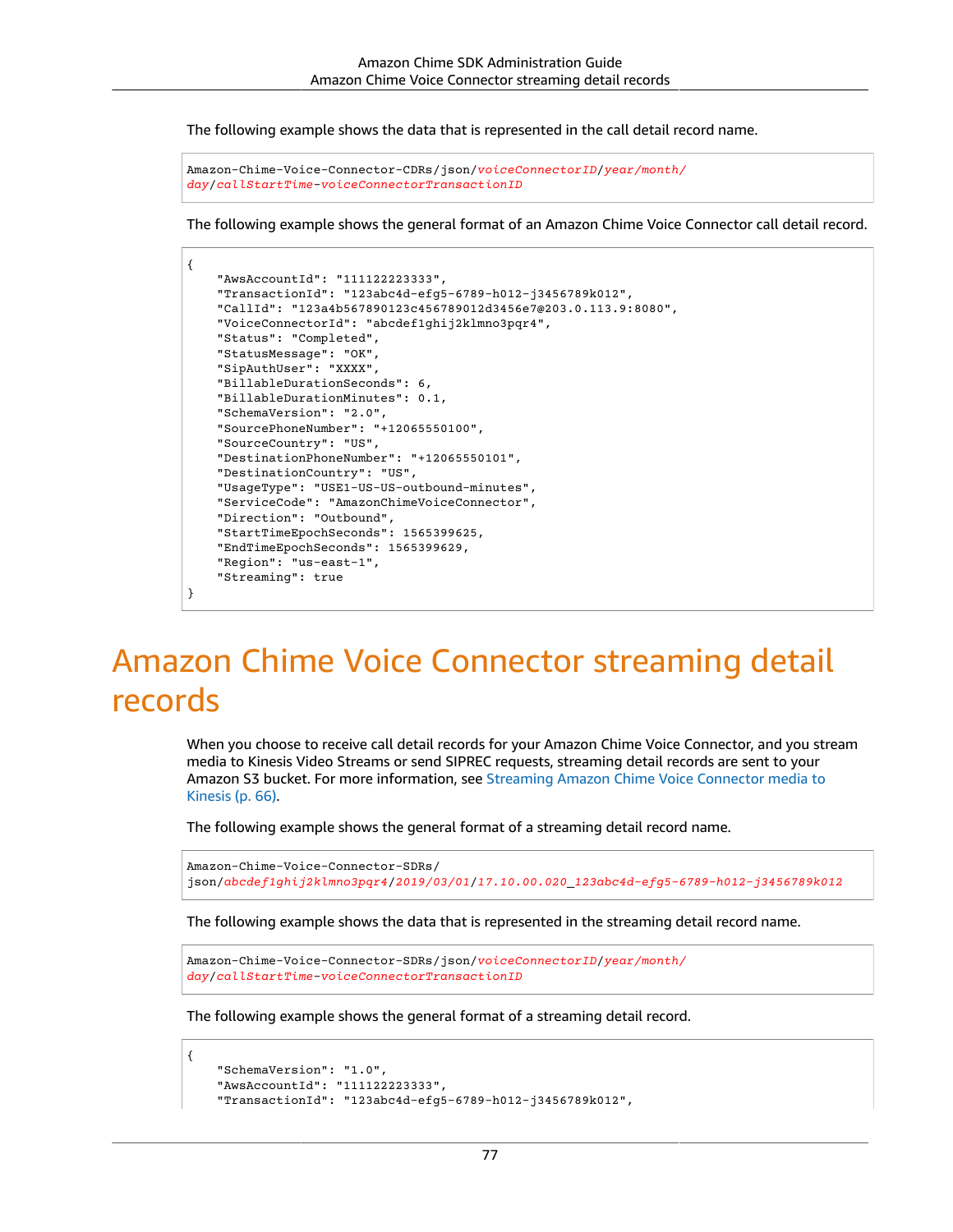```
 "CallId": "123a4b567890123c456789012d3456e7@203.0.113.9:8080",
 "VoiceConnectorId": "abcdef1ghij2klmno3pqr4",
 "StartTimeEpochSeconds": 1565399625,
 "EndTimeEpochSeconds": 1565399629,
 "Status": "Completed",
 "StatusMessage": "Streaming succeeded",
 "ServiceCode": "AmazonChime",
 "UsageType": "USE1-VC-kinesis-audio-streaming",
 "BillableDurationSeconds": 6,
 "Region": "us-east-1"
```
}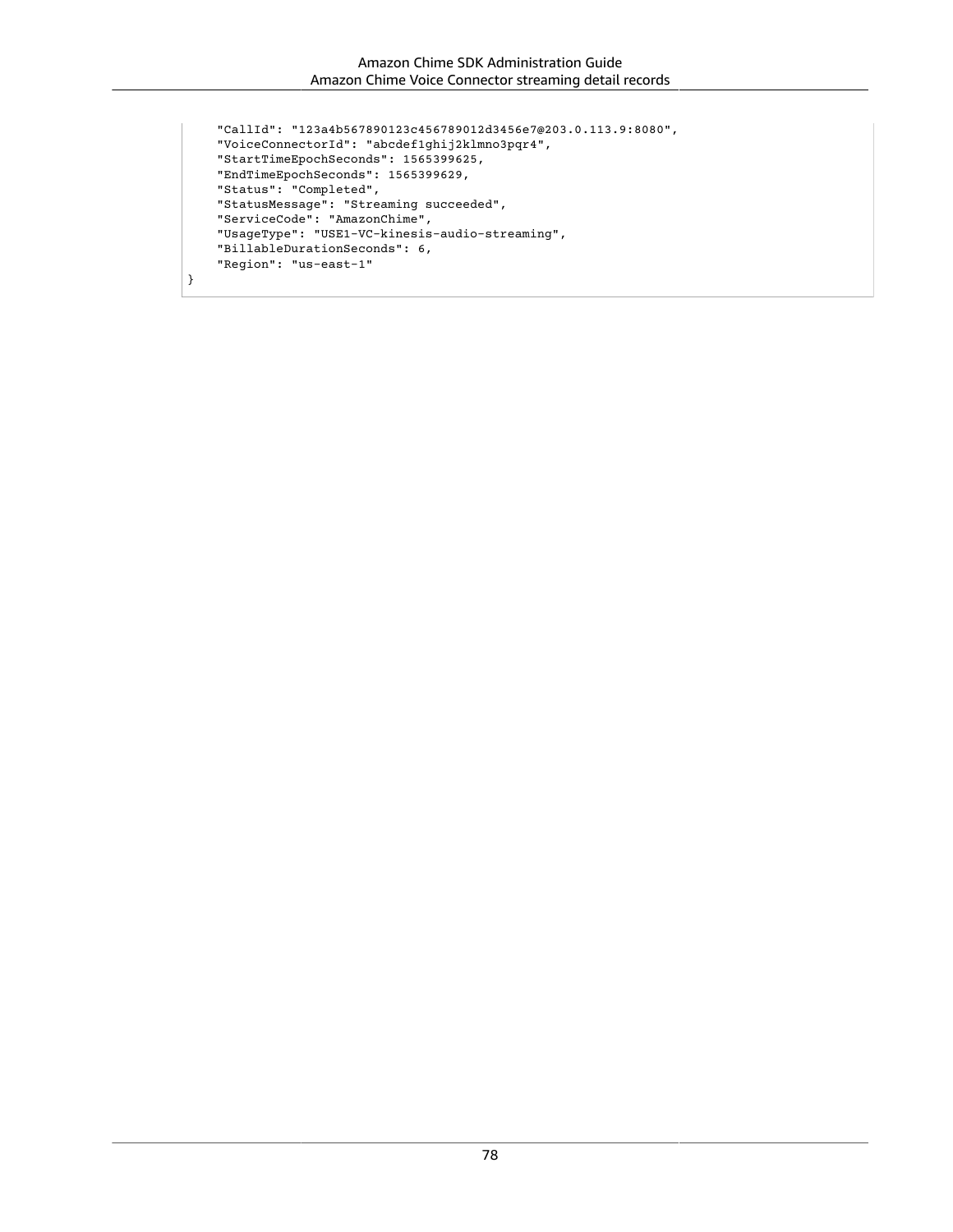# Network configuration and bandwidth requirements

The Amazon Chime SDK requires the destinations and ports described in this topic to support various services. If inbound or outbound traffic is blocked, this blockage might affect the ability to use various services, including audio, video, screen sharing, or chat.

The Amazon Chime SDK uses Amazon Elastic Compute Cloud (Amazon EC2) and other AWS services on port TCP/443. If your firewall blocks port TCP/443, you must put \*.amazonaws.com on an allow list, or put AWS IP [address](https://docs.aws.amazon.com/general/latest/gr/aws-ip-ranges.html) ranges in the *AWS General Reference* for the following services:

- Amazon EC2
- Amazon CloudFront
- Amazon Route 53

## Common

The following destinations and ports are required when running the Amazon Chime SDK in your environment.

| <b>Destination</b> | <b>Ports</b>   |
|--------------------|----------------|
| chime.aws          | <b>TCP/443</b> |
| *.chime.aws        | <b>TCP/443</b> |
| *.amazonaws.com    | <b>TCP/443</b> |
| 99.77.128.0/18     | <b>TCP/443</b> |

## Amazon Chime Voice Connector

The following destinations and ports are recommended if you use Amazon Chime Voice Connector.

### Signaling

| <b>AWS Region</b>     | <b>Destination</b> | <b>Ports</b>    |
|-----------------------|--------------------|-----------------|
| US East (N. Virginia) | 3.80.16.0/23       | UDP/5060        |
|                       |                    | <b>TCP/5060</b> |
|                       |                    | TCP/5061        |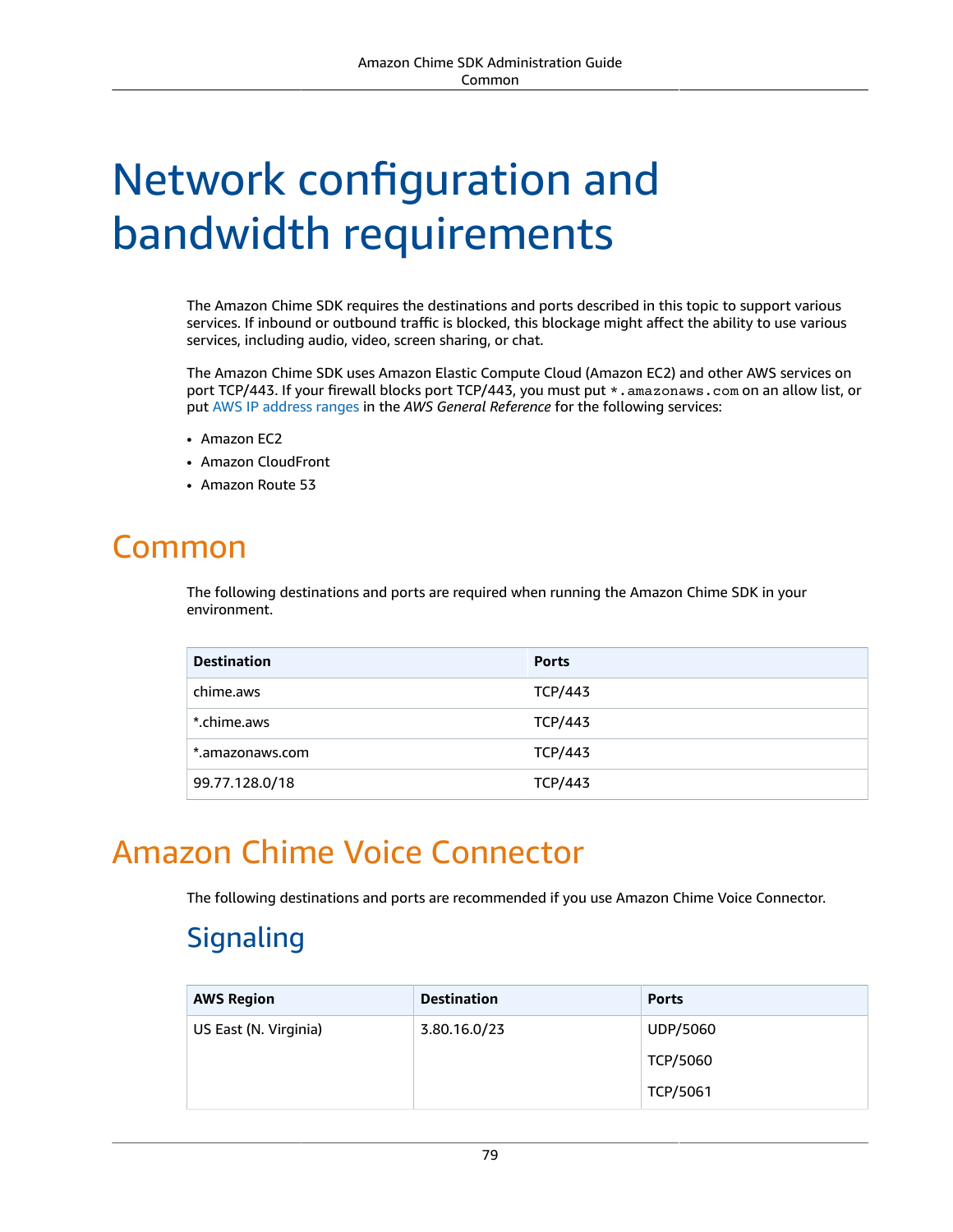| <b>AWS Region</b> | <b>Destination</b> | <b>Ports</b>    |
|-------------------|--------------------|-----------------|
| US West (Oregon)  | 99.77.253.0/24     | UDP/5060        |
|                   |                    | <b>TCP/5060</b> |
|                   |                    | TCP/5061        |

### Media

| <b>AWS Region</b>     | <b>Destination</b> | <b>Ports</b>   |
|-----------------------|--------------------|----------------|
| US East (N. Virginia) | 3.80.16.0/23       | UDP/5000:65000 |
| US East (N. Virginia) | 52.55.62.128/25    | UDP/1024:65535 |
| US East (N. Virginia) | 52.55.63.0/25      | UDP/1024:65535 |
| US East (N. Virginia) | 34.212.95.128/25   | UDP/1024:65535 |
| US East (N. Virginia) | 34.223.21.0/25     | UDP/1024:65535 |
| US West (Oregon)      | 99.77.253.0/24     | UDP/5000:65000 |

## Bandwidth requirements

The Amazon Chime SDK has the following bandwidth requirements for the media that it provides:

- Audio
	- 1:1 call: 54 kbps up and down
	- Large call: no more than 32 kbps extra down for 50 callers
- Video
	- 1:1 call: 650 kbps up and down
	- HD mode: 1400 kbps up and down
	- 3–4 people: 450 kbps up and (N-1)\*400 kbps down
	- 5–16 people: 184 kbps up and (N-1)\*134 kbps down
	- Up and down bandwidth adapts lower based on network conditions
- Screen
	- 1.2 mbps up (when presenting) and down (when viewing) for high quality. This adapts as low as 320 kbps based on network conditions.
	- Remote control: 800 kbps fixed

Amazon Chime Voice Connectors have the following bandwidth requirements:

- Audio
	- Call: ~90 kbps up and down. This includes media payload and packet overhead.
- T.38 fax
	- With V.34: ~40 kbps. This includes media payload and packet overhead.
	- Without V.34: ~20 kbps. This includes media payload and packet overhead.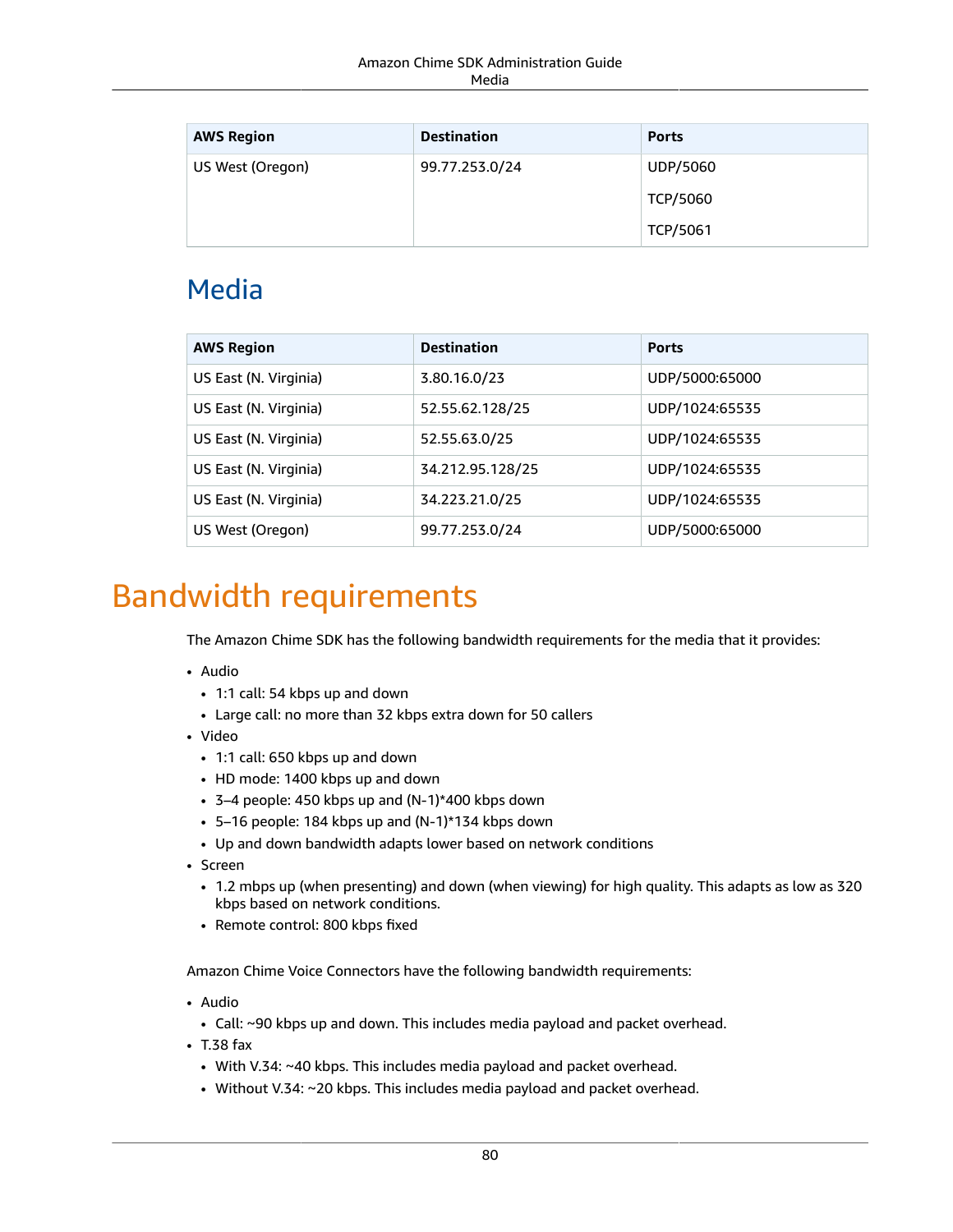# Administrative support for the Amazon Chime SDK

If you are an administrator and need to contact support for the Amazon Chime SDK, choose one of the following options:

- If you have an AWS [Support](https://console.aws.amazon.com/support/home) account, go to Support Center and submit a ticket.
- Otherwise, open the AWS [Management](https://console.aws.amazon.com/) Console and choose **Amazon Chime**, **Support**, **Submit request**.

It's helpful to provide the following information:

- A detailed description of the issue.
- The time the issue occurred, including your time zone.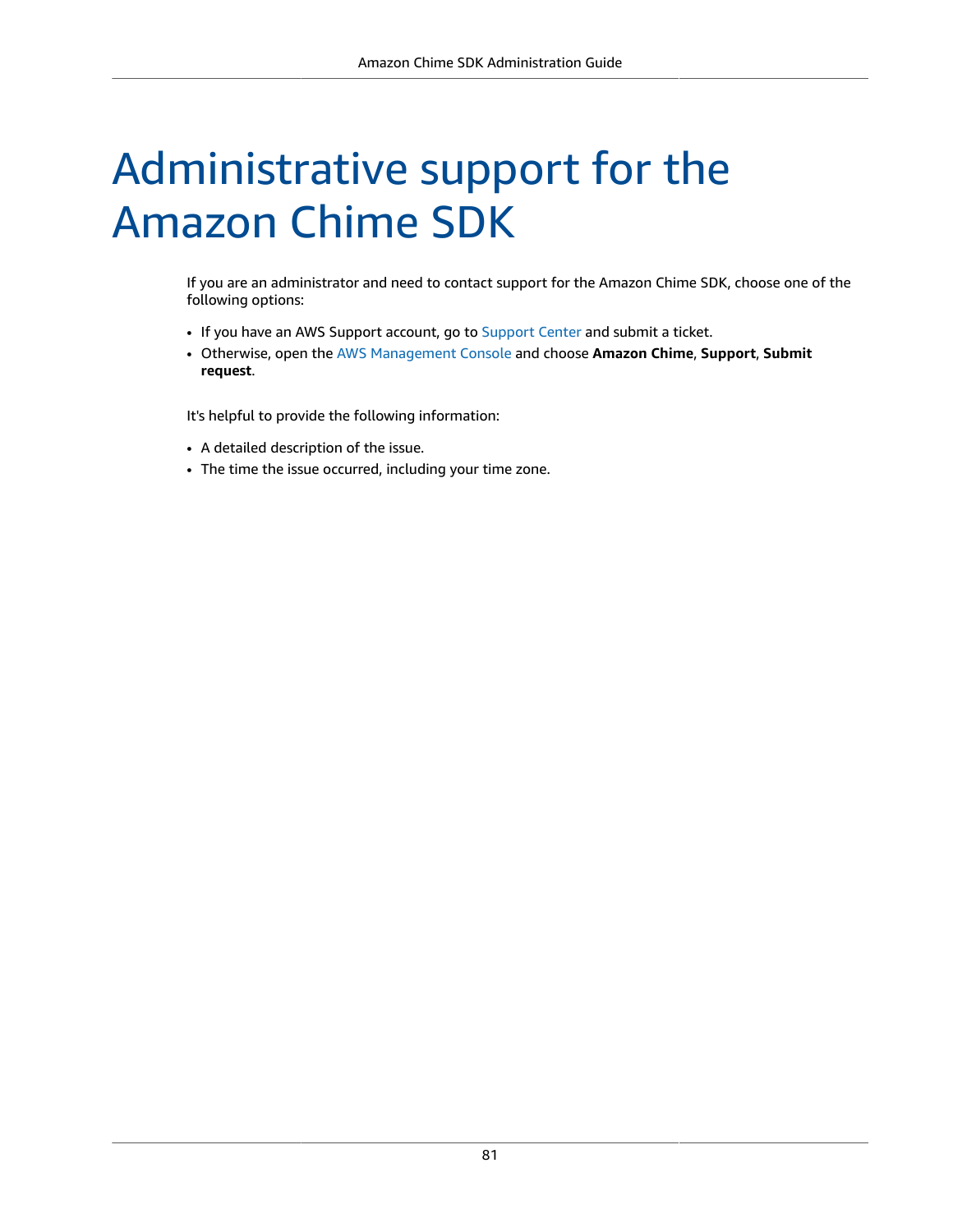# <span id="page-85-0"></span>Document history for the Amazon Chime SDK

The following table describes important changes to the *Amazon Chime SDK Administration Guide*, beginning in March 2022. Subscribe to an RSS feed for notifications about updates to this documentation.

| update-history-change                                                | update-history-description                                                                                                                                                                                          | update-history-date |
|----------------------------------------------------------------------|---------------------------------------------------------------------------------------------------------------------------------------------------------------------------------------------------------------------|---------------------|
| New service-linked<br>role (p. 82)                                   | A new service-linked role<br>enables developers to use media<br>pipelines in Amazon Chime SDK<br>meetings. For more information,<br>see AWS managed policy:<br>AmazonChimeSDKMediaPipelinesServiceLinkedRolePolicy. | April 26, 2022      |
| Amazon Chime SDK<br><b>Administration Guide</b><br>published (p. 82) | The Amazon Chime SDK<br>Administration Guide published.<br>For changes before March<br>2022, see Document history for<br>Amazon Chime in the Amazon<br>Chime Administrator Guide.                                   | March 24, 2022      |